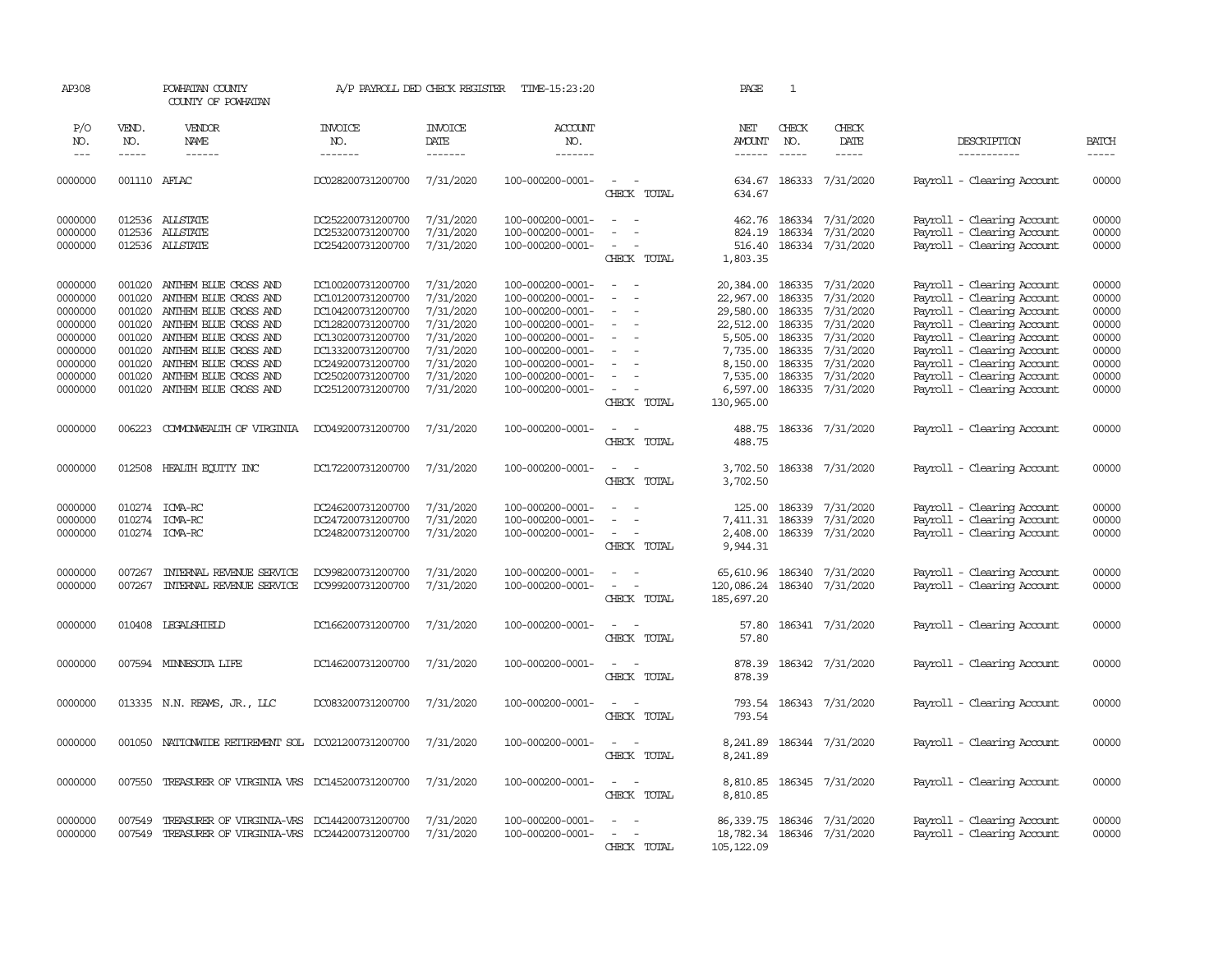| AP308                 |                       | POWHATAN COUNTY<br>COUNTY OF POWHATAN | A/P PAYROLL DED CHECK REGISTER   |                                    | TIME-15:23:20                    |                              | PAGE                           | $\overline{2}$                |                        |                            |                       |
|-----------------------|-----------------------|---------------------------------------|----------------------------------|------------------------------------|----------------------------------|------------------------------|--------------------------------|-------------------------------|------------------------|----------------------------|-----------------------|
| P/O<br>NO.<br>$- - -$ | VEND.<br>NO.<br>----- | VENDOR<br>NAME<br>------              | <b>INVOICE</b><br>NO.<br>------- | <b>INVOICE</b><br>DATE<br>-------- | <b>ACCOUNT</b><br>NO.<br>------- |                              | NET<br><b>AMOUNT</b><br>------ | CHECK<br>NO.<br>$- - - - - -$ | CHECK<br>DATE<br>----- | DESCRIPTION<br>----------- | <b>BATCH</b><br>----- |
| 0000000               | 006419                | TREASURER, POWHATAN                   | DC158200731200700                | 7/31/2020                          | 100-000200-0001-                 | CHECK TOTAL                  | 100.00<br>100.00               |                               | 186347 7/31/2020       | Payroll - Clearing Account | 00000                 |
| 0000000               | 001060                | UNITED WAY SVCS-LGSUWC                | DC041200731200700                | 7/31/2020                          | 100-000200-0001-                 | $\sim$ $\sim$<br>CHECK TOTAL | 50.00<br>50.00                 |                               | 186348 7/31/2020       | Payroll - Clearing Account | 00000                 |
| 0000000               | 008351                | VACORP                                | DC245200731200700                | 7/31/2020                          | 100-000200-0001-                 | $ -$<br>CHECK TOTAL          | 736.50<br>736.50               |                               | 186349 7/31/2020       | Payroll - Clearing Account | 00000                 |
| 0000000               | 001010                | VIRGINIA DEPT OF TAXATION             | DC997200731200700                | 7/31/2020                          | 100-000200-0001-                 | $ -$<br>CHECK TOTAL          | 34,548.15<br>34,548.15         |                               | 186350 7/31/2020       | Payroll - Clearing Account | 00000                 |
|                       |                       |                                       |                                  |                                    |                                  | CHECK TYPE TOTAL             | 492,574.99                     |                               |                        |                            |                       |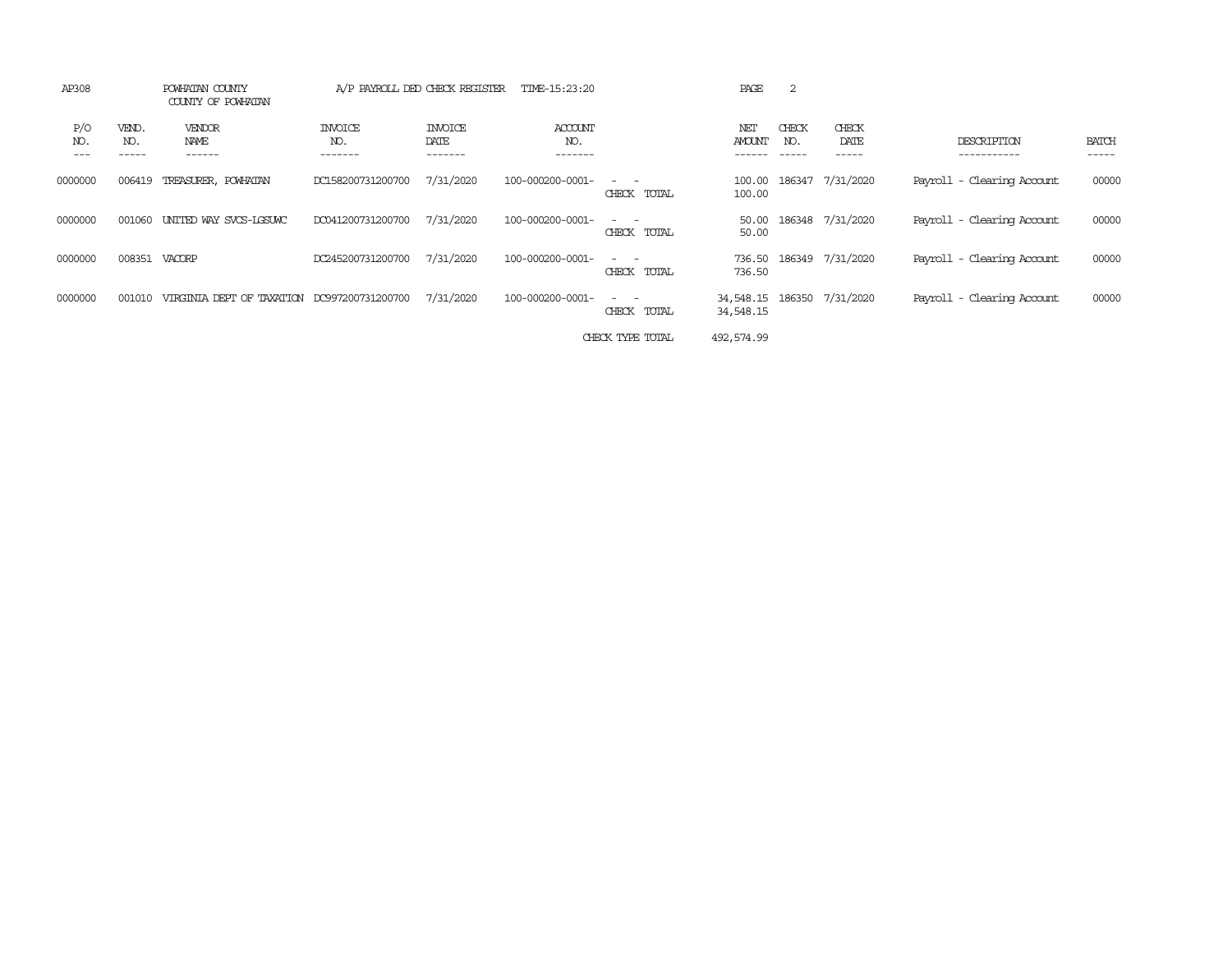| AP308                                    |                                      | POWHATAN COUNTY<br>COUNTY OF POWHATAN                                                                                                                                                                                                                                                                                                                                                                                                                                                                    |                                                  | A/P REGULAR CHECK REGISTER                       | TIME-15:23:20                                                                    |                                                                                                                             | PAGE                                        | 3                                    |                                                  |                                              |                                  |
|------------------------------------------|--------------------------------------|----------------------------------------------------------------------------------------------------------------------------------------------------------------------------------------------------------------------------------------------------------------------------------------------------------------------------------------------------------------------------------------------------------------------------------------------------------------------------------------------------------|--------------------------------------------------|--------------------------------------------------|----------------------------------------------------------------------------------|-----------------------------------------------------------------------------------------------------------------------------|---------------------------------------------|--------------------------------------|--------------------------------------------------|----------------------------------------------|----------------------------------|
| P/O<br>NO.<br>$---$                      | VEND.<br>NO.<br>$\cdots$             | VENDOR<br>NAME<br>$\begin{array}{cccccccccc} \multicolumn{2}{c}{} & \multicolumn{2}{c}{} & \multicolumn{2}{c}{} & \multicolumn{2}{c}{} & \multicolumn{2}{c}{} & \multicolumn{2}{c}{} & \multicolumn{2}{c}{} & \multicolumn{2}{c}{} & \multicolumn{2}{c}{} & \multicolumn{2}{c}{} & \multicolumn{2}{c}{} & \multicolumn{2}{c}{} & \multicolumn{2}{c}{} & \multicolumn{2}{c}{} & \multicolumn{2}{c}{} & \multicolumn{2}{c}{} & \multicolumn{2}{c}{} & \multicolumn{2}{c}{} & \multicolumn{2}{c}{} & \mult$ | <b>INVOICE</b><br>NO.<br>-------                 | <b>INVOICE</b><br>DATE<br>-------                | ACCOUNT<br>NO.<br>-------                                                        |                                                                                                                             | NET<br>AMOUNT                               | CHECK<br>NO.<br>$\cdots\cdots\cdots$ | CHECK<br>DATE<br>$- - - - -$                     | DESCRIPTION<br>-----------                   | <b>BATCH</b><br>-----            |
| 0000000<br>0000000                       | 006655<br>006655                     | BLOSSMAN GAS COMPANIES,<br>BLOSSMAN GAS COMPANIES,                                                                                                                                                                                                                                                                                                                                                                                                                                                       | 10332456<br>10332457                             | 6/23/2020<br>6/23/2020                           | 4100-014500-6008-<br>4100-014500-6008-                                           | $\sim$<br>$\sim$<br>CHECK TOTAL                                                                                             | 16.93<br>4.72<br>21.65                      | 186010<br>186010                     | 7/06/2020<br>7/06/2020                           | Gas/Grease/Oil<br>Gas/Grease/Oil             | 03739<br>03739                   |
| 0000000                                  |                                      | 013561 BROWN, IRIS Y.                                                                                                                                                                                                                                                                                                                                                                                                                                                                                    | 6/20 ELECTION                                    | 6/25/2020                                        | 4100-013200-1015-                                                                | $\sim$ $ \sim$<br>CHECK TOTAL                                                                                               | 65.17<br>65.17                              |                                      | 186013 7/06/2020                                 | COMP: Election Officials                     | 03744                            |
| 0000000<br>0000000                       | 009876                               | BSN SPORTS, LLC<br>009876 BSN SPORTS, LLC                                                                                                                                                                                                                                                                                                                                                                                                                                                                | 909266155<br>909290174                           | 6/16/2020<br>6/19/2020                           | 4100-014600-3312-<br>4100-014600-3312-                                           | $\frac{1}{2} \left( \frac{1}{2} \right) \left( \frac{1}{2} \right) = \frac{1}{2}$<br>$\sim$ $ -$<br>CHECK TOTAL             | 660.34<br>1,186.00<br>1,846.34              |                                      | 186014 7/06/2020<br>186014 7/06/2020             | Field Maintenance<br>Field Maintenance       | 03739<br>03739                   |
| 0000000                                  | 033130                               | COUNTY OF HENRICO                                                                                                                                                                                                                                                                                                                                                                                                                                                                                        | 183337                                           | 5/01/2020                                        | 4100-033400-3840-                                                                | $\sim$ $ \sim$<br>CHECK TOTAL                                                                                               | 20,689.20<br>20,689.20                      |                                      | 186015 7/06/2020                                 | Detention of Juveniles                       | 03739                            |
| 0000000                                  | 010079                               | DEAL & LACHENEY P.C.                                                                                                                                                                                                                                                                                                                                                                                                                                                                                     | 4918                                             | 7/01/2020                                        | 4100-012210-3150-                                                                | $\sim$ $\sim$<br>CHECK TOTAL                                                                                                | 10,000.00<br>10,000.00                      |                                      | 186016 7/06/2020                                 | Contracted County Attorney                   | 03739                            |
| 0000000                                  | 006240                               | DIAMOND SPRINGS WATER, INC 000963 6/20                                                                                                                                                                                                                                                                                                                                                                                                                                                                   |                                                  | 6/12/2020                                        | 4100-031200-5130-                                                                | $\sim$<br>$\sim$<br>CHECK TOTAL                                                                                             | 86.81<br>86.81                              |                                      | 186017 7/06/2020                                 | Water                                        | 03739                            |
| 0000000                                  |                                      | 011956 DICKSON, KAYLEE                                                                                                                                                                                                                                                                                                                                                                                                                                                                                   | 6/20 ELECTION                                    | 6/25/2020                                        | 4100-013200-1015-                                                                | $\sim$ 100 $\sim$<br>CHECK TOTAL                                                                                            | 146.59<br>146.59                            |                                      | 186018 7/06/2020                                 | COMP: Election Officials                     | 03744                            |
| 0000000                                  | 008235                               | ELECTION SERVICES ONLINE,                                                                                                                                                                                                                                                                                                                                                                                                                                                                                | 2054                                             | 7/08/2020                                        | 4100-013200-3500-                                                                | $\sim$ $ \sim$<br>CHECK TOTAL                                                                                               | 6,130.55<br>6,130.55                        |                                      | 186019 7/06/2020                                 | Printing & Binding                           | 03739                            |
| 0000000                                  | 007997                               | FEATHERSTON, LARRY M.                                                                                                                                                                                                                                                                                                                                                                                                                                                                                    | JUNE TREE WORK                                   | 6/08/2020                                        | 4100-014500-3190-                                                                | $\frac{1}{2} \left( \frac{1}{2} \right) \left( \frac{1}{2} \right) = \frac{1}{2} \left( \frac{1}{2} \right)$<br>CHECK TOTAL | 650.00<br>650.00                            |                                      | 186020 7/06/2020                                 | Grounds Maintenance                          | 03739                            |
| 0000000<br>0000000<br>0000000<br>0000000 | 012905<br>012905<br>012905<br>012905 | GALLS, LLC<br>GALLS, LLC<br>GALLS, LLC<br>GALLS, LLC                                                                                                                                                                                                                                                                                                                                                                                                                                                     | 015861616<br>015865210<br>015924237<br>015934198 | 6/15/2020<br>6/15/2020<br>6/23/2020<br>6/24/2020 | 4100-031200-6011-<br>4100-035100-6011-<br>4100-031200-6011-<br>4100-031200-6011- | $\sim$ $ -$<br>$\equiv$<br>$\overline{\phantom{a}}$<br>$\overline{\phantom{a}}$<br>CHECK TOTAL                              | 142.38<br>78.28<br>89.95<br>90.00<br>400.61 | 186021<br>186021<br>186021<br>186021 | 7/06/2020<br>7/06/2020<br>7/06/2020<br>7/06/2020 | Uniforms<br>Uniforms<br>Uniforms<br>Uniforms | 03739<br>03739<br>03739<br>03739 |
| 0000000                                  | 011808                               | GATEWOOD, LANCE                                                                                                                                                                                                                                                                                                                                                                                                                                                                                          | REIMB JUNE                                       | 6/30/2020                                        | 4100-031200-6014-                                                                | $\sim$ $ -$<br>CHECK TOTAL                                                                                                  | 28.38<br>28.38                              |                                      | 186022 7/06/2020                                 | Other Operating Supplies                     | 03739                            |
| 0000000                                  |                                      | 006013 GRAINGER                                                                                                                                                                                                                                                                                                                                                                                                                                                                                          | 9567161857                                       | 6/19/2020                                        | 4100-014100-6005-                                                                | $\sim$<br>$\sim$<br>CHECK TOTAL                                                                                             | 9.34<br>9.34                                |                                      | 186023 7/06/2020                                 | Cleaning Supplies                            | 03739                            |
| 0000000                                  | 010405                               | HERCULES FENCE CO. INC.                                                                                                                                                                                                                                                                                                                                                                                                                                                                                  | 100016                                           | 6/29/2020                                        | 4100-014600-3312-                                                                | $\sim$<br>$\sim$<br>CHECK TOTAL                                                                                             | 12,950.00<br>12,950.00                      |                                      | 186024 7/06/2020                                 | Field Maintenance                            | 03739                            |
| 0000000                                  |                                      | 013549 HOSTED BACKBONE, LLC                                                                                                                                                                                                                                                                                                                                                                                                                                                                              | HB17-9069                                        | 6/01/2020                                        | 4100-012510-5260-                                                                | $\sim$ $ \sim$<br>CHECK TOTAL                                                                                               | 975.00<br>975.00                            |                                      | 186025 7/06/2020                                 | Internet Usage                               | 03739                            |
| 0000000                                  |                                      | 013564 JACKSON, CINDY S                                                                                                                                                                                                                                                                                                                                                                                                                                                                                  | 6/20 ELECTION                                    | 6/25/2020                                        | 4100-013200-1015-                                                                | $\sim$ $ \sim$<br>CHECK TOTAL                                                                                               | 4.76<br>4.76                                |                                      | 186026 7/06/2020                                 | COMP: Election Officials                     | 03744                            |
| 0000000                                  |                                      | 010811 LAND AND COATES, INC                                                                                                                                                                                                                                                                                                                                                                                                                                                                              | 3407787                                          | 6/29/2020                                        | 4100-014500-6004-                                                                | $\sim$ $ \sim$<br>CHECK TOTAL                                                                                               | 1,742.30                                    |                                      | 1,742.30 186027 7/06/2020                        | Tools and Equipment                          | 03739                            |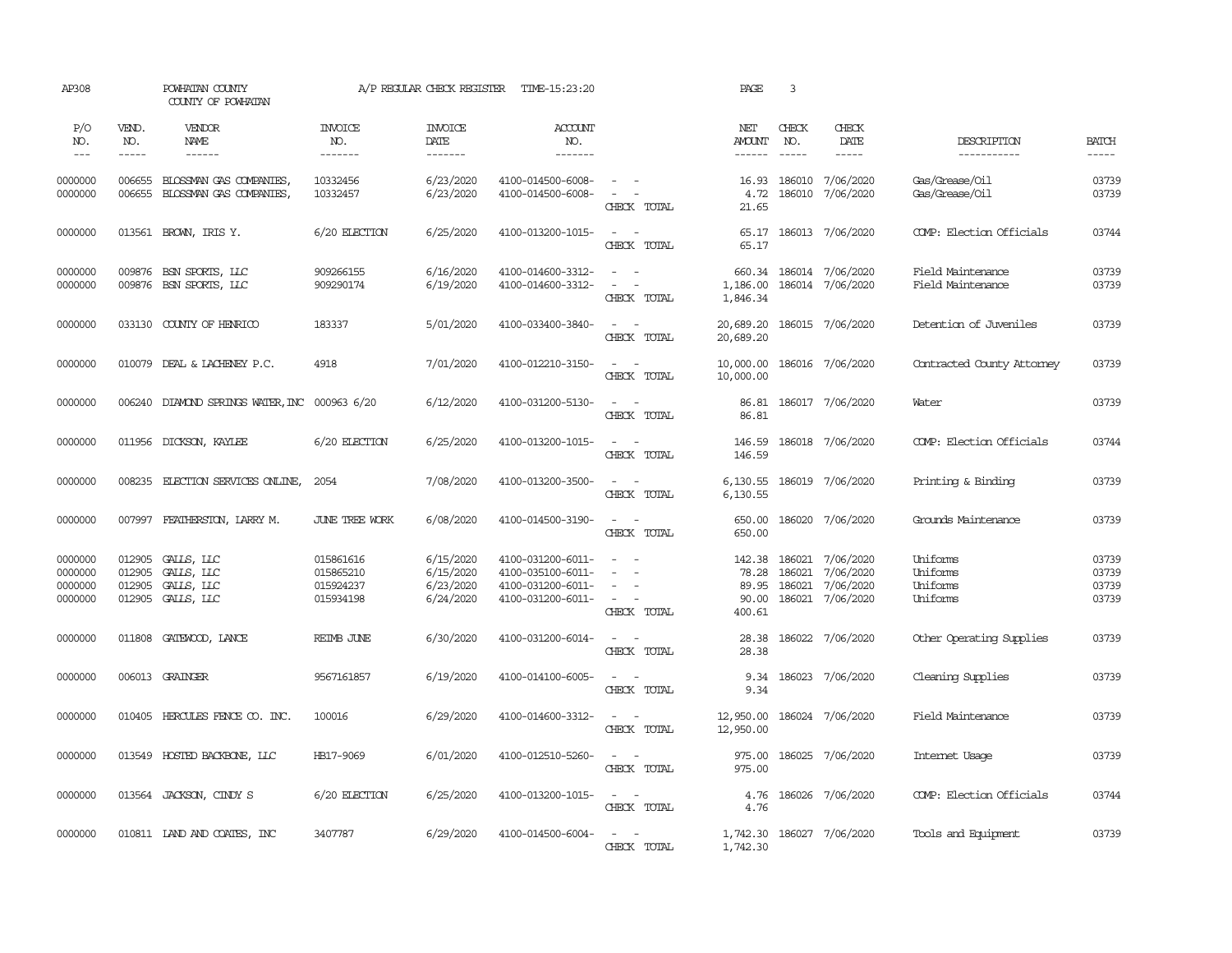| AP308              |                  | POWHATAN COUNTY<br>COUNTY OF POWHATAN            |                              | A/P REGULAR CHECK REGISTER | TIME-15:23:20                          |                                    | PAGE                 | $\overline{4}$   |                               |                                        |                |
|--------------------|------------------|--------------------------------------------------|------------------------------|----------------------------|----------------------------------------|------------------------------------|----------------------|------------------|-------------------------------|----------------------------------------|----------------|
| P/O<br>NO.         | VEND.<br>NO.     | VENDOR<br>NAME                                   | <b>INVOICE</b><br>NO.        | <b>INVOICE</b><br>DATE     | <b>ACCOUNT</b><br>NO.                  |                                    | NET<br><b>AMOUNT</b> | CHECK<br>NO.     | CHECK<br>DATE                 | DESCRIPTION                            | <b>BATCH</b>   |
| $---$              | -----            | $- - - - - -$                                    | -------                      | $- - - - - - -$            | $- - - - - - -$                        |                                    | $- - - - - -$        | $\frac{1}{2}$    | $- - - - -$                   | -----------                            | -----          |
| 0000000<br>0000000 | 006629<br>006629 | LANDSCAPE SUPPLY, INC.<br>LANDSCAPE SUPPLY, INC. | 0184372-IN<br>0184620-IN     | 6/23/2020<br>6/24/2020     | 4100-014600-3312-<br>4100-014600-3312- | $\sim$ $ \sim$<br>$\sim$<br>$\sim$ | 3,095.00<br>262.56   | 186028<br>186028 | 7/06/2020<br>7/06/2020        | Field Maintenance<br>Field Maintenance | 03739<br>03739 |
|                    |                  |                                                  |                              |                            |                                        | CHECK TOTAL                        | 3,357.56             |                  |                               |                                        |                |
| 0000000            |                  | 007835 MAGUIRE ASSOCIATES OF                     | 12004                        | 6/12/2020                  | 4100-012200-3121-                      | $\sim$<br>$\sim$<br>CHECK TOTAL    | 2,200.00<br>2,200.00 | 186029           | 7/06/2020                     | Cost Allocation Plan                   | 03739          |
|                    |                  |                                                  |                              |                            |                                        |                                    |                      |                  |                               |                                        |                |
| 0000000            |                  | 013176 MIDWEST TAPE, LLC                         | 98709849                     | 3/09/2020                  | 4100-073100-6012-                      | $\sim$<br>$\sim$                   | 22.49                | 186030           | 7/06/2020                     | Books & Subscriptions                  | 03739          |
| 0000000            |                  | 013176 MIDWEST TAPE, LLC                         | 99023217                     | 6/17/2020                  | 4100-073100-6012-                      | $\sim$                             | 76.71                | 186030           | 7/06/2020                     | Books & Subscriptions                  | 03739          |
| 0000000            |                  | 013176 MIDWEST TAPE, LLC                         | 99053946                     | 6/23/2020                  | 4100-073100-6012-                      | $\sim$ $-$<br>$\sim$               | 315.83               |                  | 186030 7/06/2020              | Books & Subscriptions                  | 03739          |
|                    |                  |                                                  |                              |                            |                                        | CHECK TOTAL                        | 415.03               |                  |                               |                                        |                |
| 0000000            | 009281           | OVERDRIVE, INC.                                  | 01369CO20208694              | 6/29/2020                  | 4100-073100-6012-                      | $\sim$                             | 308.84               | 186031           | 7/06/2020                     | Books & Subscriptions                  | 03740          |
| 0000000            | 009281           | OVERDRIVE, INC.                                  | 01369CO20208696              | 6/29/2020                  | 4100-073100-6012-                      |                                    | 1,448.88             | 186031           | 7/06/2020                     | Books & Subscriptions                  | 03740          |
| 0000000            | 009281           | OVERDRIVE, INC.                                  | 01369CO20209114              | 6/30/2020                  | 4100-073100-6012-                      | $\equiv$                           | 202.22               | 186031           | 7/06/2020                     | Books & Subscriptions                  | 03740          |
| 0000000            | 009281           | OVERDRIVE, INC.                                  | 01369CO20209864              | 6/30/2020                  | 4100-073100-6012-                      | $\overline{\phantom{a}}$           | 1,349.32             | 186031           | 7/06/2020                     | Books & Subscriptions                  | 03740          |
| 0000000            | 009281           | OVERDRIVE, INC.                                  | 01369CO20209899              | 6/30/2020                  | 4100-073100-6012-                      | $\overline{\phantom{a}}$           | 1,102.95             |                  | 186031 7/06/2020              | Books & Subscriptions                  | 03740          |
|                    |                  |                                                  |                              |                            |                                        | CHECK TOTAL                        | 4,412.21             |                  |                               |                                        |                |
| 0000000            | 001420           | PITNEY BOWES, INC.                               | 1015780352                   | 6/10/2020                  | 4100-021200-5210-                      | $\sim$<br>$\sim$                   | 36.99                |                  | 186032 7/06/2020              | Postage                                | 03740          |
| 0000000            | 001420           | PITNEY BOWES, INC.                               | 1015780353                   | 6/10/2020                  | 4100-021200-5210-                      | $\equiv$                           | 254.97               | 186032           | 7/06/2020                     | Postage                                | 03740          |
| 0000000            | 001420           | PITNEY BOWES, INC.                               | 1015904656                   | 6/24/2020                  | 4100-032200-6001-                      | $\sim$                             | 56.52                |                  | 186032 7/06/2020              | Stationery/Office Supplies             | 03740          |
|                    |                  |                                                  |                              |                            |                                        | CHECK TOTAL                        | 348.48               |                  |                               |                                        |                |
| 0000000            | 012340           | PRICE SUPPLY COMPANY, INC                        | 2006-082554                  | 6/08/2020                  | 4100-014600-3310-                      | $\sim$<br>$\sim$                   | 21.75                | 186033           | 7/06/2020                     | Repairs and Maintenance                | 03740          |
| 0000000            | 012340           | PRICE SUPPLY COMPANY, INC                        | 2006-082555                  | 6/08/2020                  | 4100-014100-3310-                      | $\sim$<br>$\sim$ $-$               | 109.05               |                  | 186033 7/06/2020              | Repairs & Maintenance                  | 03740          |
|                    |                  |                                                  |                              |                            |                                        | CHECK TOTAL                        | 130.80               |                  |                               |                                        |                |
| 0000000            |                  | 009518 QUARLES PETROLEUM, INC.                   | CT-1254349                   | 6/30/2020                  | 4100-031200-6008-                      | $\sim$ $ \sim$                     | 228.18               |                  | 186034 7/06/2020              | Gas/Grease/Oil                         | 03740          |
|                    |                  |                                                  |                              |                            |                                        | CHECK TOTAL                        | 228.18               |                  |                               |                                        |                |
| 0000000            |                  | 000780 CUILL CORPORATION                         | 8076366                      | 6/25/2020                  | 4100-012310-6001-                      | $\sim$<br>$\sim$                   | 16.29                |                  | 186035 7/06/2020              | Office Supplies                        | 03740          |
|                    |                  |                                                  |                              |                            |                                        | CHECK TOTAL                        | 16.29                |                  |                               |                                        |                |
| 0000000            |                  | 000620 R. C. GOODWIN & SONS, INC                 | 0911913                      | 6/16/2020                  | 4100-014100-3310-                      | $\sim$                             | 5.99                 | 186036           | 7/06/2020                     | Repairs & Maintenance                  | 03740          |
| 0000000            |                  | 000620 R. C. GOODWYN & SONS, INC                 | 0912375                      | 6/18/2020                  | 4100-014100-3310-                      |                                    | 23.75                | 186036           | 7/06/2020                     | Repairs & Maintenance                  | 03740          |
| 0000000            |                  | 000620 R. C. GOODWYN & SONS, INC                 | 0912415                      | 6/18/2020                  | 4100-014100-3310-                      | $\sim$                             | 10.98                | 186036           | 7/06/2020                     | Repairs & Maintenance                  | 03740          |
| 0000000            |                  | 000620 R.C. GOODWYN & SONS, INC 0912455          |                              | 6/19/2020                  | 4100-014100-3310-                      | $\sim$<br>$\sim$                   | 13.96                |                  | 186036 7/06/2020              | Repairs & Maintenance                  | 03740          |
|                    |                  |                                                  |                              |                            |                                        | CHECK TOTAL                        | 54.68                |                  |                               |                                        |                |
| 0000000            |                  | 006945 RECORDED BOOKS, LLC                       | 76666024                     | 6/22/2020                  | 4100-073100-6012-                      | $\sim$<br>$\sim$ $-$               | 64.93                |                  | 186037 7/06/2020              | Books & Subscriptions                  | 03740          |
|                    |                  |                                                  |                              |                            |                                        | CHECK TOTAL                        | 64.93                |                  |                               |                                        |                |
|                    |                  |                                                  |                              |                            |                                        | $\overline{\phantom{a}}$<br>$\sim$ |                      |                  |                               |                                        | 03740          |
| 0000000<br>0000000 | 012509<br>012509 | RICHMOND SUBURBAN NEWS<br>RICHMOND SUBURBAN NEWS | 3267848 6/20<br>3267848 6/20 | 6/28/2020<br>6/28/2020     | 4100-011010-3600-<br>4100-012200-3600- | $\sim$ $ -$                        | 126.95<br>1,430.05   | 186038           | 7/06/2020<br>186038 7/06/2020 | Advertising<br>Advertising             | 03740          |
|                    |                  |                                                  |                              |                            |                                        | CHECK TOTAL                        | 1,557.00             |                  |                               |                                        |                |
|                    |                  |                                                  |                              |                            |                                        |                                    |                      |                  |                               |                                        |                |
| 0000000            | 012510           | SALERNO, ROXANNE                                 | REIMB MILEAGE                | 7/01/2020                  | 4100-081500-5510-                      | $\sim$ $ \sim$                     | 67.16                |                  | 186039 7/06/2020              | Travel/Mileage/Parking/Tolls           | 03740          |
|                    |                  |                                                  |                              |                            |                                        | CHECK TOTAL                        | 67.16                |                  |                               |                                        |                |
| 0000000            |                  | 006594 SOUTHSIDE ELECTRIC COOP                   | 63504001 6/08                | 6/11/2020                  | 4100-073100-5110-                      | $\sim$<br>$\sim$                   |                      |                  | 1,707.97 186040 7/06/2020     | Electricity                            | 03740          |
|                    |                  |                                                  |                              |                            |                                        | CHECK TOTAL                        | 1,707.97             |                  |                               |                                        |                |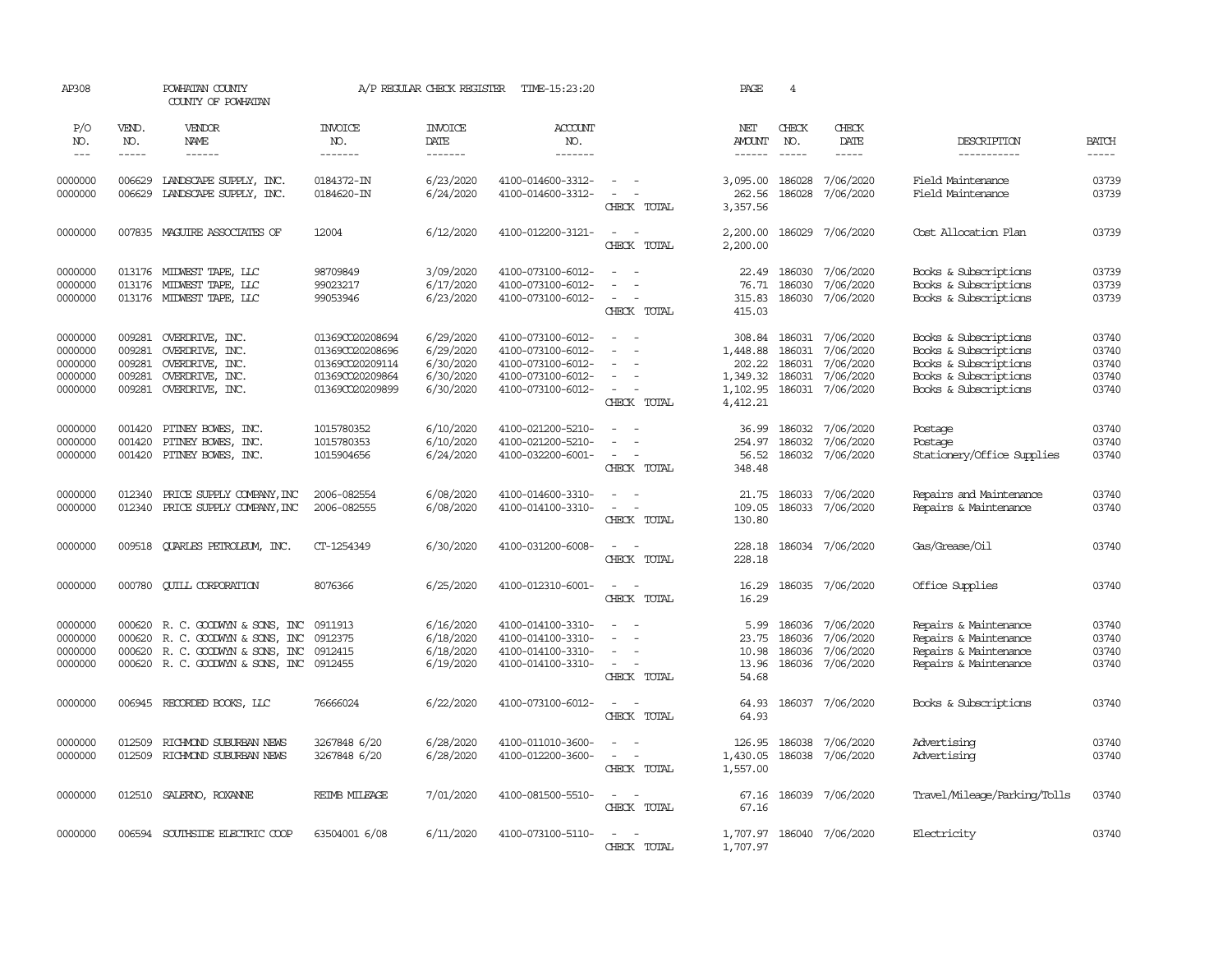| AP308              |                  | POWHATAN COUNTY<br>COUNTY OF POWHATAN          |                                  | A/P REGULAR CHECK REGISTER | TIME-15:23:20                          |                                          |             | PAGE                 | 5                |                        |                                                                  |                |
|--------------------|------------------|------------------------------------------------|----------------------------------|----------------------------|----------------------------------------|------------------------------------------|-------------|----------------------|------------------|------------------------|------------------------------------------------------------------|----------------|
| P/O<br>NO.         | VEND.<br>NO.     | VENDOR<br><b>NAME</b>                          | INVOICE<br>NO.                   | <b>INVOICE</b><br>DATE     | ACCOUNT<br>NO.                         |                                          |             | NET<br><b>AMOUNT</b> | CHECK<br>NO.     | CHECK<br>DATE          | DESCRIPTION                                                      | <b>BATCH</b>   |
| $---$              | -----            | ------                                         | -------                          | -------                    | -------                                |                                          |             | $- - - - - -$        | $\frac{1}{2}$    | $- - - - -$            | -----------                                                      | -----          |
|                    |                  |                                                |                                  |                            |                                        |                                          |             |                      |                  |                        |                                                                  |                |
| 0000000            | 001940           | STANDBY SYSTEMS, INC.                          | 06201068                         | 6/12/2020                  | 4100-014100-3320-                      |                                          |             | 153.00               | 186041           | 7/06/2020              | Maintenance & Service Contract                                   | 03740          |
| 0000000            | 001940           | STANDBY SYSTEMS, INC.                          | 06201069                         | 6/12/2020                  | 4100-014100-3320-                      |                                          |             | 153.00               | 186041           | 7/06/2020              | Maintenance & Service Contract                                   | 03740          |
| 0000000<br>0000000 | 001940<br>001940 | STANDBY SYSTEMS, INC.<br>STANDBY SYSTEMS, INC. | 06201070<br>06201072             | 6/12/2020<br>6/12/2020     | 4100-014100-3320-<br>4100-032220-3320- |                                          |             | 153.00<br>170.00     | 186041<br>186041 | 7/06/2020<br>7/06/2020 | Maintenance & Service Contract<br>Maintenance & Service Contract | 03740<br>03740 |
| 0000000            | 001940           | STANDBY SYSTEMS, INC.                          | 06201074                         | 6/12/2020                  | 4100-032200-3320-                      | $\overline{\phantom{a}}$                 |             | 153.00               | 186041           | 7/06/2020              | Maintenance & Service Contract                                   | 03740          |
|                    |                  |                                                |                                  |                            |                                        | CHECK                                    | TOTAL       | 782.00               |                  |                        |                                                                  |                |
| 0000000            | 013065           | STAPLES INC                                    |                                  | 6/17/2020                  |                                        |                                          |             |                      | 186042           | 7/06/2020              | Office Supplies                                                  | 03740          |
| 0000000            | 013065           | STAPLES INC                                    | 7308847230-0-1<br>7308875232-0-1 | 6/17/2020                  | 4100-013200-6001-<br>4100-031200-6001- | $\sim$<br>$\overline{\phantom{a}}$       |             | 135.89<br>219.95     | 186042           | 7/06/2020              | Office Supplies                                                  | 03740          |
| 0000000            | 013065           | STAPLES INC                                    | 7308875232-0-2                   | 6/23/2020                  | 4100-031200-6001-                      |                                          |             | 6.66                 | 186042           | 7/06/2020              | Office Supplies                                                  | 03740          |
| 0000000            | 013065           | STAPLES INC                                    | 7308971562-0-1                   | 6/19/2020                  | 4100-035100-6001-                      | $\sim$                                   |             | 90.92                | 186042           | 7/06/2020              | Dog Tags                                                         | 03740          |
|                    |                  |                                                |                                  |                            |                                        |                                          | CHECK TOTAL | 453.42               |                  |                        |                                                                  |                |
|                    |                  |                                                |                                  |                            |                                        |                                          |             |                      |                  |                        |                                                                  |                |
| 0000000            | 009520           | STONE'S OFFICE EQUIPMENT                       | 133148                           | 6/18/2020                  | 4100-073100-3320-                      | $\equiv$                                 |             | 516.28               | 186043           | 7/06/2020              | Maintenance & Service Contract                                   | 03740          |
|                    |                  |                                                |                                  |                            |                                        |                                          | CHECK TOTAL | 516.28               |                  |                        |                                                                  |                |
| 0000000            | 012840           | SULLIVAN, JAMES DANIEL                         | REIMB AUIO TINT                  | 6/24/2020                  | 4100-031200-6009-                      | $\equiv$                                 |             | 150.00               |                  | 186044 7/06/2020       | Auto Parts/Repairs                                               | 03740          |
|                    |                  |                                                |                                  |                            |                                        | CHECK                                    | TOTAL       | 150.00               |                  |                        |                                                                  |                |
| 0000000            | 010088           | TREASURER                                      | 06/28/2020                       | 6/28/2020                  | 4100-013200-1015-                      | $\sim$<br>$\overline{\phantom{a}}$       |             | $.00 \times$         | 186045           | 7/06/2020              | COMP: Election Officials                                         | 03745          |
| 0000000            | 010088           | TREASURER                                      | 06/28/2020                       | 6/28/2020                  | 4100-013200-1015-                      |                                          |             | 84.83                | 186045           | 7/06/2020              | COMP: Election Officials                                         | 03745          |
| 0000000            | 010088           | TREASURER                                      | 06/25/2020                       | 6/25/2020                  | 4100-013200-1015-                      |                                          |             | .00.                 | 186045           | 7/06/2020              | COMP: Election Officials                                         | 03746          |
| 0000000            | 010088           | TREASURER                                      | 06/25/2020                       | 6/25/2020                  | 4100-013200-1015-                      |                                          |             | 150.00               | 186045           | 7/06/2020              | COMP: Election Officials                                         | 03746          |
| 0000000            | 010088           | TREASURER                                      | 06/25/2020                       | 6/25/2020                  | 4100-013200-1015-                      | $\sim$                                   |             | .00.                 | 186045           | 7/06/2020              | COMP: Election Officials                                         | 03748          |
| 0000000            | 010088           | TREASURER                                      | 06/25/2020                       | 6/25/2020                  | 4100-013200-1015-                      |                                          |             | 145.24               | 186045           | 7/06/2020              | COMP: Election Officials                                         | 03748          |
| 0000000            | 010088           | TREASURER                                      | 06/25/2020                       | 6/25/2020                  | 4100-013200-1015-                      |                                          |             | .00.                 | 186045           | 7/06/2020              | COMP: Election Officials                                         | 03749          |
| 0000000            | 010088           | TREASURER                                      | 06/25/2020                       | 6/25/2020                  | 4100-013200-1015-                      |                                          |             | 200.00               | 186045           | 7/06/2020              | COMP: Election Officials                                         | 03749          |
| 0000000            | 010088           | TREASURER                                      | 06/25/2020                       | 6/25/2020                  | 4100-013200-1015-                      |                                          |             | .00.                 | 186045           | 7/06/2020              | COMP: Election Officials                                         | 03750          |
| 0000000            | 010088           | TREASURER                                      | 06/25/2020                       | 6/25/2020                  | 4100-013200-1015-                      | $\equiv$                                 |             | 53.41                | 186045           | 7/06/2020              | COMP: Election Officials                                         | 03750          |
|                    |                  |                                                |                                  |                            |                                        | CHECK TOTAL                              |             | 633.48               |                  |                        |                                                                  |                |
| 0000000            |                  | 011193 VERIZON                                 | 921422421 6/24                   | 6/24/2020                  | 4100-032220-5230-                      | $\overline{\phantom{a}}$<br>$\sim$       |             | 97.05                | 186046           | 7/06/2020              | Telephone System                                                 | 03740          |
|                    |                  |                                                |                                  |                            |                                        |                                          | CHECK TOTAL | 97.05                |                  |                        |                                                                  |                |
| 0000000            | 011181           | WEILS FARGO FINANCIAL                          | 5010849982                       | 6/19/2020                  | 4100-012100-3320-                      |                                          |             | 42.55                | 186047           | 7/06/2020              | Maintenance & Service Contract                                   | 03740          |
| 0000000            | 011181           | WELLS FARGO FINANCIAL                          | 5010849982                       | 6/19/2020                  | 4100-011010-3320-                      |                                          |             | 176.68               | 186047           | 7/06/2020              | Maintenance & Service Contract                                   | 03740          |
| 0000000            | 011181           | WELLS FARGO FINANCIAL                          | 5010849982                       | 6/19/2020                  | 4100-012200-3320-                      |                                          |             | 252.01               | 186047           | 7/06/2020              | Maintenance & Service Contract                                   | 03740          |
| 0000000            | 011181           | WELLS FARGO FINANCIAL                          | 5010849982                       | 6/19/2020                  | 4100-012310-3320-                      |                                          |             | 94.27                | 186047           | 7/06/2020              | Maintenance & Service Contract                                   | 03740          |
| 0000000            | 011181           | WELLS FARGO FINANCIAL                          | 5010849982                       | 6/19/2020                  | 4100-012320-3500-                      | $\equiv$<br>$\overline{\phantom{a}}$     |             | 341.82               | 186047           | 7/06/2020              | Printing & Binding                                               | 03740          |
| 0000000            | 011181           | WELLS FARGO FINANCIAL                          | 5010849982                       | 6/19/2020                  | 4100-012410-3320-                      |                                          |             | 18.81                | 186047           | 7/06/2020              | Maintenance & Service Contract                                   | 03740          |
| 0000000            | 011181           | WELLS FARGO FINANCIAL                          | 5010849982                       | 6/19/2020                  | 4100-012510-3320-                      | $\sim$                                   |             | 32.56                | 186047           | 7/06/2020              | Maintenance & Service Contract                                   | 03740          |
| 0000000            | 011181           | WELLS FARGO FINANCIAL                          | 5010849982                       | 6/19/2020                  | 4100-013200-3320-                      |                                          |             | 63.72                | 186047           | 7/06/2020              | Maintenance & Service Contract                                   | 03740          |
| 0000000<br>0000000 | 011181           | WELLS FARGO FINANCIAL<br>WELLS FARGO FINANCIAL | 5010849982                       | 6/19/2020                  | 4100-022100-3320-<br>4100-031200-3320- | $\sim$<br>÷.<br>$\overline{\phantom{a}}$ |             | 179.56<br>204.78     | 186047<br>186047 | 7/06/2020              | Maintenance & Service Contract<br>Maintenance & Service Contract | 03740<br>03740 |
| 0000000            | 011181<br>011181 | WELLS FARGO FINANCIAL                          | 5010849982<br>5010849982         | 6/19/2020<br>6/19/2020     | 4100-031200-3320-                      |                                          |             | 204.78               | 186047           | 7/06/2020<br>7/06/2020 | Maintenance & Service Contract                                   | 03740          |
| 0000000            | 011181           | WELLS FARGO FINANCIAL                          | 5010849982                       | 6/19/2020                  | 4100-032200-3320-                      |                                          |             | 298.14               | 186047           | 7/06/2020              | Maintenance & Service Contract                                   | 03740          |
| 0000000            | 011181           | WELLS FARGO FINANCIAL                          | 5010849982                       | 6/19/2020                  | 4100-034100-3320-                      |                                          |             | 80.90                | 186047           | 7/06/2020              | Maintenance & Service Contract                                   | 03740          |
| 0000000            | 011181           | WELLS FARGO FINANCIAL                          | 5010849982                       | 6/19/2020                  | 4100-035100-3320-                      |                                          |             | 61.54                | 186047           | 7/06/2020              | Landscaping - Animal Control                                     | 03740          |
| 0000000            | 011181           | WELLS FARGO FINANCIAL                          | 5010849982                       | 6/19/2020                  | 4100-081100-3320-                      |                                          |             | 53.01                | 186047           | 7/06/2020              | Maintenance & Service Contract                                   | 03740          |
| 0000000            | 011181           | WELLS FARGO FINANCIAL                          | 5010849982                       | 6/19/2020                  | 4100-081500-3320-                      |                                          |             | 41.02                | 186047           | 7/06/2020              | Maintenance & Service Contract                                   | 03740          |
| 0000000            |                  | 011181 WELLS FARGO FINANCIAL                   | 5010849982                       | 6/19/2020                  | 4100-021200-8002-                      | $\sim$                                   |             | 190.66               | 186047           | 7/06/2020              | Copier Lease Agreement                                           | 03740          |
|                    |                  |                                                |                                  |                            |                                        |                                          | CHECK TOTAL | 2,336.81             |                  |                        |                                                                  |                |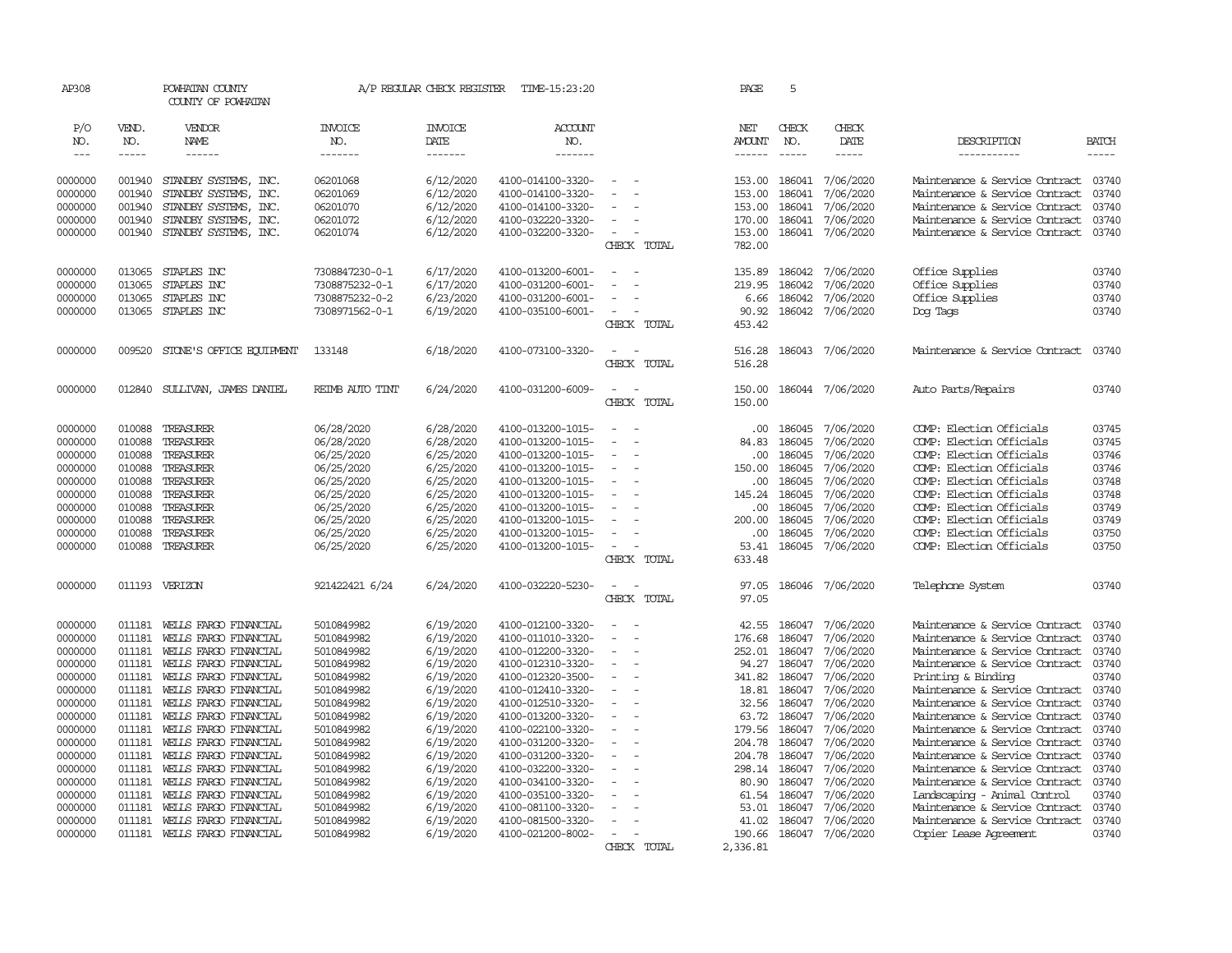| AP308                                                                                                                                       |                                                                                                                      | POWHATAN COUNTY<br>COUNTY OF POWHATAN                                                                                                                                                                                                                                                                                                                 |                                                                                                                   | A/P REGULAR CHECK REGISTER                                                                                                                                            | TIME-15:23:20                                                                                                                                                                                                                                                                 |                                                                                  |             | PAGE                                                                                                               | 6                                                                                                                              |                                                                                                                                                                       |                                                                                                                                                                                                                                                                               |                                                                                                                   |
|---------------------------------------------------------------------------------------------------------------------------------------------|----------------------------------------------------------------------------------------------------------------------|-------------------------------------------------------------------------------------------------------------------------------------------------------------------------------------------------------------------------------------------------------------------------------------------------------------------------------------------------------|-------------------------------------------------------------------------------------------------------------------|-----------------------------------------------------------------------------------------------------------------------------------------------------------------------|-------------------------------------------------------------------------------------------------------------------------------------------------------------------------------------------------------------------------------------------------------------------------------|----------------------------------------------------------------------------------|-------------|--------------------------------------------------------------------------------------------------------------------|--------------------------------------------------------------------------------------------------------------------------------|-----------------------------------------------------------------------------------------------------------------------------------------------------------------------|-------------------------------------------------------------------------------------------------------------------------------------------------------------------------------------------------------------------------------------------------------------------------------|-------------------------------------------------------------------------------------------------------------------|
| P/O<br>NO.<br>$\frac{1}{2}$                                                                                                                 | VEND.<br>NO.<br>-----                                                                                                | VENDOR<br>NAME<br>------                                                                                                                                                                                                                                                                                                                              | <b>INVOICE</b><br>NO.<br>-------                                                                                  | <b>INVOICE</b><br>DATE<br>-------                                                                                                                                     | <b>ACCOUNT</b><br>NO.<br>-------                                                                                                                                                                                                                                              |                                                                                  |             | NET<br><b>AMOUNT</b><br>------                                                                                     | CHECK<br>NO.<br>$- - - - -$                                                                                                    | CHECK<br>DATE<br>$- - - - -$                                                                                                                                          | DESCRIPTION<br>-----------                                                                                                                                                                                                                                                    | <b>BATCH</b><br>$- - - - -$                                                                                       |
|                                                                                                                                             |                                                                                                                      |                                                                                                                                                                                                                                                                                                                                                       |                                                                                                                   |                                                                                                                                                                       |                                                                                                                                                                                                                                                                               |                                                                                  |             |                                                                                                                    |                                                                                                                                |                                                                                                                                                                       |                                                                                                                                                                                                                                                                               |                                                                                                                   |
| 0000000<br>0000000                                                                                                                          | 012458<br>012458                                                                                                     | WIMMER, WILLIE<br>WIMMER, WILLIE                                                                                                                                                                                                                                                                                                                      | 1587<br>1588                                                                                                      | 6/26/2020<br>6/26/2020                                                                                                                                                | 4100-032200-6009-<br>4100-032200-6009-                                                                                                                                                                                                                                        |                                                                                  | CHECK TOTAL | 2,064.23<br>332.60<br>2,396.83                                                                                     | 186048<br>186048                                                                                                               | 7/06/2020<br>7/06/2020                                                                                                                                                | Auto Repairs and Parts<br>Auto Repairs and Parts                                                                                                                                                                                                                              | 03740<br>03740                                                                                                    |
| 0000000                                                                                                                                     |                                                                                                                      | 012063 WINDSTREAM                                                                                                                                                                                                                                                                                                                                     | 012272474 6/29                                                                                                    | 6/29/2020                                                                                                                                                             | 4100-012510-5230-                                                                                                                                                                                                                                                             | $\overline{\phantom{a}}$<br>$\overline{\phantom{a}}$                             | CHECK TOTAL | 813.76<br>813.76                                                                                                   |                                                                                                                                | 186049 7/06/2020                                                                                                                                                      | Telephone Services                                                                                                                                                                                                                                                            | 03740                                                                                                             |
| 0000000                                                                                                                                     |                                                                                                                      | 000020 ALEXANDER, NANCY N.                                                                                                                                                                                                                                                                                                                            | 0000202007                                                                                                        | 7/01/2020                                                                                                                                                             | 4100-031200-2310-                                                                                                                                                                                                                                                             | $\sim$ $\sim$                                                                    | CHECK TOTAL | 108.00<br>108.00                                                                                                   |                                                                                                                                | 186050 7/07/2020                                                                                                                                                      | Medical Insurance                                                                                                                                                                                                                                                             | 03742                                                                                                             |
| 0000000                                                                                                                                     |                                                                                                                      | 006691 ASSOCIATION OF CLERKS OF                                                                                                                                                                                                                                                                                                                       | FY2021                                                                                                            | 7/01/2020                                                                                                                                                             | 4100-021200-5810-                                                                                                                                                                                                                                                             | $\overline{\phantom{a}}$<br>$\overline{\phantom{a}}$                             | CHECK TOTAL | 125.00<br>125.00                                                                                                   |                                                                                                                                | 186051 7/07/2020                                                                                                                                                      | Dues/Association Memberships                                                                                                                                                                                                                                                  | 03728                                                                                                             |
| 0000000<br>0000000<br>0000000<br>0000000<br>0000000<br>0000000<br>0000000<br>0000000<br>0000000<br>0000000<br>0000000<br>0000000<br>0000000 | 009454<br>009454<br>009454<br>009454<br>009454<br>009454<br>009454<br>009454<br>009454<br>009454<br>009454<br>009454 | 009454 BANKERS INSURANCE, LLC<br>BANKERS INSURANCE, LLC<br>BANKERS INSURANCE, LLC<br>BANKERS INSURANCE, LLC<br>BANKERS INSURANCE, LLC<br>BANKERS INSURANCE, LLC<br>BANKERS INSURANCE, LLC<br>BANKERS INSURANCE, LLC<br>BANKERS INSURANCE, LLC<br>BANKERS INSURANCE, LLC<br>BANKERS INSURANCE, LLC<br>BANKERS INSURANCE, LLC<br>BANKERS INSURANCE, LLC | 52784<br>52784<br>52784<br>52784<br>52784<br>52784<br>52784<br>52784<br>52784<br>52784<br>52784<br>52784<br>52784 | 6/18/2020<br>6/18/2020<br>6/18/2020<br>6/18/2020<br>6/18/2020<br>6/18/2020<br>6/18/2020<br>6/18/2020<br>6/18/2020<br>6/18/2020<br>6/18/2020<br>6/18/2020<br>6/18/2020 | 4100-012200-2310-<br>4100-012220-2310-<br>4100-012310-2310-<br>4100-012410-2310-<br>4100-012510-2310-<br>4100-013200-2310-<br>4100-014100-2310-<br>4100-014500-2310-<br>4100-014400-2310-<br>4100-014300-2310-<br>4100-021600-2310-<br>4100-022100-2310-<br>4100-031200-2310- | - 14<br>$\sim$<br>$\sim$<br>$\overline{\phantom{a}}$<br>$\overline{\phantom{a}}$ |             | 36.00<br>18.00<br>90.00<br>99.00<br>54.00<br>36.00<br>72.00<br>72.00<br>72.00<br>54.00<br>90.00<br>54.00<br>567.00 | 186053<br>186053<br>186053<br>186053<br>186053<br>186053<br>186053<br>186053<br>186053<br>186053<br>186053<br>186053<br>186053 | 7/07/2020<br>7/07/2020<br>7/07/2020<br>7/07/2020<br>7/07/2020<br>7/07/2020<br>7/07/2020<br>7/07/2020<br>7/07/2020<br>7/07/2020<br>7/07/2020<br>7/07/2020<br>7/07/2020 | Medical Insurance<br>Medical Insurance<br>Medical Insurance<br>Medical Insurance<br>Medical Insurance<br>Medical Insurance<br>Medical Insurance<br>Medical Insurance<br>Medical Insurance<br>Medical Insurance<br>Medical Insurance<br>Medical Insurance<br>Medical Insurance | 03728<br>03728<br>03728<br>03728<br>03728<br>03728<br>03728<br>03728<br>03728<br>03728<br>03728<br>03728<br>03728 |
| 0000000<br>0000000<br>0000000<br>0000000<br>0000000<br>0000000<br>0000000<br>0000000<br>0000000                                             | 009454<br>009454<br>009454<br>009454<br>009454<br>009454<br>009454<br>009454<br>009454                               | BANKERS INSURANCE, LLC<br>BANKERS INSURANCE, LLC<br>BANKERS INSURANCE, LLC<br>BANKERS INSURANCE, LLC<br>BANKERS INSURANCE, LLC<br>BANKERS INSURANCE, LLC<br>BANKERS INSURANCE, LLC<br>BANKERS INSURANCE, LLC<br>BANKERS INSURANCE, LLC                                                                                                                | 52784<br>52784<br>52784<br>52784<br>52784<br>52784<br>52784<br>52784<br>52784                                     | 6/18/2020<br>6/18/2020<br>6/18/2020<br>6/18/2020<br>6/18/2020<br>6/18/2020<br>6/18/2020<br>6/18/2020<br>6/18/2020                                                     | 4100-031710-2310-<br>4100-032200-2310-<br>4100-031210-2310-<br>4100-034100-2310-<br>4100-035100-2310-<br>4100-071110-2310-<br>4100-073100-2310-<br>4100-081100-2310-<br>4100-081500-2310-                                                                                     | $\overline{a}$<br>$\overline{\phantom{a}}$                                       | CHECK TOTAL | 18.00<br>198.00<br>252.00<br>90.00<br>54.00<br>18.00<br>36.00<br>90.00<br>18.00<br>2,088.00                        | 186053<br>186053<br>186053<br>186053<br>186053<br>186053<br>186053<br>186053<br>186053                                         | 7/07/2020<br>7/07/2020<br>7/07/2020<br>7/07/2020<br>7/07/2020<br>7/07/2020<br>7/07/2020<br>7/07/2020<br>7/07/2020                                                     | Medical Insurance<br>Medical Insurance<br>Medical Insurance<br>Medical Insurance<br>Medical Insurance<br>Medical Insurance<br>Medical Insurance<br>Medical Insurance<br>Medical Insurance                                                                                     | 03728<br>03728<br>03728<br>03728<br>03728<br>03728<br>03728<br>03728<br>03728                                     |
| 0000000<br>0000000                                                                                                                          | 009953<br>009953                                                                                                     | BB&T GOVERNMENTAL FINANCE<br>BB&T GOVERNMENTAL FINANCE 9946001691 FY21                                                                                                                                                                                                                                                                                | 9946001691 FY21                                                                                                   | 6/25/2020<br>6/25/2020                                                                                                                                                | 4100-095101-9400-<br>4100-095101-9401-                                                                                                                                                                                                                                        | $\overline{\phantom{a}}$<br>$\sim$<br>$\overline{\phantom{a}}$                   | CHECK TOTAL | 34,036.54<br>4,728.54<br>38,765.08                                                                                 | 186054                                                                                                                         | 7/07/2020<br>186054 7/07/2020                                                                                                                                         | Fire Truck Lease - Principal<br>Fire Truck Lease - Interest                                                                                                                                                                                                                   | 03728<br>03728                                                                                                    |
| 0000000                                                                                                                                     | 011590                                                                                                               | BERRIMAN, WHITNEY                                                                                                                                                                                                                                                                                                                                     | 0115202007                                                                                                        | 7/01/2020                                                                                                                                                             | 4100-073100-5250-                                                                                                                                                                                                                                                             | $\overline{\phantom{a}}$                                                         | CHECK TOTAL | 30.00<br>30.00                                                                                                     | 186055                                                                                                                         | 7/07/2020                                                                                                                                                             | Cell Phones                                                                                                                                                                                                                                                                   | 03742                                                                                                             |
| 0000000                                                                                                                                     |                                                                                                                      | 000045 BLANKENSHIP, SUSAN M.                                                                                                                                                                                                                                                                                                                          | 0000202007                                                                                                        | 7/01/2020                                                                                                                                                             | 4100-012310-2310-                                                                                                                                                                                                                                                             | $\overline{\phantom{a}}$<br>- -                                                  | CHECK TOTAL | 104.00<br>104.00                                                                                                   | 186056                                                                                                                         | 7/07/2020                                                                                                                                                             | Medical Insurance                                                                                                                                                                                                                                                             | 03742                                                                                                             |
| 0000000                                                                                                                                     |                                                                                                                      | 007838 BROUGHTON, THOMAS B. JR.                                                                                                                                                                                                                                                                                                                       | 0078202007                                                                                                        | 7/01/2020                                                                                                                                                             | 4100-031200-2310-                                                                                                                                                                                                                                                             | $\sim$<br>$\sim$                                                                 | CHECK TOTAL | 92.00<br>92.00                                                                                                     |                                                                                                                                | 186057 7/07/2020                                                                                                                                                      | Medical Insurance                                                                                                                                                                                                                                                             | 03742                                                                                                             |
| 0000000                                                                                                                                     |                                                                                                                      | 010665 BROWN EDWARDS & COMPANY                                                                                                                                                                                                                                                                                                                        | 1262724                                                                                                           | 5/29/2020                                                                                                                                                             | 4100-012200-3120-                                                                                                                                                                                                                                                             | $\sim$<br>$\sim$                                                                 | CHECK TOTAL | 17,000.00<br>17,000.00                                                                                             |                                                                                                                                | 186058 7/07/2020                                                                                                                                                      | External Audit                                                                                                                                                                                                                                                                | 03728                                                                                                             |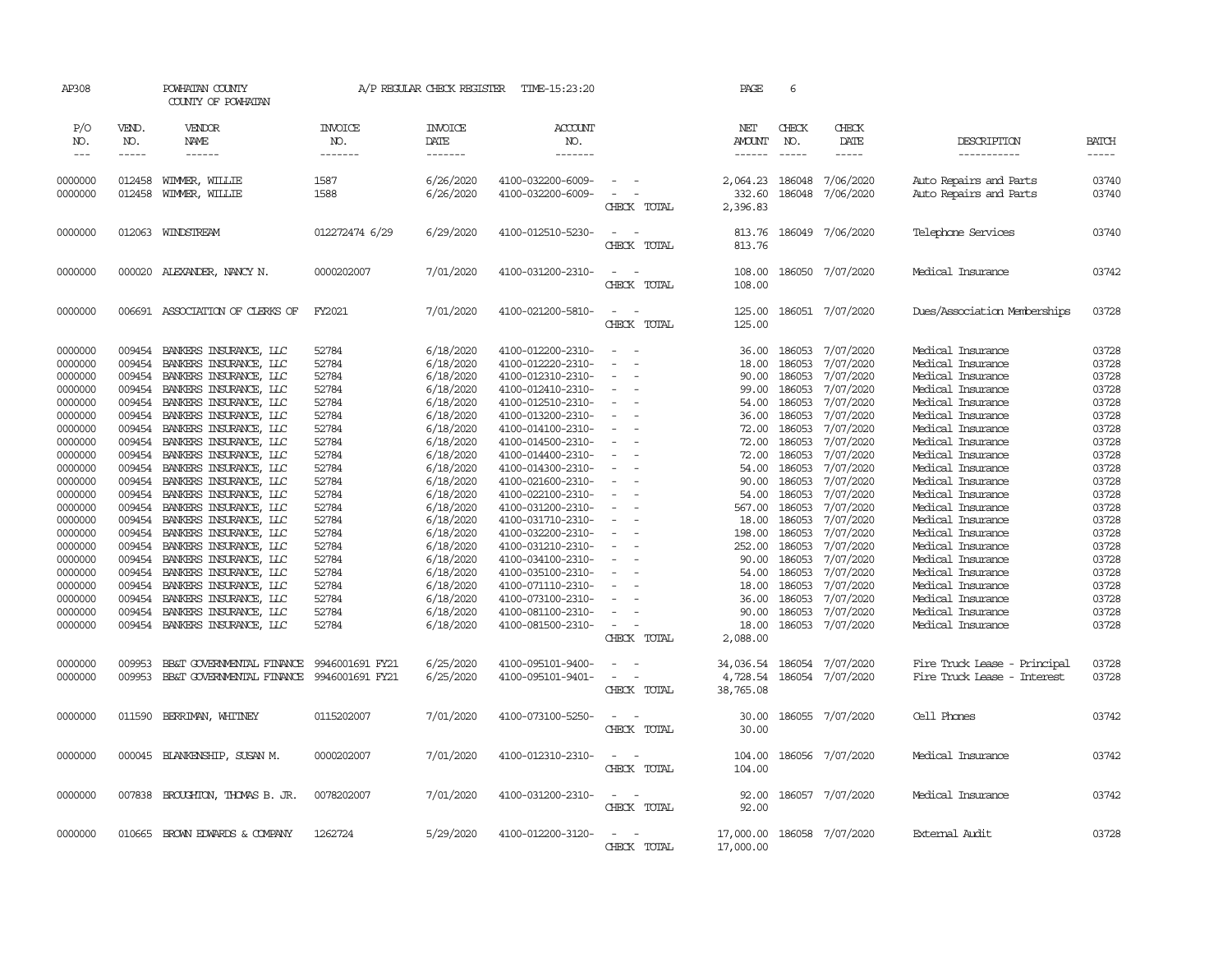| AP308                                               |                                                | POWHATAN COUNTY<br>COUNTY OF POWHATAN                                                                                                                                                                                                                                                                                                                                                                                                                                                                    |                                                     | A/P REGULAR CHECK REGISTER                                    | TIME-15:23:20                                                                                         |                                                                                                                                                           | PAGE                                                                                                                                                                                                                                                                                                                                                                                                                                                                                                    | $7\phantom{.0}$             |                                                                                                           |                                                                                                                                                                                  |                          |
|-----------------------------------------------------|------------------------------------------------|----------------------------------------------------------------------------------------------------------------------------------------------------------------------------------------------------------------------------------------------------------------------------------------------------------------------------------------------------------------------------------------------------------------------------------------------------------------------------------------------------------|-----------------------------------------------------|---------------------------------------------------------------|-------------------------------------------------------------------------------------------------------|-----------------------------------------------------------------------------------------------------------------------------------------------------------|---------------------------------------------------------------------------------------------------------------------------------------------------------------------------------------------------------------------------------------------------------------------------------------------------------------------------------------------------------------------------------------------------------------------------------------------------------------------------------------------------------|-----------------------------|-----------------------------------------------------------------------------------------------------------|----------------------------------------------------------------------------------------------------------------------------------------------------------------------------------|--------------------------|
| P/O<br>NO.<br>$  -$                                 | VEND.<br>NO.<br>$\frac{1}{2}$                  | VENDOR<br>NAME<br>$\begin{array}{cccccccccc} \multicolumn{2}{c}{} & \multicolumn{2}{c}{} & \multicolumn{2}{c}{} & \multicolumn{2}{c}{} & \multicolumn{2}{c}{} & \multicolumn{2}{c}{} & \multicolumn{2}{c}{} & \multicolumn{2}{c}{} & \multicolumn{2}{c}{} & \multicolumn{2}{c}{} & \multicolumn{2}{c}{} & \multicolumn{2}{c}{} & \multicolumn{2}{c}{} & \multicolumn{2}{c}{} & \multicolumn{2}{c}{} & \multicolumn{2}{c}{} & \multicolumn{2}{c}{} & \multicolumn{2}{c}{} & \multicolumn{2}{c}{} & \mult$ | <b>INVOICE</b><br>NO.<br>-------                    | <b>INVOICE</b><br>DATE<br>-------                             | <b>ACCOUNT</b><br>NO.<br>-------                                                                      |                                                                                                                                                           | NET<br>AMOUNT<br>$\begin{array}{cccccccccc} \multicolumn{2}{c}{} & \multicolumn{2}{c}{} & \multicolumn{2}{c}{} & \multicolumn{2}{c}{} & \multicolumn{2}{c}{} & \multicolumn{2}{c}{} & \multicolumn{2}{c}{} & \multicolumn{2}{c}{} & \multicolumn{2}{c}{} & \multicolumn{2}{c}{} & \multicolumn{2}{c}{} & \multicolumn{2}{c}{} & \multicolumn{2}{c}{} & \multicolumn{2}{c}{} & \multicolumn{2}{c}{} & \multicolumn{2}{c}{} & \multicolumn{2}{c}{} & \multicolumn{2}{c}{} & \multicolumn{2}{c}{} & \mult$ | CHECK<br>NO.<br>$- - - - -$ | CHECK<br>DATE<br>$\cdots \cdots \cdots$                                                                   | DESCRIPTION<br>------------                                                                                                                                                      | <b>BATCH</b><br>$\cdots$ |
| 0000000                                             | 000540                                         | CENTRAL VIRGINIA WASTE                                                                                                                                                                                                                                                                                                                                                                                                                                                                                   | 25502                                               | 6/01/2020                                                     | 4100-081200-0022-                                                                                     | $\sim$ $ -$<br>CHECK TOTAL                                                                                                                                | 14, 171.52<br>14, 171.52                                                                                                                                                                                                                                                                                                                                                                                                                                                                                |                             | 186059 7/07/2020                                                                                          | Contribution: (Dues) - CWMA                                                                                                                                                      | 03728                    |
| 0000000                                             | 010808                                         | CERULLO, ROBERT                                                                                                                                                                                                                                                                                                                                                                                                                                                                                          | 0108202007                                          | 7/01/2020                                                     | 4100-022100-5250-                                                                                     | $\sim$<br>$\sim$ $-$<br>CHECK TOTAL                                                                                                                       | 30.00<br>30.00                                                                                                                                                                                                                                                                                                                                                                                                                                                                                          |                             | 186060 7/07/2020                                                                                          | Cell Phones                                                                                                                                                                      | 03742                    |
| 0000000                                             | 013330                                         | CITIZENS AND FARMERS BANK 9056947 FY21                                                                                                                                                                                                                                                                                                                                                                                                                                                                   |                                                     | 6/15/2020                                                     | 4100-095101-9201-                                                                                     | $\sim$<br>$\sim$ $-$<br>CHECK TOTAL                                                                                                                       | 192,842.09<br>192,842.09                                                                                                                                                                                                                                                                                                                                                                                                                                                                                |                             | 186061 7/07/2020                                                                                          | Schools - Interest                                                                                                                                                               | 03728                    |
| 0000000                                             |                                                | 012756 COMCAST                                                                                                                                                                                                                                                                                                                                                                                                                                                                                           | 0097415 JULY 20                                     | 6/18/2020                                                     | 4100-073100-5260-                                                                                     | $\sim$ $  -$<br>CHECK TOTAL                                                                                                                               | 219.90<br>219.90                                                                                                                                                                                                                                                                                                                                                                                                                                                                                        |                             | 186062 7/07/2020                                                                                          | Internet                                                                                                                                                                         | 03728                    |
| 0000000                                             |                                                | 009149 COST MANAGEMENT ASSOCIATE VA-2108                                                                                                                                                                                                                                                                                                                                                                                                                                                                 |                                                     | 6/30/2020                                                     | 4100-053910-5643-                                                                                     | $\mathcal{L}_{\text{max}}$ , and $\mathcal{L}_{\text{max}}$<br>CHECK TOTAL                                                                                | 4,100.00                                                                                                                                                                                                                                                                                                                                                                                                                                                                                                |                             | 4,100.00 186063 7/07/2020                                                                                 | PCCAA Services - Federal CSBG                                                                                                                                                    | 03728                    |
| 0000000<br>0000000                                  | 013290<br>013290                               | CROWN CASTLE INTERNATIONA 31651494<br>CROWN CASTLE INTERNATIONA 31693672                                                                                                                                                                                                                                                                                                                                                                                                                                 |                                                     | 7/01/2020<br>7/01/2020                                        | 4100-031210-5421-<br>4100-031210-5421-                                                                | $\omega_{\rm{max}}$ and $\omega_{\rm{max}}$<br>$\sim$ $ -$<br>CHECK TOTAL                                                                                 | 1,030.00<br>2,000.00<br>3,030.00                                                                                                                                                                                                                                                                                                                                                                                                                                                                        |                             | 186064 7/07/2020<br>186064 7/07/2020                                                                      | Rent - Towers<br>Rent - Towers                                                                                                                                                   | 03728<br>03728           |
| 0000000                                             |                                                | 013494 DAVIS, JENNIFER                                                                                                                                                                                                                                                                                                                                                                                                                                                                                   | REIMB 6/23/20                                       | 6/23/2020                                                     | 4100-053910-5647-                                                                                     | $\sim$ $ \sim$<br>CHECK TOTAL                                                                                                                             | 400.00<br>400.00                                                                                                                                                                                                                                                                                                                                                                                                                                                                                        |                             | 186065 7/07/2020                                                                                          | CSBG - Emergency COVID                                                                                                                                                           | 03728                    |
| 0000000                                             |                                                | 013217 DUDE SOLUTIONS INC.                                                                                                                                                                                                                                                                                                                                                                                                                                                                               | INV-73270                                           | 7/01/2020                                                     | 4100-012510-3320-                                                                                     | $\sim$ $ -$<br>CHECK TOTAL                                                                                                                                | 2,564.73<br>2,564.73                                                                                                                                                                                                                                                                                                                                                                                                                                                                                    |                             | 186066 7/07/2020                                                                                          | Maintenance & Service Contract 03728                                                                                                                                             |                          |
| 0000000                                             |                                                | 008235 ELECTION SERVICES ONLINE,                                                                                                                                                                                                                                                                                                                                                                                                                                                                         | 2022                                                | 6/11/2020                                                     | 4100-031200-3320-                                                                                     | $\sim$ $ -$<br>CHECK TOTAL                                                                                                                                | 8,095.00<br>8,095.00                                                                                                                                                                                                                                                                                                                                                                                                                                                                                    |                             | 186067 7/07/2020                                                                                          | Maintenance & Service Contract 03728                                                                                                                                             |                          |
| 0000000                                             |                                                | 001380 FORD, SUSAN P.                                                                                                                                                                                                                                                                                                                                                                                                                                                                                    | 0013202007                                          | 7/01/2020                                                     | 4100-012310-2310-                                                                                     | $\omega_{\rm{max}}$ and $\omega_{\rm{max}}$<br>CHECK TOTAL                                                                                                | 104.00<br>104.00                                                                                                                                                                                                                                                                                                                                                                                                                                                                                        |                             | 186069 7/07/2020                                                                                          | Medical Insurance                                                                                                                                                                | 03742                    |
| 0000000<br>0000000                                  | 012508                                         | HEALTH EQUITY INC<br>012508 HEALTH EQUITY INC                                                                                                                                                                                                                                                                                                                                                                                                                                                            | 1ZBQFQG<br><b>VYSW9UY</b>                           | 6/16/2020<br>7/06/2020                                        | 100-000200-0012-<br>4100-012220-2313-                                                                 | $\omega_{\rm{max}}$ and $\omega_{\rm{max}}$<br>$\mathcal{L}_{\text{max}}$ , and $\mathcal{L}_{\text{max}}$<br>CHECK TOTAL                                 | 20,209.80<br>164.35<br>20,374.15                                                                                                                                                                                                                                                                                                                                                                                                                                                                        |                             | 186070 7/07/2020<br>186070 7/07/2020                                                                      | Payroll Clearing - FSA<br>HSA and FSA Admin Fees                                                                                                                                 | 03728<br>03728           |
| 0000000                                             |                                                | 013549 HOSTED BACKBONE, LLC                                                                                                                                                                                                                                                                                                                                                                                                                                                                              | HB17-9094                                           | 7/01/2020                                                     | 4100-012510-5260-                                                                                     | $\omega_{\rm{max}}$ and $\omega_{\rm{max}}$<br>CHECK TOTAL                                                                                                | 975.00                                                                                                                                                                                                                                                                                                                                                                                                                                                                                                  |                             | 975.00 186071 7/07/2020                                                                                   | Internet Usage                                                                                                                                                                   | 03728                    |
| 0000000<br>0000000<br>0000000<br>0000000<br>0000000 | 000120<br>000120<br>000120<br>000120<br>000120 | <b>JAMES RIVER AIR</b><br><b>JAMES RIVER AIR</b><br><b>JAMES RIVER AIR</b><br><b>JAMES RIVER AIR</b><br><b>JAMES RIVER AIR</b>                                                                                                                                                                                                                                                                                                                                                                           | C223162<br>C223164<br>C223194<br>C223194<br>C223194 | 7/01/2020<br>7/01/2020<br>7/01/2020<br>7/01/2020<br>7/01/2020 | 4100-014100-3320-<br>4100-032220-3320-<br>4100-014100-3320-<br>4100-032210-3320-<br>4100-035100-3320- | $\overline{\phantom{a}}$<br>$\sim$<br>$\overline{\phantom{a}}$<br>$\overline{a}$<br>$\sim$<br>$\sim$<br>$\sim$<br>$\overline{\phantom{a}}$<br>CHECK TOTAL | 1,125.00<br>4,468.02<br>484.00<br>267.00<br>7,352.02                                                                                                                                                                                                                                                                                                                                                                                                                                                    |                             | 1,008.00 186072 7/07/2020<br>186072 7/07/2020<br>186072 7/07/2020<br>186072 7/07/2020<br>186072 7/07/2020 | Maintenance & Service Contract<br>Maintenance & Service Contract<br>Maintenance & Service Contract 03728<br>Maintenance & Service Contract 03728<br>Landscaping - Animal Control | 03728<br>03728<br>03728  |
| 0000000                                             |                                                | 011973 KURNOS, JULIANNE N.                                                                                                                                                                                                                                                                                                                                                                                                                                                                               | 0119202007                                          | 7/01/2020                                                     | 4100-081100-5250-                                                                                     | $\mathcal{L}_{\text{max}}$ , and $\mathcal{L}_{\text{max}}$<br>CHECK TOTAL                                                                                | 30.00<br>30.00                                                                                                                                                                                                                                                                                                                                                                                                                                                                                          |                             | 186073 7/07/2020                                                                                          | Cell Phones                                                                                                                                                                      | 03742                    |
| 0000000                                             |                                                | 013529 MARTIN, CARY                                                                                                                                                                                                                                                                                                                                                                                                                                                                                      | 0135202007                                          | 7/01/2020                                                     | 4100-031210-5421-                                                                                     | $\sim$ $ \sim$<br>CHECK TOTAL                                                                                                                             | 700.00                                                                                                                                                                                                                                                                                                                                                                                                                                                                                                  |                             | 700.00 186074 7/07/2020                                                                                   | Rent - Towers                                                                                                                                                                    | 03742                    |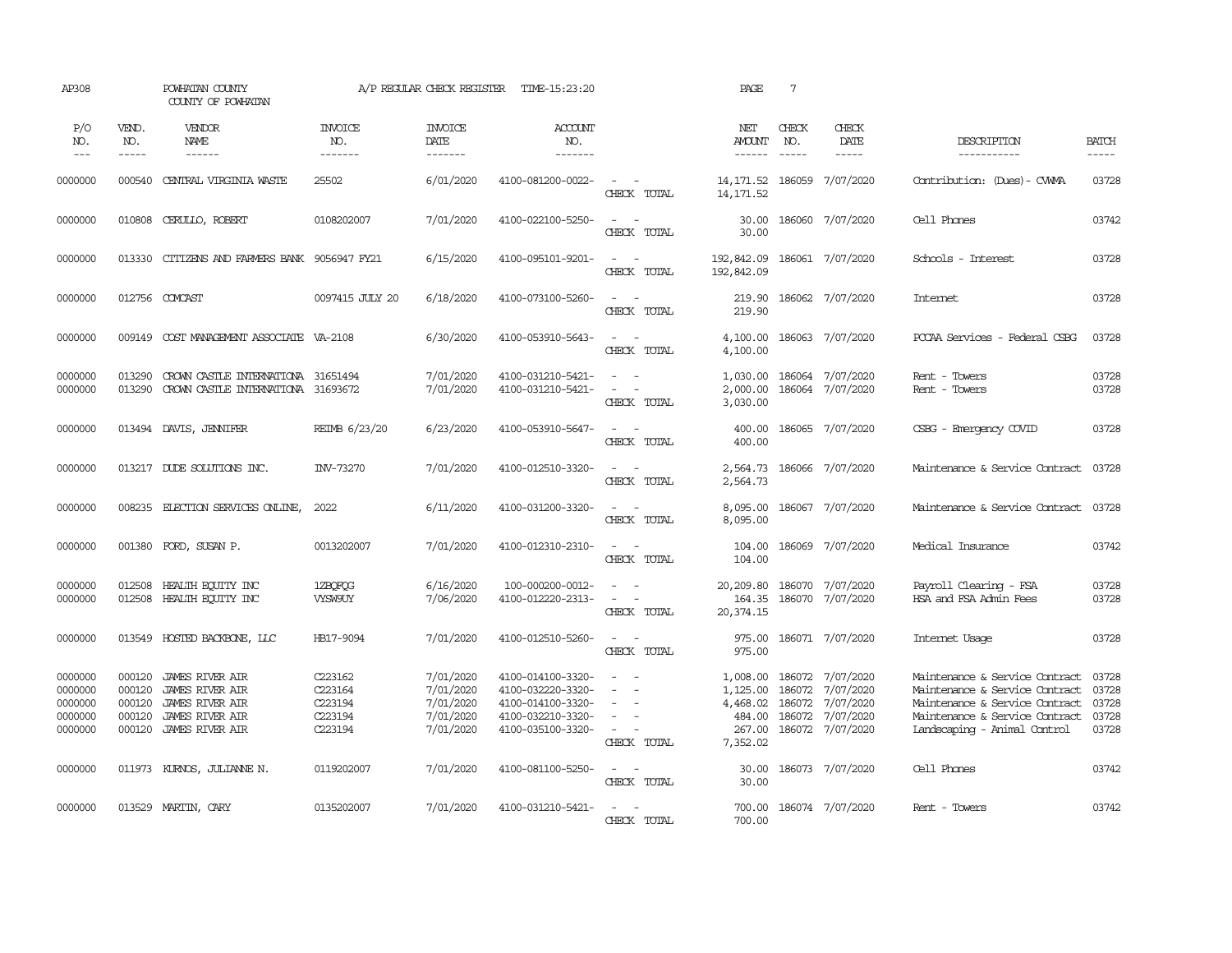| AP308               |                             | POWHATAN COUNTY<br>COUNTY OF POWHATAN                       |                                    | A/P REGULAR CHECK REGISTER        | TIME-15:23:20                          |                                                                                                                             | PAGE                           | 8                                                                                                                                                                                                                                                                                                                                                                                                            |                                                           |                                                             |                       |
|---------------------|-----------------------------|-------------------------------------------------------------|------------------------------------|-----------------------------------|----------------------------------------|-----------------------------------------------------------------------------------------------------------------------------|--------------------------------|--------------------------------------------------------------------------------------------------------------------------------------------------------------------------------------------------------------------------------------------------------------------------------------------------------------------------------------------------------------------------------------------------------------|-----------------------------------------------------------|-------------------------------------------------------------|-----------------------|
| P/O<br>NO.<br>$---$ | VEND.<br>NO.<br>$- - - - -$ | VENDOR<br>NAME<br>$- - - - - -$                             | <b>INVOICE</b><br>NO.<br>-------   | <b>INVOICE</b><br>DATE<br>------- | <b>ACCOUNT</b><br>NO.<br>-------       |                                                                                                                             | NET<br><b>AMOUNT</b><br>------ | CHECK<br>NO.<br>$\frac{1}{2} \frac{1}{2} \frac{1}{2} \frac{1}{2} \frac{1}{2} \frac{1}{2} \frac{1}{2} \frac{1}{2} \frac{1}{2} \frac{1}{2} \frac{1}{2} \frac{1}{2} \frac{1}{2} \frac{1}{2} \frac{1}{2} \frac{1}{2} \frac{1}{2} \frac{1}{2} \frac{1}{2} \frac{1}{2} \frac{1}{2} \frac{1}{2} \frac{1}{2} \frac{1}{2} \frac{1}{2} \frac{1}{2} \frac{1}{2} \frac{1}{2} \frac{1}{2} \frac{1}{2} \frac{1}{2} \frac{$ | CHECK<br>DATE<br>$- - - - -$                              | DESCRIPTION<br>-----------                                  | <b>BATCH</b><br>----- |
| 0000000             |                             | 006538 MATTHEW BENDER & COMPANY                             | 18778887 FY21                      | 6/08/2020                         | 4100-011010-3002-                      | $\sim$ $\sim$<br>CHECK TOTAL                                                                                                | 103.55<br>103.55               |                                                                                                                                                                                                                                                                                                                                                                                                              | 186075 7/07/2020                                          | County Code                                                 | 03728                 |
| 0000000             |                             | 009276 MCCREIGHT, FRAN                                      | 0092202007                         | 7/01/2020                         | 4100-073100-5250-                      | $\sim$ $ \sim$<br>CHECK TOTAL                                                                                               | 30.00<br>30.00                 |                                                                                                                                                                                                                                                                                                                                                                                                              | 186076 7/07/2020                                          | Cell Phones                                                 | 03742                 |
| 0000000             |                             | 010076 MORROW, ERIC                                         | 200                                | 6/25/2020                         | 4100-012200-3140-                      | $\omega_{\rm{max}}$ and $\omega_{\rm{max}}$<br>CHECK TOTAL                                                                  | 2,500.00<br>2,500.00           |                                                                                                                                                                                                                                                                                                                                                                                                              | 186077 7/07/2020                                          | Professional Services                                       | 03728                 |
| 0000000             |                             | 012079 CNSOLVE, LLC                                         | INV54661819038                     | 6/30/2020                         | 4100-035500-3320-                      | $\sim$ 100 $\sim$<br>CHECK TOTAL                                                                                            | 7,500.00<br>7,500.00           |                                                                                                                                                                                                                                                                                                                                                                                                              | 186078 7/07/2020                                          | Maintenance & Service Contract                              | 03728                 |
| 0000000             |                             | 009638 POE, INEZ L                                          | 0096202007                         | 7/01/2020                         | 4100-013200-2310-                      | $\omega_{\rm{max}}$ and $\omega_{\rm{max}}$<br>CHECK TOTAL                                                                  | 120.00<br>120.00               |                                                                                                                                                                                                                                                                                                                                                                                                              | 186079 7/07/2020                                          | Medical Insurance                                           | 03742                 |
| 0000000             | 011929                      | POMPEI, ANDREW                                              | 0119202007                         | 7/01/2020                         | 4100-081100-5250-                      | $\sim$ 100 $\sim$<br>CHECK TOTAL                                                                                            | 30.00<br>30.00                 |                                                                                                                                                                                                                                                                                                                                                                                                              | 186080 7/07/2020                                          | Cell Phones                                                 | 03742                 |
| 0000000             | 001980                      | POORE, FRANCES                                              | 0019202007                         | 7/01/2020                         | 4100-012100-2310-                      | $\omega_{\rm{max}}$ and $\omega_{\rm{max}}$<br>CHECK TOTAL                                                                  | 88.00<br>88.00                 |                                                                                                                                                                                                                                                                                                                                                                                                              | 186081 7/07/2020                                          | Medical Insurance                                           | 03742                 |
| 0000000             | 006043                      | POWERS, KATHRYN C.                                          | 0060202007                         | 7/01/2020                         | 4100-021600-2310-                      | $\omega_{\rm{max}}$ and $\omega_{\rm{max}}$<br>CHECK TOTAL                                                                  | 120.00<br>120.00               |                                                                                                                                                                                                                                                                                                                                                                                                              | 186082 7/07/2020                                          | Medical Insurance                                           | 03742                 |
| 0000000             | 008579                      | POWHATAN COMMERCIAL                                         | 0085202007                         | 7/01/2020                         | 4100-014400-5420-                      | $\sim$ $ \sim$<br>CHECK TOTAL                                                                                               | 2,634.00<br>2,634.00           |                                                                                                                                                                                                                                                                                                                                                                                                              | 186083 7/07/2020                                          | Rent - Office Space                                         | 03742                 |
| 0000000             | 008294                      | POWHATAN COUNTY PUBLIC                                      | 0082202007                         | 7/01/2020                         | 4100-031200-2310-                      | $\sim$ $ -$<br>CHECK TOTAL                                                                                                  | 718.00<br>718.00               |                                                                                                                                                                                                                                                                                                                                                                                                              | 186084 7/07/2020                                          | Medical Insurance                                           | 03742                 |
| 0000000             |                             | 011222 RESPONSIBLE FAIHERS AND                              | 1ST QTR FY21                       | 7/01/2020                         | 4100-053910-5643-                      | $\omega_{\rm{max}}$ and $\omega_{\rm{max}}$<br>CHECK TOTAL                                                                  | 6,600.00<br>6,600.00           |                                                                                                                                                                                                                                                                                                                                                                                                              | 186085 7/07/2020                                          | PCCAA Services - Federal CSBG                               | 03728                 |
| 0000000             | 008190                      | RICHMOND REGIONAL PLAN-                                     | POWHATAN21                         | 7/01/2020                         | 4100-081200-0020-                      | $\sim$ $ -$<br>CHECK TOTAL                                                                                                  | 18,591.00<br>18,591.00         |                                                                                                                                                                                                                                                                                                                                                                                                              | 186086 7/07/2020                                          | RRPDC-Dues                                                  | 03728                 |
| 0000000             | 006886                      | RICHMOND TIMES-DISPATCH                                     | 000162996861F21                    | 6/11/2020                         | 4100-012100-6012-                      | $\omega_{\rm{max}}$ and $\omega_{\rm{max}}$<br>CHECK TOTAL                                                                  | 492.75<br>492.75               |                                                                                                                                                                                                                                                                                                                                                                                                              | 186087 7/07/2020                                          | Books & Subscriptions                                       | 03728                 |
| 0000000             |                             | 007096 SBA TOWERS, INC.                                     | IN30512385                         | 7/01/2020                         | 4100-031210-5421-                      | $\sim$ 100 $\sim$<br>CHECK TOTAL                                                                                            | 2,001.00<br>2,001.00           |                                                                                                                                                                                                                                                                                                                                                                                                              | 186088 7/07/2020                                          | Rent - Towers                                               | 03728                 |
| 0000000             | 011800                      | SCHARDEIN, BRET                                             | 0118202007                         | 7/01/2020                         | 4100-081100-5250-                      | $\frac{1}{2} \left( \frac{1}{2} \right) \left( \frac{1}{2} \right) = \frac{1}{2} \left( \frac{1}{2} \right)$<br>CHECK TOTAL | 30.00<br>30.00                 |                                                                                                                                                                                                                                                                                                                                                                                                              | 186089 7/07/2020                                          | Cell Phones                                                 | 03742                 |
| 0000000             | 010282                      | SCHUBERT, CHARLA                                            | 0102202007                         | 7/01/2020                         | 4100-012200-5250-                      | $\sim$<br>$\sim$ $-$<br>CHECK TOTAL                                                                                         | 30.00<br>30.00                 |                                                                                                                                                                                                                                                                                                                                                                                                              | 186090 7/07/2020                                          | Cell Phones                                                 | 03742                 |
| 0000000<br>0000000  | 012754                      | SIGNATURE PUBLIC FUNDING<br>012754 SIGNATURE PUBLIC FUNDING | 500137001060320<br>500137001060320 | 6/03/2020<br>6/03/2020            | 4100-095101-9400-<br>4100-095101-9401- | $\omega_{\rm{max}}$ and $\omega_{\rm{max}}$<br>$\mathcal{L}_{\text{max}}$ , and $\mathcal{L}_{\text{max}}$<br>CHECK TOTAL   | 46,552.02                      |                                                                                                                                                                                                                                                                                                                                                                                                              | 35, 128.57 186091 7/07/2020<br>11,423.45 186091 7/07/2020 | Fire Truck Lease - Principal<br>Fire Truck Lease - Interest | 03728<br>03728        |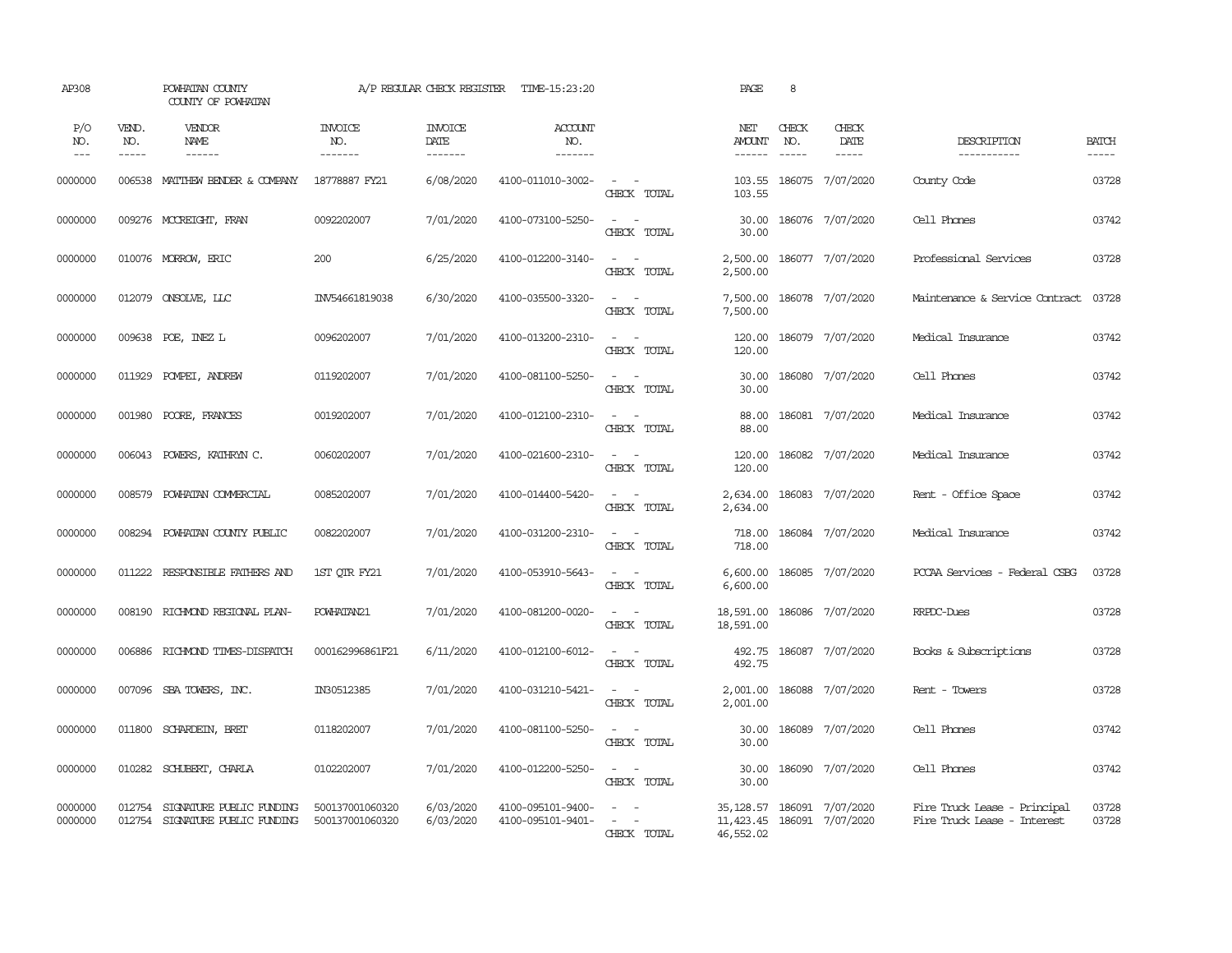| AP308              |                  | POWHATAN COUNTY<br>COUNTY OF POWHATAN          |                       | A/P REGULAR CHECK REGISTER | TIME-15:23:20                          |                                                   | PAGE                    | 9                |                        |                                                           |                |
|--------------------|------------------|------------------------------------------------|-----------------------|----------------------------|----------------------------------------|---------------------------------------------------|-------------------------|------------------|------------------------|-----------------------------------------------------------|----------------|
| P/O<br>NO.         | VEND.<br>NO.     | VENDOR<br>NAME                                 | <b>INVOICE</b><br>NO. | <b>INVOICE</b><br>DATE     | ACCOUNT<br>NO.                         |                                                   | NET<br>AMOUNT           | CHECK<br>NO.     | CHECK<br>DATE          | DESCRIPTION                                               | <b>BATCH</b>   |
| $\frac{1}{2}$      | -----            | ------                                         | -------               | -------                    | -------                                |                                                   | $- - - - - -$           | $- - - - -$      | -----                  | -----------                                               | $- - - - -$    |
| 0000000<br>0000000 | 001940<br>001940 | STANDBY SYSTEMS, INC.<br>STANDBY SYSTEMS, INC. | 06201051<br>06201051  | 6/10/2020<br>6/10/2020     | 4100-031210-3320-<br>4100-031210-3310- | $\equiv$                                          | 130.00<br>161.51        | 186092<br>186092 | 7/07/2020<br>7/07/2020 | Maintenance and Service Contra<br>Repairs and Maintenance | 03728<br>03728 |
| 0000000            | 001940           | STANDBY SYSTEMS, INC.                          | 06201052              | 6/10/2020                  | 4100-031210-3320-                      |                                                   | 130.00                  | 186092           | 7/07/2020              | Maintenance and Service Contra                            | 03728          |
| 0000000            | 001940           | STANDBY SYSTEMS, INC.                          | 06201052              | 6/10/2020                  | 4100-031210-3310-                      |                                                   | 161.51                  | 186092           | 7/07/2020              | Repairs and Maintenance                                   | 03728          |
| 0000000            | 001940           | STANDBY SYSTEMS, INC.                          | 06201053              | 6/10/2020                  | 4100-031210-3320-                      | $\equiv$                                          | 130.00                  | 186092           | 7/07/2020              | Maintenance and Service Contra                            | 03728          |
| 0000000            | 001940           | STANDBY SYSTEMS, INC.                          | 06201054              | 6/10/2020                  | 4100-031210-3320-                      | $\sim$<br>CHECK TOTAL                             | 140.00<br>853.02        | 186092           | 7/07/2020              | Maintenance and Service Contra                            | 03728          |
| 0000000            | 006569           | STICKELS, RANDAL LEE                           | 0065202007            | 7/01/2020                  | 4100-031200-2310-                      | $\overline{\phantom{a}}$<br>CHECK TOTAL           | 72.00<br>72.00          |                  | 186093 7/07/2020       | Medical Insurance                                         | 03742          |
| 0000000            |                  | 007115 STOKES, GARLAND KENNETH                 | 0071202007            | 7/01/2020                  | 4100-031200-2310-                      | $\sim$<br>$\sim$<br>CHECK TOTAL                   | 68.00<br>68.00          |                  | 186094 7/07/2020       | Medical Insurance                                         | 03742          |
| 0000000            | 000990 VACO      |                                                | IVC0605658            | 6/04/2020                  | 4100-081200-0053-                      | $\sim$<br>$\sim$<br>CHECK TOTAL                   | 6,272.00<br>6,272.00    |                  | 186096 7/07/2020       | VAC <sub>b</sub> /VIG                                     | 03728          |
| 0000000            |                  | 008351 VACORP                                  | 65630                 | 5/14/2020                  | 4100-081500-5305-                      | $\overline{\phantom{a}}$                          | 150.00                  | 186097           | 7/07/2020              | EDA-Auto Insurance Premium                                | 03728          |
| 0000000            | 008351           | VACORP                                         | 65630                 | 5/14/2020                  | 4100-081500-5309-                      | $\overline{a}$                                    | 383.00                  | 186097           | 7/07/2020              | EDA - Property Insurance                                  | 03728          |
| 0000000            | 008351           | VACORP                                         | 65630                 | 5/14/2020                  | 4100-081500-5306-                      |                                                   | 675.00                  | 186097           | 7/07/2020              | EDA-Surety Bond (Crime Exposur                            | 03728          |
| 0000000            | 008351           | VACORP                                         | 65630                 | 5/14/2020                  | 4100-081500-5307-                      | $\equiv$                                          | 495.00                  | 186097           | 7/07/2020              | EDA-Public Officials Liability                            | 03728          |
| 0000000<br>0000000 | 008351<br>008351 | VACORP<br>VACORP                               | 65630<br>66223        | 5/14/2020<br>6/02/2020     | 4100-081500-5308-<br>4100-035100-5305- | $\equiv$                                          | 674.00<br>1,493.87      | 186097<br>186097 | 7/07/2020<br>7/07/2020 | EDA-General Liability Insuranc<br>Auto Insurance Premium  | 03728<br>03728 |
| 0000000            | 008351           | VACORP                                         | 66223                 | 6/02/2020                  | 4100-031200-5305-                      |                                                   | 27,885.59               | 186097           | 7/07/2020              | Auto Insurance Premium                                    | 03728          |
| 0000000            | 008351           | VACORP                                         | 66223                 | 6/02/2020                  | 4100-012550-5305-                      | $\equiv$                                          | 14,938.71               | 186097           | 7/07/2020              | Auto Insurance Premium                                    | 03728          |
| 0000000            | 008351           | VACORP                                         | 66223                 | 6/02/2020                  | 4100-012550-5303-                      |                                                   | 5,546.00                | 186097           | 7/07/2020              | Inland Marine Insurance                                   | 03728          |
| 0000000            | 008351           | VACORP                                         | 66223                 | 6/02/2020                  | 4100-012550-5306-                      | $\sim$                                            | 1,075.00                | 186097           | 7/07/2020              | Surety Bond                                               | 03728          |
| 0000000            | 008351           | VACORP                                         | 66223                 | 6/02/2020                  | 4100-012550-5307-                      | $\sim$                                            | 4,177.00                | 186097           | 7/07/2020              | Public Officials Liability Ins                            | 03728          |
| 0000000            | 008351           | VACORP                                         | 66223                 | 6/02/2020                  | 4100-012550-5308-                      |                                                   | 44,807.00               | 186097           | 7/07/2020              | General Liability Insurance Pr                            | 03728          |
| 0000000            | 008351           | VACORP                                         | 66224                 | 6/02/2020                  | 4100-012550-2710-                      |                                                   | 111,930.00              | 186097           | 7/07/2020              | Worker's Compensation                                     | 03728          |
| 0000000            | 008351           | VACORP                                         | 66224                 | 6/02/2020                  | 4100-031200-2410-                      |                                                   | 34,795.91               | 186097           | 7/07/2020              | Line of Duty Act                                          | 03728          |
| 0000000            | 008351           | VACORP                                         | 66224                 | 6/02/2020                  | 4100-032200-2410-                      | $\sim$<br>CHECK TOTAL                             | 34,513.09<br>283,539.17 | 186097           | 7/07/2020              | Line of Duty Act                                          | 03728          |
| 0000000            | 008795           | VIRGINIA COMUNITY                              | FY20-21 TRAIN         | 7/06/2020                  | 4100-053910-5643-                      | $\sim$<br>$\sim$<br>CHECK TOTAL                   | 2,161.00<br>2,161.00    | 186099           | 7/07/2020              | PCCAA Services - Federal CSBG                             | 03728          |
| 0000000            |                  | 007368 WARNER, PHIL                            | 0073202007            | 7/01/2020                  | 4100-032200-5250-                      | $\overline{\phantom{a}}$<br>$\sim$<br>CHECK TOTAL | 30.00<br>30.00          |                  | 186100 7/07/2020       | Cell Phones                                               | 03742          |
| 0000000            |                  | 011181 WELLS FARGO FINANCIAL                   | 5010905251            | 6/24/2020                  | 4100-021600-8002-                      | $\overline{\phantom{a}}$<br>CHECK TOTAL           | 260.72<br>260.72        |                  | 186101 7/07/2020       | Copier Lease                                              | 03728          |
| 0000000            | 002080           | WOODCOCK, LYNN T.                              | 0020202007            | 7/01/2020                  | 4100-031200-2310-                      | $\sim$<br>$\sim$<br>CHECK TOTAL                   | 108.00<br>108.00        |                  | 186102 7/07/2020       | Medical Insurance                                         | 03742          |
| 0000000            | 006175           | ADAMS OIL COMPANY, INC.                        | 11001                 | 6/02/2020                  | 4100-014500-6008-                      |                                                   | 22.90                   | 186158           | 7/15/2020              | Gas/Grease/0il                                            | 03751          |
| 0000000            | 006175           | ADAMS OIL COMPANY, INC.                        | 36789                 | 6/04/2020                  | 4100-031210-5120-                      |                                                   | 61.30                   | 186158           | 7/15/2020              | Fuel - Towers                                             | 03751          |
| 0000000            | 006175           | ADAMS OIL COMPANY, INC.                        | 36794                 | 6/03/2020                  | 4100-014100-3310-                      |                                                   | 110.05                  | 186158           | 7/15/2020              | Repairs & Maintenance                                     | 03751          |
| 0000000            | 006175           | ADAMS OIL COMPANY, INC.                        | 36795                 | 6/02/2020                  | 4100-031210-5120-                      |                                                   | 52.03                   | 186158           | 7/15/2020              | Fuel - Towers                                             | 03751          |
| 0000000            |                  | 006175 ADAMS OIL COMPANY, INC.                 | 36827                 | 6/11/2020                  | 4100-031210-5120-                      | $\sim$                                            | 24.17                   |                  | 186158 7/15/2020       | Fuel - Towers                                             | 03751          |
|                    |                  |                                                |                       |                            |                                        | CHECK TOTAL                                       | 270.45                  |                  |                        |                                                           |                |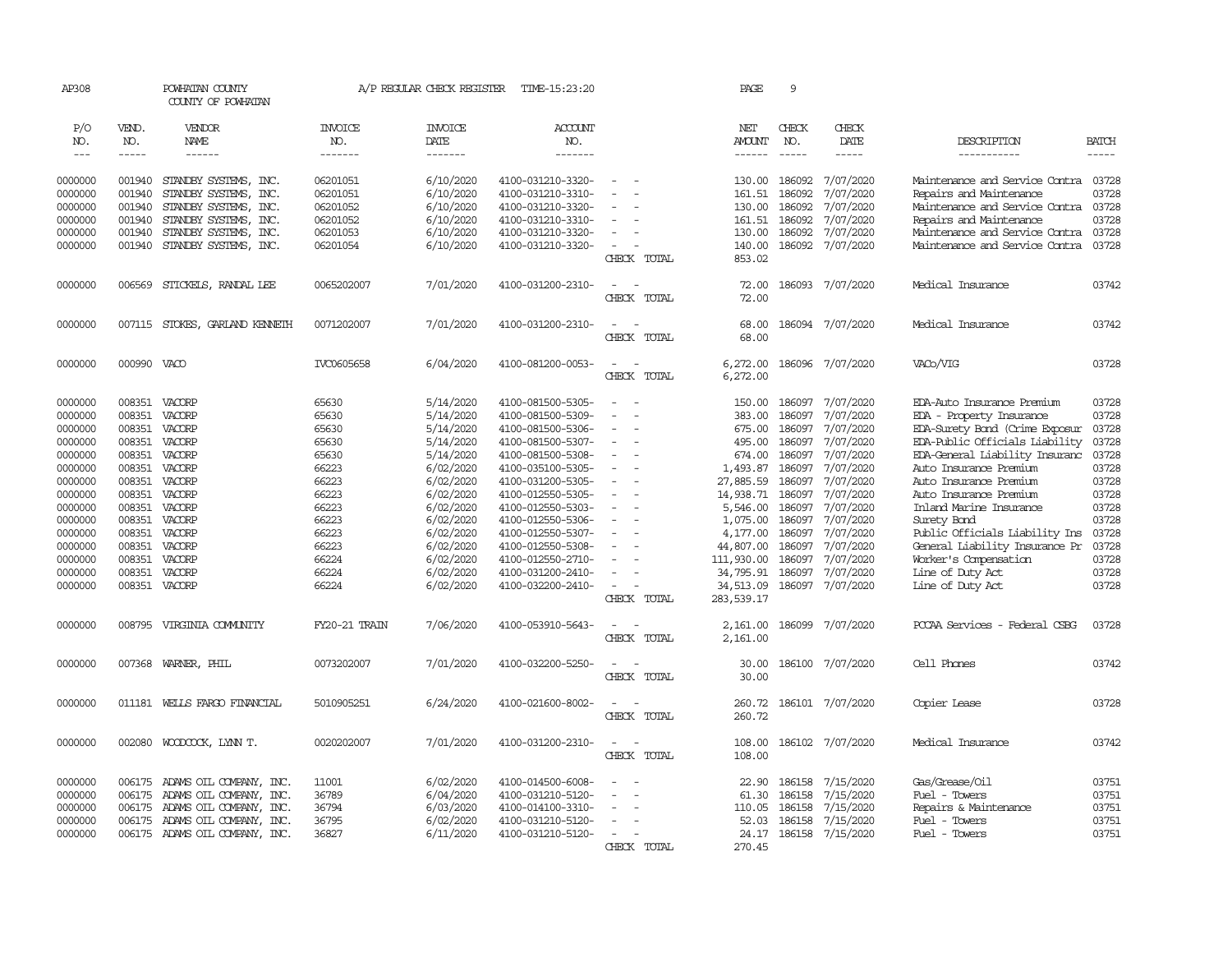| AP308                              |                             | POWHATAN COUNTY<br>COUNTY OF POWHATAN                |                                    | A/P REGULAR CHECK REGISTER         | TIME-15:23:20                          |                                                                     | PAGE                                  | 10                                                                                                                                                                                                                                                                                                                                                                                                           |                                     |                                                    |                             |
|------------------------------------|-----------------------------|------------------------------------------------------|------------------------------------|------------------------------------|----------------------------------------|---------------------------------------------------------------------|---------------------------------------|--------------------------------------------------------------------------------------------------------------------------------------------------------------------------------------------------------------------------------------------------------------------------------------------------------------------------------------------------------------------------------------------------------------|-------------------------------------|----------------------------------------------------|-----------------------------|
| P/O<br>NO.<br>$\sim$ $\sim$ $\sim$ | VEND.<br>NO.<br>$- - - - -$ | VENDOR<br>NAME<br>$- - - - - -$                      | <b>INVOICE</b><br>NO.<br>-------   | <b>INVOICE</b><br>DATE<br>-------- | ACCOUNT<br>NO.<br>-------              |                                                                     | NET<br><b>AMOUNT</b><br>$- - - - - -$ | CHECK<br>NO.<br>$\frac{1}{2} \frac{1}{2} \frac{1}{2} \frac{1}{2} \frac{1}{2} \frac{1}{2} \frac{1}{2} \frac{1}{2} \frac{1}{2} \frac{1}{2} \frac{1}{2} \frac{1}{2} \frac{1}{2} \frac{1}{2} \frac{1}{2} \frac{1}{2} \frac{1}{2} \frac{1}{2} \frac{1}{2} \frac{1}{2} \frac{1}{2} \frac{1}{2} \frac{1}{2} \frac{1}{2} \frac{1}{2} \frac{1}{2} \frac{1}{2} \frac{1}{2} \frac{1}{2} \frac{1}{2} \frac{1}{2} \frac{$ | CHECK<br>DATE<br>$- - - - -$        | DESCRIPTION<br>-----------                         | <b>BATCH</b><br>$- - - - -$ |
| 0000000                            |                             | 011434 AGA JANITORIAL SOLUTIONS,                     | 00859                              | 7/03/2020                          | 4100-014100-3180-                      |                                                                     | 772.00                                |                                                                                                                                                                                                                                                                                                                                                                                                              | 186159 7/15/2020                    | Cleaning Service                                   | 03751                       |
|                                    |                             |                                                      |                                    |                                    |                                        | CHECK TOTAL                                                         | 772.00                                |                                                                                                                                                                                                                                                                                                                                                                                                              |                                     |                                                    |                             |
| 0000000                            |                             | 007941 BAKER & TAYLOR                                | H48091640                          | 6/26/2020                          | 4100-073100-6012-                      | $\sim$ $-$<br>$\overline{\phantom{a}}$<br>CHECK TOTAL               | 10.34<br>10.34                        |                                                                                                                                                                                                                                                                                                                                                                                                              | 186161 7/15/2020                    | Books & Subscriptions                              | 03751                       |
| 0000000                            | 012208                      | BIENVENJE PROPERTIES, LLC                            | 101                                | 7/13/2020                          | 4100-011010-5840-                      | $\sim$ $\sim$<br>CHECK TOTAL                                        | 300.00<br>300.00                      |                                                                                                                                                                                                                                                                                                                                                                                                              | 186164 7/15/2020                    | Meeting Expense                                    | 03751                       |
| 0000000                            | 013328                      | BLACKSTONE AUDIO, INC                                | 1173721                            | 6/22/2020                          | 4100-073100-6012-                      | $\sim$ $\sim$<br>CHECK TOTAL                                        | 30.95<br>30.95                        |                                                                                                                                                                                                                                                                                                                                                                                                              | 186165 7/15/2020                    | Books & Subscriptions                              | 03751                       |
| 0000000                            |                             | 006655 BLOSSMAN GAS COMPANIES,                       | 10332548                           | 6/24/2020                          | 4100-032220-3310-                      | $\overline{\phantom{a}}$<br>$\overline{\phantom{a}}$<br>CHECK TOTAL | 349.54<br>349.54                      |                                                                                                                                                                                                                                                                                                                                                                                                              | 186166 7/15/2020                    | Repairs & Maintenance                              | 03751                       |
| 0000000                            | 006965                      | CINIAS CORPORATION                                   | 4054520136                         | 6/30/2020                          | 4100-014300-6011-                      | $\sim$<br>$\sim$                                                    | 24.08                                 | 186168                                                                                                                                                                                                                                                                                                                                                                                                       | 7/15/2020                           | Uniforms                                           | 03751                       |
| 0000000                            | 006965                      | CINIAS CORPORATION                                   | 4054520136                         | 6/30/2020                          | 4100-014100-6011-                      | $\sim$                                                              | 23.77                                 | 186168                                                                                                                                                                                                                                                                                                                                                                                                       | 7/15/2020                           | Uniforms                                           | 03751                       |
| 0000000                            | 006965                      | CINIAS CORPORATION                                   | 4054520136                         | 6/30/2020                          | 4100-014500-6011-                      | $\sim$<br>$\sim$<br>CHECK TOTAL                                     | 74.06                                 |                                                                                                                                                                                                                                                                                                                                                                                                              | 26.21 186168 7/15/2020              | Uniforms                                           | 03751                       |
| 0000000                            | 008445                      | COMONWEALTH OF VIRGINIA                              | T433182                            | 7/13/2020                          | 4100-012510-5260-                      | $\sim$<br>$\sim$<br>CHECK TOTAL                                     | 295.38<br>295.38                      |                                                                                                                                                                                                                                                                                                                                                                                                              | 186169 7/15/2020                    | Internet Usage                                     | 03751                       |
| 0000000                            |                             | 007294 CUMBERLAND FARM & AUTO                        | 052358                             | 6/05/2020                          | 4100-032200-6009-                      | $\sim$<br>$\sim$<br>CHECK TOTAL                                     | 17.27<br>17.27                        |                                                                                                                                                                                                                                                                                                                                                                                                              | 186171 7/15/2020                    | Auto Repairs and Parts                             | 03751                       |
| 0000000                            | 000860                      | DOMINION ENERGY VIRGINIA                             | 0962041034 6/30                    | 7/01/2020                          | 4100-032210-5110-                      | $\sim$                                                              | 794.93                                | 186173                                                                                                                                                                                                                                                                                                                                                                                                       | 7/15/2020                           | Electricity                                        | 03751                       |
| 0000000                            | 000860                      | DOMINION ENERGY VIRGINIA                             | 1221667833 6/29                    | 6/29/2020                          | 4100-031210-5110-                      |                                                                     | 245.95                                | 186173                                                                                                                                                                                                                                                                                                                                                                                                       | 7/15/2020                           | Electricity - Comunications H                      | 03751                       |
| 0000000                            | 000860                      | DOMINION ENERGY VIRGINIA                             | 1223507334 6/30                    | 7/01/2020                          | 4100-014300-5110-                      | ÷.                                                                  |                                       |                                                                                                                                                                                                                                                                                                                                                                                                              | 151.37 186173 7/15/2020             | Electricity                                        | 03751                       |
| 0000000                            | 000860                      | DOMINION ENERGY VIRGINIA                             | 2312285006 6/29                    | 7/01/2020                          | 4100-014100-5110-                      | $\sim$                                                              |                                       | 59.54 186173                                                                                                                                                                                                                                                                                                                                                                                                 | 7/15/2020                           | Electricity                                        | 03751                       |
| 0000000                            | 000860                      | DOMINION ENERGY VIRGINIA                             | 2346327501 6/30                    | 7/01/2020                          | 4100-031200-5110-                      | $\overline{\phantom{a}}$                                            | 1,998.61                              | 186173                                                                                                                                                                                                                                                                                                                                                                                                       | 7/15/2020                           | Electricity                                        | 03751                       |
| 0000000                            | 000860                      | DOMINION ENERGY VIRGINIA                             | 2346327501 6/30                    | 7/01/2020                          | 4100-014100-5110-                      | $\sim$                                                              | 1,998.61                              | 186173                                                                                                                                                                                                                                                                                                                                                                                                       | 7/15/2020                           | Electricity                                        | 03751                       |
| 0000000<br>0000000                 | 000860<br>000860            | DOMINION ENERGY VIRGINIA<br>DOMINION ENERGY VIRGINIA | 2352270009 6/29<br>2442170003 6/30 | 7/01/2020<br>7/01/2020             | 4100-014100-5110-<br>4100-014100-5110- |                                                                     | 1,110.05 186173                       |                                                                                                                                                                                                                                                                                                                                                                                                              | 83.52 186173 7/15/2020<br>7/15/2020 | Electricity<br>Electricity                         | 03751<br>03751              |
| 0000000                            | 000860                      | DOMINION ENERGY VIRGINIA                             | 2462222502 6/30                    | 7/01/2020                          | 4100-014100-5110-                      | $\sim$                                                              | 4,067.40                              |                                                                                                                                                                                                                                                                                                                                                                                                              | 186173 7/15/2020                    | Electricity                                        | 03751                       |
| 0000000                            | 000860                      | DOMINION ENERGY VIRGINIA                             | 2476067034 6/29                    | 7/01/2020                          | 4100-014100-5110-                      | $\sim$ 100 $\sim$                                                   |                                       |                                                                                                                                                                                                                                                                                                                                                                                                              | 183.07 186173 7/15/2020             | Electricity                                        | 03751                       |
|                                    |                             |                                                      |                                    |                                    |                                        | CHECK TOTAL                                                         | 10,693.05                             |                                                                                                                                                                                                                                                                                                                                                                                                              |                                     |                                                    |                             |
| 0000000                            | 000860                      | DOMINION ENERGY VIRGINIA                             | 2912605595 6/29                    | 7/01/2020                          | 4100-014100-5110-                      | $\overline{\phantom{a}}$                                            | 119.94                                |                                                                                                                                                                                                                                                                                                                                                                                                              | 186174 7/15/2020                    | Electricity                                        | 03751                       |
| 0000000                            | 000860                      | DOMINION ENERGY VIRGINIA                             | 2972120006 6/30                    | 7/01/2020                          | 4100-014100-5110-                      | $\sim$<br>$\overline{\phantom{a}}$                                  | 1,130.32                              |                                                                                                                                                                                                                                                                                                                                                                                                              | 186174 7/15/2020                    | Electricity                                        | 03751                       |
| 0000000                            | 000860                      | DOMINION ENERGY VIRGINIA                             | 3496131156 6/29                    | 7/01/2020                          | 4100-014100-5110-                      | $\sim$                                                              | 7.10                                  |                                                                                                                                                                                                                                                                                                                                                                                                              | 186174 7/15/2020                    | Electricity                                        | 03751                       |
| 0000000                            | 000860                      | DOMINION ENERGY VIRGINIA                             | 3853612319 6/30                    | 7/01/2020                          | 4100-014100-5110-                      | $\overline{\phantom{a}}$                                            | 57.09                                 | 186174                                                                                                                                                                                                                                                                                                                                                                                                       | 7/15/2020                           | Electricity                                        | 03751                       |
| 0000000                            | 000860                      | DOMINION ENERGY VIRGINIA                             | 4062035391 6/29                    | 7/01/2020                          | 4100-031210-5110-                      | $\sim$                                                              | 142.88                                |                                                                                                                                                                                                                                                                                                                                                                                                              | 186174 7/15/2020                    | Electricity - Comunications H                      | 03751                       |
| 0000000                            | 000860                      | DOMINION ENERGY VIRGINIA                             | 4691491015 6/30                    | 7/01/2020                          | 4100-014600-5110-                      | $\sim$<br>$\overline{\phantom{a}}$                                  | 48.43                                 | 186174                                                                                                                                                                                                                                                                                                                                                                                                       | 7/15/2020                           | Electricity                                        | 03751                       |
| 0000000<br>0000000                 | 000860<br>000860            | DOMINION ENERGY VIRGINIA<br>DOMINION ENERGY VIRGINIA | 5420366014 6/30<br>6211789810 6/29 | 7/01/2020<br>7/01/2020             | 4100-014100-5110-<br>4100-031210-5110- | $\overline{\phantom{a}}$<br>$\overline{\phantom{a}}$                | 23.24<br>250.96                       | 186174                                                                                                                                                                                                                                                                                                                                                                                                       | 7/15/2020<br>186174 7/15/2020       | Electricity<br>Electricity - Comunications H 03751 | 03751                       |
| 0000000                            | 000860                      | DOMINION ENERGY VIRGINIA                             | 7765134072 6/25                    | 6/26/2020                          | 4100-014100-5110-                      | $\sim$                                                              |                                       |                                                                                                                                                                                                                                                                                                                                                                                                              | 1,295.34 186174 7/15/2020           | Electricity                                        | 03751                       |
| 0000000                            | 000860                      | DOMINION ENERGY VIRGINIA                             | 8971069334 6/29                    | 7/01/2020                          | 4100-014300-5110-                      | $\overline{\phantom{a}}$                                            | 15.91                                 |                                                                                                                                                                                                                                                                                                                                                                                                              | 186174 7/15/2020                    | Electricity                                        | 03751                       |
|                                    |                             |                                                      |                                    |                                    |                                        | CHECK TOTAL                                                         | 3,091.21                              |                                                                                                                                                                                                                                                                                                                                                                                                              |                                     |                                                    |                             |
| 0000000                            |                             | 006842 EAGLE FIRE INC.                               | <b>SRVCE133535</b>                 | 6/25/2020                          | 4100-014100-3310-                      | $\overline{\phantom{a}}$                                            |                                       |                                                                                                                                                                                                                                                                                                                                                                                                              | 739.53 186176 7/15/2020             | Repairs & Maintenance                              | 03751                       |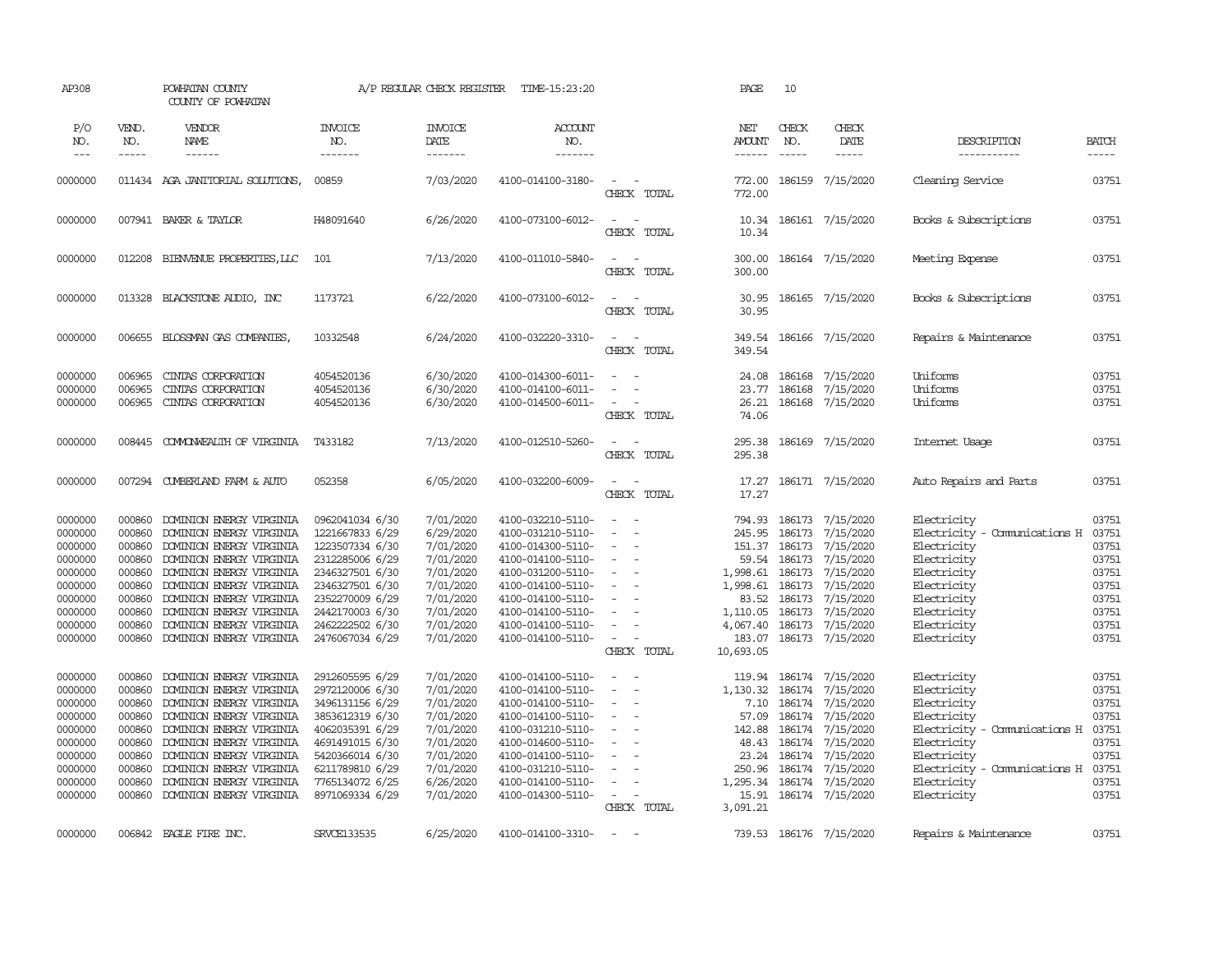| AP308                                                                     |                                      | POWHATAN COUNTY<br>COUNTY OF POWHATAN                                                                                                                                                                                                                                                                                                 |                                                               | A/P REGULAR CHECK REGISTER                                                              | TIME-15:23:20                                                                                                                                   |                                                                                                                         | PAGE                                          | 11                                                  |                                                                                                            |                                                                                                                                                        |                                                             |
|---------------------------------------------------------------------------|--------------------------------------|---------------------------------------------------------------------------------------------------------------------------------------------------------------------------------------------------------------------------------------------------------------------------------------------------------------------------------------|---------------------------------------------------------------|-----------------------------------------------------------------------------------------|-------------------------------------------------------------------------------------------------------------------------------------------------|-------------------------------------------------------------------------------------------------------------------------|-----------------------------------------------|-----------------------------------------------------|------------------------------------------------------------------------------------------------------------|--------------------------------------------------------------------------------------------------------------------------------------------------------|-------------------------------------------------------------|
| P/O<br>NO.<br>$---$                                                       | VEND.<br>NO.<br>-----                | <b>VENDOR</b><br><b>NAME</b><br>$- - - - - -$                                                                                                                                                                                                                                                                                         | <b>INVOICE</b><br>NO.<br>-------                              | <b>INVOICE</b><br>DATE<br>-------                                                       | ACCOUNT<br>NO.<br>-------                                                                                                                       |                                                                                                                         | NET<br><b>AMOUNT</b><br>$- - - - - -$         | CHECK<br>NO.<br>$\frac{1}{2}$                       | CHECK<br>DATE<br>$- - - - -$                                                                               | DESCRIPTION<br>-----------                                                                                                                             | <b>BATCH</b><br>$- - - - -$                                 |
| 0000000                                                                   |                                      | 006842 EAGLE FIRE INC.                                                                                                                                                                                                                                                                                                                | SRVCE133600                                                   | 6/30/2020                                                                               | 4100-014100-3310-                                                                                                                               | $\sim$ $\sim$<br>CHECK TOTAL                                                                                            | 998.58                                        |                                                     | 259.05 186176 7/15/2020                                                                                    | Repairs & Maintenance                                                                                                                                  | 03751                                                       |
| 0000000<br>0000000                                                        | 012905                               | GALLS, LLC<br>012905 GALLS, LLC                                                                                                                                                                                                                                                                                                       | 015968131<br>015968401                                        | 6/30/2020<br>6/30/2020                                                                  | 4100-031200-6011-<br>4100-031200-6011-                                                                                                          | $\sim$ $\sim$<br>$\overline{\phantom{a}}$<br>$\overline{\phantom{a}}$<br>CHECK TOTAL                                    | 4.00<br>146.38                                |                                                     | 142.38 186180 7/15/2020<br>186180 7/15/2020                                                                | Uniforms<br>Uniforms                                                                                                                                   | 03751<br>03751                                              |
| 0000000                                                                   |                                      | 006013 GRAINGER                                                                                                                                                                                                                                                                                                                       | 9568807037                                                    | 6/23/2020                                                                               | 4100-014100-6005-                                                                                                                               | $\sim$<br>CHECK TOTAL                                                                                                   | 9.34<br>9.34                                  |                                                     | 186182 7/15/2020                                                                                           | Cleaning Supplies                                                                                                                                      | 03751                                                       |
| 0000000                                                                   | 012508                               | HEALTH EQUITY INC                                                                                                                                                                                                                                                                                                                     | M5V2QCO                                                       | 7/09/2020                                                                               | 4100-032200-2310-                                                                                                                               | $\sim$ $\sim$<br>CHECK TOTAL                                                                                            | 255.00<br>255.00                              |                                                     | 186183 7/15/2020                                                                                           | Medical Insurance                                                                                                                                      | 03751                                                       |
| 0000000                                                                   | 000120                               | <b>JAMES RIVER AIR</b>                                                                                                                                                                                                                                                                                                                | S170382                                                       | 6/29/2020                                                                               | 4100-014100-3308-                                                                                                                               | $\overline{a}$<br>$\sim$<br>CHECK TOTAL                                                                                 | 816.00<br>816.00                              |                                                     | 186184 7/15/2020                                                                                           | HVAC Service and Repairs                                                                                                                               | 03751                                                       |
| 0000000                                                                   |                                      | 000166 LUCK STONE CORP.                                                                                                                                                                                                                                                                                                               | IV-101255064                                                  | 6/30/2020                                                                               | 4100-014600-3312-                                                                                                                               | $\overline{\phantom{a}}$<br>CHECK TOTAL                                                                                 | 1,041.20<br>1,041.20                          |                                                     | 186185 7/15/2020                                                                                           | Field Maintenance                                                                                                                                      | 03751                                                       |
| 0000000                                                                   |                                      | 011354 MATTHEW BENDER & CO, INC. 19322917                                                                                                                                                                                                                                                                                             |                                                               | 6/24/2020                                                                               | 4100-031200-5810-                                                                                                                               | $\sim$<br>CHECK TOTAL                                                                                                   | 578.91<br>578.91                              |                                                     | 186186 7/15/2020                                                                                           | Dues/Association Memberships                                                                                                                           | 03751                                                       |
| 0000000                                                                   |                                      | 013176 MIDWEST TAPE, LLC                                                                                                                                                                                                                                                                                                              | 99080071                                                      | 6/30/2020                                                                               | 4100-073100-6012-                                                                                                                               | $\overline{\phantom{a}}$<br>$\sim$<br>CHECK TOTAL                                                                       | 290.18                                        |                                                     | 290.18 186187 7/15/2020                                                                                    | Books & Subscriptions                                                                                                                                  | 03751                                                       |
| 0000000<br>0000000<br>0000000<br>0000000<br>0000000<br>0000000<br>0000000 | 012274<br>012274<br>012274           | 012274 MITEL CLOUD SERVICES, INC 34266263 7/05<br>MITEL CLOUD SERVICES, INC 34266263 7/05<br>MITEL CLOUD SERVICES, INC 34266263 7/05<br>MITEL CLOUD SERVICES, INC 34266263 7/05<br>012274 MITEL CLOUD SERVICES, INC 34266263 7/05<br>012274 MITEL CLOUD SERVICES, INC 34266263 7/05<br>012274 MITEL CLOUD SERVICES, INC 34266263 7/05 |                                                               | 7/05/2020<br>7/05/2020<br>7/05/2020<br>7/05/2020<br>7/05/2020<br>7/05/2020<br>7/05/2020 | 4100-021100-5230-<br>4100-031200-5230-<br>4100-012410-5230-<br>4100-012520-5230-<br>4100-021100-5230-<br>4100-034100-5230-<br>4100-031200-5230- | $\sim$<br>$\sim$<br>$\equiv$<br>$\overline{\phantom{a}}$<br>$\sim$<br>$\sim$<br>$\overline{\phantom{a}}$<br>CHECK TOTAL | 5.51<br>5.51<br>5.51<br>5.51<br>5.51<br>38.57 | 186188<br>186188<br>186188<br>5.51 186188<br>186188 | 5.51 186188 7/15/2020<br>7/15/2020<br>7/15/2020<br>7/15/2020<br>7/15/2020<br>7/15/2020<br>186188 7/15/2020 | Telephone Services<br>Telephone Services<br>Telephone Services<br>Telephone Services<br>Telephone Services<br>Telephone Services<br>Telephone Services | 03751<br>03751<br>03751<br>03751<br>03751<br>03751<br>03751 |
| 0000000<br>0000000                                                        | 009281<br>009281                     | OVERDRIVE, INC.<br>OVERDRIVE, INC.                                                                                                                                                                                                                                                                                                    | MR0136920081870<br>MR0136920125920                            | 3/31/2020<br>4/30/2020                                                                  | 4100-073100-6012-<br>4100-073100-6012-                                                                                                          | $\sim$<br>$\sim$<br>$\sim$<br>CHECK TOTAL                                                                               | 1.00<br>1.00<br>2.00                          |                                                     | 186191 7/15/2020<br>186191 7/15/2020                                                                       | Books & Subscriptions<br>Books & Subscriptions                                                                                                         | 03752<br>03752                                              |
| 0000000<br>0000000                                                        | 008967<br>008967                     | PACIELLO, BRIGID<br>PACIELLO, BRIGID                                                                                                                                                                                                                                                                                                  | <b>REIMB WALMART</b><br><b>REIMB WALMART</b>                  | 6/30/2020<br>6/30/2020                                                                  | 4100-012100-6001-<br>4100-012100-5510-                                                                                                          | $\overline{\phantom{a}}$<br>$\overline{\phantom{a}}$<br>$\sim$ $-$<br>CHECK TOTAL                                       | 30.38<br>40.50                                |                                                     | 186192 7/15/2020<br>10.12 186192 7/15/2020                                                                 | Office Supplies<br>Travel/Mileage/Parking/Tolls                                                                                                        | 03752<br>03752                                              |
| 0000000<br>0000000<br>0000000<br>0000000                                  | 001250<br>001250<br>001250<br>001250 | POWHATAN AUTO & TRACTOR<br>POWHATAN AUTO & TRACTOR<br>POWHATAN AUTO & TRACTOR<br>POWHATAN AUTO & TRACTOR                                                                                                                                                                                                                              | 599284<br>601584<br>602765<br>603368                          | 6/01/2020<br>6/19/2020<br>6/30/2020<br>7/03/2020                                        | 4100-014500-6009-<br>4100-014300-3310-<br>4100-014300-3310-<br>4100-031200-6009-                                                                | $\sim$<br>$\sim$<br>$\overline{\phantom{a}}$<br>CHECK TOTAL                                                             | 5.69<br>191.84                                | 25.17 186193<br>27.99 186193                        | 132.99 186193 7/15/2020<br>7/15/2020<br>7/15/2020<br>186193 7/15/2020                                      | Auto Parts & Repairs<br>Repairs & Maintenance<br>Repairs & Maintenance<br>Auto Parts/Repairs                                                           | 03752<br>03752<br>03752<br>03752                            |
| 0000000<br>0000000<br>0000000                                             | 012764<br>012764                     | POWHATAN COUNTY HEALTH<br>POWHATAN COUNTY HEALTH<br>012764 POWHATAN COUNTY HEALTH                                                                                                                                                                                                                                                     | <b>CUAL202002734</b><br><b>CUAL202002735</b><br>QUAL202002744 | 5/18/2020<br>5/18/2019<br>5/18/2020                                                     | 4100-071110-5811-<br>4100-071110-5811-<br>4100-071110-5811-                                                                                     | $\overline{\phantom{a}}$<br>$\sim$<br>CHECK TOTAL                                                                       | 40.00<br>40.00<br>40.00<br>120.00             | 186196                                              | 7/15/2020<br>186196 7/15/2020<br>186196 7/15/2020                                                          | Concession Permits<br>Concession Permits<br>Concession Permits                                                                                         | 03752<br>03752<br>03752                                     |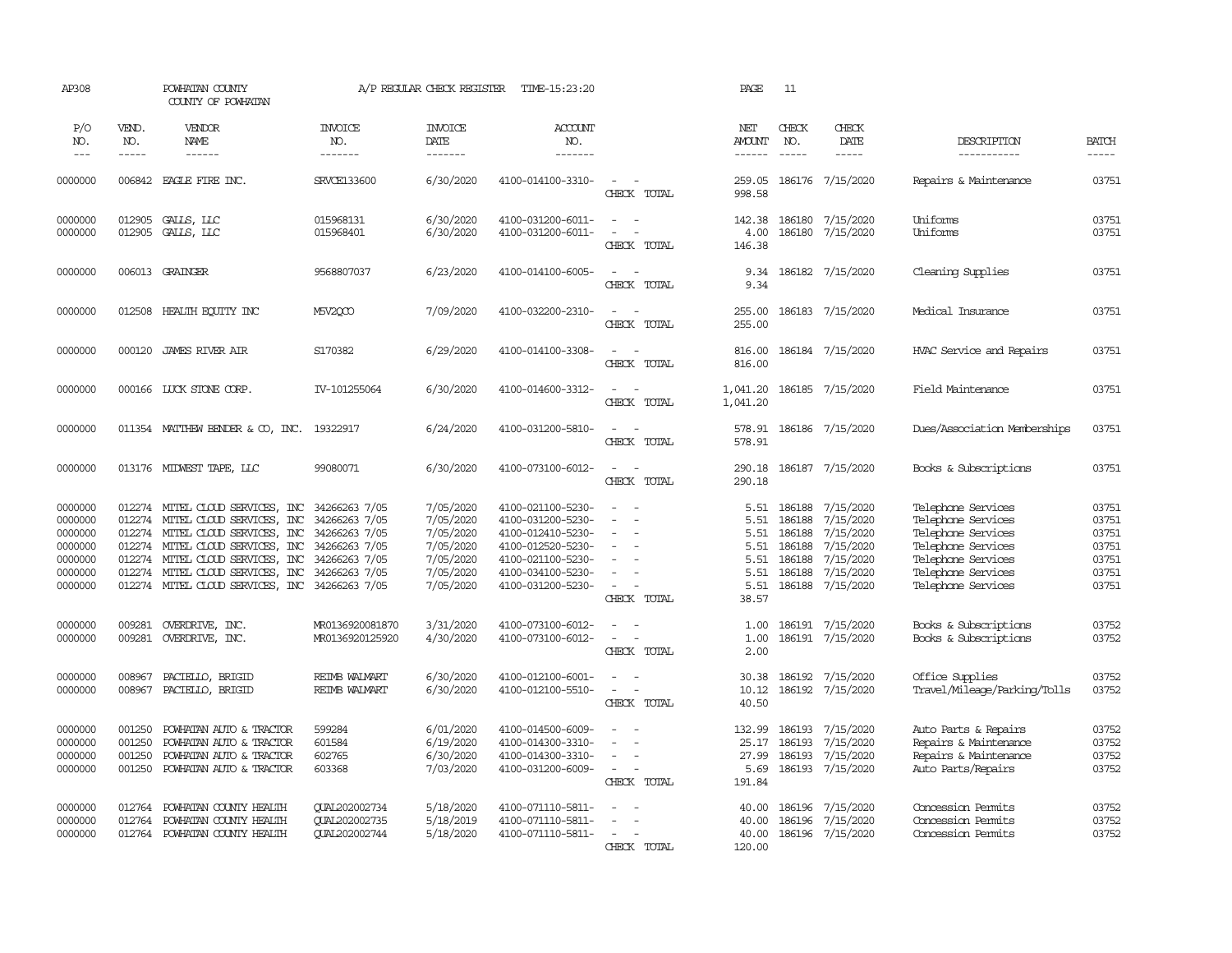| AP308                                               |                                                | POWHATAN COUNTY<br>COUNTY OF POWHATAN                                                                           |                                                          | A/P REGULAR CHECK REGISTER                                    | TIME-15:23:20                                                                                         |                                                                                             | PAGE                                                 | 12                                   |                                                                      |                                                                                                                           |                                           |
|-----------------------------------------------------|------------------------------------------------|-----------------------------------------------------------------------------------------------------------------|----------------------------------------------------------|---------------------------------------------------------------|-------------------------------------------------------------------------------------------------------|---------------------------------------------------------------------------------------------|------------------------------------------------------|--------------------------------------|----------------------------------------------------------------------|---------------------------------------------------------------------------------------------------------------------------|-------------------------------------------|
| P/O<br>NO.<br>$\frac{1}{2}$                         | VEND.<br>NO.<br>$\cdots$                       | VENDOR<br>NAME                                                                                                  | <b>INVOICE</b><br>NO.<br>-------                         | <b>INVOICE</b><br>DATE<br>-------                             | <b>ACCOUNT</b><br>NO.<br>-------                                                                      |                                                                                             | NET<br>AMOUNT<br>$- - - - - -$                       | CHECK<br>NO.<br>$\frac{1}{2}$        | CHECK<br>DATE<br>-----                                               | DESCRIPTION<br>-----------                                                                                                | <b>BATCH</b><br>$- - - - -$               |
| 0000000<br>0000000                                  | 010905<br>010905                               | PRIORITY FIRE PROTECTION<br>PRIORITY FIRE PROTECTION                                                            | 23734<br>23734                                           | 6/30/2020<br>6/30/2020                                        | 4100-014100-3320-<br>4100-032220-3320-                                                                | $\sim$<br>$\sim$<br>$\sim$<br>CHECK TOTAL                                                   | 750.00<br>250.00<br>1,000.00                         | 186197                               | 7/15/2020<br>186197 7/15/2020                                        | Maintenance & Service Contract<br>Maintenance & Service Contract                                                          | 03752<br>03752                            |
| 0000000                                             | 006466                                         | RADIO COMUNICATION OF VA                                                                                        | 301004231-1                                              | 7/02/2020                                                     | 4100-032200-6009-                                                                                     | $\sim$<br>$\sim$<br>CHECK TOTAL                                                             | 186.25<br>186.25                                     |                                      | 186198 7/15/2020                                                     | Auto Repairs and Parts                                                                                                    | 03752                                     |
| 0000000<br>0000000<br>0000000<br>0000000<br>0000000 | 006945<br>006945<br>006945<br>006945<br>006945 | RECORDED BOOKS, LLC<br>RECORDED BOOKS, LLC<br>RECORDED BOOKS, LLC<br>RECORDED BOOKS, LLC<br>RECORDED BOOKS, LLC | 76669302<br>76670844<br>76671157<br>76671536<br>76671829 | 6/29/2020<br>6/30/2020<br>6/30/2020<br>6/30/2020<br>6/30/2020 | 4100-073100-6012-<br>4100-073100-6012-<br>4100-073100-6012-<br>4100-073100-6012-<br>4100-073100-6012- | $\sim$<br>$\equiv$<br>$\equiv$<br>$\blacksquare$<br>$\overline{\phantom{a}}$<br>CHECK TOTAL | 27.00<br>40.50<br>148.50<br>67.50<br>35.99<br>319.49 | 186199<br>186199<br>186199<br>186199 | 7/15/2020<br>7/15/2020<br>7/15/2020<br>7/15/2020<br>186199 7/15/2020 | Books & Subscriptions<br>Books & Subscriptions<br>Books & Subscriptions<br>Books & Subscriptions<br>Books & Subscriptions | 03752<br>03752<br>03752<br>03752<br>03752 |
| 0000000<br>0000000<br>0000000                       | 012509<br>012509<br>012509                     | RICHMOND SUBURBAN NEWS<br>RICHMOND SUBURBAN NEWS<br>RICHMOND SUBURBAN NEWS                                      | 3437780 6/20<br>3437780 6/20<br>6045767 6/20             | 6/28/2020<br>6/28/2020<br>6/28/2020                           | 4100-012410-3600-<br>4100-012410-3320-<br>4100-012320-3600-                                           | $\sim$<br>$\overline{\phantom{a}}$<br>CHECK TOTAL                                           | 199.50<br>1.00<br>727.00<br>927.50                   | 186200<br>186200                     | 7/15/2020<br>7/15/2020<br>186200 7/15/2020                           | Advertising<br>Maintenance & Service Contract<br>Advertising                                                              | 03752<br>03752<br>03752                   |
| 0000000                                             |                                                | 008154 SUNBELT RENTALS                                                                                          | 102262978-0001                                           | 6/10/2020                                                     | 4100-032210-3310-                                                                                     | $\sim$<br>$\sim$<br>CHECK TOTAL                                                             | 267.49<br>267.49                                     |                                      | 186206 7/15/2020                                                     | Repairs & Maintenance                                                                                                     | 03752                                     |
| 0000000<br>0000000                                  | 008346<br>008346                               | SYCOM TECHNOLOGIES<br>SYCOM TECHNOLOGIES                                                                        | AT57310<br>I0050228                                      | 6/23/2020<br>6/29/2020                                        | 4100-012510-3320-<br>4100-012510-6002-                                                                | $\overline{\phantom{a}}$<br>$\sim$<br>$\sim$<br>CHECK TOTAL                                 | 1,525.68<br>4,664.47<br>6,190.15                     |                                      | 186207 7/15/2020<br>186207 7/15/2020                                 | Maintenance & Service Contract<br>Computer Equipment-non-capital                                                          | 03752<br>03752                            |
| 0000000                                             | 006506                                         | THYSSENKRUPP ELEVATOR                                                                                           | 3005353497                                               | 7/01/2020                                                     | 4100-014100-3320-                                                                                     | $\sim$ $ \sim$<br>CHECK TOTAL                                                               | 1,648.34                                             |                                      | 1,648.34 186209 7/15/2020                                            | Maintenance & Service Contract                                                                                            | 03752                                     |
| 0000000<br>0000000<br>0000000                       | 008565<br>008565<br>008565                     | TRACTOR SUPPLY CREDIT<br>TRACTOR SUPPLY CREDIT<br>TRACTOR SUPPLY CREDIT                                         | 100524982<br>100525802<br>200823050                      | 6/10/2020<br>6/16/2020<br>6/13/2020                           | 4100-031200-6022-<br>4100-031200-6022-<br>4100-031200-6022-                                           | $\sim$<br>$\sim$<br>$\sim$<br>CHECK TOTAL                                                   | 44.99<br>61.99<br>36.99<br>143.97                    | 186210<br>186210                     | 186210 7/15/2020<br>7/15/2020<br>7/15/2020                           | Dog Food & Supplies K9<br>Dog Food & Supplies K9<br>Dog Food & Supplies K9                                                | 03752<br>03752<br>03752                   |
| 0000000                                             |                                                | 009519 TREASURER                                                                                                | 4TH QTR FEES                                             | 7/01/2020                                                     | 4100-021100-5840-                                                                                     | $\sim$<br>$\overline{\phantom{a}}$<br>CHECK TOTAL                                           | 4,381.96<br>4,381.96                                 |                                      | 186211 7/15/2020                                                     | Court Administrator- Shared                                                                                               | 03752                                     |
| 0000000                                             |                                                | 011135 TREASURER OF VIRGINIA                                                                                    | B084267                                                  | 5/31/2020                                                     | 4100-035100-3110-                                                                                     | $\sim$<br>$\sim$<br>CHECK TOTAL                                                             | 345.00<br>345.00                                     |                                      | 186212 7/15/2020                                                     | Professional Health Services                                                                                              | 03752                                     |
| 0000000                                             |                                                | 006721 UNIVERSITY OF VIRGINIA                                                                                   | 43622                                                    | 7/09/2020                                                     | 4100-012410-5540-                                                                                     | $\sim$<br>$\sim$<br>CHECK TOTAL                                                             | 135.00<br>135.00                                     |                                      | 186215 7/15/2020                                                     | Conferences & Training                                                                                                    | 03752                                     |
| 0000000<br>0000000<br>0000000                       | 009351<br>009351                               | VA FORENSIC SCIENCE<br>VA FORENSIC SCIENCE<br>009351 VA FORENSIC SCIENCE                                        | A GREGORY<br>J SEARFOSS<br>M DURHAM                      | 7/01/2020<br>7/01/2020<br>7/01/2020                           | 4100-031200-5540-<br>4100-031200-5540-<br>4100-031200-5540-                                           | $\sim$<br>$\sim$<br>$\sim$<br>$\sim$<br>$\sim$<br>CHECK TOTAL                               | 40.00<br>40.00<br>40.00<br>120.00                    | 186216<br>186216<br>186216           | 7/15/2020<br>7/15/2020<br>7/15/2020                                  | Conferences & Training<br>Conferences & Training<br>Conferences & Training                                                | 03752<br>03752<br>03752                   |
| 0000000<br>0000000<br>0000000                       | 011193                                         | 011193 VERIZON<br>VERIZON<br>011193 VERIZON                                                                     | 13574714 6/27<br>13574714 6/27<br>13574714 6/27          | 6/27/2020<br>6/27/2020<br>6/27/2020                           | 100-000100-0006-<br>4100-012310-5230-<br>4100-012510-5230-                                            | $\equiv$<br>$\sim$<br>$\overline{\phantom{a}}$                                              | 120.98<br>51.53                                      |                                      | 186217 7/15/2020<br>186217 7/15/2020<br>57.54 186217 7/15/2020       | Due from Other Agencies<br>Telephone Services<br>Telephone Services                                                       | 03752<br>03752<br>03752                   |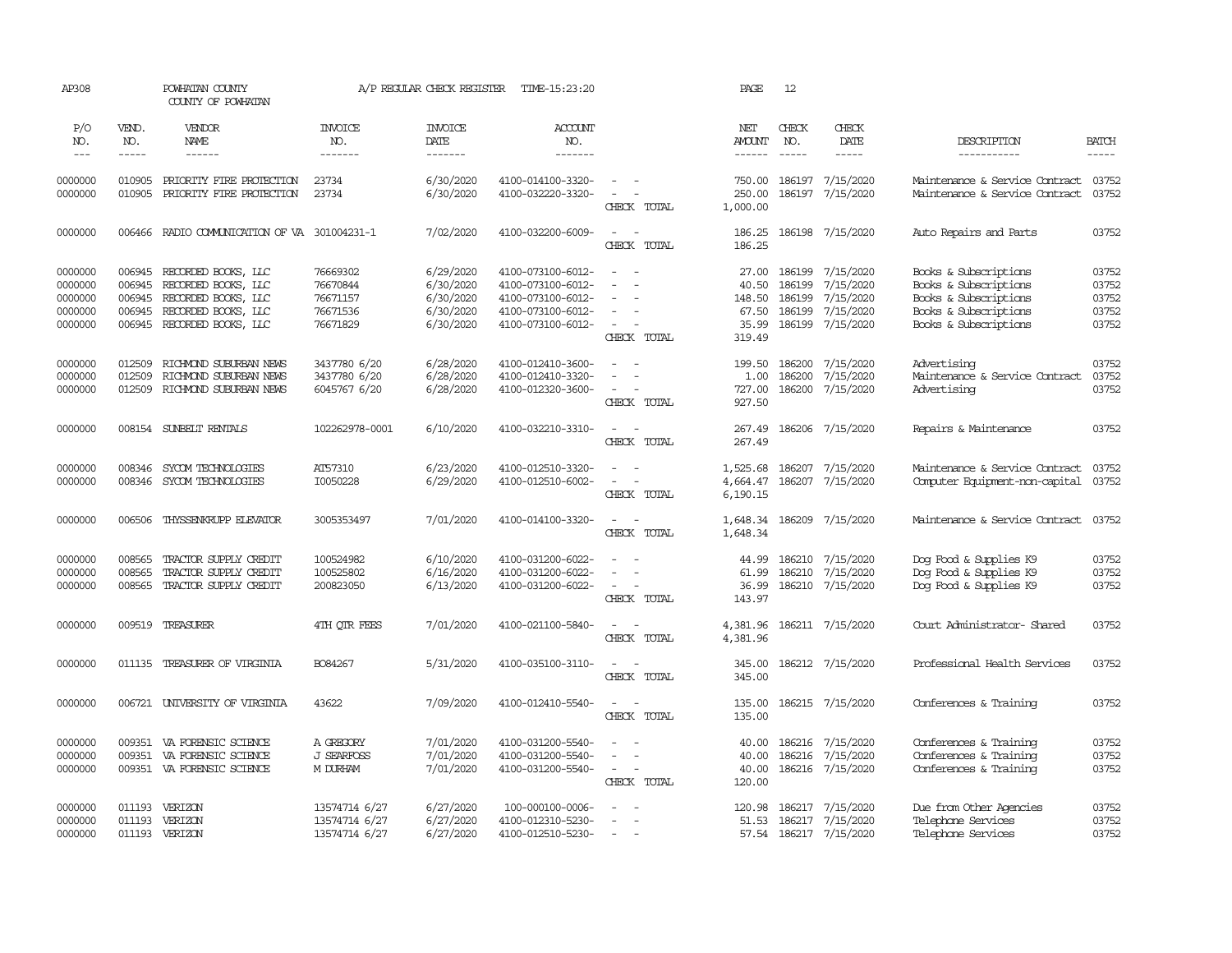| AP308              |                  | POWHATAN COUNTY<br>COUNTY OF POWHATAN             |                          | A/P REGULAR CHECK REGISTER | TIME-15:23:20                          |                          |             | PAGE                 | 13               |                               |                                           |                |
|--------------------|------------------|---------------------------------------------------|--------------------------|----------------------------|----------------------------------------|--------------------------|-------------|----------------------|------------------|-------------------------------|-------------------------------------------|----------------|
| P/O<br>NO.         | VEND.<br>NO.     | <b>VENDOR</b><br><b>NAME</b>                      | <b>INVOICE</b><br>NO.    | <b>INVOICE</b><br>DATE     | ACCOUNT<br>NO.                         |                          |             | NET<br><b>AMOUNT</b> | CHECK<br>NO.     | CHECK<br>DATE                 | DESCRIPTION                               | <b>BATCH</b>   |
| $---$              | $- - - - -$      | $- - - - - -$                                     | -------                  | -------                    | -------                                |                          |             | $- - - - - -$        | $\frac{1}{2}$    | $- - - - -$                   | -----------                               | $- - - - -$    |
| 0000000            | 011193           | VERIZON                                           | 13574714 6/27            | 6/27/2020                  | 4100-014100-5230-                      |                          |             | 213.85               | 186217           | 7/15/2020                     | Telephone Services                        | 03752          |
| 0000000            | 011193           | VERIZON                                           | 13574714 6/27            | 6/27/2020                  | 4100-014300-5230-                      |                          |             | 84.87                | 186217           | 7/15/2020                     | Telephone Services                        | 03752          |
| 0000000            | 011193           | VERIZON                                           | 13574714 6/27            | 6/27/2020                  | 4100-021200-5230-                      |                          |             | 45.14                | 186217           | 7/15/2020                     | Telephone Services                        | 03752          |
| 0000000            | 011193           | VERIZON                                           | 13574714 6/27            | 6/27/2020                  | 4100-031200-5230-                      |                          |             | 161.48               | 186217           | 7/15/2020                     | Telephone Services                        | 03752          |
| 0000000            | 011193           | VERIZON                                           | 13574714 6/27            | 6/27/2020                  | 4100-031710-5230-                      | $\sim$                   |             | 50.33                | 186217           | 7/15/2020                     | Telephone Services                        | 03752          |
| 0000000            | 011193           | VERIZON                                           | 13574714 6/27            | 6/27/2020                  | 4100-021200-5230-                      | $\equiv$                 |             | 14.98                | 186217           | 7/15/2020                     | Telephone Services                        | 03752          |
| 0000000            | 011193           | VERIZON                                           | 13574714 6/27            | 6/27/2020                  | 4100-031210-5230-                      |                          |             | 47.38                | 186217           | 7/15/2020                     | Telephone Services                        | 03752          |
| 0000000            | 011193           | VERIZON                                           | 13574714 6/27            | 6/27/2020                  | 4100-032200-5230-                      |                          |             | 301.96               | 186217           | 7/15/2020                     | Telephone Services                        | 03752          |
| 0000000            | 011193           | VERIZON                                           | 13574714 6/27            | 6/27/2020                  | 4100-032200-5260-                      |                          |             | 204.53               | 186217           | 7/15/2020                     | Internet                                  | 03752          |
| 0000000            | 011193           | VERIZON                                           | 13574714 6/27            | 6/27/2020                  | 4100-032210-5230-                      |                          |             | 81.28                | 186217           | 7/15/2020                     | Telephone Services                        | 03752          |
| 0000000            | 011193           | VERIZON                                           | 13574714 6/27            | 6/27/2020                  | 4100-035500-5230-                      |                          |             | 44.39                | 186217           | 7/15/2020                     | Telephone Services                        | 03752          |
| 0000000            | 011193           | VERIZON                                           | 13574714 6/27            | 6/27/2020                  | 4100-071110-5230-                      |                          |             | 46.48                | 186217           | 7/15/2020                     | Telephone Services                        | 03752          |
| 0000000            | 011193           | VERIZON                                           | 13574714 6/27            | 6/27/2020                  | 4100-073100-5230-                      |                          |             | 103.66               | 186217           | 7/15/2020                     | Telephone Services                        | 03752          |
| 0000000            | 011193           | VERIZON                                           | 63108448 6/27            | 6/27/2020                  | 4100-031200-5230-                      |                          |             | 68.20                | 186217           | 7/15/2020                     | Telephone Services                        | 03752          |
| 0000000            |                  | 011193 VERIZON                                    | 63108448 6/27            | 6/27/2020                  | 4100-031210-5230-                      | $\sim$                   |             | 429.51               |                  | 186217 7/15/2020              | Telephone Services                        | 03752          |
|                    |                  |                                                   |                          |                            |                                        |                          | CHECK TOTAL | 2,128.09             |                  |                               |                                           |                |
|                    |                  |                                                   |                          |                            |                                        |                          |             |                      |                  |                               |                                           |                |
| 0000000            | 013459           | VERIZON                                           | 9857777166               | 7/01/2020                  | 100-000100-0006-                       |                          |             | 117.23               | 186218           | 7/15/2020                     | Due from Other Agencies                   | 03752          |
| 0000000            | 013459           | VERIZON                                           | 9856060876               | 6/06/2020                  | 4100-031200-5250-                      | $\sim$                   |             |                      | 81.37-186218     | 7/15/2020                     | Cell Phones                               | 03752          |
| 0000000            | 013459           | VERIZON                                           | 9857312012               | 6/23/2020                  | 4100-031200-5250-                      | $\overline{\phantom{a}}$ |             | 2,473.23             | 186218           | 7/15/2020                     | Cell Phones                               | 03752          |
| 0000000            | 013459           | VERIZON                                           | 9857777166               | 7/01/2020                  | 4100-012100-5250-                      |                          |             | 50.93                | 186218           | 7/15/2020                     | Cell Phones                               | 03752          |
| 0000000            | 013459           | VERIZON                                           | 9857777166               | 7/01/2020                  | 4100-012510-5250-                      | $\blacksquare$           |             | 102.98               | 186218           | 7/15/2020                     | Cell Phones                               | 03752          |
| 0000000            | 013459<br>013459 | VERIZON                                           | 9857777166               | 7/01/2020                  | 4100-012510-5270-                      |                          |             | 638.20<br>920.89     | 186218           | 7/15/2020                     | Network Service Connection<br>Cell Phones | 03752<br>03752 |
| 0000000<br>0000000 | 013459           | VERIZON<br>VERIZON                                | 9857777166<br>9857777166 | 7/01/2020<br>7/01/2020     | 4100-014100-5250-<br>4100-031210-5250- |                          |             | 432.69               | 186218<br>186218 | 7/15/2020<br>7/15/2020        | CELL PHONES                               | 03752          |
| 0000000            | 013459           | VERIZON                                           | 9857777166               | 7/01/2020                  | 4100-032200-5250-                      | $\equiv$                 |             | 1,102.17             | 186218           | 7/15/2020                     | Cell Phones                               | 03752          |
| 0000000            | 013459           | VERIZON                                           | 9857777166               | 7/01/2020                  | 4100-031200-5250-                      |                          |             | 1,561.07             | 186218           | 7/15/2020                     | Cell Phones                               | 03752          |
| 0000000            | 013459           | VERIZON                                           | 9857777166               | 7/01/2020                  | 4100-033300-5250-                      |                          |             | 16.53                | 186218           | 7/15/2020                     | Cell Phones                               | 03752          |
| 0000000            | 013459           | VERIZON                                           | 9857777166               | 7/01/2020                  | 4100-034100-5250-                      |                          |             | 240.68               | 186218           | 7/15/2020                     | Cell Phones                               | 03752          |
| 0000000            | 013459           | VERIZON                                           | 9857777166               | 7/01/2020                  | 4100-035100-5260-                      |                          |             | 40.01                | 186218           | 7/15/2020                     | Internet Services                         | 03752          |
| 0000000            | 013459           | VERIZON                                           | 9857777166               | 7/01/2020                  | 4100-035500-5250-                      |                          |             | 127.21               | 186218           | 7/15/2020                     | Cell Phones                               | 03752          |
| 0000000            | 013459           | VERIZON                                           | 9857777166               | 7/01/2020                  | 4100-071110-5250-                      |                          |             | 70.40                | 186218           | 7/15/2020                     | Cell Phones                               | 03752          |
| 0000000            | 013459           | VERIZON                                           | 9857777166               | 7/01/2020                  | 4100-081100-5250-                      | $\sim$                   |             | 98.56                |                  | 186218 7/15/2020              | Cell Phones                               | 03752          |
|                    |                  |                                                   |                          |                            |                                        |                          | CHECK TOTAL | 7,911.41             |                  |                               |                                           |                |
|                    |                  |                                                   |                          |                            |                                        |                          |             |                      |                  |                               |                                           |                |
| 0000000            | 011187           | VERIZON BUSINESS                                  | 67651347                 | 7/10/2020                  | 100-000100-0006-                       |                          |             | 5.09                 | 186219           | 7/15/2020                     | Due from Other Agencies                   | 03752          |
| 0000000            | 011187           | VERIZON BUSINESS                                  | 67651347                 | 7/10/2020                  | 4100-012510-5240-                      | $\sim$                   |             | 17.70                | 186219           | 7/15/2020                     | Long Distance                             | 03752          |
|                    |                  |                                                   |                          |                            |                                        |                          | CHECK TOTAL | 22.79                |                  |                               |                                           |                |
| 0000000            |                  | 001680 WASTE MANAGEMENT OF                        | 3445240-2424-9           | 7/01/2020                  | 4100-014300-3175-                      | $\overline{\phantom{a}}$ |             | 296.00               |                  | 186222 7/15/2020              | Waste Disposal                            | 03752          |
|                    |                  |                                                   |                          |                            |                                        |                          | CHECK TOTAL | 296.00               |                  |                               |                                           |                |
|                    |                  |                                                   |                          |                            |                                        |                          |             |                      |                  |                               |                                           |                |
| 0000000            |                  | 013572 BAI TREASURERS USER GROUP FY21 FEES        |                          | 5/19/2020                  | 4100-012410-5810-                      | $\sim$                   | $\sim$      | 500.00               |                  | 186224 7/16/2020              | Dues/Association Memberships              | 03753          |
|                    |                  |                                                   |                          |                            |                                        |                          | CHECK TOTAL | 500.00               |                  |                               |                                           |                |
|                    |                  |                                                   |                          |                            |                                        |                          |             |                      |                  |                               |                                           |                |
| 0000000<br>0000000 | 006655<br>006655 | BLOSSMAN GAS COMPANIES,<br>BLOSSMAN GAS COMPANIES | 10381064<br>10381065     | 7/01/2020<br>7/01/2020     | 4100-014500-6008-<br>4100-014500-6008- | $\equiv$                 |             | 52.17<br>22.22       | 186226           | 7/16/2020<br>186226 7/16/2020 | Gas/Grease/Oil<br>Gas/Grease/Oil          | 03753<br>03753 |
|                    |                  |                                                   |                          |                            |                                        |                          | CHECK TOTAL | 74.39                |                  |                               |                                           |                |
|                    |                  |                                                   |                          |                            |                                        |                          |             |                      |                  |                               |                                           |                |
| 0000000            | 009984           | BRAME SPECIALIY CO., INC. 7544590                 |                          | 7/06/2020                  | 4100-014100-6005-                      | $\sim$                   |             | 240.54               |                  | 186227 7/16/2020              | Cleaning Supplies                         | 03753          |
|                    |                  |                                                   |                          |                            |                                        |                          | CHECK TOTAL | 240.54               |                  |                               |                                           |                |
|                    |                  |                                                   |                          |                            |                                        |                          |             |                      |                  |                               |                                           |                |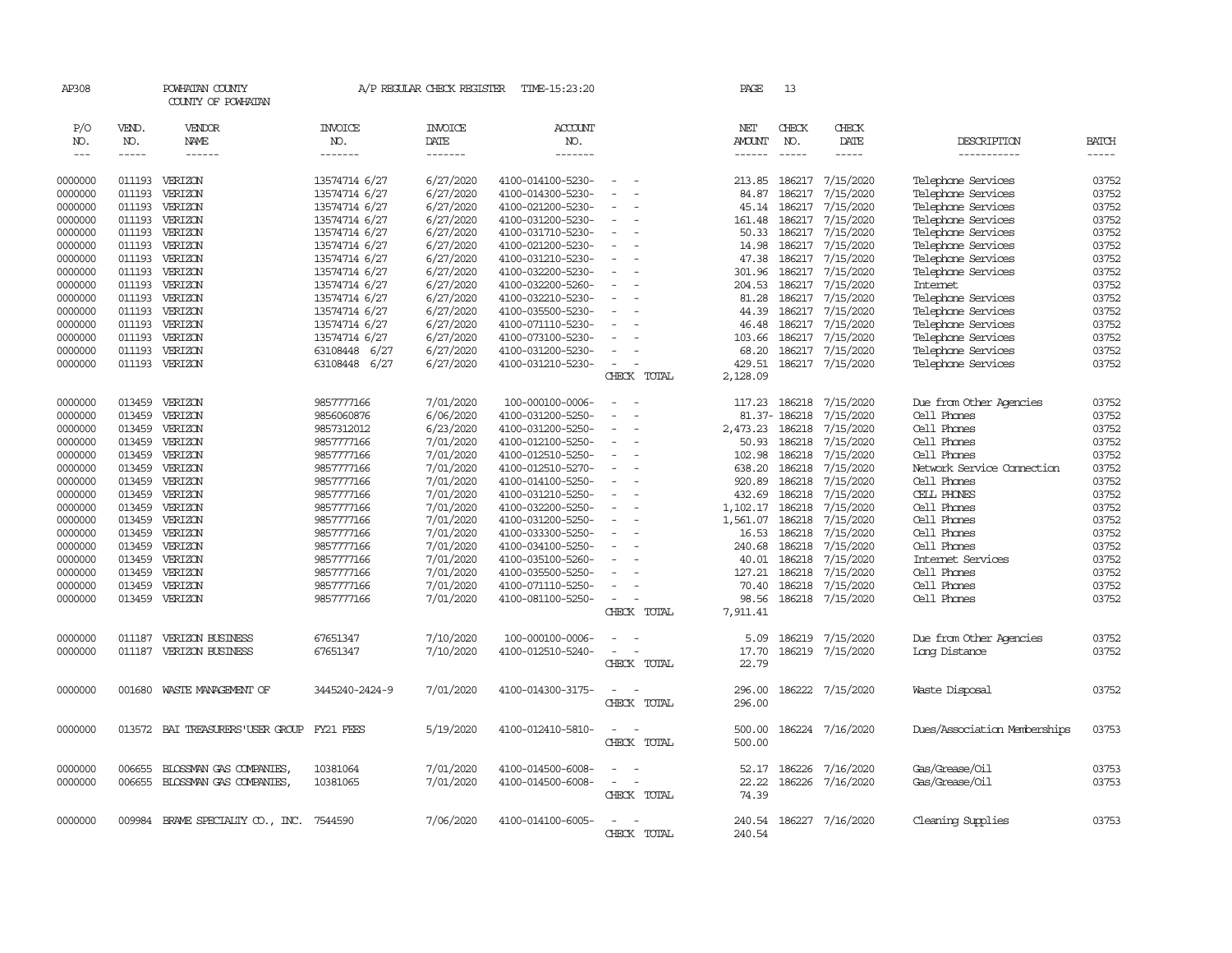| AP308                                                                                |                                                | POWHATAN COUNTY<br>COUNTY OF POWHATAN                                                                                                                     |                                                                                                                                     | A/P REGULAR CHECK REGISTER                                                                           | TIME-15:23:20                                                                                                                                                        |                                                                                             | PAGE                                                           | 14                                                                       |                                                                                                                   |                                                                                                            |                                                                      |
|--------------------------------------------------------------------------------------|------------------------------------------------|-----------------------------------------------------------------------------------------------------------------------------------------------------------|-------------------------------------------------------------------------------------------------------------------------------------|------------------------------------------------------------------------------------------------------|----------------------------------------------------------------------------------------------------------------------------------------------------------------------|---------------------------------------------------------------------------------------------|----------------------------------------------------------------|--------------------------------------------------------------------------|-------------------------------------------------------------------------------------------------------------------|------------------------------------------------------------------------------------------------------------|----------------------------------------------------------------------|
| P/O<br>NO.<br>$\frac{1}{2}$                                                          | VEND.<br>NO.<br>-----                          | VENDOR<br>NAME                                                                                                                                            | <b>INVOICE</b><br>NO.<br>-------                                                                                                    | <b>INVOICE</b><br>DATE<br>-------                                                                    | <b>ACCOUNT</b><br>NO.<br>-------                                                                                                                                     |                                                                                             | NET<br><b>AMOUNT</b>                                           | CHECK<br>NO.                                                             | CHECK<br>DATE                                                                                                     | DESCRIPTION<br>-----------                                                                                 | <b>BATCH</b><br>$- - - - -$                                          |
| 0000000<br>0000000<br>0000000                                                        | 006965<br>006965<br>006965                     | CINIAS CORPORATION<br>CINIAS CORPORATION<br>CINIAS CORPORATION                                                                                            | 4055293541<br>4055293541<br>4055293541                                                                                              | 7/08/2020<br>7/08/2020<br>7/08/2020                                                                  | 4100-014100-6011-<br>4100-014500-6011-<br>4100-014300-6011-                                                                                                          | $\sim$<br>CHECK TOTAL                                                                       | 23.77<br>26.21<br>74.06                                        | 186228<br>186228                                                         | 7/16/2020<br>7/16/2020<br>24.08 186228 7/16/2020                                                                  | Uniforms<br>Uniforms<br>Uniforms                                                                           | 03753<br>03753<br>03753                                              |
| 0000000                                                                              | 010949                                         | COMCAST                                                                                                                                                   | 939743632 7/1                                                                                                                       | 7/01/2020                                                                                            | 4100-012510-5260-                                                                                                                                                    | $\sim$<br>$\sim$<br>CHECK TOTAL                                                             | 1,127.00                                                       |                                                                          | 1,127.00 186229 7/16/2020                                                                                         | Internet Usage                                                                                             | 03753                                                                |
| 0000000                                                                              |                                                | 012756 COMCAST                                                                                                                                            | 0090493 6/25                                                                                                                        | 6/25/2020                                                                                            | 4100-053910-5643-                                                                                                                                                    | $\sim$ $ \sim$<br>CHECK TOTAL                                                               | 169.41                                                         |                                                                          | 169.41 186230 7/16/2020                                                                                           | PCCAA Services - Federal CSBG                                                                              | 03753                                                                |
| 0000000                                                                              | 006240                                         | DIAMOND SPRINGS WATER, INC 0000182248                                                                                                                     |                                                                                                                                     | 7/07/2020                                                                                            | 4100-031200-5130-                                                                                                                                                    | $\sim$<br>CHECK TOTAL                                                                       | 41.94<br>41.94                                                 |                                                                          | 186231 7/16/2020                                                                                                  | Water                                                                                                      | 03753                                                                |
| 0000000                                                                              |                                                | 000570 GOOCHLAND-POWHATAN                                                                                                                                 | 1ST QTR FY21                                                                                                                        | 7/02/2020                                                                                            | 4100-052100-5699-                                                                                                                                                    | $\sim$<br>CHECK TOTAL                                                                       | 74,657.50                                                      |                                                                          | 74,657.50 186232 7/16/2020                                                                                        | County Contribution-CSB                                                                                    | 03753                                                                |
| 0000000                                                                              |                                                | 005075 GREENE, FLOYD, JR.                                                                                                                                 | 25                                                                                                                                  | 7/07/2020                                                                                            | 4100-031210-3320-                                                                                                                                                    | $\sim$<br>CHECK TOTAL                                                                       | 120.00<br>120.00                                               |                                                                          | 186233 7/16/2020                                                                                                  | Maintenance and Service Contra                                                                             | 03753                                                                |
| 0000000                                                                              |                                                | 012508 HEALTH ECUTTY INC                                                                                                                                  | M5V2OC0                                                                                                                             | 7/09/2020                                                                                            | 4100-032200-2310-                                                                                                                                                    | $\sim$ $\sim$<br>CHECK TOTAL                                                                | 1,020.00                                                       |                                                                          | 1,020.00 186234 7/16/2020                                                                                         | Medical Insurance                                                                                          | 03753                                                                |
| 0000000                                                                              |                                                | 009408 MID-ATLANTIC LIBRARY                                                                                                                               | FY21 DUES                                                                                                                           | 7/01/2020                                                                                            | 4100-073100-5810-                                                                                                                                                    | $\sim$<br>$\sim$ $-$<br>CHECK TOTAL                                                         | 150.00<br>150.00                                               |                                                                          | 186235 7/16/2020                                                                                                  | Dues/Association Memberships                                                                               | 03753                                                                |
| 0000000                                                                              |                                                | 009281 OVERDRIVE, INC.                                                                                                                                    | H-0067400                                                                                                                           | 7/01/2020                                                                                            | 4100-073100-6012-                                                                                                                                                    | $\sim$ $ \sim$<br>CHECK TOTAL                                                               | 1,000.00                                                       |                                                                          | 1,000.00 186237 7/16/2020                                                                                         | Books & Subscriptions                                                                                      | 03753                                                                |
| 0000000                                                                              | 006466                                         | RADIO COMMUNICATION OF VA 80008190                                                                                                                        |                                                                                                                                     | 7/01/2020                                                                                            | 4100-031210-3320-                                                                                                                                                    | $\sim$ $  -$<br>CHECK TOTAL                                                                 | 38,931.00                                                      |                                                                          | 38,931.00 186238 7/16/2020                                                                                        | Maintenance and Service Contra                                                                             | 03753                                                                |
| 0000000                                                                              |                                                | 010903 TREASURER'S ASSOCIATION                                                                                                                            | 20/21 DUES                                                                                                                          | 7/01/2020                                                                                            | 4100-012410-5810-                                                                                                                                                    | $\sim$ $ -$<br>CHECK TOTAL                                                                  | 400.00<br>400.00                                               |                                                                          | 186239 7/16/2020                                                                                                  | Dues/Association Memberships                                                                               | 03753                                                                |
| 0000000                                                                              |                                                | 011193 VERIZON                                                                                                                                            | 898401797 6/27                                                                                                                      | 6/27/2020                                                                                            | 4100-022100-5230-                                                                                                                                                    | $\sim$<br>$\sim$<br>CHECK TOTAL                                                             | 51.16<br>51.16                                                 |                                                                          | 186240 7/16/2020                                                                                                  | Telephone Services                                                                                         | 03753                                                                |
| 0000000<br>0000000<br>0000000<br>0000000<br>0000000<br>0000000<br>0000000<br>0000000 | 012849<br>012849<br>012849<br>012849<br>012849 | AOUA VIRGINIA<br>012849 AQUA VIRGINIA<br>AQUA VIRGINIA<br>012849 AQUA VIRGINIA<br>AOUA VIRGINIA<br>AQUA VIRGINIA<br>012849 AQUA VIRGINIA<br>AQUA VIRGINIA | 10076275 6/20<br>14060698 6/20<br>14072756 6/20<br>15015408 6/20<br>56628066 6/20<br>56629538 6/20<br>56630272 6/20<br>9056751 6/20 | 7/08/2020<br>7/08/2020<br>7/08/2020<br>7/08/2020<br>7/08/2020<br>7/08/2020<br>7/08/2020<br>7/08/2020 | 4100-014100-5130-<br>4100-014100-5130-<br>4100-014600-5130-<br>4100-014600-5130-<br>4100-014100-5130-<br>4100-014100-5130-<br>4100-014100-5130-<br>4100-014100-5130- | $\sim$<br>$\sim$<br>$\sim$<br>$\sim$<br>$\sim$<br>$\sim$<br>$\sim$<br>$\sim$<br>CHECK TOTAL | 130.08<br>23.34<br>24.38<br>140.48<br>65.88<br>60.68<br>498.28 | 186279<br>29.06 186279<br>186279<br>186279<br>186279<br>186279<br>186279 | 7/22/2020<br>24.38 186279 7/22/2020<br>7/22/2020<br>7/22/2020<br>7/22/2020<br>7/22/2020<br>7/22/2020<br>7/22/2020 | Water<br>Water<br>Water - Field Irrigation<br>Water - Field Irrigation<br>Water<br>Water<br>Water<br>Water | 03755<br>03755<br>03755<br>03755<br>03755<br>03755<br>03755<br>03755 |
| 0000000<br>0000000<br>0000000                                                        | 012849                                         | AQUA VIRGINIA<br>012849 AQUA VIRGINIA<br>012849 ACUA VIRGINIA                                                                                             | 9056752 6/20<br>9056760 6/20<br>9062821 6/20                                                                                        | 7/08/2020<br>7/08/2020<br>7/08/2020                                                                  | 4100-014600-5130-<br>4100-032210-5130-<br>4100-014600-5130-                                                                                                          | $\equiv$<br>$\sim$<br>$\sim$                                                                |                                                                |                                                                          | 52.87 186280 7/22/2020<br>71.60 186280 7/22/2020<br>1,249.08 186280 7/22/2020                                     | Water - Field Irrigation<br>Water<br>Water - Field Irrigation                                              | 03755<br>03755<br>03755                                              |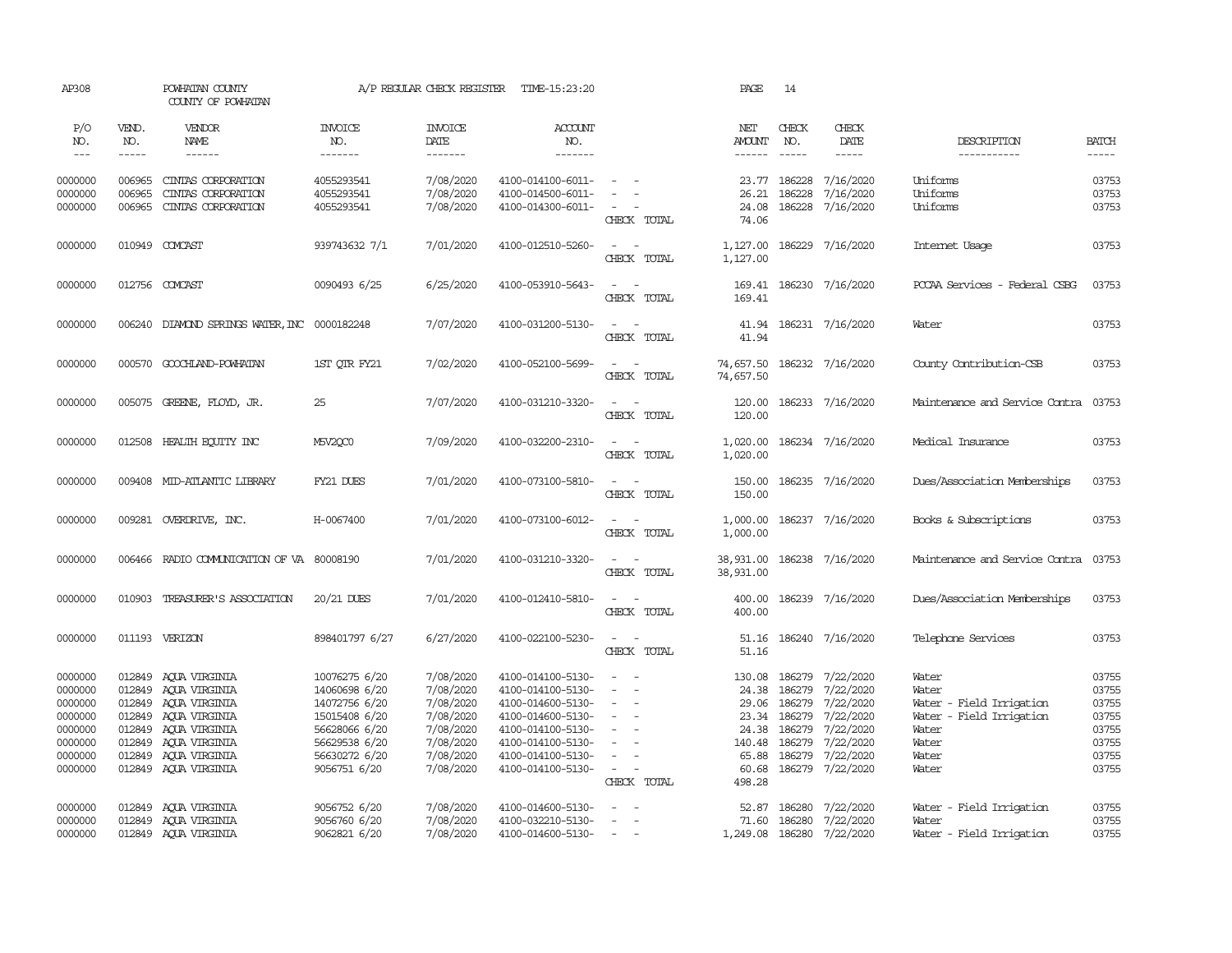| AP308               |                  | POWHATAN COUNTY<br>COUNTY OF POWHATAN |                          | A/P REGULAR CHECK REGISTER | TIME-15:23:20                          |                          |                          | PAGE                 | 15               |                        |                                                      |                |
|---------------------|------------------|---------------------------------------|--------------------------|----------------------------|----------------------------------------|--------------------------|--------------------------|----------------------|------------------|------------------------|------------------------------------------------------|----------------|
| P/O<br>NO.          | VEND.<br>NO.     | VENDOR<br><b>NAME</b>                 | INVOICE<br>NO.           | <b>INVOICE</b><br>DATE     | <b>ACCOUNT</b><br>NO.                  |                          |                          | NET<br><b>AMOUNT</b> | CHECK<br>NO.     | CHECK<br>DATE          | DESCRIPTION                                          | <b>BATCH</b>   |
| $\qquad \qquad - -$ | -----            | ------                                | -------                  | -------                    | -------                                |                          |                          | ------               | $\frac{1}{2}$    | -----                  | -----------                                          | $- - - - -$    |
| 0000000             | 012849           | AQUA VIRGINIA                         | 9062838 6/20             | 7/08/2020                  | 4100-014100-5130-                      | $\overline{\phantom{a}}$ |                          |                      | 197.70 186280    | 7/22/2020              | Water                                                | 03755          |
| 0000000             | 012849           | AQUA VIRGINIA                         | 9062840 6/20             | 7/08/2020                  | 4100-014600-5130-                      |                          |                          | 825.36               | 186280           | 7/22/2020              | Water - Field Irrigation                             | 03755          |
| 0000000             | 012849           | ACUA VIRGINIA                         | 9071915 6/20             | 7/08/2020                  | 4100-014100-5130-                      |                          |                          | 20.23                | 186280           | 7/22/2020              | Water                                                | 03755          |
| 0000000             |                  | 012849 AQUA VIRGINIA                  | 9072586 6/20             | 7/08/2020                  | 4100-022100-5130-                      | $\sim$                   |                          | 28.02                |                  | 186280 7/22/2020       | Water                                                | 03755          |
|                     |                  |                                       |                          |                            |                                        |                          | CHECK TOTAL              | 2,444.86             |                  |                        |                                                      |                |
| 0000000             | 008668           | BANK OF AMERICA                       | 07/01/2020               | 7/01/2020                  | 4100-012310-5540-                      |                          |                          | 200.00               | 186281           | 7/22/2020              | Conferences & Training                               | 03769          |
| 0000000             | 008668           | BANK OF AMERICA                       | 07/01/2020               | 7/01/2020                  | 4100-013200-5210-                      | $\equiv$                 | $\overline{\phantom{a}}$ | 166.00               | 186281           | 7/22/2020              | Postage                                              | 03769          |
| 0000000             | 008668           | BANK OF AMERICA                       | 07/01/2020               | 7/01/2020                  | 4100-031210-5210-                      | $\overline{\phantom{a}}$ |                          | 56.80                | 186281           | 7/22/2020              | Postage                                              | 03769          |
| 0000000             | 008668           | BANK OF AMERICA                       | 07/01/2020               | 7/01/2020                  | 4100-073100-5210-                      |                          |                          | 11.20                | 186281           | 7/22/2020              | Postage                                              | 03769          |
| 0000000             | 008668           | BANK OF AMERICA                       | 07/01/2020               | 7/01/2020                  | 4100-073100-5210-                      | $\overline{\phantom{a}}$ |                          | 165.00               | 186281           | 7/22/2020              | Postage                                              | 03769          |
| 0000000             | 008668           | BANK OF AMERICA                       | 07/01/2020               | 7/01/2020                  | 4100-073100-5210-                      | $\overline{\phantom{a}}$ |                          | 9.50                 | 186281           | 7/22/2020              | Postage                                              | 03769          |
| 0000000             | 008668           | BANK OF AMERICA                       | 07/01/2020               | 7/01/2020                  | 4100-031210-6001-                      |                          |                          | 41.66                | 186281           | 7/22/2020              | Office Supplies                                      | 03769          |
| 0000000             | 008668           | BANK OF AMERICA                       | 07/01/2020               | 7/01/2020                  | 4100-073100-6001-                      |                          |                          | 45.45                | 186281           | 7/22/2020              | Office Supplies                                      | 03769          |
| 0000000             | 008668           | BANK OF AMERICA                       | 07/01/2020               | 7/01/2020                  | 4100-012510-6014-                      | $\overline{\phantom{a}}$ |                          | 159.95               | 186281           | 7/22/2020              | Other Operating Supplies                             | 03769          |
| 0000000             | 008668           | BANK OF AMERICA                       | 07/01/2020               | 7/01/2020                  | 4100-012510-6014-                      | $\overline{\phantom{a}}$ |                          | 94.99                | 186281           | 7/22/2020              | Other Operating Supplies                             | 03769          |
| 0000000             | 008668           | BANK OF AMERICA                       | 07/01/2020               | 7/01/2020                  | 4100-012510-6014-                      |                          |                          |                      | 126.55 186281    | 7/22/2020              | Other Operating Supplies                             | 03769          |
| 0000000             | 008668           | BANK OF AMERICA                       | 07/01/2020               | 7/01/2020                  | 4100-012510-6014-                      | $\overline{\phantom{a}}$ |                          |                      | 41.70 186281     | 7/22/2020              | Other Operating Supplies                             | 03769          |
| 0000000             | 008668           | BANK OF AMERICA                       | 07/01/2020               | 7/01/2020                  | 4100-012510-6014-                      | $\overline{\phantom{a}}$ |                          | 79.95                | 186281           | 7/22/2020              | Other Operating Supplies                             | 03769          |
| 0000000             | 008668           | BANK OF AMERICA                       | 07/01/2020               | 7/01/2020                  | 4100-012510-6014-                      |                          |                          | 1,234.00             | 186281           | 7/22/2020              | Other Operating Supplies                             | 03769          |
| 0000000             | 008668<br>008668 | BANK OF AMERICA                       | 07/01/2020               | 7/01/2020<br>7/01/2020     | 4100-012510-6014-                      | $\overline{\phantom{a}}$ |                          | 239.80               | 186281<br>186281 | 7/22/2020              | Other Operating Supplies                             | 03769          |
| 0000000<br>0000000  | 008668           | BANK OF AMERICA<br>BANK OF AMERICA    | 07/01/2020<br>07/01/2020 | 7/01/2020                  | 4100-012510-6014-<br>4100-012510-6014- | $\equiv$                 |                          | 399.99<br>38.72      | 186281           | 7/22/2020<br>7/22/2020 | Other Operating Supplies                             | 03769<br>03769 |
| 0000000             | 008668           | BANK OF AMERICA                       | 07/01/2020               | 7/01/2020                  | 4100-012510-6014-                      |                          |                          | 288.78               | 186281           | 7/22/2020              | Other Operating Supplies<br>Other Operating Supplies | 03769          |
| 0000000             | 008668           | BANK OF AMERICA                       | 07/01/2020               | 7/01/2020                  | 4100-012510-6014-                      | $\overline{\phantom{a}}$ |                          | 99.99                | 186281           | 7/22/2020              | Other Operating Supplies                             | 03769          |
| 0000000             | 008668           | BANK OF AMERICA                       | 07/01/2020               | 7/01/2020                  | 4100-012510-6014-                      | $\equiv$                 |                          | 787.92               | 186281           | 7/22/2020              | Other Operating Supplies                             | 03769          |
| 0000000             | 008668           | BANK OF AMERICA                       | 07/01/2020               | 7/01/2020                  | 4100-012510-6014-                      |                          |                          | 914.00               | 186281           | 7/22/2020              | Other Operating Supplies                             | 03769          |
| 0000000             | 008668           | BANK OF AMERICA                       | 07/01/2020               | 7/01/2020                  | 4100-012510-6014-                      | $\sim$                   |                          | 2,599.99             | 186281           | 7/22/2020              | Other Operating Supplies                             | 03769          |
| 0000000             | 008668           | BANK OF AMERICA                       | 07/01/2020               | 7/01/2020                  | 4100-021100-6001-                      |                          |                          | 69.48                | 186281           | 7/22/2020              | Stationery & Office Supplies                         | 03769          |
| 0000000             | 008668           | BANK OF AMERICA                       | 07/01/2020               | 7/01/2020                  | 4100-021600-6001-                      | $\overline{\phantom{a}}$ |                          | 31.58                | 186281           | 7/22/2020              | Office Supplies                                      | 03769          |
| 0000000             | 008668           | BANK OF AMERICA                       | 07/01/2020               | 7/01/2020                  | 4100-021600-6001-                      |                          |                          | 31.58                | 186281           | 7/22/2020              | Office Supplies                                      | 03769          |
| 0000000             | 008668           | BANK OF AMERICA                       | 07/01/2020               | 7/01/2020                  | 4100-021600-6001-                      | $\blacksquare$           |                          | 26.31                | 186281           | 7/22/2020              | Office Supplies                                      | 03769          |
| 0000000             | 008668           | BANK OF AMERICA                       | 07/01/2020               | 7/01/2020                  | 4100-021600-6001-                      | $\overline{\phantom{a}}$ |                          | 163.17               | 186281           | 7/22/2020              | Office Supplies                                      | 03769          |
| 0000000             | 008668           | BANK OF AMERICA                       | 07/01/2020               | 7/01/2020                  | 4100-031210-5232-                      |                          |                          |                      | 71.06 186281     | 7/22/2020              | Wireline 911                                         | 03769          |
| 0000000             | 008668           | BANK OF AMERICA                       | 07/01/2020               | 7/01/2020                  | 4100-031210-5232-                      | $\sim$                   |                          | 128.95               | 186281           | 7/22/2020              | Wireline 911                                         | 03769          |
| 0000000             | 008668           | BANK OF AMERICA                       | 07/01/2020               | 7/01/2020                  | 4100-031210-6001-                      | $\overline{\phantom{a}}$ |                          | 77.26                | 186281           | 7/22/2020              | Office Supplies                                      | 03769          |
| 0000000             | 008668           | BANK OF AMERICA                       | 07/01/2020               | 7/01/2020                  | 4100-031210-6001-                      |                          |                          | 48.36                | 186281           | 7/22/2020              | Office Supplies                                      | 03769          |
| 0000000             | 008668           | BANK OF AMERICA                       | 07/01/2020               | 7/01/2020                  | 4100-031210-6001-                      | $\overline{\phantom{a}}$ |                          | 1.86                 | 186281           | 7/22/2020              | Office Supplies                                      | 03769          |
| 0000000             | 008668           | BANK OF AMERICA                       | 07/01/2020               | 7/01/2020                  | 4100-031210-6001-                      | $\overline{\phantom{a}}$ |                          | 13.95                | 186281           | 7/22/2020              | Office Supplies                                      | 03769          |
| 0000000             | 008668           | BANK OF AMERICA                       | 07/01/2020               | 7/01/2020                  | 4100-031210-6001-                      | $\overline{\phantom{a}}$ |                          | 6.98                 | 186281           | 7/22/2020              | Office Supplies                                      | 03769          |
| 0000000             | 008668           | BANK OF AMERICA                       | 07/01/2020               | 7/01/2020                  | 4100-031210-6001-                      |                          |                          |                      | 16.36 186281     | 7/22/2020              | Office Supplies                                      | 03769          |
| 0000000             | 008668           | BANK OF AMERICA                       | 07/01/2020               | 7/01/2020                  | 4100-031210-6001-                      | $\overline{\phantom{a}}$ |                          | 8.49                 | 186281           | 7/22/2020              | Office Supplies                                      | 03769          |
| 0000000             | 008668           | BANK OF AMERICA                       | 07/01/2020               | 7/01/2020                  | 4100-031210-6001-                      | $\overline{\phantom{a}}$ |                          | 62.26                | 186281           | 7/22/2020              | Office Supplies                                      | 03769          |
| 0000000             | 008668           | BANK OF AMERICA                       | 07/01/2020               | 7/01/2020                  | 4100-031210-6001-                      |                          |                          | 27.53                | 186281           | 7/22/2020              | Office Supplies                                      | 03769          |
| 0000000             | 008668           | BANK OF AMERICA                       | 07/01/2020               | 7/01/2020                  | 4100-031210-6001-                      | $\overline{\phantom{a}}$ |                          | 395.00               | 186281           | 7/22/2020              | Office Supplies                                      | 03769          |
| 0000000             | 008668           | BANK OF AMERICA                       | 07/01/2020               | 7/01/2020                  | 4100-031210-6001-                      | $\overline{\phantom{a}}$ |                          | 13.64                | 186281           | 7/22/2020              | Office Supplies                                      | 03769          |
| 0000000             | 008668           | BANK OF AMERICA                       | 07/01/2020               | 7/01/2020                  | 4100-035500-6001-                      |                          |                          | 145.76               | 186281           | 7/22/2020              | Office Supplies                                      | 03769          |
| 0000000             | 008668           | BANK OF AMERICA                       | 07/01/2020               | 7/01/2020                  | 4100-073100-6012-                      |                          |                          | 17.00<br>11.95       | 186281           | 7/22/2020              | Books & Subscriptions                                | 03769<br>03769 |
| 0000000<br>0000000  | 008668<br>008668 | BANK OF AMERICA<br>BANK OF AMERICA    | 07/01/2020<br>07/01/2020 | 7/01/2020<br>7/01/2020     | 4100-012200-5130-<br>4100-013200-6001- | $\overline{\phantom{a}}$ |                          | 24.18                | 186281<br>186281 | 7/22/2020<br>7/22/2020 | Water<br>Office Supplies                             | 03769          |
| 0000000             | 008668           | BANK OF AMERICA                       | 07/01/2020               | 7/01/2020                  | 4100-014100-3310-                      | $\sim$                   |                          |                      | 29.98 186281     | 7/22/2020              | Repairs & Maintenance                                | 03769          |
|                     |                  |                                       |                          |                            |                                        |                          |                          |                      |                  |                        |                                                      |                |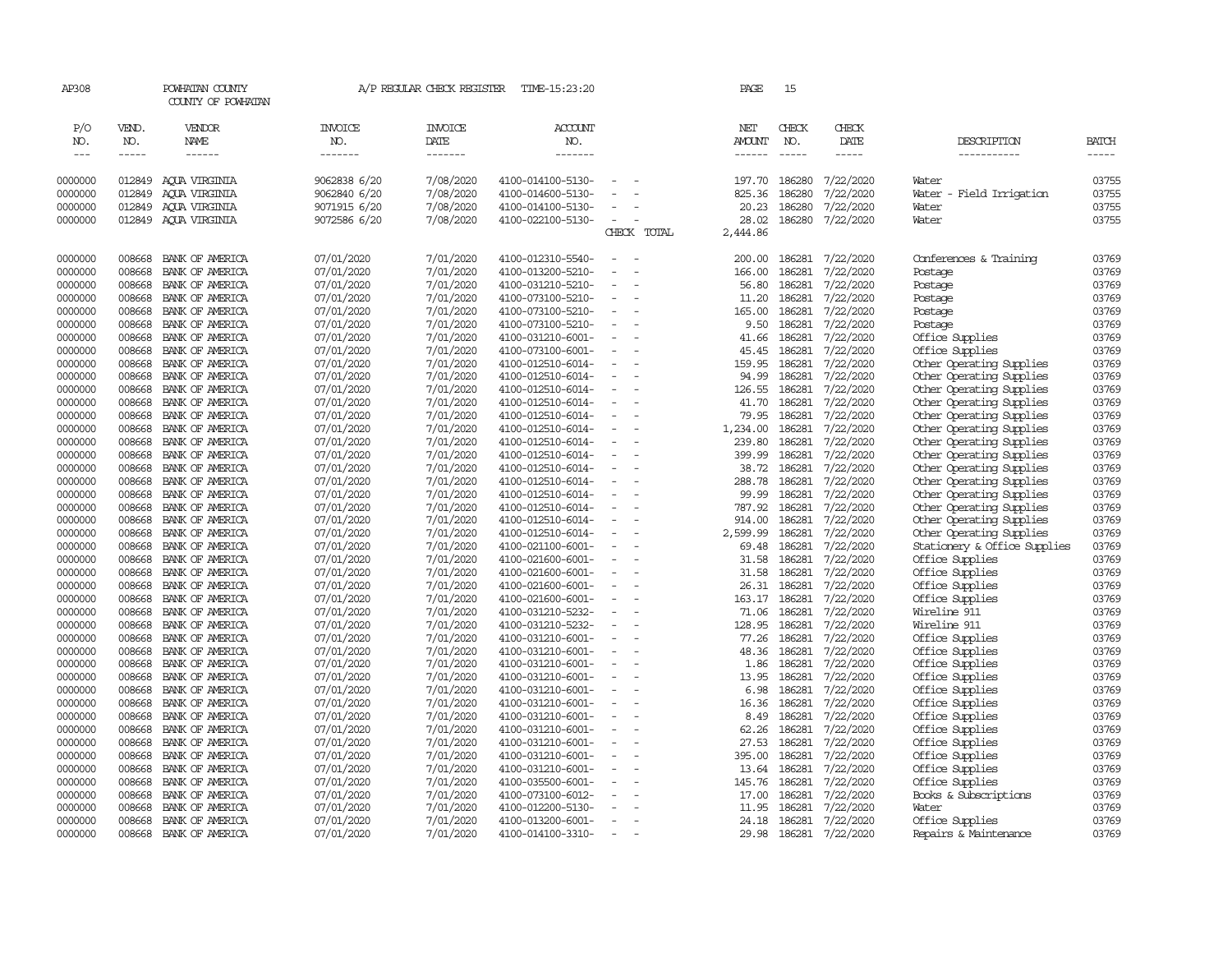| AP308      |              | POWHATAN COUNTY<br>COUNTY OF POWHATAN |                       | A/P REGULAR CHECK REGISTER | TIME-15:23:20         |                          |             | PAGE          | 16           |                  |                                |       |
|------------|--------------|---------------------------------------|-----------------------|----------------------------|-----------------------|--------------------------|-------------|---------------|--------------|------------------|--------------------------------|-------|
| P/O<br>NO. | VEND.<br>NO. | VENDOR<br>NAME                        | <b>INVOICE</b><br>NO. | <b>INVOICE</b><br>DATE     | <b>ACCOUNT</b><br>NO. |                          |             | NET<br>AMOUNT | CHECK<br>NO. | CHECK<br>DATE    | DESCRIPTION                    | BATCH |
| $---$      | $- - - - -$  | ------                                | -------               | -------                    | -------               |                          |             |               | $- - - - -$  | -----            | -----------                    | ----- |
|            |              |                                       |                       |                            |                       |                          |             |               |              |                  |                                |       |
| 0000000    | 008668       | BANK OF AMERICA                       | 07/01/2020            | 7/01/2020                  | 4100-014600-3310-     | $\overline{\phantom{a}}$ |             | 59.01         | 186281       | 7/22/2020        | Repairs and Maintenance        | 03769 |
| 0000000    | 008668       | BANK OF AMERICA                       | 07/01/2020            | 7/01/2020                  | 4100-014500-3190-     |                          |             | 89.98         | 186281       | 7/22/2020        | Grounds Maintenance            | 03769 |
| 0000000    | 008668       | BANK OF AMERICA                       | 07/01/2020            | 7/01/2020                  | 4100-014500-6004-     |                          |             | 329.99        | 186281       | 7/22/2020        | Tools and Equipment            | 03769 |
| 0000000    | 008668       | BANK OF AMERICA                       | 07/01/2020            | 7/01/2020                  | 4100-012510-5260-     |                          |             | 17.49         | 186281       | 7/22/2020        | Internet Usage                 | 03769 |
| 0000000    | 008668       | BANK OF AMERICA                       | 07/01/2020            | 7/01/2020                  | 4100-012100-6001-     |                          |             | 43.58         | 186281       | 7/22/2020        | Office Supplies                | 03769 |
| 0000000    | 008668       | BANK OF AMERICA                       | 07/01/2020            | 7/01/2020                  | 4100-081500-6001-     | $\equiv$                 |             | 43.09         | 186281       | 7/22/2020        | Office Supplies                | 03769 |
| 0000000    | 008668       | BANK OF AMERICA                       | 07/01/2020            | 7/01/2020                  | 4100-012510-5260-     |                          |             | 249.98        | 186281       | 7/22/2020        | Internet Usage                 | 03769 |
| 0000000    | 008668       | BANK OF AMERICA                       | 07/01/2020            | 7/01/2020                  | 4100-081100-5810-     | $\overline{\phantom{a}}$ |             | 564.00        | 186281       | 7/22/2020        | Dues/Association Memberships   | 03769 |
| 0000000    | 008668       | BANK OF AMERICA                       | 07/01/2020            | 7/01/2020                  | 4100-081100-5810-     |                          |             | 50.00         | 186281       | 7/22/2020        | Dues/Association Memberships   | 03769 |
| 0000000    | 008668       | BANK OF AMERICA                       | 07/01/2020            | 7/01/2020                  | 4100-012310-6014-     |                          |             | 1,261.44      | 186281       | 7/22/2020        | Other Operating Supplies       | 03769 |
| 0000000    | 008668       | BANK OF AMERICA                       | 07/01/2020            | 7/01/2020                  | 4100-012310-6014-     |                          |             | 51.96         | 186281       | 7/22/2020        | Other Operating Supplies       | 03769 |
| 0000000    | 008668       | BANK OF AMERICA                       | 07/01/2020            | 7/01/2020                  | 4100-034100-3320-     |                          |             | 49.00         | 186281       | 7/22/2020        | Maintenance & Service Contract | 03769 |
| 0000000    | 008668       | BANK OF AMERICA                       | 07/01/2020            | 7/01/2020                  | 4100-081500-5540-     | $\equiv$                 |             | 590.00        | 186281       | 7/22/2020        | Conferences & Training         | 03769 |
| 0000000    | 008668       | BANK OF AMERICA                       | 07/01/2020            | 7/01/2020                  | 4100-031210-6009-     |                          |             | 20.00         | 186281       | 7/22/2020        | Auto Parts/Repairs             | 03769 |
| 0000000    | 008668       | BANK OF AMERICA                       | 07/01/2020            | 7/01/2020                  | 4100-012510-5260-     | $\equiv$                 |             | 75.00         | 186281       | 7/22/2020        | Internet Usage                 | 03769 |
| 0000000    | 008668       | BANK OF AMERICA                       | 07/01/2020            | 7/01/2020                  | 4100-073100-3320-     | $\overline{\phantom{a}}$ |             | 50.00         | 186281       | 7/22/2020        | Maintenance & Service Contract | 03769 |
| 0000000    | 008668       | BANK OF AMERICA                       | 07/01/2020            | 7/01/2020                  | 4100-012200-5510-CS1- |                          |             | 60.00         | 186281       | 7/22/2020        | CPFO Training                  | 03769 |
| 0000000    | 008668       | BANK OF AMERICA                       | 07/01/2020            | 7/01/2020                  | 4100-073100-5540-     |                          |             | 60.00         | 186281       | 7/22/2020        | Conferences & Training         | 03769 |
| 0000000    | 008668       | BANK OF AMERICA                       | 07/01/2020            | 7/01/2020                  | 4100-073100-5540-     |                          |             | 295.00        | 186281       | 7/22/2020        | Conferences & Training         | 03769 |
| 0000000    | 008668       | BANK OF AMERICA                       | 07/01/2020            | 7/01/2020                  | 4100-012100-5530-     | $\equiv$                 |             | 101.28        | 186281       | 7/22/2020        | <b>Business Meetings</b>       | 03769 |
| 0000000    | 008668       | BANK OF AMERICA                       | 07/01/2020            | 7/01/2020                  | 4100-034100-5540-     |                          |             | 219.00        | 186281       | 7/22/2020        | Conferences & Training         | 03769 |
| 0000000    | 008668       | BANK OF AMERICA                       | 07/01/2020            | 7/01/2020                  | 4100-034100-5540-     |                          |             | 219.00        | 186281       | 7/22/2020        | Conferences & Training         | 03769 |
| 0000000    | 008668       | BANK OF AMERICA                       | 07/01/2020            | 7/01/2020                  | 4100-034100-6012-     |                          |             | 185.90        | 186281       | 7/22/2020        | Books & Subscriptions          | 03769 |
| 0000000    | 008668       | BANK OF AMERICA                       | 07/01/2020            | 7/01/2020                  | 4100-012510-6014-     |                          |             | 1,078.00      | 186281       | 7/22/2020        | Other Operating Supplies       | 03769 |
| 0000000    | 008668       | BANK OF AMERICA                       | 07/01/2020            | 7/01/2020                  | 4100-012510-6014-     | $\overline{\phantom{a}}$ |             | 911.72        | 186281       | 7/22/2020        | Other Operating Supplies       | 03769 |
| 0000000    | 008668       | BANK OF AMERICA                       | 07/01/2020            | 7/01/2020                  | 4100-012410-3321-     |                          |             | 50.15         | 186281       | 7/22/2020        | BAI.NET Credit Card Fees       | 03769 |
| 0000000    | 008668       | BANK OF AMERICA                       | 07/01/2020            | 7/01/2020                  | 4100-012510-3320-     |                          |             | 37.26         | 186281       | 7/22/2020        | Maintenance & Service Contract | 03769 |
| 0000000    | 008668       | BANK OF AMERICA                       | 07/01/2020            | 7/01/2020                  | 4100-012510-3320-     | ÷,                       |             | 204.74        | 186281       | 7/22/2020        | Maintenance & Service Contract | 03769 |
| 0000000    | 008668       | BANK OF AMERICA                       | 07/01/2020            | 7/01/2020                  | 4100-013200-6001-     |                          |             | 25.27         | 186281       | 7/22/2020        | Office Supplies                | 03769 |
| 0000000    | 008668       | BANK OF AMERICA                       | 07/01/2020            | 7/01/2020                  | 4100-013200-3310-     | $\equiv$                 |             | 38.91         | 186281       | 7/22/2020        | Labor - Voting Machines        | 03769 |
| 0000000    | 008668       | BANK OF AMERICA                       | 07/01/2020            | 7/01/2020                  | 4100-035500-6014-     |                          |             | 29.24         | 186281       | 7/22/2020        | Other Operating Supplies       | 03769 |
| 0000000    | 008668       | BANK OF AMERICA                       | 07/01/2020            | 7/01/2020                  | 4100-032200-6016-     | $\sim$                   |             | 28.72         | 186281       | 7/22/2020        | <b>JET</b> Program             | 03769 |
| 0000000    | 008668       | BANK OF AMERICA                       | 07/01/2020            | 7/01/2020                  | 4100-081500-6001-     | $\overline{\phantom{a}}$ |             | 25.00         | 186281       | 7/22/2020        | Office Supplies                | 03769 |
| 0000000    | 008668       | BANK OF AMERICA                       | 07/01/2020            | 7/01/2020                  | 4100-073100-6002-     |                          |             | 291.25        | 186281       | 7/22/2020        | Computer Equipment-non-capital | 03769 |
| 0000000    | 008668       | BANK OF AMERICA                       | 07/01/2020            | 7/01/2020                  | 4100-073100-6002-     |                          |             | 192.00        | 186281       | 7/22/2020        | Computer Equipment-non-capital | 03769 |
| 0000000    | 008668       | BANK OF AMERICA                       | 07/01/2020            | 7/01/2020                  | 4100-073100-6012-     |                          |             | 1,074.17      | 186281       | 7/22/2020        | Books & Subscriptions          | 03769 |
| 0000000    | 008668       | BANK OF AMERICA                       | 07/01/2020            | 7/01/2020                  | 4100-073100-6002-     | $\equiv$                 |             | 177.00        | 186281       | 7/22/2020        | Computer Equipment-non-capital | 03769 |
| 0000000    | 008668       | BANK OF AMERICA                       | 07/01/2020            | 7/01/2020                  | 4100-073100-6001-     |                          |             | 756.24        | 186281       | 7/22/2020        | Office Supplies                | 03769 |
| 0000000    | 008668       | BANK OF AMERICA                       | 07/01/2020            | 7/01/2020                  | 4100-073100-6001-     |                          |             | 72.00         | 186281       | 7/22/2020        | Office Supplies                | 03769 |
| 0000000    | 008668       | BANK OF AMERICA                       | 07/01/2020            | 7/01/2020                  | 4100-031210-6001-     |                          |             | 144.00        | 186281       | 7/22/2020        | Office Supplies                | 03769 |
| 0000000    | 008668       | BANK OF AMERICA                       | 07/01/2020            | 7/01/2020                  | 4100-012200-5510-CS1- |                          |             | 59.00         | 186281       | 7/22/2020        | CPFO Training                  | 03769 |
| 0000000    | 008668       | BANK OF AMERICA                       | 07/01/2020            | 7/01/2020                  | 4100-035100-5810-     | $\overline{\phantom{a}}$ |             | 40.00         |              | 186281 7/22/2020 | Dues/Association Memberships   | 03769 |
|            |              |                                       |                       |                            |                       |                          | CHECK TOTAL | 19,144.00     |              |                  |                                |       |
| 0000000    | 006655       | BLOSSMAN GAS COMPANIES,               | 9461727               | 3/01/2020                  | 4100-032200-5120-     | $\equiv$                 |             | 18.31         |              | 186282 7/22/2020 | Apparatus Fuel                 | 03755 |
|            |              |                                       |                       |                            |                       |                          | CHECK TOTAL | 18.31         |              |                  |                                |       |
|            |              |                                       |                       |                            |                       |                          |             |               |              |                  |                                |       |
| 0000000    | 008659       | BROOKS, T. NOEL                       | 8885773 REISSUE       | 7/20/2020                  | 4100-021200-3150-     | $\overline{\phantom{a}}$ |             | 120.00        |              | 186284 7/22/2020 | Outside Counsel                | 03755 |
|            |              |                                       |                       |                            |                       |                          | CHECK TOTAL | 120.00        |              |                  |                                |       |
|            |              |                                       |                       |                            |                       |                          |             |               |              |                  |                                |       |
| 0000000    |              | 011439 BUSINESS CARD                  | 06/27/2020            | 6/27/2020                  | 4100-031200-5210-     | $\sim$                   |             | .00.          |              | 186286 7/22/2020 | Postage                        | 03767 |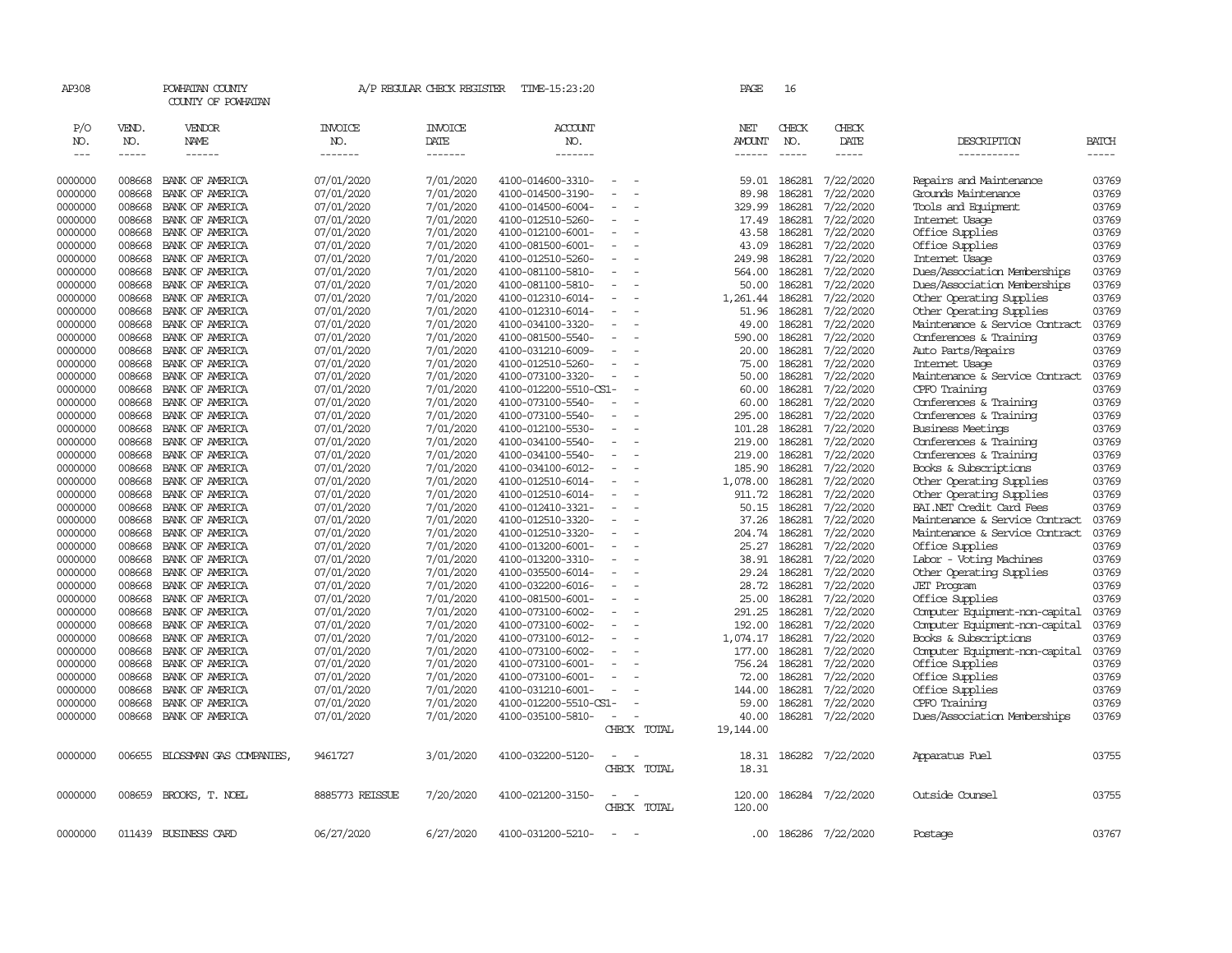| AP308      |              | POWHATAN COUNTY<br>COUNTY OF POWHATAN |                       | A/P REGULAR CHECK REGISTER | TIME-15:23:20     |                          | PAGE           | 17           |                  |                                |              |
|------------|--------------|---------------------------------------|-----------------------|----------------------------|-------------------|--------------------------|----------------|--------------|------------------|--------------------------------|--------------|
| P/O<br>NO. | VEND.<br>NO. | VENDOR<br>NAME                        | <b>INVOICE</b><br>NO. | <b>INVOICE</b><br>DATE     | ACCOUNT<br>NO.    |                          | NET<br>AMOUNT  | CHECK<br>NO. | CHECK<br>DATE    | DESCRIPTION                    | <b>BATCH</b> |
| $---$      | $- - - - -$  | $- - - - - -$                         | -------               | -------                    | -------           |                          | $- - - - - -$  | $- - - - -$  | -----            | -----------                    | $- - - - -$  |
|            |              |                                       |                       |                            |                   |                          |                |              |                  |                                |              |
| 0000000    | 011439       | BUSINESS CARD                         | 06/27/2020            | 6/27/2020                  | 4100-031200-5210- |                          | 17.99          | 186286       | 7/22/2020        | Postage                        | 03767        |
| 0000000    | 011439       | BUSINESS CARD                         | 06/27/2020            | 6/27/2020                  | 4100-031200-5210- | $\sim$<br>$\sim$         | 100.00         | 186286       | 7/22/2020        | Postage                        | 03767        |
| 0000000    | 011439       | BUSINESS CARD                         | 06/27/2020            | 6/27/2020                  | 4100-031710-5210- | $\sim$                   | 17.99          | 186286       | 7/22/2020        | Postage                        | 03767        |
| 0000000    | 011439       | BUSINESS CARD                         | 06/27/2020            | 6/27/2020                  | 4100-031200-6014- |                          | 17.89          | 186286       | 7/22/2020        | Other Operating Supplies       | 03767        |
| 0000000    | 011439       | BUSINESS CARD                         | 06/27/2020            | 6/27/2020                  | 4100-033400-3846- |                          | 8.42           | 186286       | 7/22/2020        | Detention of Adults-Other Expe | 03767        |
| 0000000    | 011439       | BUSINESS CARD                         | 06/27/2020            | 6/27/2020                  | 4100-031200-6001- | $\sim$                   | 154.76         | 186286       | 7/22/2020        | Office Supplies                | 03767        |
| 0000000    | 011439       | BUSINESS CARD                         | 06/27/2020            | 6/27/2020                  | 4100-031200-6001- |                          | 42.12          | 186286       | 7/22/2020        | Office Supplies                | 03767        |
| 0000000    | 011439       | BUSINESS CARD                         | 06/27/2020            | 6/27/2020                  | 4100-031200-6001- |                          | 51.59          | 186286       | 7/22/2020        | Office Supplies                | 03767        |
| 0000000    | 011439       | BUSINESS CARD                         | 06/27/2020            | 6/27/2020                  | 4100-031200-5540- | $\sim$                   | 41.80          | 186286       | 7/22/2020        | Conferences & Training         | 03767        |
| 0000000    | 011439       | BUSINESS CARD                         | 06/27/2020            | 6/27/2020                  | 4100-031200-5540- | CHECK TOTAL              | 8.36<br>460.92 | 186286       | 7/22/2020        | Conferences & Training         | 03767        |
|            |              |                                       |                       |                            |                   |                          |                |              |                  |                                |              |
| 0000000    | 011610       | BUSINESS CARD                         | 06/27/2020            | 6/27/2020                  | 4100-031200-6014- |                          | .00.           | 186287       | 7/22/2020        | Other Operating Supplies       | 03766        |
| 0000000    | 011610       | BUSINESS CARD                         | 06/27/2020            | 6/27/2020                  | 4100-031200-6014- |                          | 15.00          | 186287       | 7/22/2020        | Other Operating Supplies       | 03766        |
| 0000000    | 011610       | BUSINESS CARD                         | 06/27/2020            | 6/27/2020                  | 4100-031200-6014- |                          | 41.00          | 186287       | 7/22/2020        | Other Operating Supplies       | 03766        |
| 0000000    | 011610       | BUSINESS CARD                         | 06/27/2020            | 6/27/2020                  | 4100-031200-6001- |                          | 136.50         | 186287       | 7/22/2020        | Office Supplies                | 03766        |
| 0000000    | 011610       | <b>BUSINESS CARD</b>                  | 06/27/2020            | 6/27/2020                  | 4100-031200-6001- | $\overline{\phantom{a}}$ | 26.57          | 186287       | 7/22/2020        | Office Supplies                | 03766        |
| 0000000    | 011610       | BUSINESS CARD                         | 06/27/2020            | 6/27/2020                  | 4100-031200-6011- |                          | 25.50          | 186287       | 7/22/2020        | Uniforms                       | 03766        |
| 0000000    | 011610       | BUSINESS CARD                         | 06/27/2020            | 6/27/2020                  | 4100-031200-6014- |                          | 135.90         | 186287       | 7/22/2020        | Other Operating Supplies       | 03766        |
| 0000000    | 011610       | BUSINESS CARD                         | 06/27/2020            | 6/27/2020                  | 4100-031200-6011- |                          | 136.89         | 186287       | 7/22/2020        | Uniforms                       | 03766        |
| 0000000    |              | 011610 BUSINESS CARD                  | 06/27/2020            | 6/27/2020                  | 4100-031200-6014- | $\overline{\phantom{a}}$ | 90.99          |              | 186287 7/22/2020 | Other Operating Supplies       | 03766        |
|            |              |                                       |                       |                            |                   | CHECK TOTAL              | 608.35         |              |                  |                                |              |
| 0000000    | 011661       | BUSINESS CARD                         | 06/27/2020            | 6/27/2020                  | 4100-031200-6014- |                          | .00            | 186288       | 7/22/2020        | Other Operating Supplies       | 03764        |
| 0000000    | 011661       | BUSINESS CARD                         | 06/27/2020            | 6/27/2020                  | 4100-031200-6014- | $\overline{\phantom{a}}$ | 15.00          | 186288       | 7/22/2020        | Other Operating Supplies       | 03764        |
| 0000000    |              | 011661 BUSINESS CARD                  | 06/27/2020            | 6/27/2020                  | 4100-031200-6014- | $\equiv$                 | 1.22           | 186288       | 7/22/2020        | Other Operating Supplies       | 03764        |
|            |              |                                       |                       |                            |                   | CHECK TOTAL              | 16.22          |              |                  |                                |              |
|            |              |                                       |                       |                            |                   |                          |                |              |                  |                                |              |
| 0000000    |              | 012919 BUSINESS CARD                  | 06/27/2020            | 6/27/2020                  | 4100-031200-5210- | $\sim$                   | .00            | 186289       | 7/22/2020        | Postage                        | 03765        |
| 0000000    | 012919       | BUSINESS CARD                         | 06/27/2020            | 6/27/2020                  | 4100-031200-5210- | $\equiv$                 | 34.75          | 186289       | 7/22/2020        | Postage                        | 03765        |
| 0000000    | 012919       | BUSINESS CARD                         | 06/27/2020            | 6/27/2020                  | 4100-031200-6001- |                          | 16.83          | 186289       | 7/22/2020        | Office Supplies                | 03765        |
| 0000000    | 012919       | BUSINESS CARD                         | 06/27/2020            | 6/27/2020                  | 4100-031200-6001- |                          | 60.98          | 186289       | 7/22/2020        | Office Supplies                | 03765        |
| 0000000    | 012919       | BUSINESS CARD                         | 06/27/2020            | 6/27/2020                  | 4100-031200-6001- | $\sim$                   | 153.38         | 186289       | 7/22/2020        | Office Supplies                | 03765        |
| 0000000    | 012919       | BUSINESS CARD                         | 06/27/2020            | 6/27/2020                  | 4100-031200-6014- | $\equiv$                 | 24.07          | 186289       | 7/22/2020        | Other Operating Supplies       | 03765        |
| 0000000    | 012919       | BUSINESS CARD                         | 06/27/2020            | 6/27/2020                  | 4100-031200-6014- | $\sim$                   | 24.16          | 186289       | 7/22/2020        | Other Operating Supplies       | 03765        |
|            |              |                                       |                       |                            |                   | CHECK TOTAL              | 314.17         |              |                  |                                |              |
| 0000000    | 000540       | CENTRAL VIRGINIA WASTE                | 25666                 | 7/13/2020                  | 4100-035100-3185- | $\sim$                   | 21.34          | 186290       | 7/22/2020        | Trash Removal                  | 03755        |
| 0000000    | 000540       | CENTRAL VIRGINIA WASTE                | 25666                 | 7/13/2020                  | 4100-073100-3185- |                          | 42.67          | 186290       | 7/22/2020        | Trash Removal                  | 03755        |
| 0000000    | 000540       | CENTRAL VIRGINIA WASTE                | 25666                 | 7/13/2020                  | 4100-032220-3185- | $\sim$                   | 21.34          | 186290       | 7/22/2020        | Trash Removal                  | 03755        |
| 0000000    | 000540       | CENTRAL VIRGINIA WASTE                | 25666                 | 7/13/2020                  | 4100-014600-3185- | $\equiv$                 | 597.49         | 186290       | 7/22/2020        | Trash Removal                  | 03755        |
| 0000000    | 000540       | CENTRAL VIRGINIA WASTE                | 25666                 | 7/13/2020                  | 4100-014100-3185- |                          | 170.71         | 186290       | 7/22/2020        | Trash Removal                  | 03755        |
| 0000000    | 000540       | CENTRAL VIRGINIA WASTE                | 25666                 | 7/13/2020                  | 4100-032210-3185- |                          | 21.34          | 186290       | 7/22/2020        | Trash Removal                  | 03755        |
| 0000000    | 000540       | CENTRAL VIRGINIA WASTE                | 25692                 | 7/13/2020                  | 4100-014300-3175- |                          | 18,837.43      | 186290       | 7/22/2020        | Waste Disposal                 | 03755        |
| 0000000    | 000540       | CENTRAL VIRGINIA WASTE                | 25711                 | 7/14/2020                  | 4100-014300-3175- | $\sim$                   | 1,281.89       | 186290       | 7/22/2020        | Waste Disposal                 | 03755        |
|            |              |                                       |                       |                            |                   | CHECK TOTAL              | 20,994.21      |              |                  |                                |              |
|            |              |                                       |                       |                            |                   |                          |                |              |                  |                                |              |
| 0000000    | 013290       | CROWN CASTLE INTERNATIONA 31038204    |                       | 4/20/2020                  | 4100-031210-5421- | $\sim$<br>CHECK TOTAL    | 2,000.00       |              | 186293 7/22/2020 | Rent - Towers                  | 03755        |
|            |              |                                       |                       |                            |                   |                          | 2,000.00       |              |                  |                                |              |
| 0000000    | 012487       | DEANE, LAYTON                         | SPRING FY20           | 7/16/2020                  | 4100-012220-7003- |                          | 1,480.00       |              | 186294 7/22/2020 | Tuition reimbursement          | 03755        |
|            |              |                                       |                       |                            |                   | CHECK TOTAL              | 1,480.00       |              |                  |                                |              |
|            |              |                                       |                       |                            |                   |                          |                |              |                  |                                |              |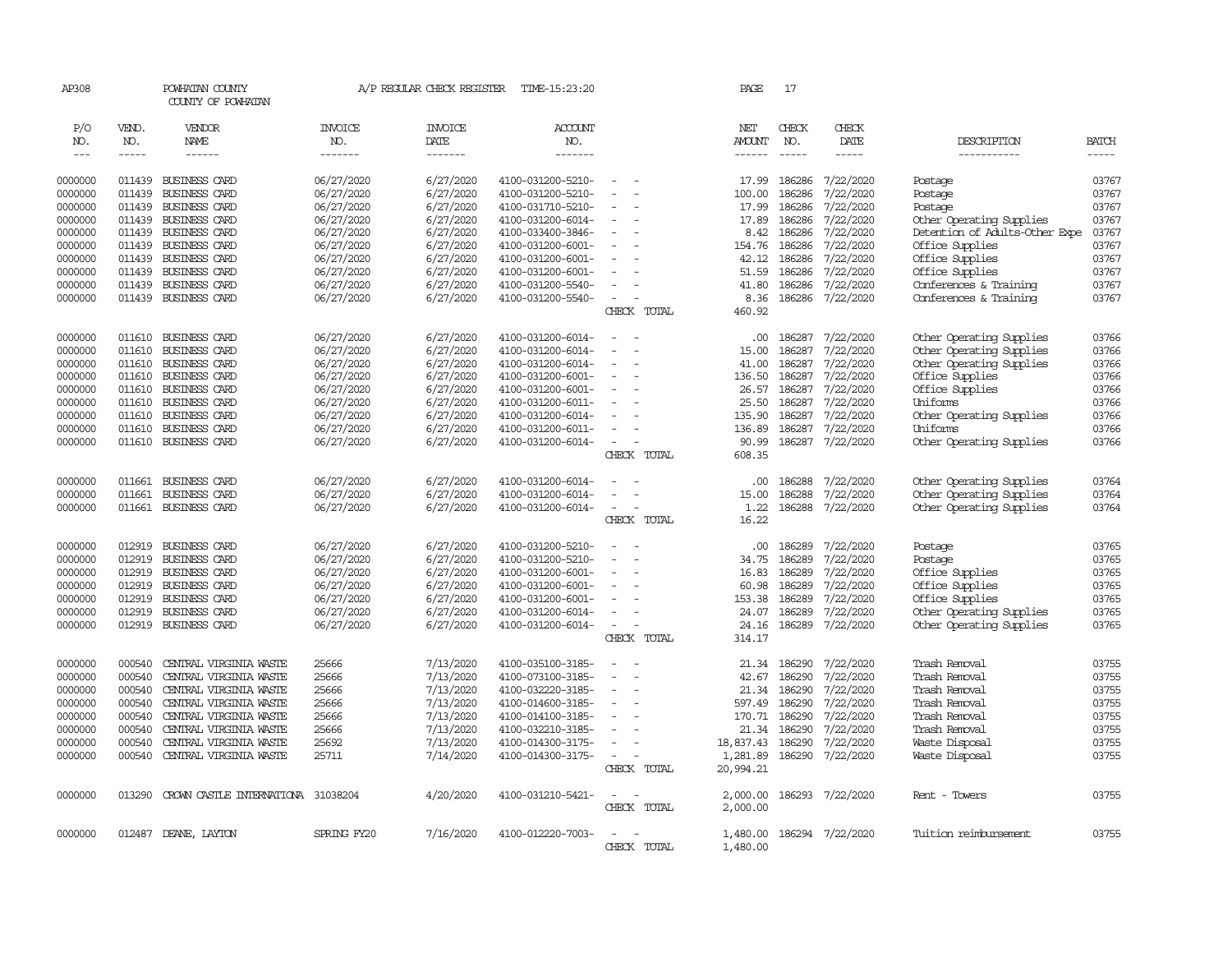| AP308                                                                                                                                                  |                                                          | POWHATAN COUNTY<br>COUNTY OF POWHATAN                                                                                                                                                                                                                                                                                                                                                         |                                                                                                                                          | A/P REGULAR CHECK REGISTER                                                                                                                                                         | TIME-15:23:20                                                                                                                                                                                                                                                                                      |                                                                                                           | PAGE                                                                                                                           | 18                                                                                         |                                                                                                                                                                                                                              |                                                                                                                                                                                                                                                                                                                        |                                                                                                                            |
|--------------------------------------------------------------------------------------------------------------------------------------------------------|----------------------------------------------------------|-----------------------------------------------------------------------------------------------------------------------------------------------------------------------------------------------------------------------------------------------------------------------------------------------------------------------------------------------------------------------------------------------|------------------------------------------------------------------------------------------------------------------------------------------|------------------------------------------------------------------------------------------------------------------------------------------------------------------------------------|----------------------------------------------------------------------------------------------------------------------------------------------------------------------------------------------------------------------------------------------------------------------------------------------------|-----------------------------------------------------------------------------------------------------------|--------------------------------------------------------------------------------------------------------------------------------|--------------------------------------------------------------------------------------------|------------------------------------------------------------------------------------------------------------------------------------------------------------------------------------------------------------------------------|------------------------------------------------------------------------------------------------------------------------------------------------------------------------------------------------------------------------------------------------------------------------------------------------------------------------|----------------------------------------------------------------------------------------------------------------------------|
| P/O<br>NO.<br>$---$                                                                                                                                    | VEND.<br>NO.<br>-----                                    | VENDOR<br>NAME<br>$- - - - - -$                                                                                                                                                                                                                                                                                                                                                               | <b>INVOICE</b><br>NO.<br>-------                                                                                                         | <b>INVOICE</b><br>DATE<br>-------                                                                                                                                                  | <b>ACCOUNT</b><br>NO.<br>-------                                                                                                                                                                                                                                                                   |                                                                                                           | NET<br><b>AMOUNT</b><br>$- - - - - -$                                                                                          | CHECK<br>NO.<br>$\frac{1}{2}$                                                              | CHECK<br>DATE<br>-----                                                                                                                                                                                                       | DESCRIPTION<br>-----------                                                                                                                                                                                                                                                                                             | <b>BATCH</b><br>$- - - - -$                                                                                                |
| 0000000                                                                                                                                                | 006240                                                   | DIAMOND SPRINGS WATER, INC 000008860                                                                                                                                                                                                                                                                                                                                                          |                                                                                                                                          | 6/05/2020                                                                                                                                                                          | 4100-014100-5130-                                                                                                                                                                                                                                                                                  | $\overline{\phantom{a}}$<br>CHECK TOTAL                                                                   | 9.95<br>9.95                                                                                                                   | 186295                                                                                     | 7/22/2020                                                                                                                                                                                                                    | Water                                                                                                                                                                                                                                                                                                                  | 03755                                                                                                                      |
| 0000000<br>0000000<br>0000000<br>0000000<br>0000000<br>0000000                                                                                         | 000860<br>000860<br>000860<br>000860<br>000860<br>000860 | DOMINION ENERGY VIRGINIA<br>DOMINION ENERGY VIRGINIA<br>DOMINION ENERGY VIRGINIA<br>DOMINION ENERGY VIRGINIA<br>DOMINION ENERGY VIRGINIA<br>DOMINION ENERGY VIRGINIA                                                                                                                                                                                                                          | 155244495006/30<br>2322252509 6/29<br>2532167505 6/30<br>2613832712 6/30<br>4472351701 6/30<br>6024003557 JUN                            | 7/02/2020<br>7/01/2020<br>7/02/2020<br>7/02/2020<br>7/02/2020<br>7/02/2020                                                                                                         | 4100-014100-5110-<br>4100-031200-5110-<br>4100-014100-5110-<br>4100-022100-5110-<br>4100-014100-5110-<br>4100-014100-5110-                                                                                                                                                                         | $\sim$<br>$\sim$<br>$\sim$<br>$\sim$<br>$\overline{\phantom{a}}$<br>CHECK TOTAL                           | 132.86<br>204.53<br>68.87<br>143.08<br>148.27<br>16.95<br>714.56                                                               | 186296<br>186296<br>186296<br>186296<br>186296<br>186296                                   | 7/22/2020<br>7/22/2020<br>7/22/2020<br>7/22/2020<br>7/22/2020<br>7/22/2020                                                                                                                                                   | Electricity<br>Electricity<br>Electricity<br>Electricity<br>Electricity<br>Electricity                                                                                                                                                                                                                                 | 03755<br>03755<br>03755<br>03755<br>03755<br>03755                                                                         |
| 0000000                                                                                                                                                |                                                          | 009571 DURHAM, MARILYN                                                                                                                                                                                                                                                                                                                                                                        | FY20 SPRING                                                                                                                              | 7/16/2020                                                                                                                                                                          | 4100-012220-7003-                                                                                                                                                                                                                                                                                  | $\overline{\phantom{a}}$<br>CHECK TOTAL                                                                   | 670.00<br>670.00                                                                                                               |                                                                                            | 186300 7/22/2020                                                                                                                                                                                                             | Tuition reimbursement                                                                                                                                                                                                                                                                                                  | 03755                                                                                                                      |
| 0000000                                                                                                                                                |                                                          | 009763 ENGLISBY, MARK E. PC                                                                                                                                                                                                                                                                                                                                                                   | 8411104                                                                                                                                  | 6/29/2020                                                                                                                                                                          | 4100-021200-3150-                                                                                                                                                                                                                                                                                  | $\sim$<br>$\sim$<br>CHECK TOTAL                                                                           | 120.00<br>120.00                                                                                                               |                                                                                            | 186304 7/22/2020                                                                                                                                                                                                             | Outside Counsel                                                                                                                                                                                                                                                                                                        | 03755                                                                                                                      |
| 0000000                                                                                                                                                |                                                          | 013506 KENDALL C. PETERSON                                                                                                                                                                                                                                                                                                                                                                    | 2 FINAL                                                                                                                                  | 7/13/2020                                                                                                                                                                          | 4100-011010-5550-                                                                                                                                                                                                                                                                                  | $\overline{\phantom{a}}$<br>$\sim$<br>CHECK TOTAL                                                         | 1,450.00<br>1,450.00                                                                                                           |                                                                                            | 186309 7/22/2020                                                                                                                                                                                                             | <b>BOS</b> Retreat                                                                                                                                                                                                                                                                                                     | 03755                                                                                                                      |
| 0000000                                                                                                                                                |                                                          | 007981 LANGUAGE LINE SERVICES                                                                                                                                                                                                                                                                                                                                                                 | 4853352                                                                                                                                  | 6/30/2020                                                                                                                                                                          | 4100-031200-5230-                                                                                                                                                                                                                                                                                  | $\sim$<br>$\sim$<br>CHECK TOTAL                                                                           | 8.00<br>8.00                                                                                                                   |                                                                                            | 186310 7/22/2020                                                                                                                                                                                                             | Telephone Services                                                                                                                                                                                                                                                                                                     | 03755                                                                                                                      |
| 0000000                                                                                                                                                |                                                          | 009691 LAYMAN IRRIGATION &                                                                                                                                                                                                                                                                                                                                                                    | 25475                                                                                                                                    | 5/26/2020                                                                                                                                                                          | 4100-014600-3310-                                                                                                                                                                                                                                                                                  | $\sim$<br>$\sim$<br>CHECK TOTAL                                                                           | 294.00<br>294.00                                                                                                               |                                                                                            | 186311 7/22/2020                                                                                                                                                                                                             | Repairs and Maintenance                                                                                                                                                                                                                                                                                                | 03755                                                                                                                      |
| 0000000                                                                                                                                                |                                                          | 009552 MANSFIELD OIL COMPANY                                                                                                                                                                                                                                                                                                                                                                  | SOLCD-607584                                                                                                                             | 7/15/2020                                                                                                                                                                          | 4100-032200-5120-                                                                                                                                                                                                                                                                                  | $\sim$<br>CHECK TOTAL                                                                                     | 54.46<br>54.46                                                                                                                 |                                                                                            | 186312 7/22/2020                                                                                                                                                                                                             | Apparatus Fuel                                                                                                                                                                                                                                                                                                         | 03755                                                                                                                      |
| 0000000<br>0000000<br>0000000<br>0000000<br>0000000<br>0000000<br>0000000<br>0000000<br>0000000<br>0000000<br>0000000<br>0000000<br>0000000<br>0000000 | 006610<br>006610<br>006610<br>006610<br>006610           | 006610 MO-JOHNS SANITATION<br>MO-JOHNS SANITATION<br>006610 MO-JOHNS SANITATION<br>MO-JOHNS SANITATION<br>MO-JOHNS SANITATION<br>006610 MO-JOHNS SANITATION<br>006610 MO-JOHNS SANITATION<br>006610 MO-JOHNS SANITATION<br>006610 MO-JOHNS SANITATION<br>006610 MO-JOHNS SANITATION<br>MO-JOHNS SANITATION<br>006610 MO-JOHNS SANITATION<br>006610 MO-JOHNS SANITATION<br>MO-JOHNS SANITATION | 128790<br>128791<br>128792<br>128793<br>128793<br>128794<br>128795<br>128796<br>128797<br>128798<br>128799<br>128799<br>128800<br>128801 | 7/03/2020<br>7/03/2020<br>7/03/2020<br>7/03/2020<br>7/03/2020<br>7/03/2020<br>7/03/2020<br>7/03/2020<br>7/03/2020<br>7/03/2020<br>7/03/2020<br>7/03/2020<br>7/03/2020<br>7/03/2020 | 4100-014600-3311-<br>4100-014600-3311-<br>4100-014600-3311-<br>4100-014600-3311-<br>4100-014600-3311-<br>4100-014600-3311-<br>4100-014600-3311-<br>4100-014600-3311-<br>4100-014600-5130-<br>4100-014600-3311-<br>4100-014600-3311-<br>4100-014600-3311-<br>4100-014600-3311-<br>4100-014600-3311- | $\equiv$<br>$\equiv$<br>$\equiv$<br>$\equiv$<br>$\equiv$<br>$\equiv$<br>$\sim$<br>CHECK TOTAL<br>$\equiv$ | 103.00<br>231.00<br>103.00<br>103.00<br>128.00<br>103.00<br>103.00<br>103.00<br>103.00<br>81.07<br>1,392.07<br>103.00<br>81.07 | 186313<br>186313<br>186313<br>186313<br>186313<br>128.00 186313<br>103.00 186313<br>186314 | 7/22/2020<br>7/22/2020<br>7/22/2020<br>7/22/2020<br>7/22/2020<br>186313 7/22/2020<br>7/22/2020<br>7/22/2020<br>186313 7/22/2020<br>186313 7/22/2020<br>186313 7/22/2020<br>186313 7/22/2020<br>7/22/2020<br>186314 7/22/2020 | Portable Bathrooms<br>Portable Bathrooms<br>Portable Bathrooms<br>Portable Bathrooms<br>Portable Bathrooms<br>Portable Bathrooms<br>Portable Bathrooms<br>Portable Bathrooms<br>Water - Field Irrigation<br>Portable Bathrooms<br>Portable Bathrooms<br>Portable Bathrooms<br>Portable Bathrooms<br>Portable Bathrooms | 03755<br>03755<br>03755<br>03755<br>03755<br>03755<br>03755<br>03755<br>03755<br>03755<br>03755<br>03755<br>03755<br>03755 |
| 0000000<br>0000000                                                                                                                                     | 006610                                                   | MO-JOHNS SANITATION<br>006610 MO-JOHNS SANITATION                                                                                                                                                                                                                                                                                                                                             | 128801<br>128802                                                                                                                         | 7/03/2020<br>7/03/2020                                                                                                                                                             | 4100-014600-3311-<br>4100-014600-5110-                                                                                                                                                                                                                                                             | $\equiv$<br>$\overline{\phantom{a}}$<br>CHECK TOTAL                                                       | 128.00<br>103.00<br>415.07                                                                                                     |                                                                                            | 186314 7/22/2020<br>186314 7/22/2020                                                                                                                                                                                         | Portable Bathrooms<br>Electricity                                                                                                                                                                                                                                                                                      | 03755<br>03755                                                                                                             |
| 0000000                                                                                                                                                |                                                          | 000375 PIEDMONT REGIONAL JAIL                                                                                                                                                                                                                                                                                                                                                                 | 3393                                                                                                                                     | 6/30/2020                                                                                                                                                                          | 4100-033400-3841-                                                                                                                                                                                                                                                                                  | $\sim$<br>CHECK TOTAL                                                                                     | 17,056.00<br>17,056.00                                                                                                         |                                                                                            | 186315 7/22/2020                                                                                                                                                                                                             | Detention of Adults                                                                                                                                                                                                                                                                                                    | 03756                                                                                                                      |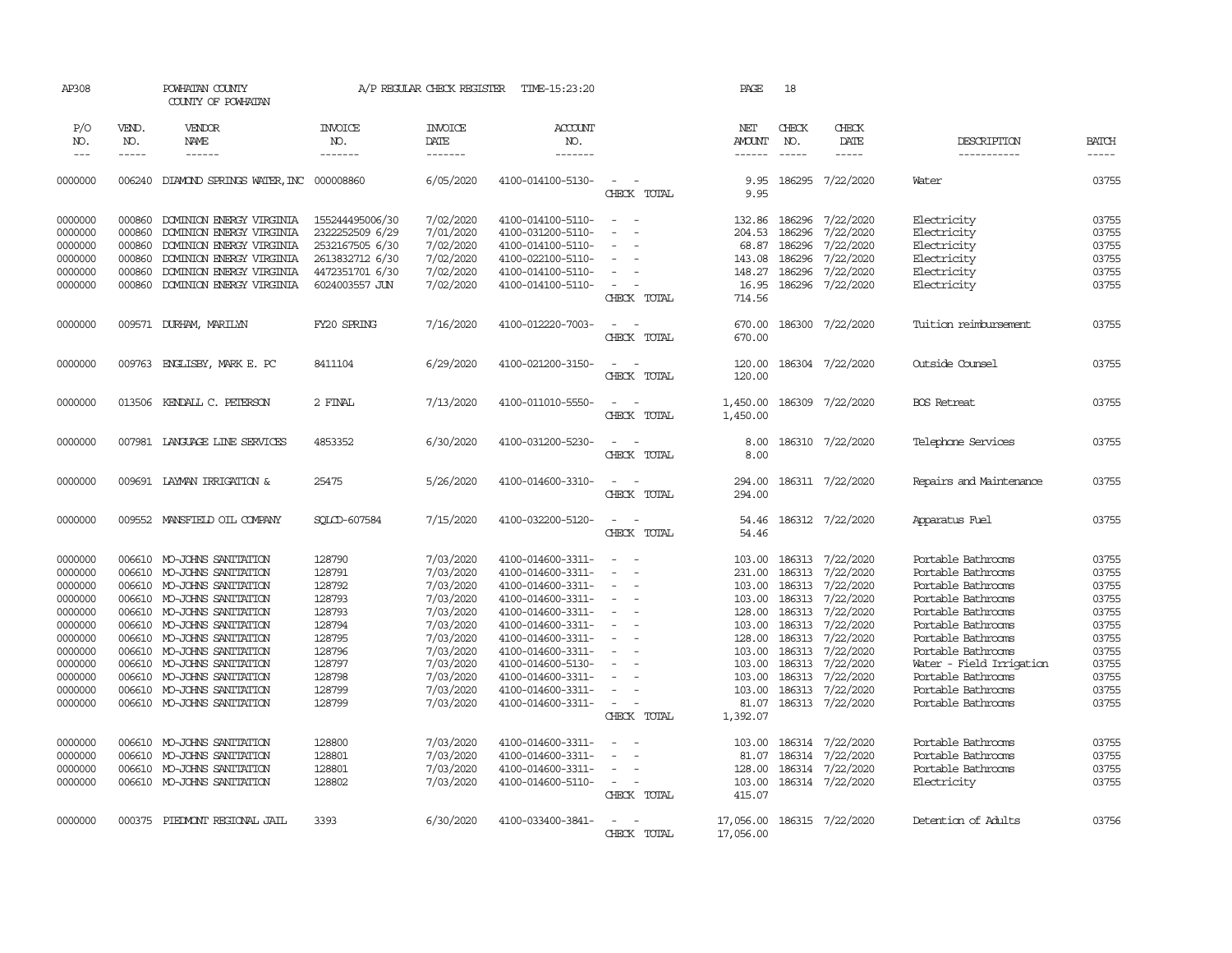| AP308                                               |                                                | POWHATAN COUNTY<br>COUNTY OF POWHATAN                                                                                               |                                                                                             | A/P REGULAR CHECK REGISTER                                    | TIME-15:23:20                                                                                         |                                                                                                                                                 | PAGE                                                       | 19                                   |                                                                      |                                                                                                                                          |                                           |
|-----------------------------------------------------|------------------------------------------------|-------------------------------------------------------------------------------------------------------------------------------------|---------------------------------------------------------------------------------------------|---------------------------------------------------------------|-------------------------------------------------------------------------------------------------------|-------------------------------------------------------------------------------------------------------------------------------------------------|------------------------------------------------------------|--------------------------------------|----------------------------------------------------------------------|------------------------------------------------------------------------------------------------------------------------------------------|-------------------------------------------|
| P/O<br>NO.<br>$\frac{1}{2}$                         | VEND.<br>NO.<br>-----                          | VENDOR<br>NAME<br>$- - - - - -$                                                                                                     | <b>INVOICE</b><br>NO.<br>-------                                                            | <b>INVOICE</b><br>DATE<br>--------                            | ACCOUNT<br>NO.<br>-------                                                                             |                                                                                                                                                 | NET<br>AMOUNT                                              | CHECK<br>NO.<br>$\frac{1}{2}$        | CHECK<br>DATE<br>$\frac{1}{2}$                                       | DESCRIPTION<br>------------                                                                                                              | <b>BATCH</b><br>$\frac{1}{2}$             |
| 0000000                                             | 001250                                         | POWHATAN AUTO & TRACTOR                                                                                                             | 600436                                                                                      | 6/10/2020                                                     | 4100-014600-3310-                                                                                     | $\overline{\phantom{a}}$                                                                                                                        | $- - - - - -$<br>63.34                                     | 186316                               | 7/22/2020                                                            | Repairs and Maintenance                                                                                                                  | 03756                                     |
| 0000000                                             | 001250                                         | POWHATAN AUTO & TRACTOR                                                                                                             | 601590                                                                                      | 6/19/2020                                                     | 4100-032200-6009-                                                                                     | $\overline{\phantom{a}}$<br>CHECK TOTAL                                                                                                         | 53.98<br>117.32                                            | 186316                               | 7/22/2020                                                            | Auto Repairs and Parts                                                                                                                   | 03756                                     |
| 0000000                                             | 007325                                         | RICHMOND OXYGEN CO.                                                                                                                 | 341270                                                                                      | 6/30/2020                                                     | 4100-032200-3320-                                                                                     | $\sim$<br>$\sim$<br>CHECK TOTAL                                                                                                                 | 277.50<br>277.50                                           |                                      | 186318 7/22/2020                                                     | Maintenance & Service Contract                                                                                                           | 03756                                     |
| 0000000                                             | 011800                                         | SCHARDEIN, BRET                                                                                                                     | TURKEY PURCHASE                                                                             | 12/16/2019                                                    | 4100-012100-5530-                                                                                     | $\sim$<br>$\sim$<br>CHECK TOTAL                                                                                                                 | 100.81<br>100.81                                           |                                      | 186319 7/22/2020                                                     | Business Meetings                                                                                                                        | 03756                                     |
| 0000000                                             |                                                | 012770 SHAW, STEPHEN                                                                                                                | <b>BOOTS 2020</b>                                                                           | 7/14/2020                                                     | 4100-034100-6011-                                                                                     | $\overline{\phantom{a}}$<br>$\sim$<br>CHECK TOTAL                                                                                               | 23.15<br>23.15                                             |                                      | 186320 7/22/2020                                                     | Uniforms                                                                                                                                 | 03756                                     |
| 0000000<br>0000000<br>0000000<br>0000000<br>0000000 | 006594<br>006594<br>006594<br>006594<br>006594 | SOUTHSIDE ELECTRIC COOP<br>SOUTHSIDE ELECTRIC COOP<br>SOUTHSIDE ELECTRIC COOP<br>SOUTHSIDE ELECTRIC COOP<br>SOUTHSIDE ELECTRIC COOP | 63504004 7/08<br>63504006 7/08<br>63504009 7/08<br>63504010 7/08<br>63504011 7/08           | 7/13/2020<br>7/13/2020<br>7/13/2020<br>7/13/2020<br>7/13/2020 | 4100-035100-5110-<br>4100-014600-5110-<br>4100-014600-5110-<br>4100-014600-5110-<br>4100-014100-5110- | $\sim$<br>$\sim$<br>$\overline{\phantom{a}}$<br>$\sim$<br>$\sim$<br>$\sim$<br>$\overline{\phantom{a}}$<br>CHECK TOTAL                           | 477.57<br>170.28<br>2,758.85<br>34.60<br>51.94<br>3,493.24 | 186321<br>186321<br>186321<br>186321 | 7/22/2020<br>7/22/2020<br>7/22/2020<br>7/22/2020<br>186321 7/22/2020 | Electricity<br>Electricity<br>Electricity<br>Electricity<br>Electricity                                                                  | 03756<br>03756<br>03756<br>03756<br>03756 |
| 0000000                                             |                                                | 013065 STAPLES INC                                                                                                                  | 7309147765-0-1                                                                              | 6/24/2020                                                     | 4100-012210-6001-                                                                                     | $\sim$ $ \sim$<br>CHECK TOTAL                                                                                                                   | 267.48<br>267.48                                           |                                      | 186323 7/22/2020                                                     | Office Supplies                                                                                                                          | 03756                                     |
| 0000000                                             | 007450                                         | THOMSON REUTERS -                                                                                                                   | 842595866                                                                                   | 7/01/2020                                                     | 4100-031200-3320-                                                                                     | $\sim$<br>$\sim$<br>CHECK TOTAL                                                                                                                 | 307.45<br>307.45                                           |                                      | 186325 7/22/2020                                                     | Maintenance & Service Contract                                                                                                           | 03756                                     |
| 0000000<br>0000000                                  | 011193<br>011193                               | VERIZON<br>VERIZON                                                                                                                  | 867318708 6/27<br>990421450 6/22                                                            | 6/27/2020<br>6/22/2020                                        | 4100-031210-5232-<br>4100-031210-5230-                                                                | $\sim$<br>$\sim$<br>CHECK TOTAL                                                                                                                 | 129.53<br>66.64<br>196.17                                  | 186327                               | 7/22/2020<br>186327 7/22/2020                                        | Wireline 911<br>Telephone Services                                                                                                       | 03756<br>03756                            |
| 0000000                                             | 013390                                         | VERIZON                                                                                                                             | M55049170620177                                                                             | 6/25/2020                                                     | 4100-031210-5232-                                                                                     | $\overline{\phantom{a}}$<br>$\overline{\phantom{a}}$<br>CHECK TOTAL                                                                             | 805.75<br>805.75                                           |                                      | 186328 7/22/2020                                                     | Wireline 911                                                                                                                             | 03756                                     |
| 0000000                                             | 011954                                         | WALLACE, JEFF                                                                                                                       | SPRING FY20                                                                                 | 7/16/2020                                                     | 4100-012220-7003-                                                                                     | $\overline{\phantom{a}}$<br>$\sim$<br>CHECK TOTAL                                                                                               | 61.00<br>61.00                                             |                                      | 186329 7/22/2020                                                     | Tuition reimbursement                                                                                                                    | 03756                                     |
| 0000000                                             | 011698                                         | WESTWOOD PHARMACY                                                                                                                   | 25068                                                                                       | 7/10/2020                                                     | 4100-033400-3845-                                                                                     | $\sim$<br>$\sim$<br>CHECK TOTAL                                                                                                                 | 1.18<br>1.18                                               |                                      | 186330 7/22/2020                                                     | Detention of Adults - Health C                                                                                                           | 03756                                     |
| 0000000<br>0000000<br>0000000<br>0000000<br>0000000 | 007755<br>007755<br>007755<br>007755<br>007755 | WITMER PUBLIC SAFETY<br>WITMER PUBLIC SAFETY<br>WITMER PUBLIC SAFETY<br>WITMER PUBLIC SAFETY<br>WITMER PUBLIC SAFETY                | E1798335REISSUE<br>1910368 REISSUE<br>1916151 REISSUE<br>1916152 REISSUE<br>1917011 REISSUE | 1/10/2019<br>1/14/2019<br>1/12/2019<br>1/12/2019<br>1/15/2019 | 4100-032200-6011-<br>4100-032200-6011-<br>4100-032200-6011-<br>4100-032200-6011-<br>4100-032200-6011- | $\frac{1}{2} \left( \frac{1}{2} \right) \left( \frac{1}{2} \right) = \frac{1}{2} \left( \frac{1}{2} \right)$<br>$\sim$<br>$\sim$<br>CHECK TOTAL | 39.00<br>135.00<br>341.00<br>325.00<br>78.00<br>918.00     | 186332<br>186332<br>186332<br>186332 | 7/22/2020<br>7/22/2020<br>7/22/2020<br>7/22/2020<br>186332 7/22/2020 | Protective Gear/Uniforms<br>Protective Gear/Uniforms<br>Protective Gear/Uniforms<br>Protective Gear/Uniforms<br>Protective Gear/Uniforms | 03756<br>03756<br>03756<br>03756<br>03756 |
| 0000000                                             |                                                | 013440 AMERICAN BEAUTY SIGNWORKS                                                                                                    | 7219                                                                                        | 7/01/2020                                                     | 4100-032200-6009-                                                                                     | $\sim$ $ \sim$<br>CHECK TOTAL                                                                                                                   | 1,525.30<br>1,525.30                                       |                                      | 186242 7/23/2020                                                     | Auto Repairs and Parts                                                                                                                   | 03757                                     |
| 0000000                                             |                                                | 012572 AT&T MOBILITY                                                                                                                | 2872988417X0708                                                                             | 6/30/2020                                                     | 4100-031210-5232-                                                                                     | $\sim$<br>$\sim$<br>CHECK TOTAL                                                                                                                 | 165.96<br>165.96                                           |                                      | 186243 7/23/2020                                                     | Wireline 911                                                                                                                             | 03757                                     |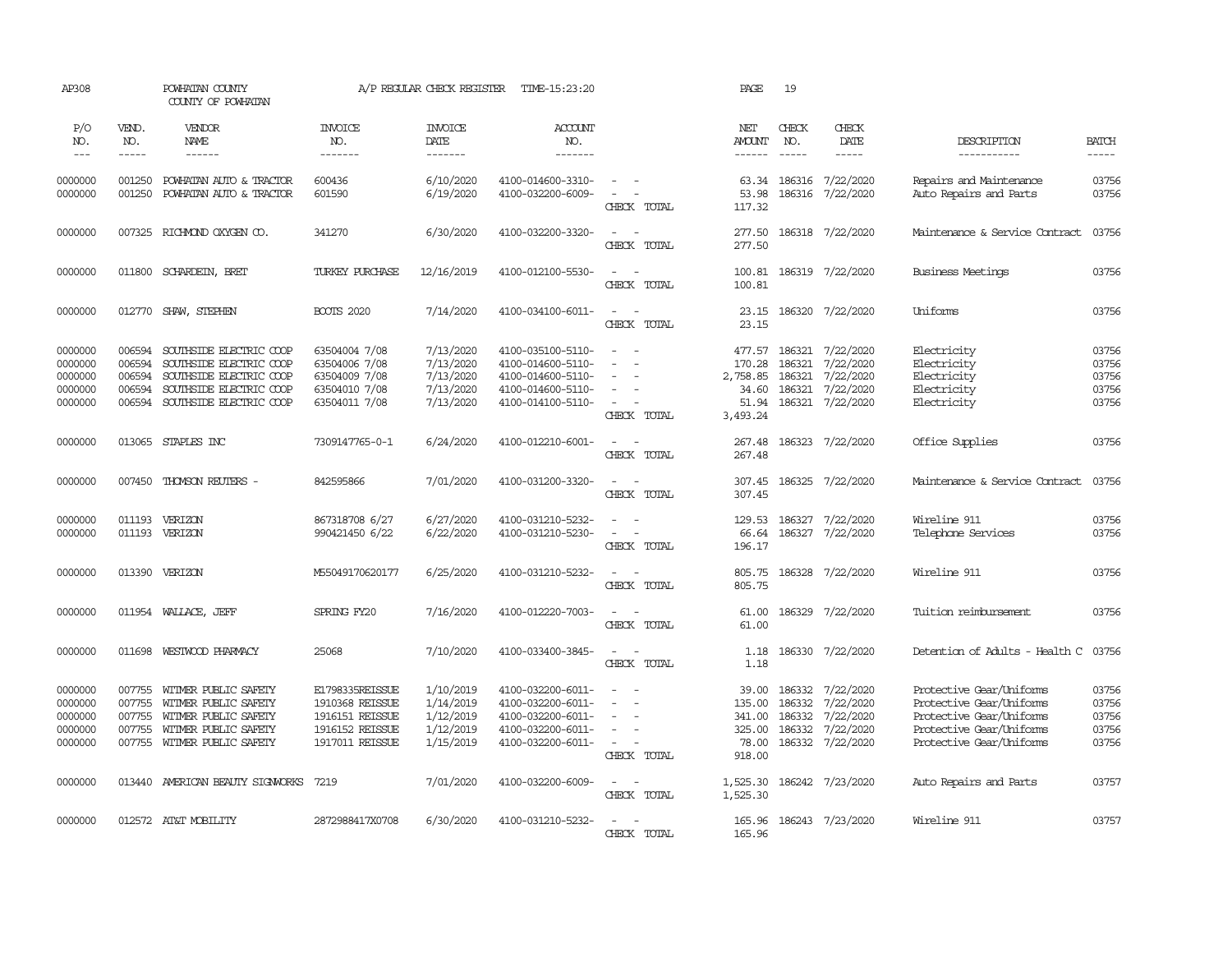| AP308                         |                             | POWHATAN COUNTY<br>COUNTY OF POWHATAN                                            |                                                       | A/P REGULAR CHECK REGISTER                | TIME-15:23:20                                               |                                                                       | PAGE                               | 20                            |                                                   |                                                                                                                   |                         |
|-------------------------------|-----------------------------|----------------------------------------------------------------------------------|-------------------------------------------------------|-------------------------------------------|-------------------------------------------------------------|-----------------------------------------------------------------------|------------------------------------|-------------------------------|---------------------------------------------------|-------------------------------------------------------------------------------------------------------------------|-------------------------|
| P/O<br>NO.<br>$---$           | VEND.<br>NO.<br>$- - - - -$ | VENDOR<br>NAME<br>$- - - - - -$                                                  | <b>INVOICE</b><br>NO.<br>-------                      | <b>INVOICE</b><br>DATE<br>$- - - - - - -$ | <b>ACCOUNT</b><br>NO.<br>$- - - - - - -$                    |                                                                       | NET<br>AMOUNT<br>$- - - - - -$     | CHECK<br>NO.<br>$\frac{1}{2}$ | CHECK<br>DATE<br>$- - - - -$                      | DESCRIPTION<br>-----------                                                                                        | <b>BATCH</b><br>-----   |
| 0000000                       | 009206                      | ATLANTIC EMERGENCY                                                               | 6536RIC                                               | 7/15/2020                                 | 4100-032200-6009-                                           | $\sim$ $ \sim$<br>CHECK TOTAL                                         | 505.80<br>505.80                   |                               | 186244 7/23/2020                                  | Auto Repairs and Parts                                                                                            | 03757                   |
| 0000000                       | 006249                      | BATTERY BARN OF VA INC.                                                          | 367755                                                | 6/30/2020                                 | 4100-032200-6001-                                           | $\sim$ $-$<br>$\sim$<br>CHECK TOTAL                                   | 123.00<br>123.00                   |                               | 186245 7/23/2020                                  | Stationery/Office Supplies                                                                                        | 03757                   |
| 0000000<br>0000000            | 006655<br>006655            | BLOSSMAN GAS COMPANIES,<br>BLOSSMAN GAS COMPANIES,                               | 10461806<br>10461807                                  | 7/06/2020<br>7/06/2020                    | 4100-014500-6008-<br>4100-014500-6008-                      | $\equiv$<br>$\sim$<br>$\sim$<br>CHECK TOTAL                           | 9.66<br>6.67<br>16.33              |                               | 186246 7/23/2020<br>186246 7/23/2020              | Gas/Grease/Oil<br>Gas/Grease/Oil                                                                                  | 03757<br>03757          |
| 0000000                       | 011010                      | BOX ALARM TEES LLC                                                               | 445                                                   | 7/14/2020                                 | 4100-032200-6017-                                           | $\sim$ $\sim$<br>CHECK TOTAL                                          | 213.60<br>213.60                   |                               | 186248 7/23/2020                                  | Uniforms - Volunteers                                                                                             | 03757                   |
| 0000000<br>0000000<br>0000000 | 006965<br>006965<br>006965  | CINIAS CORPORATION<br>CINTAS CORPORATION<br>CINIAS CORPORATION                   | 4055913097<br>4055913097<br>4055913097                | 7/15/2020<br>7/15/2020<br>7/15/2020       | 4100-014300-6011-<br>4100-014100-6011-<br>4100-014500-6011- | $\sim$<br>$\overline{\phantom{a}}$<br>$\sim$<br>$\sim$<br>CHECK TOTAL | 24.08<br>23.77<br>26.21<br>74.06   | 186250<br>186250<br>186250    | 7/23/2020<br>7/23/2020<br>7/23/2020               | Uniforms<br>Uniforms<br>Uniforms                                                                                  | 03757<br>03757<br>03757 |
| 0000000                       |                             | 011021 COALITION OF CHURCHES                                                     | 1ST QTR FY21                                          | 7/16/2020                                 | 4100-053910-5642-                                           | $\sim$ $ \sim$<br>CHECK TOTAL                                         | 5,000.00<br>5,000.00               |                               | 186251 7/23/2020                                  | PCCAA Services - TANF                                                                                             | 03757                   |
| 0000000                       | 012756                      | COMCAST                                                                          | 0089859 7/07                                          | 7/07/2020                                 | 4100-014300-5260-                                           | $\sim$ $ \sim$<br>CHECK TOTAL                                         | 104.85<br>104.85                   |                               | 186252 7/23/2020                                  | Internet                                                                                                          | 03757                   |
| 0000000                       | 008445                      | COMONWEALTH OF VIRGINIA                                                          | T433036                                               | 7/13/2020                                 | 4100-031210-5230-                                           | $\sim$ $ \sim$<br>CHECK TOTAL                                         | 2.96<br>2.96                       |                               | 186253 7/23/2020                                  | Telephone Services                                                                                                | 03757                   |
| 0000000                       | 010904                      | DEPARIMENT OF TREASURY                                                           | FY20 FEES                                             | 7/21/2020                                 | 4100-012220-2312-                                           | $\sim$<br>$\overline{\phantom{a}}$<br>CHECK TOTAL                     | 720.30<br>720.30                   |                               | 186255 7/23/2020                                  | PCORI Fees                                                                                                        | 03763                   |
| 0000000                       | 006240                      | DIAMOND SPRINGS WATER, INC 000212074                                             |                                                       | 7/10/2020                                 | 4100-014100-5130-                                           | $\sim$<br>$\sim$<br>CHECK TOTAL                                       | 11.95<br>11.95                     |                               | 186256 7/23/2020                                  | Water                                                                                                             | 03757                   |
| 0000000<br>0000000<br>0000000 | 000860<br>000860<br>000860  | DOMINION ENERGY VIRGINIA<br>DOMINION ENERGY VIRGINIA<br>DOMINION ENERGY VIRGINIA | 4165680929 6/30<br>5080654493 6/30<br>8009370571 6/30 | 7/01/2020<br>7/02/2020<br>7/02/2020       | 4100-031210-5110-<br>4100-031210-5110-<br>4100-031210-5110- | $\sim$ $\sim$<br>$\sim$<br>$\sim$<br>$\sim$<br>CHECK TOTAL            | 127.75<br>20.20<br>56.06<br>204.01 | 186257                        | 186257 7/23/2020<br>7/23/2020<br>186257 7/23/2020 | Electricity - Comunications H 03757<br>Electricity - Comunications H 03757<br>Electricity - Comunications H 03757 |                         |
| 0000000                       | 001910                      | DUNN GAS COMPANY                                                                 | 70995                                                 | 7/09/2020                                 | 4100-014100-5120-                                           | $\sim$<br>CHECK TOTAL                                                 | 1,338.47<br>1,338.47               |                               | 186258 7/23/2020                                  | Fuel                                                                                                              | 03757                   |
| 0000000                       | 013055                      | FAST FEET SPORTS ACADEMY,                                                        | SUMERCAMP2020                                         | 7/15/2020                                 | 4100-053910-5642-                                           | $\sim$<br>CHECK TOTAL                                                 | 8,695.00<br>8,695.00               |                               | 186259 7/23/2020                                  | PCCAA Services - TANF                                                                                             | 03757                   |
| 0000000                       |                             | 010966 HABITAT FOR HUMANITY-                                                     | 10IR PMT FY2021                                       | 7/16/2020                                 | 4100-053910-5643-                                           | $\sim$<br>$\sim$<br>CHECK TOTAL                                       | 7,500.00<br>7,500.00               |                               | 186262 7/23/2020                                  | PCCAA Services - Federal CSBG                                                                                     | 03757                   |
| 0000000                       |                             | 010811 IAND AND COATES, INC                                                      | 3415150                                               | 7/13/2020                                 | 4100-014500-3190-                                           | $\sim$<br>$\sim$<br>CHECK TOTAL                                       | 34.99<br>34.99                     |                               | 186263 7/23/2020                                  | Grounds Maintenance                                                                                               | 03757                   |
| 0000000                       |                             | 009955 MONEIL & COMPANY, INC                                                     | 1011127                                               | 7/01/2020                                 | 4100-032200-5305-                                           | $\sim$<br>$\sim$<br>CHECK TOTAL                                       | 69,929.00<br>69,929.00             |                               | 186266 7/23/2020                                  | Auto Insurance Premium                                                                                            | 03757                   |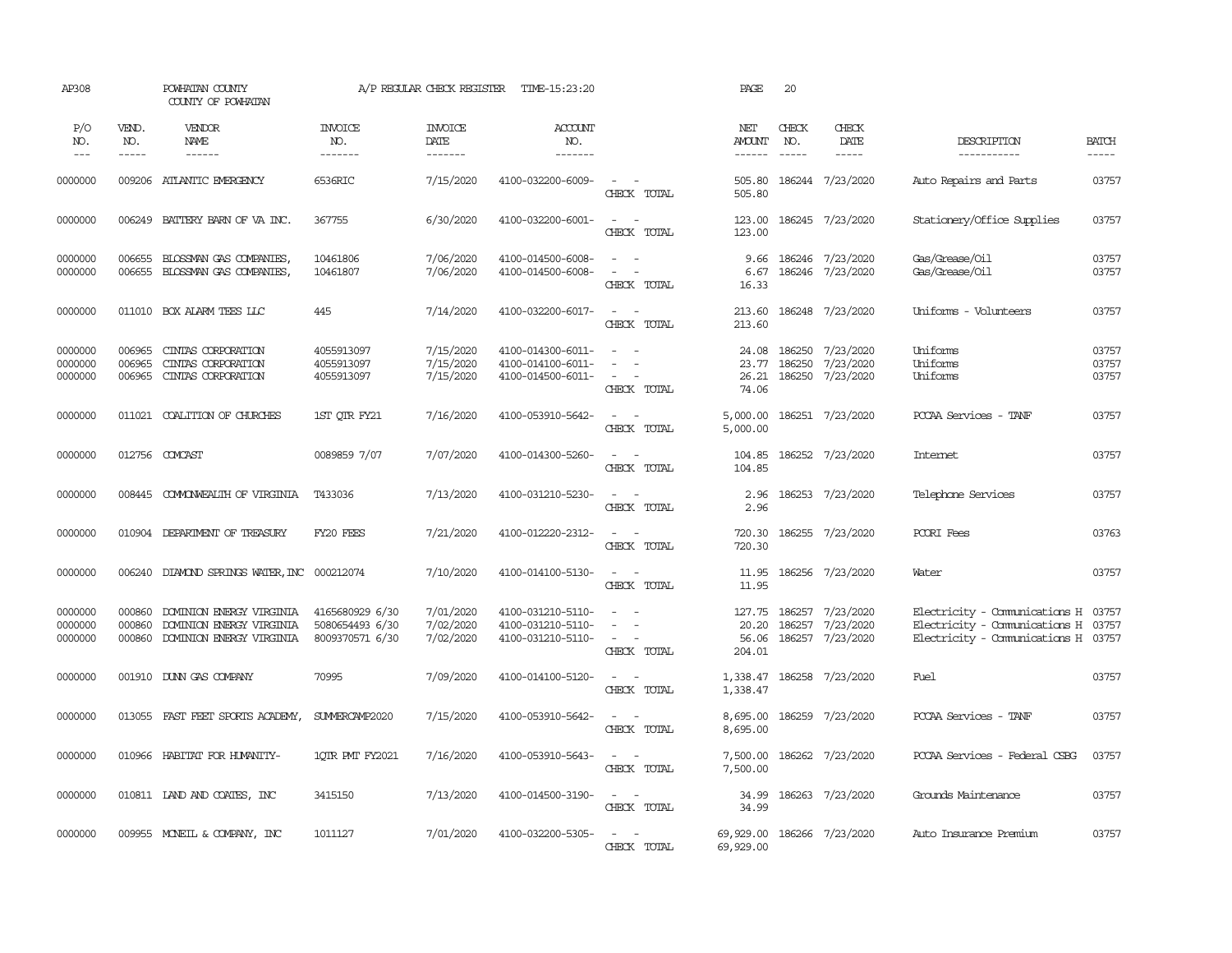| AP308                         |                             | POWHATAN COUNTY<br>COUNTY OF POWHATAN                                                                                                                                                                                                                                                                                                                                                                                                                                                                    |                                                 | A/P REGULAR CHECK REGISTER          | TIME-15:23:20                                               |                                                                                             | PAGE                                  | 21                            |                                                          |                                                                                              |                         |
|-------------------------------|-----------------------------|----------------------------------------------------------------------------------------------------------------------------------------------------------------------------------------------------------------------------------------------------------------------------------------------------------------------------------------------------------------------------------------------------------------------------------------------------------------------------------------------------------|-------------------------------------------------|-------------------------------------|-------------------------------------------------------------|---------------------------------------------------------------------------------------------|---------------------------------------|-------------------------------|----------------------------------------------------------|----------------------------------------------------------------------------------------------|-------------------------|
| P/O<br>NO.<br>$---$           | VEND.<br>NO.<br>$- - - - -$ | VENDOR<br>NAME<br>$\begin{array}{cccccccccc} \multicolumn{2}{c}{} & \multicolumn{2}{c}{} & \multicolumn{2}{c}{} & \multicolumn{2}{c}{} & \multicolumn{2}{c}{} & \multicolumn{2}{c}{} & \multicolumn{2}{c}{} & \multicolumn{2}{c}{} & \multicolumn{2}{c}{} & \multicolumn{2}{c}{} & \multicolumn{2}{c}{} & \multicolumn{2}{c}{} & \multicolumn{2}{c}{} & \multicolumn{2}{c}{} & \multicolumn{2}{c}{} & \multicolumn{2}{c}{} & \multicolumn{2}{c}{} & \multicolumn{2}{c}{} & \multicolumn{2}{c}{} & \mult$ | <b>INVOICE</b><br>NO.<br>-------                | <b>INVOICE</b><br>DATE<br>-------   | <b>ACCOUNT</b><br>NO.<br>$- - - - - - -$                    |                                                                                             | NET<br><b>AMOUNT</b><br>$- - - - - -$ | CHECK<br>NO.<br>$\frac{1}{2}$ | CHECK<br>DATE<br>$- - - - -$                             | DESCRIPTION<br>-----------                                                                   | <b>BATCH</b><br>-----   |
| 0000000                       | 007297                      | NAFECO, INC.                                                                                                                                                                                                                                                                                                                                                                                                                                                                                             | 1044369                                         | 7/01/2020                           | 4100-032200-6011-                                           | $\overline{\phantom{a}}$<br>$\sim$ $-$<br>CHECK TOTAL                                       | 1,015.00<br>1,015.00                  | 186267                        | 7/23/2020                                                | Protective Gear/Uniforms                                                                     | 03757                   |
| 0000000                       | 011020                      | POWHATAN SHERIFF'S DEPT-                                                                                                                                                                                                                                                                                                                                                                                                                                                                                 | 1PMT FY2021                                     | 7/16/2020                           | 4100-053910-5643-                                           | $\sim$<br>$\sim$<br>CHECK TOTAL                                                             | 2,500.00<br>2,500.00                  |                               | 186268 7/23/2020                                         | PCCAA Services - Federal CSBG                                                                | 03757                   |
| 0000000                       | 006765                      | POWHATAN VOLUNTEER RESCUE                                                                                                                                                                                                                                                                                                                                                                                                                                                                                | JUNE RENT                                       | 6/24/2020                           | 4100-032200-5425-                                           | $\overline{\phantom{a}}$<br>$\sim$<br>CHECK TOTAL                                           | 4,300.50<br>4,300.50                  | 186269                        | 7/23/2020                                                | Rent - Fire Companies                                                                        | 03757                   |
| 0000000                       |                             | 007756 PRICE DIGESTS                                                                                                                                                                                                                                                                                                                                                                                                                                                                                     | 71144980                                        | 7/16/2020                           | 4100-012310-6001-                                           | $\sim$<br>$\sim$<br>CHECK TOTAL                                                             | 639.85<br>639.85                      |                               | 186270 7/23/2020                                         | Office Supplies                                                                              | 03757                   |
| 0000000                       |                             | 008981 ROBO'S DETAIL SUPPPLIES,                                                                                                                                                                                                                                                                                                                                                                                                                                                                          | 142313                                          | 7/10/2020                           | 4100-032200-3310-                                           | $\sim$ $\sim$<br>CHECK TOTAL                                                                | 220.00<br>220.00                      |                               | 186271 7/23/2020                                         | Equipment Repair                                                                             | 03757                   |
| 0000000                       | 006594                      | SOUTHSIDE ELECTRIC COOP                                                                                                                                                                                                                                                                                                                                                                                                                                                                                  | 63504005 7/08                                   | 7/13/2020                           | 4100-031210-5110-                                           | $\sim$<br>$\sim$<br>CHECK TOTAL                                                             | 2.22<br>2.22                          |                               | 186272 7/23/2020                                         | Electricity - Comunications H 03757                                                          |                         |
| 0000000                       | 011188                      | TECH FIRE & SAFETY                                                                                                                                                                                                                                                                                                                                                                                                                                                                                       | 1728                                            | 7/06/2020                           | 4100-032200-6011-                                           | $\sim$ $ -$<br>CHECK TOTAL                                                                  | 1,245.00<br>1,245.00                  |                               | 186273 7/23/2020                                         | Protective Gear/Uniforms                                                                     | 03757                   |
| 0000000<br>0000000<br>0000000 | 006848<br>006848<br>006848  | TREASURER OF VIRGINIA<br>TREASURER OF VIRGINIA<br>TREASURER OF VIRGINIA                                                                                                                                                                                                                                                                                                                                                                                                                                  | G BROWN '21<br>R CERULLO '21<br>RICHARD COX '21 | 7/20/2020<br>7/20/2020<br>7/20/2020 | 4100-022100-5810-<br>4100-022100-5810-<br>4100-022100-5810- | $\equiv$<br>$\equiv$<br>$\overline{\phantom{a}}$<br>$\overline{\phantom{a}}$<br>CHECK TOTAL | 290.00<br>290.00<br>310.00<br>890.00  |                               | 186274 7/23/2020<br>186274 7/23/2020<br>186274 7/23/2020 | Dues/Association Memberships<br>Dues/Association Memberships<br>Dues/Association Memberships | 03757<br>03757<br>03757 |
| 0000000                       |                             | 008125 U.S. BANK                                                                                                                                                                                                                                                                                                                                                                                                                                                                                         | 5784341                                         | 6/25/2020                           | 4100-095101-9150-                                           | $\sim$<br>$\sim$<br>CHECK TOTAL                                                             | 605.00<br>605.00                      |                               | 186275 7/23/2020                                         | <b>Bond Trustee Fees/Arbitrage</b>                                                           | 03757                   |
| 0000000                       |                             | 011193 VERIZON                                                                                                                                                                                                                                                                                                                                                                                                                                                                                           | 351653574000197                                 | 6/30/2020                           | 4100-031210-5230-                                           | $\sim$<br>$\sim$<br>CHECK TOTAL                                                             | 6.80<br>6.80                          |                               | 186276 7/23/2020                                         | Telephone Services                                                                           | 03757                   |
| 0000000<br>0000000            | 012458<br>012458            | WIMMER, WILLIE<br>WIMMER, WILLIE                                                                                                                                                                                                                                                                                                                                                                                                                                                                         | 1595<br>1597                                    | 7/08/2020<br>7/08/2020              | 4100-032200-6009-<br>4100-032200-6009-                      | $\sim$<br>$\sim$<br>$\overline{\phantom{a}}$<br>$\sim$<br>CHECK TOTAL                       | 1,225.00<br>538.00<br>1,763.00        | 186278<br>186278              | 7/23/2020<br>7/23/2020                                   | Auto Repairs and Parts<br>Auto Repairs and Parts                                             | 03757<br>03757          |
| 0000000                       | 010688                      | A&B CLEANING SERVICE, INC.                                                                                                                                                                                                                                                                                                                                                                                                                                                                               | 33026                                           | 7/20/2020                           | 4100-014100-3180-                                           | $\sim$ $ \sim$<br>CHECK TOTAL                                                               | 4,696.18<br>4,696.18                  |                               | 186351 7/29/2020                                         | Cleaning Service                                                                             | 03762                   |
| 0000000                       | 000020                      | ALEXANDER, NANCY N.                                                                                                                                                                                                                                                                                                                                                                                                                                                                                      | 0000202008                                      | 8/01/2020                           | 4100-031200-2310-                                           | $\sim$<br>$\sim$<br>CHECK TOTAL                                                             | 108.00<br>108.00                      |                               | 186353 7/29/2020                                         | Medical Insurance                                                                            | 03774                   |
| 0000000                       | 011590                      | BERRIMAN, WHITNEY                                                                                                                                                                                                                                                                                                                                                                                                                                                                                        | 0115202008                                      | 8/01/2020                           | 4100-073100-5250-                                           | $\sim$<br>$\sim$<br>CHECK TOTAL                                                             | 30.00<br>30.00                        |                               | 186354 7/29/2020                                         | Cell Phones                                                                                  | 03774                   |
| 0000000                       | 000045                      | BLANKENSHIP, SUSAN M.                                                                                                                                                                                                                                                                                                                                                                                                                                                                                    | 0000202008                                      | 8/01/2020                           | 4100-012310-2310-                                           | $\sim$ $ \sim$<br>CHECK TOTAL                                                               | 104.00<br>104.00                      |                               | 186355 7/29/2020                                         | Medical Insurance                                                                            | 03774                   |
| 0000000                       | 006655                      | BLOSSMAN GAS COMPANIES                                                                                                                                                                                                                                                                                                                                                                                                                                                                                   | 10485179                                        | 7/15/2020                           | 4100-014100-6008-                                           | $\equiv$<br>$\sim$<br>CHECK TOTAL                                                           | 35.41                                 |                               | 35.41 186356 7/29/2020                                   | Gas/Grease/Oil                                                                               | 03762                   |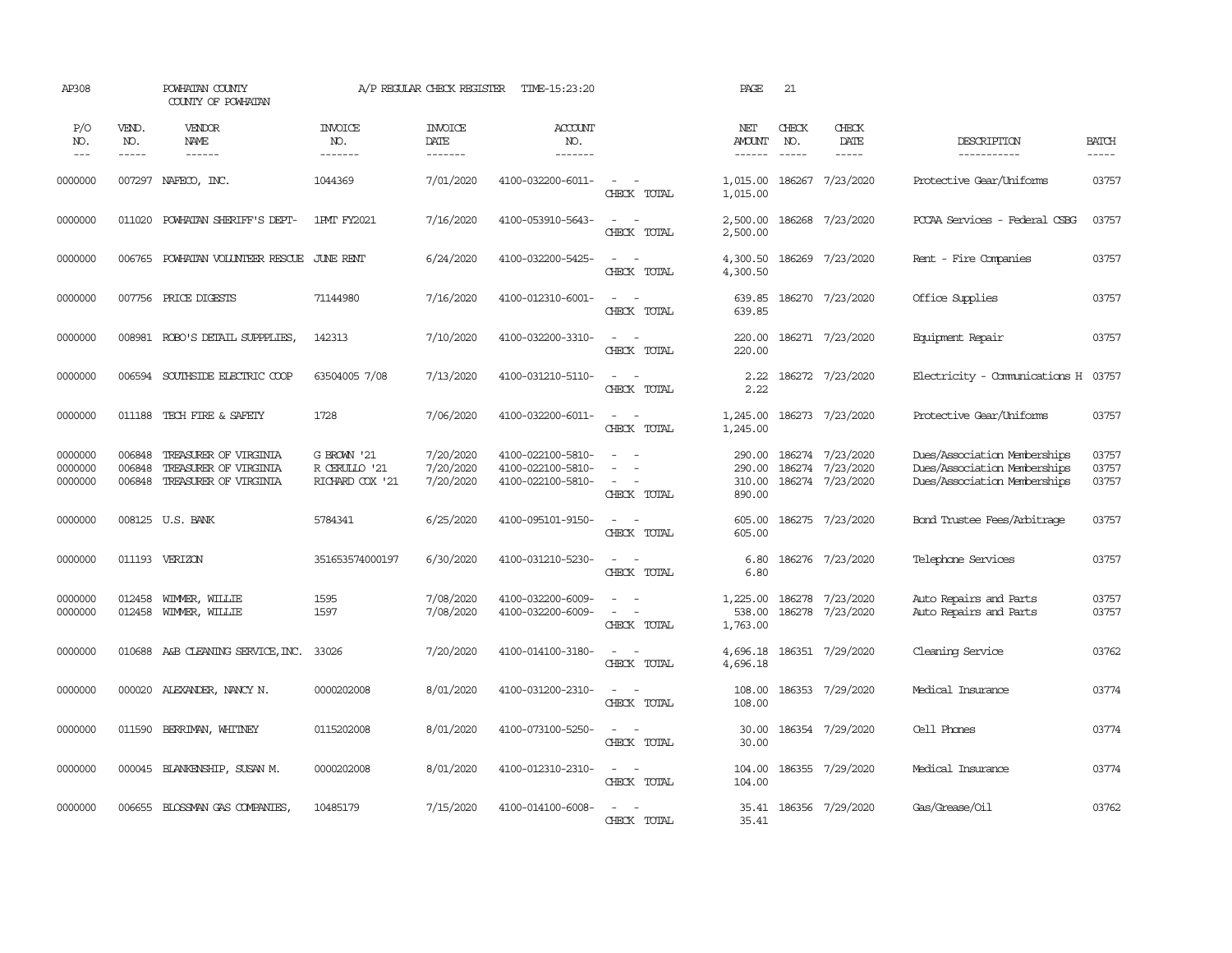| AP308                                                                                |                                                                              | POWHATAN COUNTY<br>COUNTY OF POWHATAN                                                                                                                                                                                                                                                                                                                                                                                                                                                                    |                                                                                                                      | A/P REGULAR CHECK REGISTER                                                                           | TIME-15:23:20                                                                                                                                                        |                                                                                                                            |             | PAGE                                                                                     | 22                                                                 |                                                                                                             |                                                                                                                                              |                                                             |
|--------------------------------------------------------------------------------------|------------------------------------------------------------------------------|----------------------------------------------------------------------------------------------------------------------------------------------------------------------------------------------------------------------------------------------------------------------------------------------------------------------------------------------------------------------------------------------------------------------------------------------------------------------------------------------------------|----------------------------------------------------------------------------------------------------------------------|------------------------------------------------------------------------------------------------------|----------------------------------------------------------------------------------------------------------------------------------------------------------------------|----------------------------------------------------------------------------------------------------------------------------|-------------|------------------------------------------------------------------------------------------|--------------------------------------------------------------------|-------------------------------------------------------------------------------------------------------------|----------------------------------------------------------------------------------------------------------------------------------------------|-------------------------------------------------------------|
| P/O<br>NO.<br>$---$                                                                  | VEND.<br>NO.<br>$\frac{1}{2}$                                                | VENDOR<br>NAME<br>$\begin{array}{cccccccccc} \multicolumn{2}{c}{} & \multicolumn{2}{c}{} & \multicolumn{2}{c}{} & \multicolumn{2}{c}{} & \multicolumn{2}{c}{} & \multicolumn{2}{c}{} & \multicolumn{2}{c}{} & \multicolumn{2}{c}{} & \multicolumn{2}{c}{} & \multicolumn{2}{c}{} & \multicolumn{2}{c}{} & \multicolumn{2}{c}{} & \multicolumn{2}{c}{} & \multicolumn{2}{c}{} & \multicolumn{2}{c}{} & \multicolumn{2}{c}{} & \multicolumn{2}{c}{} & \multicolumn{2}{c}{} & \multicolumn{2}{c}{} & \mult$ | <b>INVOICE</b><br>NO.<br>$- - - - - - -$                                                                             | <b>INVOICE</b><br>DATE<br>-------                                                                    | ACCOUNT<br>NO.<br>$- - - - - - -$                                                                                                                                    |                                                                                                                            |             | NET<br><b>AMOUNT</b><br>$- - - - - -$                                                    | CHECK<br>NO.<br>$- - - - -$                                        | CHECK<br>DATE<br>$\frac{1}{2}$                                                                              | DESCRIPTION<br>-----------                                                                                                                   | <b>BATCH</b><br>-----                                       |
| 0000000                                                                              | 007838                                                                       | BROUGHTON, THOMAS B. JR.                                                                                                                                                                                                                                                                                                                                                                                                                                                                                 | 0078202008                                                                                                           | 8/01/2020                                                                                            | 4100-031200-2310-                                                                                                                                                    | $\overline{\phantom{a}}$                                                                                                   | CHECK TOTAL | 92.00<br>92.00                                                                           |                                                                    | 186357 7/29/2020                                                                                            | Medical Insurance                                                                                                                            | 03774                                                       |
| 0000000                                                                              | 010808                                                                       | CERULLO, ROBERT                                                                                                                                                                                                                                                                                                                                                                                                                                                                                          | 0108202008                                                                                                           | 8/01/2020                                                                                            | 4100-022100-5250-                                                                                                                                                    | $\sim$<br>$\sim$                                                                                                           | CHECK TOTAL | 30.00<br>30.00                                                                           |                                                                    | 186358 7/29/2020                                                                                            | Cell Phones                                                                                                                                  | 03774                                                       |
| 0000000                                                                              |                                                                              | 007341 CLAWS & PAWS ANIMAL CARE                                                                                                                                                                                                                                                                                                                                                                                                                                                                          | 104193                                                                                                               | 7/14/2020                                                                                            | 4100-031200-3111-                                                                                                                                                    | $\sim$ $-$<br>$\sim$<br>CHECK TOTAL                                                                                        |             | 190.03<br>190.03                                                                         |                                                                    | 186359 7/29/2020                                                                                            | Professional Health Services K 03762                                                                                                         |                                                             |
| 0000000                                                                              |                                                                              | 012756 COMCAST                                                                                                                                                                                                                                                                                                                                                                                                                                                                                           | 0095765 7/20                                                                                                         | 7/13/2020                                                                                            | 4100-053910-5643-                                                                                                                                                    | $\sim$<br>$\sim$ $-$                                                                                                       | CHECK TOTAL | 231.64<br>231.64                                                                         |                                                                    | 186360 7/29/2020                                                                                            | PCCAA Services - Federal CSBG                                                                                                                | 03762                                                       |
| 0000000<br>0000000                                                                   | 008258<br>008258                                                             | COMPUTER PROJECTS OF I1., 20-07-133ME<br>COMPUTER PROJECTS OF I1., 20-07-133ME 2                                                                                                                                                                                                                                                                                                                                                                                                                         |                                                                                                                      | 7/21/2020<br>7/21/2020                                                                               | 4100-031200-3320-<br>4100-031210-3320-                                                                                                                               | $\omega_{\rm{max}}$ and $\omega_{\rm{max}}$<br>$\sim$<br>$\sim$                                                            | CHECK TOTAL | 180.00<br>360.00<br>540.00                                                               |                                                                    | 186362 7/29/2020<br>186362 7/29/2020                                                                        | Maintenance & Service Contract<br>Maintenance and Service Contra 03762                                                                       | 03762                                                       |
| 0000000<br>0000000                                                                   | 013290<br>013290                                                             | CROWN CASTLE INTERNATIONA 31886593<br>CROWN CASTLE INTERNATIONA 31928774                                                                                                                                                                                                                                                                                                                                                                                                                                 |                                                                                                                      | 8/01/2020<br>8/01/2020                                                                               | 4100-031210-5421-<br>4100-031210-5421-                                                                                                                               | $\sim$<br>$\sim$<br>$\sim$                                                                                                 | CHECK TOTAL | 1,030.00<br>2,000.00<br>3,030.00                                                         | 186363                                                             | 7/29/2020<br>186363 7/29/2020                                                                               | Rent - Towers<br>Rent - Towers                                                                                                               | 03762<br>03762                                              |
| 0000000<br>0000000<br>0000000<br>0000000                                             | 006240<br>006240<br>006240<br>006240                                         | DIAMOND SPRINGS WATER, INC 0000182240<br>DIAMOND SPRINGS WATER, INC 0000208487<br>DIAMOND SPRINGS WATER, INC 0000233325<br>DIAMOND SPRINGS WATER, INC 0000237012                                                                                                                                                                                                                                                                                                                                         |                                                                                                                      | 7/07/2020<br>7/10/2020<br>7/17/2020<br>7/20/2020                                                     | 4100-034100-6001-<br>4100-014100-5130-<br>4100-014100-5130-<br>4100-031200-5130-                                                                                     | $\sim$<br>$\sim$<br>$\sim$<br>$\sim$<br>$\sim$                                                                             | CHECK TOTAL | 7.65<br>9.95<br>22.05<br>20.97<br>60.62                                                  | 186364<br>186364                                                   | 7/29/2020<br>7/29/2020<br>186364 7/29/2020<br>186364 7/29/2020                                              | Office Supplies<br>Water<br>Water<br>Water                                                                                                   | 03762<br>03762<br>03762<br>03762                            |
| 0000000<br>0000000<br>0000000<br>0000000<br>0000000<br>0000000<br>0000000<br>0000000 | 000860<br>000860<br>000860<br>000860<br>000860<br>000860<br>000860<br>000860 | DOMINION ENERGY VIRGINIA<br>DOMINION ENERGY VIRGINIA<br>DOMINION ENERGY VIRGINIA<br>DOMINION ENERGY VIRGINIA<br>DOMINION ENERGY VIRGINIA<br>DOMINION ENERGY VIRGINIA<br>DOMINION ENERGY VIRGINIA<br>DOMINION ENERGY VIRGINIA                                                                                                                                                                                                                                                                             | 2462222502A<br>2476067034A<br>2532167505A<br>2613832712A<br>2912605595A<br>2972120006A<br>3496131156A<br>4165680929A | 5/01/2020<br>5/01/2020<br>5/01/2020<br>5/01/2020<br>5/01/2020<br>5/01/2020<br>5/01/2020<br>5/04/2020 | 4100-014100-5110-<br>4100-014100-5110-<br>4100-014100-5110-<br>4100-022100-5110-<br>4100-014100-5110-<br>4100-014100-5110-<br>4100-014100-5110-<br>4100-031210-5110- | $\sim$<br>$\sim$ $\sim$<br>$\overline{\phantom{a}}$<br>$\sim$<br>$\sim$<br>$\sim$<br>$\equiv$<br>$\equiv$<br>$\sim$ $\sim$ | CHECK TOTAL | 4,249.33<br>160.91<br>48.92<br>114.87<br>87.14<br>1,159.38<br>7.10<br>130.44<br>5,958.09 | 186365<br>186365<br>186365<br>186365<br>186365<br>186365<br>186365 | 7/29/2020<br>7/29/2020<br>7/29/2020<br>7/29/2020<br>7/29/2020<br>7/29/2020<br>7/29/2020<br>186365 7/29/2020 | Electricity<br>Electricity<br>Electricity<br>Electricity<br>Electricity<br>Electricity<br>Electricity<br>Electricity - Comunications H 03775 | 03775<br>03775<br>03775<br>03775<br>03775<br>03775<br>03775 |
| 0000000                                                                              |                                                                              | 001380 FORD, SUSAN P.                                                                                                                                                                                                                                                                                                                                                                                                                                                                                    | 0013202008                                                                                                           | 8/01/2020                                                                                            | 4100-012310-2310-                                                                                                                                                    | $\sim$ $ \sim$                                                                                                             | CHECK TOTAL | 104.00<br>104.00                                                                         |                                                                    | 186366 7/29/2020                                                                                            | Medical Insurance                                                                                                                            | 03774                                                       |
| 0000000                                                                              |                                                                              | 013190 FP MAILING SOLUTIONS                                                                                                                                                                                                                                                                                                                                                                                                                                                                              | RI104530294                                                                                                          | 7/01/2020                                                                                            | 4100-021600-5210-                                                                                                                                                    | $\sim$ $ -$                                                                                                                | CHECK TOTAL | 86.85<br>86.85                                                                           |                                                                    | 186367 7/29/2020                                                                                            | Postage                                                                                                                                      | 03762                                                       |
| 0000000                                                                              |                                                                              | 013036 HILL MANUFACTURING CO., I 63741                                                                                                                                                                                                                                                                                                                                                                                                                                                                   |                                                                                                                      | 7/15/2020                                                                                            | 4100-035100-6022-                                                                                                                                                    | $\sim$ $ \sim$                                                                                                             | CHECK TOTAL | 280.00<br>280.00                                                                         |                                                                    | 186368 7/29/2020                                                                                            | Dog Food/Supplies                                                                                                                            | 03762                                                       |
| 0000000                                                                              |                                                                              | 013195 I.R. SEAY ELECTRIC CO. IN 10045                                                                                                                                                                                                                                                                                                                                                                                                                                                                   |                                                                                                                      | 7/14/2020                                                                                            | 4100-014300-3310-                                                                                                                                                    | $\sim$ $ -$                                                                                                                | CHECK TOTAL | 332.50<br>332.50                                                                         |                                                                    | 186369 7/29/2020                                                                                            | Repairs & Maintenance                                                                                                                        | 03762                                                       |
| 0000000                                                                              |                                                                              | 000157 KORMAN SIGNS, INC.                                                                                                                                                                                                                                                                                                                                                                                                                                                                                | 344191                                                                                                               | 7/15/2020                                                                                            | 4100-081100-6021-                                                                                                                                                    | $\sim$<br>$\sim$                                                                                                           | CHECK TOTAL | 396.68<br>396.68                                                                         |                                                                    | 186370 7/29/2020                                                                                            | Street Signs                                                                                                                                 | 03762                                                       |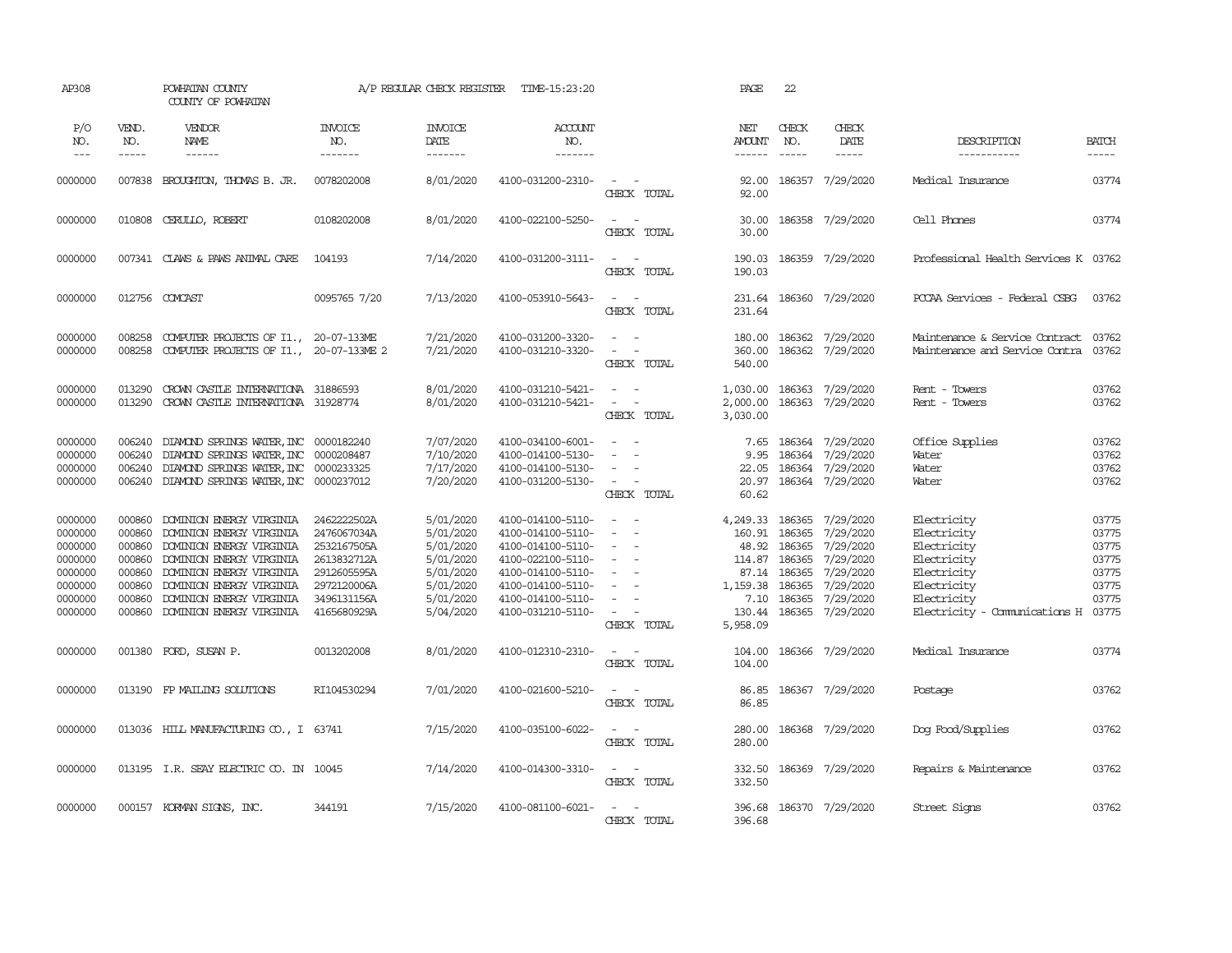| AP308                                                          |                                                | POWHATAN COUNTY<br>COUNTY OF POWHATAN                                                                                                         |                                                                      | A/P REGULAR CHECK REGISTER                                                 | TIME-15:23:20                                                                                                              |                                                                                                                                                                                 | PAGE                                                         | 23                                             |                                                                                   |                                                                                                                                                    |                                                    |
|----------------------------------------------------------------|------------------------------------------------|-----------------------------------------------------------------------------------------------------------------------------------------------|----------------------------------------------------------------------|----------------------------------------------------------------------------|----------------------------------------------------------------------------------------------------------------------------|---------------------------------------------------------------------------------------------------------------------------------------------------------------------------------|--------------------------------------------------------------|------------------------------------------------|-----------------------------------------------------------------------------------|----------------------------------------------------------------------------------------------------------------------------------------------------|----------------------------------------------------|
| P/O<br>NO.<br>$---$                                            | VEND.<br>NO.<br>-----                          | <b>VENDOR</b><br>NAME                                                                                                                         | <b>INVOICE</b><br>NO.<br>-------                                     | <b>INVOICE</b><br>DATE<br>$- - - - - - -$                                  | ACCOUNT<br>NO.<br>-------                                                                                                  |                                                                                                                                                                                 | NET<br>AMOUNT<br><b>______</b>                               | CHECK<br>NO.<br>$---$                          | CHECK<br>DATE<br>$- - - - -$                                                      | DESCRIPTION<br>-----------                                                                                                                         | <b>BATCH</b><br>$\frac{1}{2}$                      |
| 0000000                                                        |                                                | 010811 LAND AND COATES, INC                                                                                                                   | 3417109                                                              | 7/16/2020                                                                  | 4100-014500-3319-                                                                                                          | $\sim$<br>$\sim$ $-$<br>CHECK TOTAL                                                                                                                                             | 1,285.53<br>1,285.53                                         |                                                | 186371 7/29/2020                                                                  | Equipment Repairs and Maintena 03762                                                                                                               |                                                    |
| 0000000                                                        |                                                | 009164 LIBRARY IDEAS, LLC                                                                                                                     | 77173                                                                | 7/14/2020                                                                  | 4100-073100-6012-                                                                                                          | $\omega_{\rm{max}}$ and $\omega_{\rm{max}}$<br>CHECK TOTAL                                                                                                                      | 645.00<br>645.00                                             |                                                | 186372 7/29/2020                                                                  | Books & Subscriptions                                                                                                                              | 03762                                              |
| 0000000                                                        |                                                | 000166 LUCK STONE CORP.                                                                                                                       | IV-101264650                                                         | 7/20/2020                                                                  | 4100-014500-3190-                                                                                                          | $\sim$<br>$\sim$<br>CHECK TOTAL                                                                                                                                                 | 64.43<br>64.43                                               |                                                | 186373 7/29/2020                                                                  | Grounds Maintenance                                                                                                                                | 03762                                              |
| 0000000                                                        |                                                | 013529 MARTIN, CARY                                                                                                                           | 0135202008                                                           | 8/01/2020                                                                  | 4100-031210-5421-                                                                                                          | $\sim$ $ \sim$<br>CHECK TOTAL                                                                                                                                                   | 700.00<br>700.00                                             |                                                | 186374 7/29/2020                                                                  | Rent - Towers                                                                                                                                      | 03774                                              |
| 0000000                                                        |                                                | 009276 MCCREIGHT, FRAN                                                                                                                        | 0092202008                                                           | 8/01/2020                                                                  | 4100-073100-5250-                                                                                                          | $\sim$ $\sim$<br>CHECK TOTAL                                                                                                                                                    | 30.00<br>30.00                                               |                                                | 186375 7/29/2020                                                                  | Cell Phones                                                                                                                                        | 03774                                              |
| 0000000<br>0000000<br>0000000                                  |                                                | 013176 MIDWEST TAPE, LLC<br>013176 MIDWEST TAPE, LLC<br>013176 MIDWEST TAPE, LLC                                                              | 99089199<br>99110191<br>99124048                                     | 7/02/2020<br>7/08/2020<br>7/13/2020                                        | 4100-073100-6012-<br>4100-073100-6012-<br>4100-073100-6012-                                                                | $\overline{a}$<br>$\sim$<br>$\sim$<br>CHECK TOTAL                                                                                                                               | 22.49<br>196.18<br>50.24<br>268.91                           |                                                | 186376 7/29/2020<br>186376 7/29/2020<br>186376 7/29/2020                          | Books & Subscriptions<br>Books & Subscriptions<br>Books & Subscriptions                                                                            | 03762<br>03762<br>03762                            |
| 0000000                                                        |                                                | 009281 OVERDRIVE, INC.                                                                                                                        | 01369CO20223259                                                      | 7/13/2020                                                                  | 4100-073100-6012-                                                                                                          | $\sim$ $ -$<br>CHECK TOTAL                                                                                                                                                      | 107.98<br>107.98                                             |                                                | 186377 7/29/2020                                                                  | Books & Subscriptions                                                                                                                              | 03762                                              |
| 0000000                                                        |                                                | 009638 POE, INEZ L                                                                                                                            | 0096202008                                                           | 8/01/2020                                                                  | 4100-013200-2310-                                                                                                          | $\sim$<br>$\sim$ $-$<br>CHECK TOTAL                                                                                                                                             | 120.00<br>120.00                                             |                                                | 186378 7/29/2020                                                                  | Medical Insurance                                                                                                                                  | 03774                                              |
| 0000000                                                        |                                                | 011929 POMPEI, ANDREW                                                                                                                         | 0119202008                                                           | 8/01/2020                                                                  | 4100-081100-5250-                                                                                                          | $\sim$ $ \sim$<br>CHECK TOTAL                                                                                                                                                   | 30.00<br>30.00                                               |                                                | 186379 7/29/2020                                                                  | Cell Phones                                                                                                                                        | 03774                                              |
| 0000000                                                        | 001980                                         | POORE, FRANCES                                                                                                                                | 0019202008                                                           | 8/01/2020                                                                  | 4100-012100-2310-                                                                                                          | $\sim$ $\sim$<br>CHECK TOTAL                                                                                                                                                    | 88.00<br>88.00                                               |                                                | 186380 7/29/2020                                                                  | Medical Insurance                                                                                                                                  | 03774                                              |
| 0000000                                                        | 006043                                         | POWERS, KATHRYN C.                                                                                                                            | 0060202008                                                           | 8/01/2020                                                                  | 4100-021600-2310-                                                                                                          | $\sim$ $ -$<br>CHECK TOTAL                                                                                                                                                      | 120.00<br>120.00                                             |                                                | 186381 7/29/2020                                                                  | Medical Insurance                                                                                                                                  | 03774                                              |
| 0000000                                                        | 008579                                         | POWHATAN COMMERCIAL                                                                                                                           | 0085202008                                                           | 8/01/2020                                                                  | 4100-014400-5420-                                                                                                          | $\overline{\phantom{a}}$<br>$\sim$<br>CHECK TOTAL                                                                                                                               | 2,634.00<br>2,634.00                                         |                                                | 186382 7/29/2020                                                                  | Rent - Office Space                                                                                                                                | 03774                                              |
| 0000000                                                        | 008294                                         | POWHATAN COUNTY PUBLIC                                                                                                                        | 0082202008                                                           | 8/01/2020                                                                  | 4100-031200-2310-                                                                                                          | $\sim$ $ \sim$<br>CHECK TOTAL                                                                                                                                                   | 718.00<br>718.00                                             |                                                | 186383 7/29/2020                                                                  | Medical Insurance                                                                                                                                  | 03774                                              |
| 0000000                                                        | 005050                                         | POWHATAN LOCK SERVICES                                                                                                                        | 1925                                                                 | 7/10/2020                                                                  | 4100-031210-3310-                                                                                                          | $\sim$<br>$\sim$<br>CHECK TOTAL                                                                                                                                                 | 115.00<br>115.00                                             |                                                | 186384 7/29/2020                                                                  | Repairs and Maintenance                                                                                                                            | 03762                                              |
| 0000000<br>0000000<br>0000000<br>0000000<br>0000000<br>0000000 | 006945<br>006945<br>006945<br>006945<br>006945 | RECORDED BOOKS, LLC<br>RECORDED BOOKS, LLC<br>RECORDED BOOKS, LLC<br>RECORDED BOOKS, LLC<br>RECORDED BOOKS, LLC<br>006945 RECORDED BOOKS, LLC | 76673183<br>76674474<br>76675030<br>76675512<br>76679479<br>76679695 | 7/07/2020<br>7/09/2020<br>7/09/2020<br>7/10/2020<br>7/16/2020<br>7/17/2020 | 4100-073100-6012-<br>4100-073100-6012-<br>4100-073100-6012-<br>4100-073100-6012-<br>4100-073100-6012-<br>4100-073100-6012- | $\frac{1}{2} \left( \frac{1}{2} \right) \left( \frac{1}{2} \right) = \frac{1}{2} \left( \frac{1}{2} \right)$<br>$\sim$<br>$\equiv$<br>$\equiv$<br>$\sim$ $ \sim$<br>CHECK TOTAL | 35.99<br>36.00<br>40.49<br>35.99<br>36.00<br>35.99<br>220.46 | 186385<br>186385<br>186385<br>186385<br>186385 | 7/29/2020<br>7/29/2020<br>7/29/2020<br>7/29/2020<br>7/29/2020<br>186385 7/29/2020 | Books & Subscriptions<br>Books & Subscriptions<br>Books & Subscriptions<br>Books & Subscriptions<br>Books & Subscriptions<br>Books & Subscriptions | 03762<br>03762<br>03762<br>03762<br>03762<br>03762 |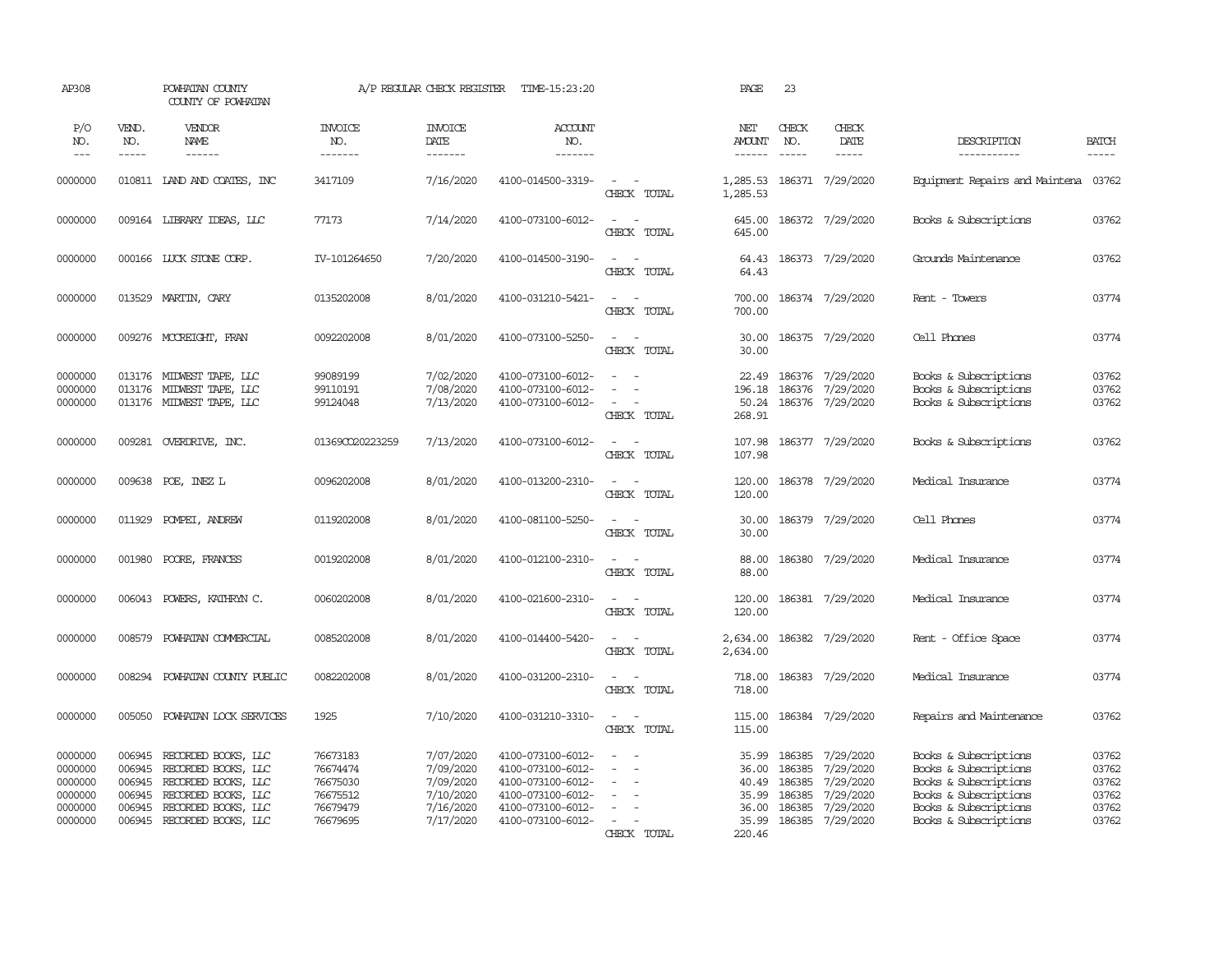| AP308                                                                                                                                       |                                                                                                  | POWHATAN COUNTY<br>COUNTY OF POWHATAN                                                                                                                                                                                |                                                                                                                                                                                                                                        | A/P REGULAR CHECK REGISTER                                                                                                                                            | TIME-15:23:20                                                                                                                                                                                                                                                                 |                                                                                                                                              |             | PAGE                                                                                                                            | 24                                                                                                                             |                                                                                                                                                                       |                                                                                                                                                                                                                                                     |                                                                                                                   |
|---------------------------------------------------------------------------------------------------------------------------------------------|--------------------------------------------------------------------------------------------------|----------------------------------------------------------------------------------------------------------------------------------------------------------------------------------------------------------------------|----------------------------------------------------------------------------------------------------------------------------------------------------------------------------------------------------------------------------------------|-----------------------------------------------------------------------------------------------------------------------------------------------------------------------|-------------------------------------------------------------------------------------------------------------------------------------------------------------------------------------------------------------------------------------------------------------------------------|----------------------------------------------------------------------------------------------------------------------------------------------|-------------|---------------------------------------------------------------------------------------------------------------------------------|--------------------------------------------------------------------------------------------------------------------------------|-----------------------------------------------------------------------------------------------------------------------------------------------------------------------|-----------------------------------------------------------------------------------------------------------------------------------------------------------------------------------------------------------------------------------------------------|-------------------------------------------------------------------------------------------------------------------|
| P/O<br>NO.<br>$\qquad \qquad - -$                                                                                                           | VEND.<br>NO.<br>-----                                                                            | VENDOR<br><b>NAME</b><br>$- - - - - -$                                                                                                                                                                               | <b>INVOICE</b><br>NO.<br>-------                                                                                                                                                                                                       | <b>INVOICE</b><br>DATE<br>-------                                                                                                                                     | <b>ACCOUNT</b><br>NO.<br>-------                                                                                                                                                                                                                                              |                                                                                                                                              |             | NET<br><b>AMOUNT</b><br>------                                                                                                  | CHECK<br>NO.<br>$\frac{1}{2}$                                                                                                  | CHECK<br>DATE<br>-----                                                                                                                                                | DESCRIPTION<br>-----------                                                                                                                                                                                                                          | <b>BATCH</b><br>$\cdots$                                                                                          |
| 0000000<br>0000000                                                                                                                          | 007062                                                                                           | RUIHERFORD JANITOR SUPPLY 1165383<br>007062 RUIHERFORD JANITOR SUPPLY 1165384                                                                                                                                        |                                                                                                                                                                                                                                        | 7/15/2020<br>7/15/2020                                                                                                                                                | 4100-032220-6005-<br>4100-032210-6005-                                                                                                                                                                                                                                        | $\sim$<br>$\sim$<br>$\overline{\phantom{0}}$                                                                                                 | CHECK TOTAL | 151.58<br>158.58<br>310.16                                                                                                      | 186386<br>186386                                                                                                               | 7/29/2020<br>7/29/2020                                                                                                                                                | Cleaning Supplies<br>Cleaning Supplies                                                                                                                                                                                                              | 03762<br>03762                                                                                                    |
| 0000000                                                                                                                                     | 007096                                                                                           | SBA TOWERS, INC.                                                                                                                                                                                                     | IN30514537                                                                                                                                                                                                                             | 8/01/2020                                                                                                                                                             | 4100-031210-5421-                                                                                                                                                                                                                                                             | $\sim$<br>$\overline{\phantom{a}}$                                                                                                           | CHECK TOTAL | 2,000.02<br>2,000.02                                                                                                            | 186387                                                                                                                         | 7/29/2020                                                                                                                                                             | Rent - Towers                                                                                                                                                                                                                                       | 03762                                                                                                             |
| 0000000                                                                                                                                     | 011800                                                                                           | SCHARDEIN, BRET                                                                                                                                                                                                      | 0118202008                                                                                                                                                                                                                             | 8/01/2020                                                                                                                                                             | 4100-081100-5250-                                                                                                                                                                                                                                                             | $\sim$                                                                                                                                       | CHECK TOTAL | 30.00<br>30.00                                                                                                                  |                                                                                                                                | 186388 7/29/2020                                                                                                                                                      | Cell Phones                                                                                                                                                                                                                                         | 03774                                                                                                             |
| 0000000                                                                                                                                     |                                                                                                  | 010282 SCHUBERT, CHARLA                                                                                                                                                                                              | 0102202008                                                                                                                                                                                                                             | 8/01/2020                                                                                                                                                             | 4100-012200-5250-                                                                                                                                                                                                                                                             | $\sim$<br>$\sim$                                                                                                                             | CHECK TOTAL | 30.00<br>30.00                                                                                                                  | 186389                                                                                                                         | 7/29/2020                                                                                                                                                             | Cell Phones                                                                                                                                                                                                                                         | 03774                                                                                                             |
| 0000000<br>0000000<br>0000000<br>0000000<br>0000000<br>0000000<br>0000000<br>0000000<br>0000000<br>0000000<br>0000000<br>0000000<br>0000000 | 013065<br>013065<br>013065<br>013065<br>013065<br>013065<br>013065<br>013065<br>013065<br>013065 | STAPLES INC<br>STAPLES INC<br>STAPLES INC<br>STAPLES INC<br>STAPLES INC<br>STAPLES INC<br>STAPLES INC<br>013065 STAPLES INC<br>STAPLES INC<br>STAPLES INC<br>STAPLES INC<br>013065 STAPLES INC<br>013065 STAPLES INC | 7309605209-0-1<br>7309747167-0-1<br>7309747167-0-1<br>7309747167-0-2<br>7309810893-0-4<br>7309810893-0-5<br>7309877820-0-1<br>7309969207-0-1<br>7309969207-0-1<br>7309992171-0-1<br>7309992171-0-1<br>7309992171-0-2<br>7310047187-0-1 | 7/07/2020<br>7/09/2020<br>7/09/2020<br>7/13/2020<br>7/09/2020<br>7/17/2020<br>7/13/2020<br>7/14/2020<br>7/14/2020<br>7/14/2020<br>7/14/2020<br>7/17/2020<br>7/15/2020 | 4100-031200-6001-<br>4100-081100-6001-<br>4100-034100-6001-<br>4100-034100-6001-<br>4100-073100-6001-<br>4100-073100-6001-<br>4100-073100-6001-<br>4100-012200-6001-<br>4100-012510-6001-<br>4100-013200-6001-<br>4100-013200-6001-<br>4100-013200-6001-<br>4100-021600-6001- | $\sim$<br>$\sim$<br>$\sim$<br>$\sim$<br>$\overline{\phantom{a}}$<br>$\sim$<br>$\overline{\phantom{a}}$<br>$\overline{\phantom{a}}$<br>$\sim$ | CHECK TOTAL | 156.64<br>39.69<br>53.15<br>40.98<br>11.96<br>18.96<br>30.43<br>25.70<br>28.62<br>40.94<br>539.04<br>4.74<br>242.70<br>1,233.55 | 186391<br>186391<br>186391<br>186391<br>186391<br>186391<br>186391<br>186391<br>186391<br>186391<br>186391<br>186391<br>186391 | 7/29/2020<br>7/29/2020<br>7/29/2020<br>7/29/2020<br>7/29/2020<br>7/29/2020<br>7/29/2020<br>7/29/2020<br>7/29/2020<br>7/29/2020<br>7/29/2020<br>7/29/2020<br>7/29/2020 | Office Supplies<br>Office Supplies<br>Office Supplies<br>Office Supplies<br>Office Supplies<br>Office Supplies<br>Office Supplies<br>Office Supplies<br>Office Supplies<br>Office Supplies<br>Office Supplies<br>Office Supplies<br>Office Supplies | 03762<br>03762<br>03762<br>03762<br>03762<br>03762<br>03762<br>03762<br>03762<br>03762<br>03762<br>03762<br>03762 |
| 0000000<br>0000000<br>0000000<br>0000000<br>0000000<br>0000000<br>0000000                                                                   | 013065<br>013065<br>013065<br>013065<br>013065<br>013065                                         | STAPLES INC<br>STAPLES INC<br>STAPLES INC<br>STAPLES INC<br>STAPLES INC<br>STAPLES INC<br>013065 STAPLES INC                                                                                                         | 7310047481-0-1<br>7310110970-0-1<br>7310154337-0-1<br>7310154337-0-2<br>7310215176-0-1<br>7310215176-0-1<br>7310215176-0-1                                                                                                             | 7/15/2020<br>7/16/2020<br>7/16/2020<br>7/16/2020<br>7/17/2020<br>7/17/2020<br>7/17/2020                                                                               | 4100-021600-6001-<br>4100-021600-6001-<br>4100-073100-6001-<br>4100-073100-6001-<br>4100-012310-6001-<br>4100-081100-6001-<br>4100-012100-6001-                                                                                                                               | $\sim$<br>$\sim$<br>$\sim$<br>$\sim$                                                                                                         | CHECK TOTAL | 34.99<br>71.76<br>4.49<br>7.49<br>16.04<br>16.04<br>16.04<br>166.85                                                             | 186392<br>186392<br>186392<br>186392<br>186392<br>186392                                                                       | 7/29/2020<br>7/29/2020<br>7/29/2020<br>7/29/2020<br>7/29/2020<br>7/29/2020<br>186392 7/29/2020                                                                        | Office Supplies<br>Office Supplies<br>Office Supplies<br>Office Supplies<br>Office Supplies<br>Office Supplies<br>Office Supplies                                                                                                                   | 03762<br>03762<br>03762<br>03762<br>03762<br>03762<br>03762                                                       |
| 0000000                                                                                                                                     |                                                                                                  | 006569 STICKELS, RANDAL LEE                                                                                                                                                                                          | 0065202008                                                                                                                                                                                                                             | 8/01/2020                                                                                                                                                             | 4100-031200-2310-                                                                                                                                                                                                                                                             | $\sim$<br>$\overline{a}$                                                                                                                     | CHECK TOTAL | 72.00<br>72.00                                                                                                                  |                                                                                                                                | 186393 7/29/2020                                                                                                                                                      | Medical Insurance                                                                                                                                                                                                                                   | 03774                                                                                                             |
| 0000000                                                                                                                                     |                                                                                                  | 007115 STOKES, GARLAND KENNETH                                                                                                                                                                                       | 0071202008                                                                                                                                                                                                                             | 8/01/2020                                                                                                                                                             | 4100-031200-2310-                                                                                                                                                                                                                                                             | $\sim$<br>$\sim$                                                                                                                             | CHECK TOTAL | 68.00<br>68.00                                                                                                                  |                                                                                                                                | 186394 7/29/2020                                                                                                                                                      | Medical Insurance                                                                                                                                                                                                                                   | 03774                                                                                                             |
| 0000000                                                                                                                                     | 009520                                                                                           | STONE'S OFFICE EQUIPMENT                                                                                                                                                                                             | 134150                                                                                                                                                                                                                                 | 7/15/2020                                                                                                                                                             | 4100-073100-3320-                                                                                                                                                                                                                                                             | - 14                                                                                                                                         | CHECK TOTAL | 805.73<br>805.73                                                                                                                |                                                                                                                                | 186395 7/29/2020                                                                                                                                                      | Maintenance & Service Contract                                                                                                                                                                                                                      | 03762                                                                                                             |
| 0000000                                                                                                                                     |                                                                                                  | 007207 SUBCARRIER COMUNICATIONS 71675                                                                                                                                                                                |                                                                                                                                                                                                                                        | 8/01/2020                                                                                                                                                             | 4100-031210-5421-                                                                                                                                                                                                                                                             | $\sim$ $ \sim$                                                                                                                               | CHECK TOTAL | 20,727.48<br>20,727.48                                                                                                          |                                                                                                                                | 186396 7/29/2020                                                                                                                                                      | Rent - Towers                                                                                                                                                                                                                                       | 03762                                                                                                             |
| 0000000                                                                                                                                     |                                                                                                  | 011193 VERIZON                                                                                                                                                                                                       | 914891786 6/30                                                                                                                                                                                                                         | 6/30/2020                                                                                                                                                             | 4100-021100-5230-                                                                                                                                                                                                                                                             | $\overline{\phantom{a}}$                                                                                                                     | CHECK TOTAL | 57.73<br>57.73                                                                                                                  |                                                                                                                                | 186397 7/29/2020                                                                                                                                                      | Telephone Services                                                                                                                                                                                                                                  | 03762                                                                                                             |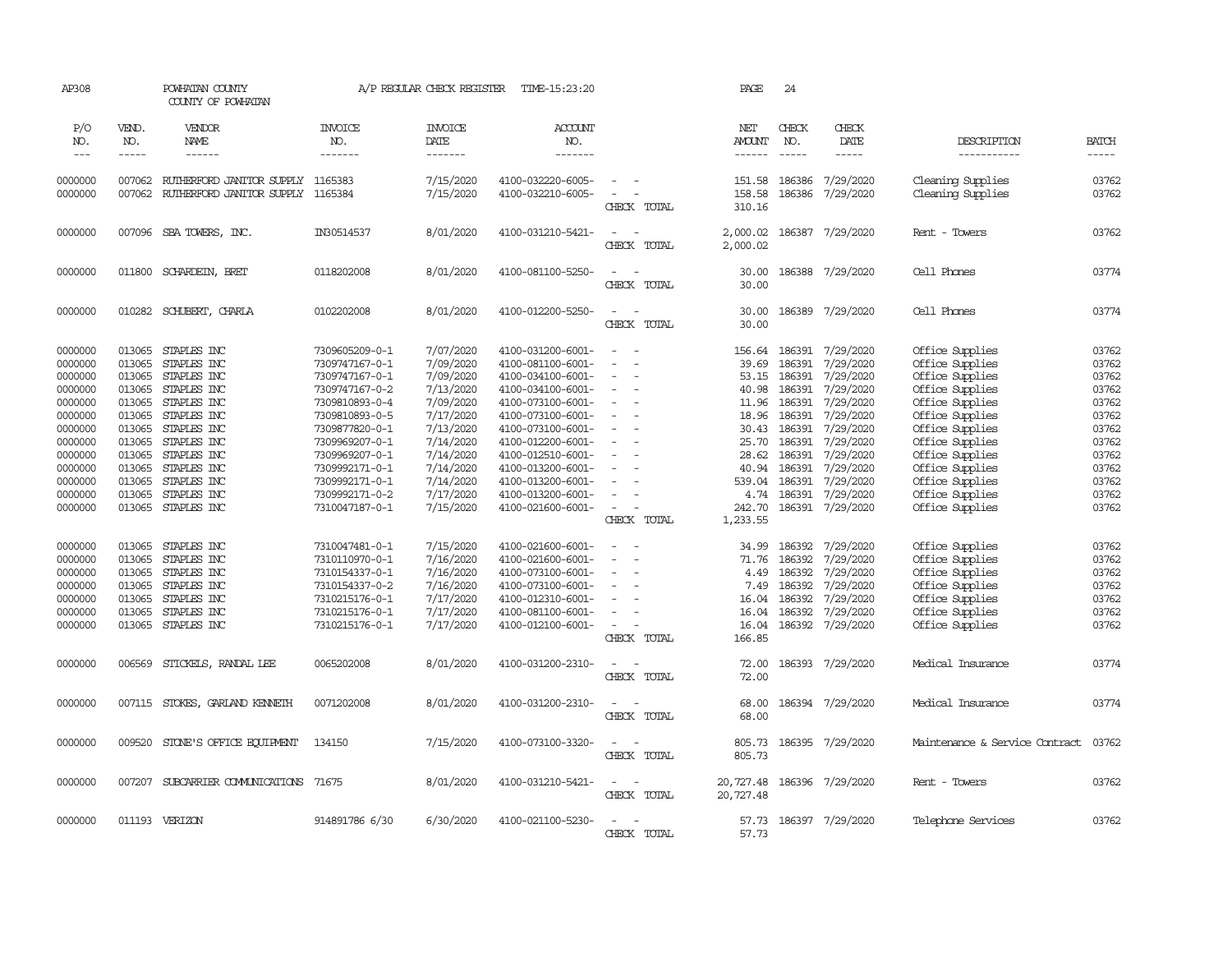| AP308               |                       | POWHATAN COUNTY<br>COUNTY OF POWHATAN                                         |                                    | A/P REGULAR CHECK REGISTER        | TIME-15:23:20                          |                                                                                | PAGE                                    | 25                            |                                                    |                                                |                       |
|---------------------|-----------------------|-------------------------------------------------------------------------------|------------------------------------|-----------------------------------|----------------------------------------|--------------------------------------------------------------------------------|-----------------------------------------|-------------------------------|----------------------------------------------------|------------------------------------------------|-----------------------|
| P/O<br>NO.<br>$---$ | VEND.<br>NO.<br>----- | VENDOR<br>NAME                                                                | <b>INVOICE</b><br>NO.<br>-------   | <b>INVOICE</b><br>DATE<br>------- | <b>ACCOUNT</b><br>NO.<br>-------       |                                                                                | NET<br>AMOUNT<br>$- - - - - -$          | CHECK<br>NO.<br>$\frac{1}{2}$ | CHECK<br>DATE<br>$\cdots$                          | DESCRIPTION<br>-----------                     | <b>BATCH</b><br>----- |
| 0000000             | 007368                | WARNER, PHIL                                                                  | 0073202008                         | 8/01/2020                         | 4100-032200-5250-                      | $\sim$ $\sim$<br>CHECK TOTAL                                                   | 30.00<br>30.00                          |                               | 186398 7/29/2020                                   | Cell Phones                                    | 03774                 |
| 0000000             | 002080                | WOODCOCK, LYNN T.                                                             | 0020202008                         | 8/01/2020                         | 4100-031200-2310-                      | $\sim$<br>$\sim$ $-$<br>CHECK TOTAL                                            | 108.00<br>108.00                        |                               | 186399 7/29/2020                                   | Medical Insurance                              | 03774                 |
| 0000000             |                       | 012849 ACUA VIRGINIA                                                          | 56630273 6/20                      | 7/08/2020                         | 4100-073100-5130-                      | $\sim$ $ -$<br>CHECK TOTAL                                                     | 36.76<br>36.76                          |                               | 186402 7/30/2020                                   | Water                                          | 03760                 |
| 0000000             |                       | 033130 COUNTY OF HENRICO                                                      | 185120                             | 7/01/2020                         | 4100-033400-3840-                      | $\sim$<br>$\sim$ $-$<br>CHECK TOTAL                                            | 19,992.72 186405 7/30/2020<br>19,992.72 |                               |                                                    | Detention of Juveniles                         | 03760                 |
| 0000000             |                       | 006879 DEMCO, INC.                                                            | 6802573                            | 5/22/2020                         | 4100-073100-6014-                      | $\sim$ $  -$<br>CHECK TOTAL                                                    | 682.46                                  |                               | 682.46 186406 7/30/2020                            | Library Supplies                               | 03776                 |
| 0000000             |                       | 006042 DEPT. OF MOTOR VEHICLES                                                | 202018201202                       | 6/30/2020                         | 4100-012410-3320-                      | $\sim$ $ -$<br>CHECK TOTAL                                                     | 1,400.00<br>1,400.00                    |                               | 186407 7/30/2020                                   | Maintenance & Service Contract                 | 03760                 |
| 0000000             |                       | 006240 DIAMOND SPRINGS WATER, INC 0000151605                                  |                                    | 6/26/2020                         | 4100-034100-6001-                      | $\sim$ $\sim$<br>CHECK TOTAL                                                   | 30.60<br>30.60                          |                               | 186408 7/30/2020                                   | Office Supplies                                | 03760                 |
| 0000000             | 000860                | DOMINION ENERGY VIRGINIA 9750120975 6/30                                      |                                    | 7/01/2020                         | 4100-032220-5110-                      | $\sim$<br>$\sim$<br>CHECK TOTAL                                                | 3,972.94<br>3,972.94                    |                               | 186409 7/30/2020                                   | Electricity                                    | 03760                 |
| 0000000             |                       | 006763 GREENBERG AND ASSOCIATES,                                              | 4698                               | 7/16/2020                         | 4100-031200-3110-                      | $\sim$ $ \sim$<br>CHECK TOTAL                                                  | 250.00<br>250.00                        |                               | 186412 7/30/2020                                   | Professional Health Services                   | 03760                 |
| 0000000             |                       | 010755 INNOVATIVE TURF                                                        | 4714                               | 7/15/2020                         | 4100-014600-3320-                      | $\sim$ $\sim$<br>CHECK TOTAL                                                   | 1,580.95<br>1,580.95                    |                               | 186413 7/30/2020                                   | Maintenance/Service Contracts                  | 03760                 |
| 0000000<br>0000000  | 011354<br>011354      | MATTHEW BENDER & CO, INC.<br>MATTHEW BENDER & CO, INC.                        | 19301642<br>19305044               | 6/25/2020<br>6/25/2020            | 4100-012210-6012-<br>4100-073100-6012- | $\sim$<br>$\sim$<br>$\omega_{\rm{max}}$ and $\omega_{\rm{max}}$<br>CHECK TOTAL | 578.91<br>1,157.82                      |                               | 578.91 186414 7/30/2020<br>186414 7/30/2020        | Books & Subscriptions<br>Books & Subscriptions | 03760<br>03760        |
| 0000000<br>0000000  |                       | 009281 OVERDRIVE, INC.<br>009281 OVERDRIVE, INC.                              | 01369CO20165663<br>01369CO20165664 | 6/02/2020<br>6/02/2020            | 4100-073100-6012-<br>4100-073100-6012- | $\sim$ $ \sim$<br>$\omega_{\rm{max}}$ and $\omega_{\rm{max}}$<br>CHECK TOTAL   | 1,001.01                                |                               | 223.96 186416 7/30/2020<br>777.05 186416 7/30/2020 | Books & Subscriptions<br>Books & Subscriptions | 03776<br>03776        |
| 0000000<br>0000000  | 008294<br>008294      | POWHATAN COUNTY PUBLIC<br>POWHATAN COUNTY PUBLIC                              | JUNE 2020 PAPER<br>12/20 PAPER     | 7/22/2020<br>7/22/2020            | 100-000100-0015-<br>4100-012200-6001-  | $\overline{\phantom{a}}$<br>CHECK TOTAL                                        | 960.00<br>979.20<br>1,939.20            |                               | 186417 7/30/2020<br>186417 7/30/2020               | Prepaid Expenses<br>Office Supplies            | 03761<br>03761        |
| 0000000             | 013453                | QUADIENT FINANCE USA, INC PPLN01 6/20                                         |                                    | 7/09/2020                         | 100-000100-0016-                       | $\sim$ $ \sim$<br>CHECK TOTAL                                                  | 2,600.00<br>2,600.00                    |                               | 186418 7/30/2020                                   | Prepaid Postage                                | 03761                 |
| 0000000             | 006466                | RADIO COMMUNICATION OF VA 800008610-1                                         |                                    | 7/14/2020                         | 4100-031200-3310-                      | $\sim$ $ \sim$<br>CHECK TOTAL                                                  | 334.99<br>334.99                        |                               | 186419 7/30/2020                                   | Repairs & Maintenance                          | 03761                 |
| 0000000<br>0000000  | 007062                | RUIHERFORD JANITOR SUPPLY 1152091<br>007062 RUIHERFORD JANITOR SUPPLY 1158354 |                                    | 4/06/2020<br>5/27/2020            | 4100-032210-6005-<br>4100-032210-6005- | $\sim$<br>$\sim$<br>$\sim$<br>CHECK TOTAL                                      | 8.00<br>146.58<br>154.58                |                               | 186420 7/30/2020<br>186420 7/30/2020               | Cleaning Supplies<br>Cleaning Supplies         | 03761<br>03761        |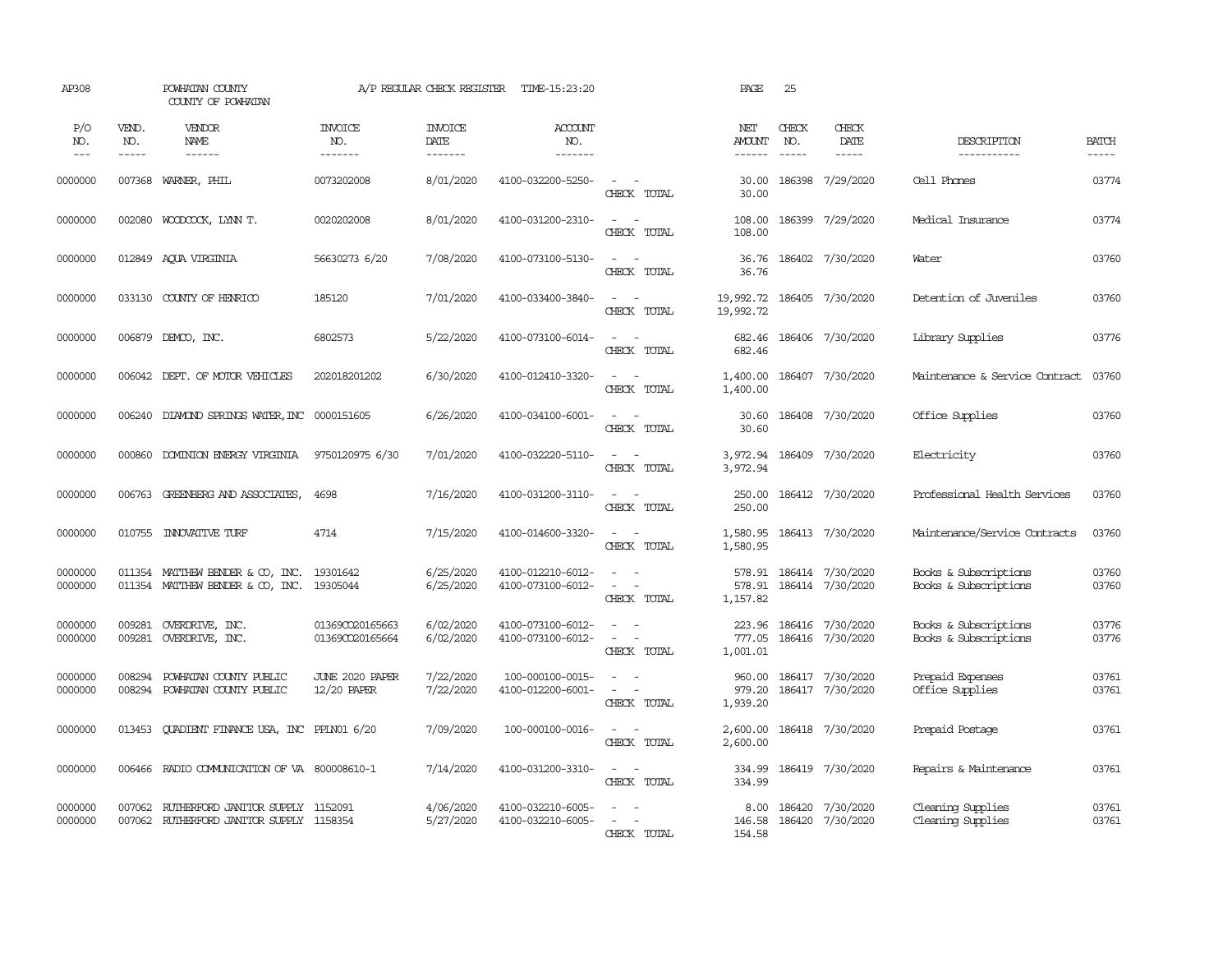| AP308                             |                        | POWHATAN COUNTY<br>COUNTY OF POWHATAN |                                  | A/P REGULAR CHECK REGISTER        | TIME-15:23:20             |                                                                                                                                          | PAGE                           | 26                     |                           |                            |                |
|-----------------------------------|------------------------|---------------------------------------|----------------------------------|-----------------------------------|---------------------------|------------------------------------------------------------------------------------------------------------------------------------------|--------------------------------|------------------------|---------------------------|----------------------------|----------------|
| P/O<br>NO.<br>$\qquad \qquad - -$ | VEND.<br>NO.<br>------ | VENDOR<br>NAME<br>------              | <b>INVOICE</b><br>NO.<br>------- | <b>INVOICE</b><br>DATE<br>------- | ACCOUNT<br>NO.<br>------- |                                                                                                                                          | NET<br><b>AMOUNT</b><br>------ | CHECK<br>NO.<br>------ | CHECK<br>DATE<br>-----    | DESCRIPTION<br>----------- | BATCH<br>----- |
| 0000000                           | 006594                 | SOUTHSIDE ELECTRIC COOP               | 63504001 6/20                    | 7/13/2020                         | 4100-073100-5110-         | $\frac{1}{2} \left( \frac{1}{2} \right) \left( \frac{1}{2} \right) = \frac{1}{2} \left( \frac{1}{2} \right)$<br>CHECK TOTAL              | 2,032.81                       |                        | 2,032.81 186421 7/30/2020 | Electricity                | 03761          |
| 0000000                           | 006721                 | UNIVERSITY OF VIRGINIA                | 43654                            | 7/13/2020                         | 4100-012410-5540-         | $\frac{1}{2} \left( \frac{1}{2} \right) \left( \frac{1}{2} \right) = \frac{1}{2} \left( \frac{1}{2} \right)$<br>TOTAL<br>CHECK           | 25.00<br>25.00                 |                        | 186423 7/30/2020          | Conferences & Training     | 03761          |
| 0000000                           | 011193                 | VERIZON                               | 948451841 6/20                   | 6/10/2020                         | 4100-073100-5230-         | $\frac{1}{2} \left( \frac{1}{2} \right) \left( \frac{1}{2} \right) \left( \frac{1}{2} \right) \left( \frac{1}{2} \right)$<br>CHECK TOTAL | 90.12<br>90.12                 |                        | 186425 7/30/2020          | Telephone Services         | 03776          |
| 0000000                           | 006984                 | VIRGINIA CORRECTIONAL                 | 9588991                          | 7/06/2020                         | 4100-034100-6011-         | $\frac{1}{2} \left( \frac{1}{2} \right) \left( \frac{1}{2} \right) = \frac{1}{2} \left( \frac{1}{2} \right)$<br>TOTAL<br>CHECK           | 128.00<br>128.00               |                        | 186426 7/30/2020          | Uniforms                   | 03761          |
|                                   |                        |                                       |                                  |                                   |                           |                                                                                                                                          |                                |                        |                           |                            |                |

CHECK TYPE TOTAL 1,211,012.75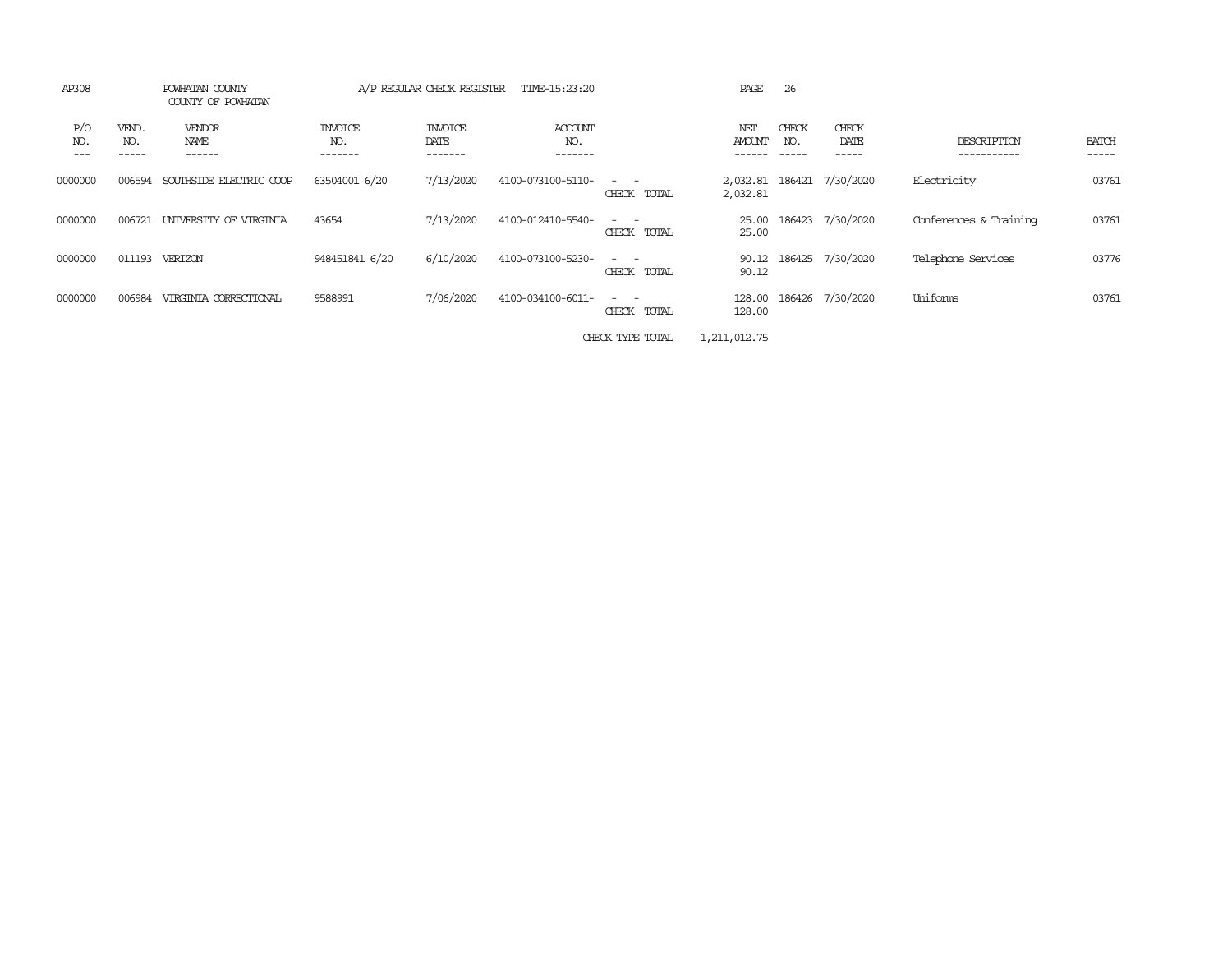| AP308               |                       | POWHATAN COUNTY<br>COUNTY OF POWHATAN     | A/P TREAS. REFUND CHECK REGISTER   |                                    | TIME-15:23:20                        |                                         | PAGE                            | 27                            |                        |                                                      |                             |
|---------------------|-----------------------|-------------------------------------------|------------------------------------|------------------------------------|--------------------------------------|-----------------------------------------|---------------------------------|-------------------------------|------------------------|------------------------------------------------------|-----------------------------|
| P/O<br>NO.<br>$---$ | VEND.<br>NO.<br>----- | VENDOR<br>NAME<br>$- - - - - -$           | <b>INVOICE</b><br>NO.<br>-------   | <b>INVOICE</b><br>DATE<br>-------- | ACCOUNT<br>NO.<br>$- - - - - - -$    |                                         | NET<br><b>AMOUNT</b><br>------- | CHECK<br>NO.<br>$- - - - - -$ | CHECK<br>DATE<br>----- | DESCRIPTION<br>-----------                           | <b>BATCH</b><br>$- - - - -$ |
| 0000000             | 999999                | AINSWORTH MEGAN NICOLE                    | PP2000002090001                    | 7/08/2020                          | 100-000200-0008-                     | $\equiv$                                | 44.45                           |                               | 186103 7/14/2020       | Proration Refund Payable                             | 00082                       |
|                     |                       |                                           |                                    |                                    |                                      | CHECK TOTAL                             | 44.45                           |                               |                        |                                                      |                             |
| 0000000             | 999999                | ATKINS MATTHEW HUNTER                     | PP2000007190001                    | 7/08/2020                          | 100-000200-0008-                     | $\sim$<br>$\sim$                        |                                 |                               | 27.76 186104 7/14/2020 | Proration Refund Payable                             | 00082                       |
| 0000000             | 999999                | ATKINS MATTHEW HUNTER                     | PP2000007190002                    | 7/08/2020                          | 100-000200-0008-                     | CHECK TOTAL                             | 55.52<br>83.28                  | 186104                        | 7/14/2020              | Proration Refund Payable                             | 00082                       |
| 0000000             | 999999                | BAILEY MARILYN D                          | PP2000008900001                    | 7/08/2020                          | 100-000200-0008-                     | $\equiv$                                | 12.46                           | 186105                        | 7/14/2020              | Proration Refund Payable                             | 00082                       |
| 0000000             | 999999                | BAILEY MARILYN D                          | PP2000008900002                    | 7/08/2020                          | 100-000200-0008-                     | $\sim$<br>CHECK TOTAL                   | . 36<br>12.82                   |                               | 186105 7/14/2020       | Proration Refund Payable                             | 00082                       |
|                     |                       |                                           |                                    |                                    |                                      |                                         |                                 |                               |                        |                                                      |                             |
| 0000000             | 999999<br>999999      | CARTER KATTE MARIE                        | PP1900033890001                    | 7/08/2020                          | 100-000200-0008-                     | $\equiv$                                | 14.51                           | 186106                        | 7/14/2020              | Proration Refund Payable                             | 00082                       |
| 0000000<br>0000000  | 999999                | CARTER KATTE MARIE<br>CARTER KATTE MARIE  | PP1900033890001<br>PP1900033890001 | 7/08/2020                          | 100-000200-0008-<br>100-000200-0008- | $\equiv$                                | 1.45<br>1.20                    | 186106<br>186106              | 7/14/2020<br>7/14/2020 | Proration Refund Payable<br>Proration Refund Payable | 00082<br>00082              |
| 0000000             | 999999                | CARTER KATTE MARIE                        | PP1900033890002                    | 7/08/2020<br>7/08/2020             | 100-000200-0008-                     | $\equiv$                                | 14.51                           | 186106                        | 7/14/2020              | Proration Refund Payable                             | 00082                       |
| 0000000             | 999999                | CARTER KATTE MARIE                        | PP1900033890002                    | 7/08/2020                          | 100-000200-0008-                     |                                         | 1.45                            | 186106                        | 7/14/2020              | Proration Refund Payable                             | 00082                       |
| 0000000             | 999999                | CARTER KATTE MARIE                        | PP1900033890002                    | 7/08/2020                          | 100-000200-0008-                     |                                         | .53                             | 186106                        | 7/14/2020              | Proration Refund Payable                             | 00082                       |
| 0000000             | 999999                | CARTER KATTE MARIE                        | PP2000033780001                    | 7/08/2020                          | 100-000200-0008-                     | $\sim$                                  | 4.87                            | 186106                        | 7/14/2020              | Proration Refund Payable                             | 00082                       |
|                     |                       |                                           |                                    |                                    |                                      | CHECK TOTAL                             | 38.52                           |                               |                        |                                                      |                             |
| 0000000             | 999999                | CLEVELAND ADRIENNE BARNES                 | PP1800038770001                    | 7/08/2020                          | 100-000200-0008-                     | $\equiv$                                |                                 |                               | 95.41 186107 7/14/2020 | Proration Refund Payable                             | 00082                       |
| 0000000             | 999999                | CLEVELAND ADRIENNE BARNES                 | PP1800038770002                    | 7/08/2020                          | 100-000200-0008-                     |                                         | 95.40                           | 186107                        | 7/14/2020              | Proration Refund Payable                             | 00082                       |
| 0000000             | 999999                | CLEVELAND ADRIENNE BARNES                 | PP1900039480001                    | 7/08/2020                          | 100-000200-0008-                     |                                         | 86.02                           | 186107                        | 7/14/2020              | Proration Refund Payable                             | 00082                       |
| 0000000             | 999999                | CLEVELAND ADRIENNE BARNES                 | PP1900039480002                    | 7/08/2020                          | 100-000200-0008-                     | $\overline{\phantom{a}}$<br>CHECK TOTAL | 86.01                           |                               | 186107 7/14/2020       | Proration Refund Payable                             | 00082                       |
|                     |                       |                                           |                                    |                                    |                                      |                                         | 362.84                          |                               |                        |                                                      |                             |
| 0000000             | 999999                | COOK KYLE H                               | PP1900043120002                    | 7/08/2020                          | 100-000200-0008-                     | - -<br>$\sim$                           | 11.58                           |                               | 186108 7/14/2020       | Proration Refund Payable                             | 00082                       |
|                     |                       |                                           |                                    |                                    |                                      | CHECK TOTAL                             | 11.58                           |                               |                        |                                                      |                             |
| 0000000             | 999999                | COOK SANDRA M                             | PP2000042940005                    | 7/08/2020                          | 100-000200-0008-                     | $\sim$<br>$\sim$                        | 14.91                           |                               | 186109 7/14/2020       | Proration Refund Payable                             | 00082                       |
|                     |                       |                                           |                                    |                                    |                                      | CHECK TOTAL                             | 14.91                           |                               |                        |                                                      |                             |
| 0000000             | 999999                | DA SILVA SALVIANO MAIARA                  | PP2000048030001                    | 7/08/2020                          | 100-000200-0008-                     | $\sim$<br>- -                           | 3.91                            |                               | 186110 7/14/2020       | Proration Refund Payable                             | 00082                       |
|                     |                       |                                           |                                    |                                    |                                      | CHECK TOTAL                             | 3.91                            |                               |                        |                                                      |                             |
| 0000000             | 999999                | ELLIS CHRISTOPHER NICHOLA PP1900061760002 |                                    | 7/08/2020                          | 100-000200-0008-                     | $\sim$                                  | 38.37                           |                               | 186111 7/14/2020       | Proration Refund Payable                             | 00082                       |
|                     |                       |                                           |                                    |                                    |                                      | CHECK TOTAL                             | 38.37                           |                               |                        |                                                      |                             |
| 0000000             | 999999                | EVANS JUSTIS ISSIAH                       | PP2000063130001                    | 7/08/2020                          | 100-000200-0008-                     | $\sim$<br>$\sim$                        | 10.47                           |                               | 186112 7/14/2020       | Proration Refund Payable                             | 00082                       |
|                     |                       |                                           |                                    |                                    |                                      | CHECK TOTAL                             | 10.47                           |                               |                        |                                                      |                             |
| 0000000             | 999999                | FARROW AARON W III                        | PP1800063750007                    | 7/08/2020                          | 100-000200-0008-                     | $\equiv$                                | 21.46                           |                               | 186113 7/14/2020       | Proration Refund Payable                             | 00082                       |
| 0000000             | 999999                | FARROW AARON W III                        | PP1900064750007                    | 7/08/2020                          | 100-000200-0008-                     |                                         | 70.00                           |                               | 186113 7/14/2020       | Proration Refund Payable                             | 00082                       |
|                     |                       |                                           |                                    |                                    |                                      | CHECK TOTAL                             | 91.46                           |                               |                        |                                                      |                             |
| 0000000             | 999999                | FIEMING NATALIE A                         | PP2000066710001                    | 7/08/2020                          | 100-000200-0008-                     | $\overline{\phantom{a}}$                | 19.16                           |                               | 186114 7/14/2020       | Proration Refund Payable                             | 00082                       |
|                     |                       |                                           |                                    |                                    |                                      | CHECK TOTAL                             | 19.16                           |                               |                        |                                                      |                             |
| 0000000             | 999999                | FOOD LION                                 | PP1800066870001                    | 7/08/2020                          | 100-000200-0008-                     |                                         | 150.75                          | 186115                        | 7/14/2020              | Proration Refund Payable                             | 00082                       |
| 0000000             | 999999                | FOOD LION                                 | PP1800066870001                    | 7/08/2020                          | 100-000200-0008-                     |                                         | 15.08                           |                               | 186115 7/14/2020       | Proration Refund Payable                             | 00082                       |
| 0000000             | 999999                | FOOD LION                                 | PP1800066870001                    | 7/08/2020                          | 100-000200-0008-                     |                                         |                                 |                               | .63 186115 7/14/2020   | Proration Refund Payable                             | 00082                       |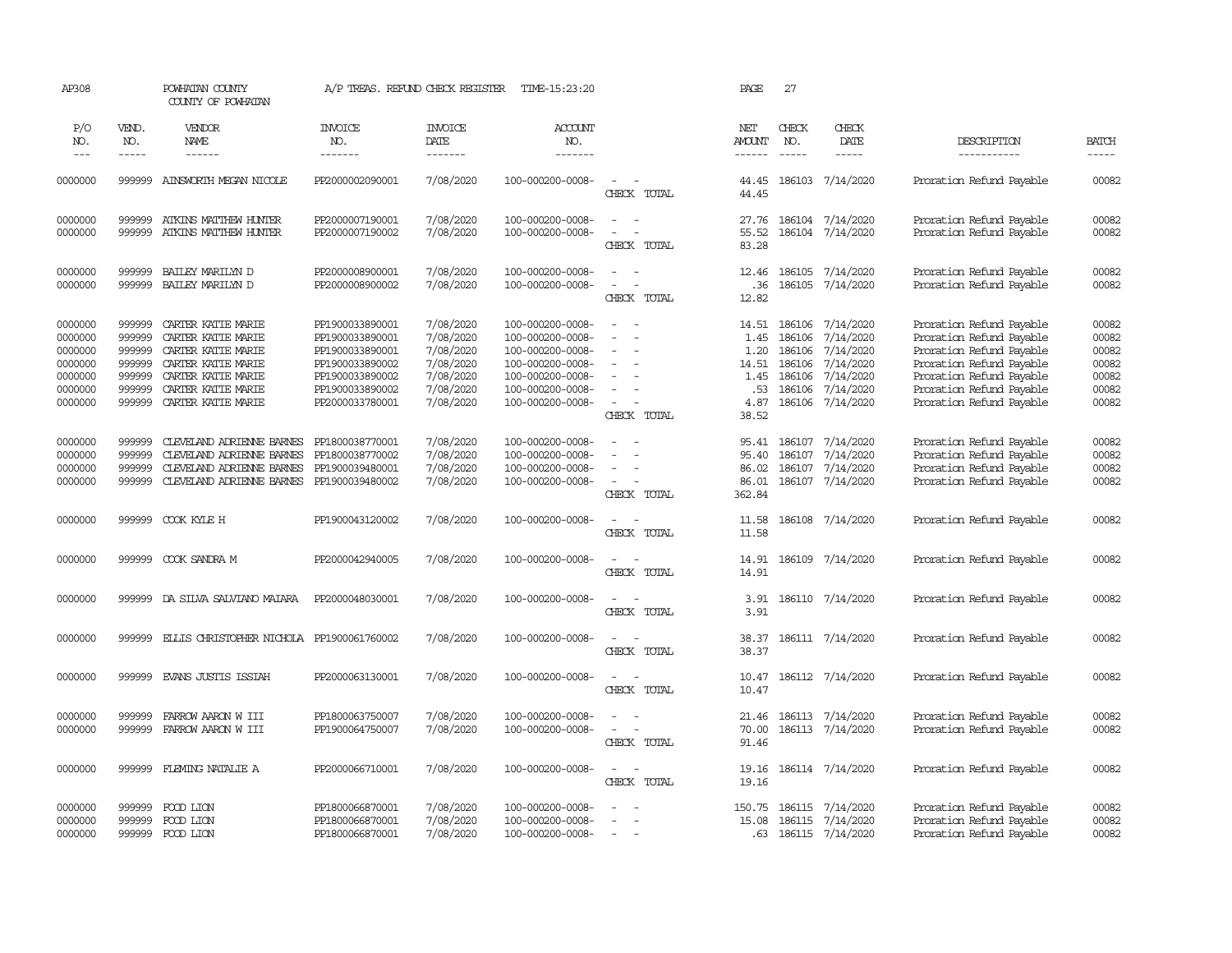| AP308              |                  | POWHATAN COUNTY<br>COUNTY OF POWHATAN    |                                    | A/P TREAS. REFUND CHECK REGISTER | TIME-15:23:20                        |                                    | PAGE                           | 28                 |                               |                                                      |                             |
|--------------------|------------------|------------------------------------------|------------------------------------|----------------------------------|--------------------------------------|------------------------------------|--------------------------------|--------------------|-------------------------------|------------------------------------------------------|-----------------------------|
| P/O                | VEND.            | VENDOR                                   | <b>INVOICE</b>                     | <b>INVOICE</b>                   | <b>ACCOUNT</b>                       |                                    | NET                            | CHECK              | CHECK                         |                                                      |                             |
| NO.<br>$---$       | NO.<br>-----     | NAME<br>$- - - - - -$                    | NO.<br>-------                     | DATE<br>$- - - - - - -$          | NO.<br>$- - - - - - -$               |                                    | <b>AMOUNT</b><br>$- - - - - -$ | NO.<br>$- - - - -$ | DATE<br>-----                 | DESCRIPTION<br>-----------                           | <b>BATCH</b><br>$- - - - -$ |
|                    |                  |                                          |                                    |                                  |                                      |                                    |                                |                    |                               |                                                      |                             |
| 0000000            | 999999           | FOOD LION                                | PP1900067950001                    | 7/08/2020                        | 100-000200-0008-                     | $\equiv$<br>$\equiv$               | 135.76                         | 186115             | 7/14/2020                     | Proration Refund Payable                             | 00082                       |
| 0000000            | 999999           | FOOD LION                                | PP1900067950005                    | 7/08/2020                        | 100-000200-0008-                     | CHECK TOTAL                        | 35.00<br>337.22                | 186115             | 7/14/2020                     | Proration Refund Payable                             | 00082                       |
|                    |                  |                                          |                                    |                                  |                                      | $\overline{\phantom{a}}$           |                                |                    |                               |                                                      |                             |
| 0000000<br>0000000 | 999999<br>999999 | GELCO FLEET TRUST<br>GELCO FLEET TRUST   | PP2000072410007<br>PP2000072420003 | 7/08/2020<br>7/08/2020           | 100-000200-0008-<br>100-000200-0008- | $\overline{\phantom{a}}$           | 106.65<br>157.13               | 186116             | 7/14/2020<br>186116 7/14/2020 | Proration Refund Payable<br>Proration Refund Payable | 00082<br>00082              |
|                    |                  |                                          |                                    |                                  |                                      | CHECK TOTAL                        | 263.78                         |                    |                               |                                                      |                             |
|                    |                  |                                          |                                    |                                  |                                      |                                    |                                |                    |                               |                                                      |                             |
| 0000000            | 999999           | GOODE JOHN HENRY                         | PP2000075770007                    | 7/08/2020                        | 100-000200-0008-                     |                                    | 35.11                          |                    | 186117 7/14/2020              | Proration Refund Payable                             | 00082                       |
| 0000000<br>0000000 | 999999<br>999999 | GOODE JOHN HENRY<br>GOODE JOHN HENRY     | PP2000075770009<br>PP2000075770011 | 7/08/2020<br>7/08/2020           | 100-000200-0008-<br>100-000200-0008- | $\overline{\phantom{a}}$           | 49.99<br>12.27                 | 186117             | 7/14/2020<br>186117 7/14/2020 | Proration Refund Payable<br>Proration Refund Payable | 00082<br>00082              |
|                    |                  |                                          |                                    |                                  |                                      | CHECK TOTAL                        | 97.37                          |                    |                               |                                                      |                             |
|                    |                  |                                          |                                    |                                  |                                      |                                    |                                |                    |                               |                                                      |                             |
| 0000000            | 999999           | HERTZLER LIILIAN MARIE                   | PP1900091630003                    | 7/08/2020                        | 100-000200-0008-                     | $\sim$                             | 35.00                          |                    | 186118 7/14/2020              | Proration Refund Payable                             | 00082                       |
|                    |                  |                                          |                                    |                                  |                                      | CHECK TOTAL                        | 35.00                          |                    |                               |                                                      |                             |
| 0000000            | 999999           | HILL TROY MITCHELL                       | PP1900093000002                    | 7/08/2020                        | 100-000200-0008-                     |                                    | 1.05                           | 186119             | 7/14/2020                     | Proration Refund Payable                             | 00082                       |
| 0000000            | 999999           | HILL TROY MITCHELL                       | PP1900093000004                    | 7/08/2020                        | 100-000200-0008-                     | $\equiv$                           | 1.13                           | 186119             | 7/14/2020                     | Proration Refund Payable                             | 00082                       |
| 0000000            | 999999           | HILL TROY MITCHELL                       | PP1900093000010                    | 7/08/2020                        | 100-000200-0008-                     | $\equiv$                           | 19.06                          | 186119             | 7/14/2020                     | Proration Refund Payable                             | 00082                       |
| 0000000            | 999999           | HILL TROY MITCHELL                       | PP2000092290003                    | 7/08/2020                        | 100-000200-0008-                     |                                    | 1.80                           | 186119             | 7/14/2020                     | Proration Refund Payable                             | 00082                       |
| 0000000            | 999999           | HILL TROY MITCHELL                       | PP2000092290004                    | 7/08/2020                        | 100-000200-0008-                     | $\sim$                             | 1.80                           |                    | 186119 7/14/2020              | Proration Refund Payable                             | 00082                       |
|                    |                  |                                          |                                    |                                  |                                      | CHECK TOTAL                        | 24.84                          |                    |                               |                                                      |                             |
| 0000000            | 999999           | HOLLAND ERIC TYLER                       | PP1700090650004                    | 7/08/2020                        | 100-000200-0008-                     | $\equiv$<br>$\sim$                 | 17.48                          | 186120             | 7/14/2020                     | Proration Refund Payable                             | 00082                       |
| 0000000            | 999999           | HOLLAND ERIC TYLER                       | PP1800093300003                    | 7/08/2020                        | 100-000200-0008-                     |                                    | 18.15                          | 186120             | 7/14/2020                     | Proration Refund Payable                             | 00082                       |
| 0000000            | 999999           | HOLLAND ERIC TYLER                       | PP1800093300004                    | 7/08/2020                        | 100-000200-0008-                     | $\sim$                             | 18.14                          | 186120             | 7/14/2020                     | Proration Refund Payable                             | 00082                       |
| 0000000            | 999999           | HOLLAND ERIC TYLER                       | PP1800093300009                    | 7/08/2020                        | 100-000200-0008-                     |                                    | 35.00                          | 186120             | 7/14/2020                     | Proration Refund Payable                             | 00082                       |
| 0000000<br>0000000 | 999999<br>999999 | HOLLAND ERIC TYLER<br>HOLLAND ERIC TYLER | PP1900094940001                    | 7/08/2020<br>7/08/2020           | 100-000200-0008-                     | $\overline{\phantom{a}}$<br>$\sim$ | 14.51                          | 186120<br>186120   | 7/14/2020<br>7/14/2020        | Proration Refund Payable                             | 00082<br>00082              |
| 0000000            | 999999           | HOLLAND ERIC TYLER                       | PP1900094940002<br>PP1900094940009 | 7/08/2020                        | 100-000200-0008-<br>100-000200-0008- | $\equiv$                           | 14.51<br>35.00                 |                    | 186120 7/14/2020              | Proration Refund Payable<br>Proration Refund Payable | 00082                       |
|                    |                  |                                          |                                    |                                  |                                      | CHECK TOTAL                        | 152.79                         |                    |                               |                                                      |                             |
|                    |                  |                                          |                                    |                                  |                                      |                                    |                                |                    |                               |                                                      |                             |
| 0000000            | 999999           | HUME GEORGIA JEAN                        | PP1900099100005                    | 7/08/2020                        | 100-000200-0008-                     | $\sim$<br>- -<br>CHECK TOTAL       | 35.00<br>35.00                 |                    | 186121 7/14/2020              | Proration Refund Payable                             | 00082                       |
|                    |                  |                                          |                                    |                                  |                                      |                                    |                                |                    |                               |                                                      |                             |
| 0000000            | 999999           | HUNT JAMES T                             | PP2000098810009                    | 7/08/2020                        | 100-000200-0008-                     | $\equiv$                           | 4.86                           | 186122             | 7/14/2020                     | Proration Refund Payable                             | 00082                       |
| 0000000            | 999999           | HUNT JAMES T                             | PP2000098810010                    | 7/08/2020                        | 100-000200-0008-                     |                                    | 4.86                           |                    | 186122 7/14/2020              | Proration Refund Payable                             | 00082                       |
|                    |                  |                                          |                                    |                                  |                                      | CHECK TOTAL                        | 9.72                           |                    |                               |                                                      |                             |
| 0000000            | 999999           | <b>JENKINS KENNETH F</b>                 | PP1900103760001                    | 7/08/2020                        | 100-000200-0008-                     |                                    | 18.97                          | 186123             | 7/14/2020                     | Proration Refund Payable                             | 00082                       |
| 0000000            | 999999           | <b>JENKINS KENNETH F</b>                 | PP1900103760002                    | 7/08/2020                        | 100-000200-0008-                     |                                    | 18.97                          | 186123             | 7/14/2020                     | Proration Refund Payable                             | 00082                       |
| 0000000            | 999999           | JENKINS KENNETH F                        | PP1900103760007                    | 7/08/2020                        | 100-000200-0008-                     | $\sim$                             | 26.79                          | 186123             | 7/14/2020                     | Proration Refund Payable                             | 00082                       |
| 0000000            | 999999           | <b>JENKINS KENNETH F</b>                 | PP1900103760008                    | 7/08/2020                        | 100-000200-0008-                     | $\overline{\phantom{a}}$           | 26.78                          | 186123             | 7/14/2020                     | Proration Refund Payable                             | 00082                       |
| 0000000            | 999999           | <b>JENKINS KENNETH F</b>                 | PP1900103760009                    | 7/08/2020                        | 100-000200-0008-                     | $\equiv$                           | 70.00                          |                    | 186123 7/14/2020              | Proration Refund Payable                             | 00082                       |
|                    |                  |                                          |                                    |                                  |                                      | CHECK TOTAL                        | 161.51                         |                    |                               |                                                      |                             |
| 0000000            | 999999           | <b>JENKINS RICHARD CURTIS</b>            | PP2000103310003                    | 7/08/2020                        | 100-000200-0008-                     | $\equiv$                           | 128.06                         |                    | 186124 7/14/2020              | Proration Refund Payable                             | 00082                       |
| 0000000            | 999999           | <b>JENKINS RICHARD CURTIS</b>            | PP2000103310005                    | 7/08/2020                        | 100-000200-0008-                     | $\overline{\phantom{a}}$           | 35.00                          |                    | 186124 7/14/2020              | Proration Refund Payable                             | 00082                       |
|                    |                  |                                          |                                    |                                  |                                      | CHECK TOTAL                        | 163.06                         |                    |                               |                                                      |                             |
| 0000000            | 999999           | <b>JOHNSON DUSTIN ALEXANDER</b>          | PP1900105010002                    | 7/08/2020                        | 100-000200-0008-                     | $\equiv$                           |                                |                    | 4.65 186125 7/14/2020         | Proration Refund Payable                             | 00082                       |
|                    |                  |                                          |                                    |                                  |                                      |                                    |                                |                    |                               |                                                      |                             |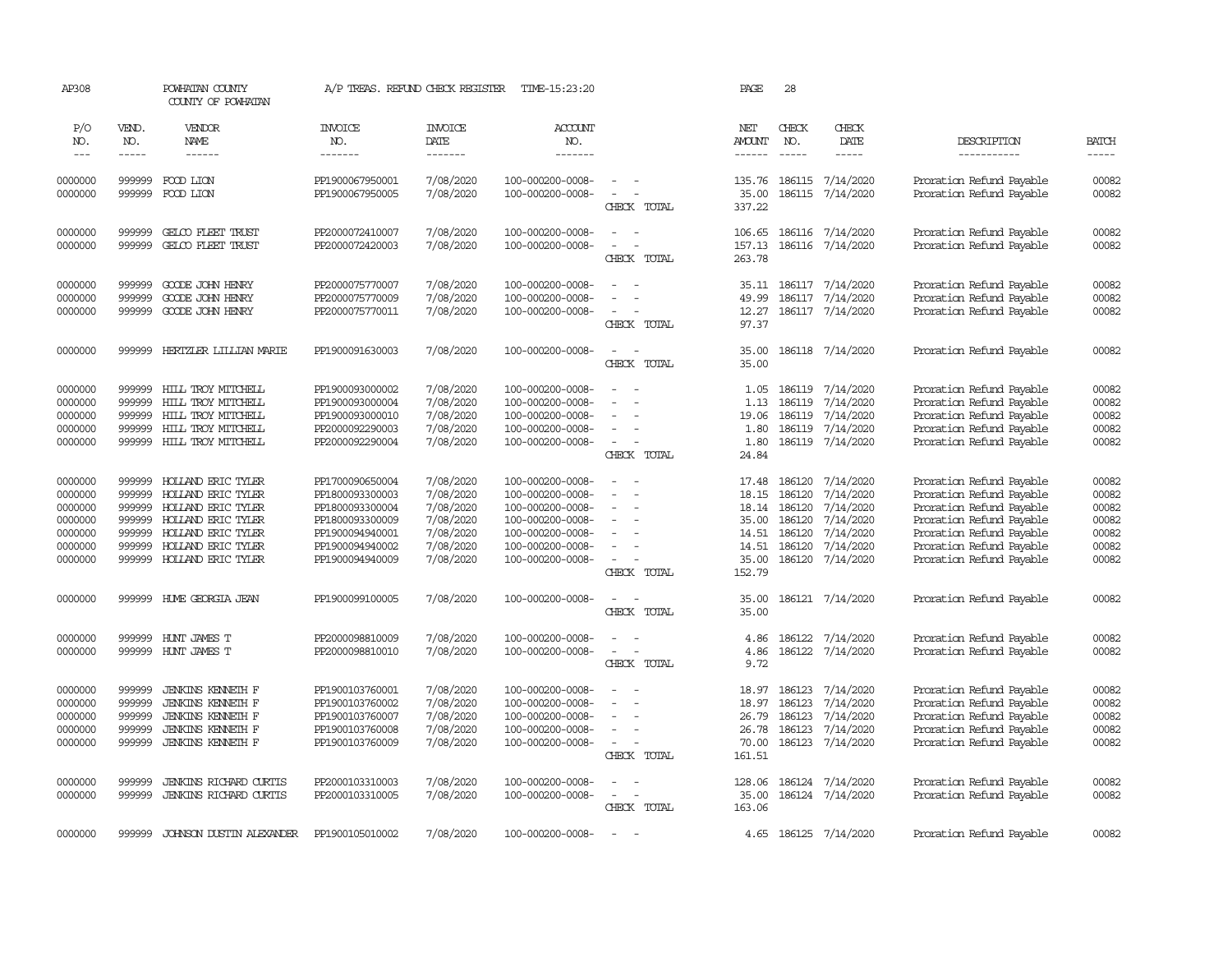| AP308                       |                             | POWHATAN COUNTY<br>COUNTY OF POWHATAN            | A/P TREAS. REFUND CHECK REGISTER   |                                   | TIME-15:23:20                            |                                                   | PAGE                           | 29                            |                                |                                                      |                       |
|-----------------------------|-----------------------------|--------------------------------------------------|------------------------------------|-----------------------------------|------------------------------------------|---------------------------------------------------|--------------------------------|-------------------------------|--------------------------------|------------------------------------------------------|-----------------------|
| P/O<br>NO.<br>$\frac{1}{2}$ | VEND.<br>NO.<br>$- - - - -$ | VENDOR<br>NAME<br>------                         | <b>INVOICE</b><br>NO.<br>-------   | <b>INVOICE</b><br>DATE<br>------- | <b>ACCOUNT</b><br>NO.<br>$- - - - - - -$ |                                                   | NET<br><b>AMOUNT</b><br>------ | CHECK<br>NO.<br>$\frac{1}{2}$ | CHECK<br>DATE<br>$\frac{1}{2}$ | DESCRIPTION<br>-----------                           | <b>BATCH</b><br>----- |
| 0000000                     | 999999                      | JOHNSON DUSTIN ALEXANDER                         | PP1900105010002                    | 7/08/2020                         | 100-000200-0008-                         |                                                   | .46                            | 186125                        | 7/14/2020                      | Proration Refund Payable                             | 00082                 |
| 0000000                     | 999999                      | JOHNSON DUSTIN ALEXANDER                         | PP1900232240002                    | 7/08/2020                         | 100-000200-0008-                         |                                                   | 12.37                          | 186125                        | 7/14/2020                      | Proration Refund Payable                             | 00082                 |
| 0000000                     | 999999                      | JOHNSON DUSTIN ALEXANDER                         | PP1900232240002                    | 7/08/2020                         | 100-000200-0008-                         | $\equiv$<br>CHECK TOTAL                           | 1.23<br>18.71                  | 186125                        | 7/14/2020                      | Proration Refund Payable                             | 00082                 |
| 0000000                     | 999999                      | JORDAN JANIECE PARRISH                           | PP1900107850001                    | 7/08/2020                         | 100-000200-0008-                         | $\equiv$                                          | 32.65                          | 186126                        | 7/14/2020                      | Proration Refund Payable                             | 00082                 |
| 0000000                     | 999999                      | JORDAN JANIECE PARRISH                           | PP1900107850001                    | 7/08/2020                         | 100-000200-0008-                         | $\sim$                                            | 3.27                           | 186126                        | 7/14/2020                      | Proration Refund Payable                             | 00082                 |
| 0000000<br>0000000          | 999999<br>999999            | JORDAN JANIECE PARRISH<br>JORDAN JANIECE PARRISH | PP1900107850001<br>PP1900107850002 | 7/08/2020<br>7/08/2020            | 100-000200-0008-<br>100-000200-0008-     |                                                   | 2.69<br>19.68                  | 186126<br>186126              | 7/14/2020<br>7/14/2020         | Proration Refund Payable<br>Proration Refund Payable | 00082<br>00082        |
| 0000000                     | 999999                      | JORDAN JANIECE PARRISH                           | PP1900107850002                    | 7/08/2020                         | 100-000200-0008-                         |                                                   | 1.97                           | 186126                        | 7/14/2020                      | Proration Refund Payable                             | 00082                 |
| 0000000                     | 999999                      | JORDAN JANIECE PARRISH                           | PP1900107850002                    | 7/08/2020                         | 100-000200-0008-                         | $\sim$                                            | .72                            |                               | 186126 7/14/2020               | Proration Refund Payable                             | 00082                 |
|                             |                             |                                                  |                                    |                                   |                                          | CHECK TOTAL                                       | 60.98                          |                               |                                |                                                      |                       |
| 0000000<br>0000000          | 999999<br>999999            | KING HARRY A SR<br>KING HARRY A SR               | PP2000111130001<br>PP2000111130003 | 7/08/2020<br>7/08/2020            | 100-000200-0008-<br>100-000200-0008-     | $\equiv$                                          | .90                            | 186127<br>186127              | 7/14/2020<br>7/14/2020         | Proration Refund Payable<br>Proration Refund Payable | 00082<br>00082        |
|                             |                             |                                                  |                                    |                                   |                                          | CHECK TOTAL                                       | 15.34<br>16.24                 |                               |                                |                                                      |                       |
| 0000000                     | 999999                      | LACIVITA CHRISTOPHER J                           | PP1900261410001                    | 7/08/2020                         | 100-000200-0008-                         |                                                   | 273.60                         | 186128                        | 7/14/2020                      | Proration Refund Payable                             | 00082                 |
| 0000000                     | 999999                      | LACIVITA CHRISTOPHER J                           | PP2000114630009                    | 7/08/2020                         | 100-000200-0008-                         | $\sim$<br>CHECK TOTAL                             | 136.80<br>410.40               | 186128                        | 7/14/2020                      | Proration Refund Payable                             | 00082                 |
| 0000000                     | 999999                      | LIVESAY CLAIRE ELIZABETH                         | PP1900122380002                    | 7/08/2020                         | 100-000200-0008-                         | $\equiv$                                          | 43.80                          | 186129                        | 7/14/2020                      | Proration Refund Payable                             | 00082                 |
| 0000000                     | 999999                      | LIVESAY CLAIRE ELIZABETH                         | PP1900122380002                    | 7/08/2020                         | 100-000200-0008-                         |                                                   | 4.38                           | 186129                        | 7/14/2020                      | Proration Refund Payable                             | 00082                 |
| 0000000                     | 999999                      | LIVESAY CLAIRE ELIZABETH                         | PP1900122380002                    | 7/08/2020                         | 100-000200-0008-                         |                                                   | 2.00                           | 186129                        | 7/14/2020                      | Proration Refund Payable                             | 00082                 |
| 0000000                     | 999999                      | LIVESAY CLAIRE ELIZABETH                         | PP2000121770001                    | 7/08/2020                         | 100-000200-0008-                         | $\equiv$<br>CHECK TOTAL                           | 6.26<br>56.44                  | 186129                        | 7/14/2020                      | Proration Refund Payable                             | 00082                 |
| 0000000                     |                             | 999999 LOVE BONNIE LEE                           | PP1900123870002                    | 7/08/2020                         | 100-000200-0008-                         | $\sim$                                            |                                |                               | 27.34 186130 7/14/2020         | Proration Refund Payable                             | 00082                 |
|                             |                             |                                                  |                                    |                                   |                                          | CHECK TOTAL                                       | 27.34                          |                               |                                |                                                      |                       |
| 0000000                     | 999999                      | LYCOMING AUTO TRUST                              | PP1900124880002                    | 7/08/2020                         | 100-000200-0008-                         | CHECK TOTAL                                       | 21.11                          |                               | 21.11 186131 7/14/2020         | Proration Refund Payable                             | 00082                 |
|                             |                             |                                                  |                                    |                                   |                                          |                                                   |                                |                               |                                |                                                      |                       |
| 0000000                     | 999999                      | MONEEL MARK H                                    | PP2000134100001                    | 7/08/2020                         | 100-000200-0008-                         | $\sim$<br>$\overline{\phantom{a}}$<br>CHECK TOTAL | 107.69<br>107.69               |                               | 186132 7/14/2020               | Proration Refund Payable                             | 00082                 |
| 0000000                     | 999999                      | MILLER ASHLEY LAUREN                             | PP1900137850002                    | 7/08/2020                         | 100-000200-0008-                         | $\sim$<br>$\sim$                                  | 117.46                         |                               | 186133 7/14/2020               | Proration Refund Payable                             | 00082                 |
|                             |                             |                                                  |                                    |                                   |                                          | CHECK TOTAL                                       | 117.46                         |                               |                                |                                                      |                       |
| 0000000                     | 999999                      | PATTON EDDIE HORACE                              | PP1900156280003                    | 7/08/2020                         | 100-000200-0008-                         |                                                   | 22.23                          |                               | 186134 7/14/2020               | Proration Refund Payable                             | 00082                 |
| 0000000                     | 999999                      | PATTON EDDIE HORACE                              | PP1900156280004                    | 7/08/2020                         | 100-000200-0008-                         | $\overline{\phantom{a}}$<br>CHECK TOTAL           | 133.36<br>155.59               |                               | 186134 7/14/2020               | Proration Refund Payable                             | 00082                 |
| 0000000                     | 999999                      | PETERSON D L TRUST                               | PP2000157580005                    | 7/08/2020                         | 100-000200-0008-                         | $\equiv$                                          | 211.88                         |                               | 186135 7/14/2020               | Proration Refund Payable                             | 00082                 |
| 0000000                     | 999999                      | PETERSON D L TRUST                               | PP2000157580019                    | 7/08/2020                         | 100-000200-0008-                         | $\equiv$<br>$\overline{\phantom{a}}$              | 326.25                         | 186135                        | 7/14/2020                      | Proration Refund Payable                             | 00082                 |
|                             |                             |                                                  |                                    |                                   |                                          | CHECK TOTAL                                       | 538.13                         |                               |                                |                                                      |                       |
| 0000000                     | 999999                      | POORE FRANCES GLENN                              | PP2000160600001                    | 7/08/2020                         | 100-000200-0008-                         |                                                   | 9.63                           | 186136                        | 7/14/2020                      | Proration Refund Payable                             | 00082                 |
| 0000000                     | 999999                      | POORE FRANCES GLENN                              | PP2000160600002                    | 7/08/2020                         | 100-000200-0008-                         | CHECK TOTAL                                       | 19.25<br>28.88                 |                               | 186136 7/14/2020               | Proration Refund Payable                             | 00082                 |
|                             |                             |                                                  |                                    |                                   |                                          |                                                   |                                |                               |                                |                                                      |                       |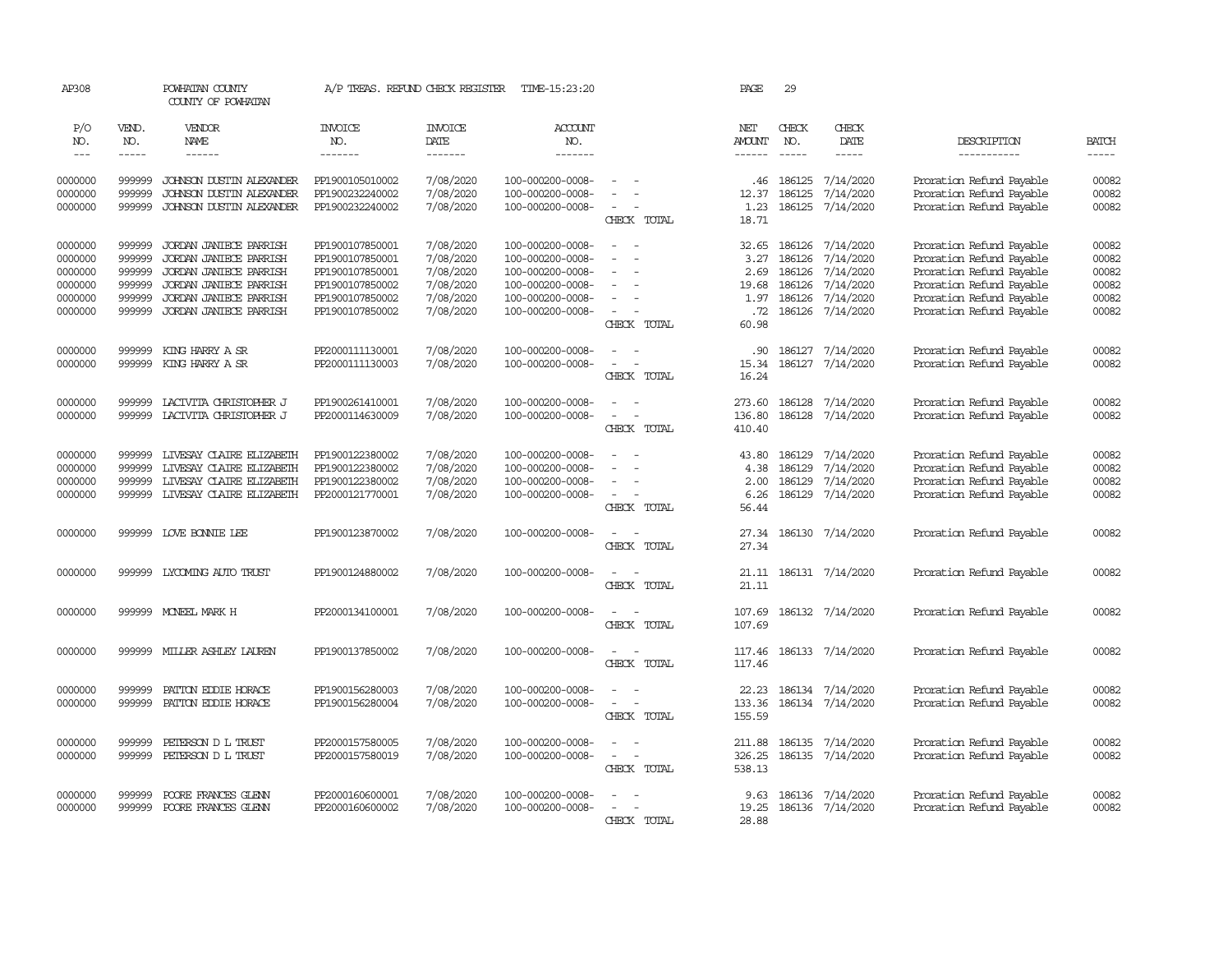| AP308      |              | POWHATAN COUNTY<br>COUNTY OF POWHATAN     |                 | A/P TREAS. REFUND CHECK REGISTER | TIME-15:23:20         |                          | PAGE                 | 30            |                  |                          |              |
|------------|--------------|-------------------------------------------|-----------------|----------------------------------|-----------------------|--------------------------|----------------------|---------------|------------------|--------------------------|--------------|
| P/O<br>NO. | VEND.<br>NO. | VENDOR<br><b>NAME</b>                     | INVOICE<br>NO.  | <b>INVOICE</b><br>DATE           | <b>ACCOUNT</b><br>NO. |                          | NET<br><b>AMOUNT</b> | CHECK<br>NO.  | CHECK<br>DATE    | DESCRIPTION              | <b>BATCH</b> |
| $---$      | $- - - - -$  | ------                                    | -------         | -------                          | -------               |                          | ------               | $\frac{1}{2}$ | $- - - - -$      | -----------              | $- - - - -$  |
| 0000000    | 999999       | POORE GLENN W                             | PP2000160610003 | 7/08/2020                        | 100-000200-0008-      | $\sim$<br>CHECK TOTAL    | 5.70<br>5.70         |               | 186137 7/14/2020 | Proration Refund Payable | 00082        |
| 0000000    | 999999       | PURDY JASON T                             | PP1800162750001 | 7/08/2020                        | 100-000200-0008-      | $\sim$                   | 2.60                 | 186138        | 7/14/2020        | Proration Refund Payable | 00082        |
| 0000000    | 999999       | PURDY JASON T                             | PP1800162750002 | 7/08/2020                        | 100-000200-0008-      |                          | 3.36                 | 186138        | 7/14/2020        | Proration Refund Payable | 00082        |
| 0000000    | 999999       | PURDY JASON T                             | PP1900164840001 | 7/08/2020                        | 100-000200-0008-      |                          | 12.28                | 186138        | 7/14/2020        | Proration Refund Payable | 00082        |
| 0000000    | 999999       | PURDY JASON T                             | PP1900164840002 | 7/08/2020                        | 100-000200-0008-      |                          | 12.27                | 186138        | 7/14/2020        | Proration Refund Payable | 00082        |
| 0000000    | 999999       | PURDY JASON T                             | PP1900164840013 | 7/08/2020                        | 100-000200-0008-      | $\equiv$                 | 57.50                |               | 186138 7/14/2020 | Proration Refund Payable | 00082        |
|            |              |                                           |                 |                                  |                       | CHECK TOTAL              | 88.01                |               |                  |                          |              |
| 0000000    | 999999       | RANKIN ELIZABETH SANFORD                  | PP2000165670001 | 7/08/2020                        | 100-000200-0008-      | $\sim$                   | 31.81                |               | 186139 7/14/2020 | Proration Refund Payable | 00082        |
|            |              |                                           |                 |                                  |                       | CHECK TOTAL              | 31.81                |               |                  |                          |              |
| 0000000    | 999999       | REAMS REGINA R                            | PP1900167720003 | 7/08/2020                        | 100-000200-0008-      |                          | 46.60                | 186140        | 7/14/2020        | Proration Refund Payable | 00082        |
| 0000000    | 999999       | REAMS REGINA R                            | PP1900167720003 | 7/08/2020                        | 100-000200-0008-      | $\sim$                   | 4.66                 | 186140        | 7/14/2020        | Proration Refund Payable | 00082        |
| 0000000    | 999999       | REAMS REGINA R                            | PP1900167720003 | 7/08/2020                        | 100-000200-0008-      |                          | 1.28                 | 186140        | 7/14/2020        | Proration Refund Payable | 00082        |
| 0000000    | 999999       | REAMS REGINA R                            | PP1900167720004 | 7/08/2020                        | 100-000200-0008-      |                          | 46.59                | 186140        | 7/14/2020        | Proration Refund Payable | 00082        |
| 0000000    | 999999       | REAMS REGINA R                            | PP1900167720004 | 7/08/2020                        | 100-000200-0008-      | $\equiv$                 | 4.66                 | 186140        | 7/14/2020        | Proration Refund Payable | 00082        |
| 0000000    | 999999       | REAMS REGINA R                            | PP1900167720004 | 7/08/2020                        | 100-000200-0008-      |                          | 2.99                 | 186140        | 7/14/2020        | Proration Refund Payable | 00082        |
| 0000000    | 999999       | REAMS REGINA R                            | PP1900167720007 | 7/08/2020                        | 100-000200-0008-      |                          | 28.63                | 186140        | 7/14/2020        | Proration Refund Payable | 00082        |
| 0000000    | 999999       | REAMS REGINA R                            | PP2000166970001 | 7/08/2020                        | 100-000200-0008-      |                          | 40.18                | 186140        | 7/14/2020        | Proration Refund Payable | 00082        |
| 0000000    | 999999       | REAMS REGINA R                            | PP2000166970005 | 7/08/2020                        | 100-000200-0008-      | $\equiv$                 | 35.00                | 186140        | 7/14/2020        | Proration Refund Payable | 00082        |
|            |              |                                           |                 |                                  |                       | CHECK TOTAL              | 210.59               |               |                  |                          |              |
| 0000000    | 999999       | RICE KATHRYN SUSAN M                      | PP2000168970001 | 7/08/2020                        | 100-000200-0008-      | $\overline{\phantom{a}}$ | 15.07                |               | 186141 7/14/2020 | Proration Refund Payable | 00082        |
|            |              |                                           |                 |                                  |                       | CHECK TOTAL              | 15.07                |               |                  |                          |              |
| 0000000    | 999999       | SHELTON CLIFFORD N                        | PP2000182560003 | 7/08/2020                        | 100-000200-0008-      | $\overline{\phantom{a}}$ | 37.57                |               | 186142 7/14/2020 | Proration Refund Payable | 00082        |
|            |              |                                           |                 |                                  |                       | CHECK TOTAL              | 37.57                |               |                  |                          |              |
| 0000000    | 999999       | SHUMATE BUFORD KEADLE JR                  | PP2000184290001 | 7/08/2020                        | 100-000200-0008-      | $\sim$                   | 52.54                |               | 186143 7/14/2020 | Proration Refund Payable | 00082        |
|            |              |                                           |                 |                                  |                       | CHECK TOTAL              | 52.54                |               |                  |                          |              |
| 0000000    | 999999       | SOCHA JENNIFER KRISTEN VE                 | PP1900256830001 | 7/08/2020                        | 100-000200-0008-      |                          | 35.15                | 186144        | 7/14/2020        | Proration Refund Payable | 00082        |
| 0000000    | 999999       | SOCHA JENNIFER KRISTEN VE                 | PP1900256830001 | 7/08/2020                        | 100-000200-0008-      | $\sim$                   | 3.52                 |               | 186144 7/14/2020 | Proration Refund Payable | 00082        |
| 0000000    | 999999       | SOCHA JENNIFER KRISTEN VE PP1900256830001 |                 | 7/08/2020                        | 100-000200-0008-      | $\blacksquare$           | 1.61                 |               | 186144 7/14/2020 | Proration Refund Payable | 00082        |
|            |              |                                           |                 |                                  |                       | CHECK TOTAL              | 40.28                |               |                  |                          |              |
| 0000000    | 999999       | STONER NICOLE SMITH                       | PP1800193860003 | 7/08/2020                        | 100-000200-0008-      | $\equiv$                 | 35.00                |               | 186145 7/14/2020 | Proration Refund Payable | 00082        |
|            |              |                                           |                 |                                  |                       | CHECK TOTAL              | 35.00                |               |                  |                          |              |
| 0000000    | 999999       | <b>SUMLIN LISA</b>                        | PP1900197880002 | 7/08/2020                        | 100-000200-0008-      | $\sim$                   | 8.23                 | 186146        | 7/14/2020        | Proration Refund Payable | 00082        |
| 0000000    | 999999       | <b>SUMLIN LISA</b>                        | PP1900197880004 | 7/08/2020                        | 100-000200-0008-      |                          | 43.52                |               | 186146 7/14/2020 | Proration Refund Payable | 00082        |
|            |              |                                           |                 |                                  |                       | CHECK TOTAL              | 51.75                |               |                  |                          |              |
| 0000000    | 999999       | TOYOTA LEASE TRUST                        | PP1800203530099 | 7/08/2020                        | 100-000200-0008-      | $\equiv$                 | 35.00                | 186147        | 7/14/2020        | Proration Refund Payable | 00082        |
|            |              |                                           |                 |                                  |                       | CHECK TOTAL              | 35.00                |               |                  |                          |              |
| 0000000    | 999999       | UNITED AUTOMOBILE LEASING                 | PP1900208810001 | 7/08/2020                        | 100-000200-0008-      |                          | 186.08               | 186148        | 7/14/2020        | Proration Refund Payable | 00082        |
| 0000000    | 999999       | UNITED AUTOMOBILE LEASING PP1900208810002 |                 | 7/08/2020                        | 100-000200-0008-      |                          | 372.15               |               | 186148 7/14/2020 | Proration Refund Payable | 00082        |
|            |              |                                           |                 |                                  |                       | CHECK TOTAL              | 558.23               |               |                  |                          |              |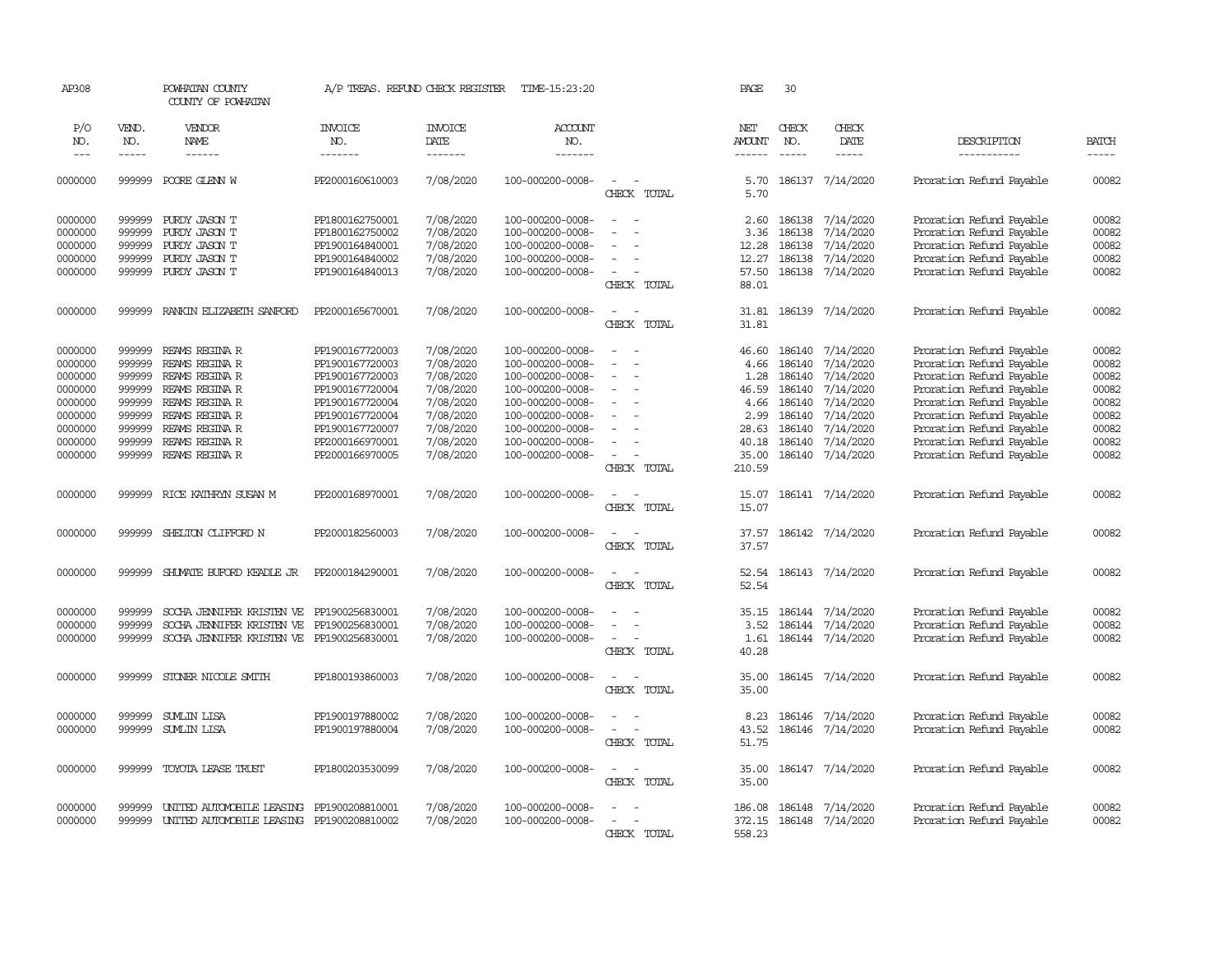| AP308                         |                            | POWHATAN COUNTY<br>COUNTY OF POWHATAN                             | A/P TREAS. REFUND CHECK REGISTER                      |                                     | TIME-15:23:20                                            |                                                           | PAGE                              | 31                            |                                                          |                                                                                  |                         |
|-------------------------------|----------------------------|-------------------------------------------------------------------|-------------------------------------------------------|-------------------------------------|----------------------------------------------------------|-----------------------------------------------------------|-----------------------------------|-------------------------------|----------------------------------------------------------|----------------------------------------------------------------------------------|-------------------------|
| P/O<br>NO.<br>$\cdots$        | VEND.<br>NO.<br>-----      | VENDOR<br><b>NAME</b><br>------                                   | <b>INVOICE</b><br>NO.<br>-------                      | <b>INVOICE</b><br>DATE<br>-------   | <b>ACCOUNT</b><br>NO.<br>-------                         |                                                           | NET<br><b>AMOUNT</b><br>------    | CHECK<br>NO.<br>$\frac{1}{2}$ | CHECK<br>DATE<br>$- - - - -$                             | DESCRIPTION<br>-----------                                                       | <b>BATCH</b><br>-----   |
| 0000000<br>0000000<br>0000000 | 999999<br>999999<br>999999 | VECCHIONE JYMMI A<br>VECCHIONE JYMMI A<br>VECCHIONE JYMNI A       | PP1900210420002<br>PP2000209680001<br>PP2000209680002 | 7/08/2020<br>7/08/2020<br>7/08/2020 | 100-000200-0008-<br>100-000200-0008-<br>100-000200-0008- | $\sim$ 100 $\sim$<br>CHECK TOTAL                          | 31.62<br>78.12<br>78.12<br>187.86 | 186149<br>186149              | 7/14/2020<br>7/14/2020<br>186149 7/14/2020               | Proration Refund Payable<br>Proration Refund Payable<br>Proration Refund Payable | 00082<br>00082<br>00082 |
| 0000000                       | 999999                     | WARD MATTHEW CHANNING PER PP1900213490005                         |                                                       | 7/08/2020                           | 100-000200-0008-                                         | $\overline{\phantom{a}}$<br>$\overline{a}$<br>CHECK TOTAL | 35.00<br>35.00                    |                               | 186150 7/14/2020                                         | Proration Refund Payable                                                         | 00082                   |
| 0000000<br>0000000            | 999999<br>999999           | WELLS DUSTIN RYAN<br>WELLS DUSTIN RYAN                            | PP2000215600001<br>PP2000215600001                    | 7/08/2020<br>7/08/2020              | 100-000200-0008-<br>100-000200-0008-                     | $\sim$<br>CHECK TOTAL                                     | 10.47<br>1.04<br>11.51            |                               | 186151 7/14/2020<br>186151 7/14/2020                     | Proration Refund Payable<br>Proration Refund Payable                             | 00082<br>00082          |
| 0000000                       | 999999                     | WILSON JANETTE CAROL                                              | PP1900222150002                                       | 7/08/2020                           | 100-000200-0008-                                         | $\sim$<br>$\sim$<br>CHECK TOTAL                           | 15.90<br>15.90                    |                               | 186152 7/14/2020                                         | Proration Refund Payable                                                         | 00082                   |
| 0000000<br>0000000            | 999999<br>999999           | WOLF JOHN EDWARD<br>WOLF JOHN EDWARD                              | PP1800220990002<br>PP1800220990002                    | 7/08/2020<br>7/08/2020              | 100-000200-0008-<br>100-000200-0008-                     | $\equiv$<br>$\overline{\phantom{a}}$<br>CHECK TOTAL       | 20.70<br>2.06<br>22.76            | 186153                        | 7/14/2020<br>186153 7/14/2020                            | Proration Refund Payable<br>Proration Refund Payable                             | 00082<br>00082          |
| 0000000<br>0000000<br>0000000 | 999999<br>999999<br>999999 | WOLF WILLIAM JOSEPH<br>WOLF WILLIAM JOSEPH<br>WOLF WILLIAM JOSEPH | PP1900223620004<br>PP2000223070001<br>PP2000223070003 | 7/08/2020<br>7/08/2020<br>7/08/2020 | 100-000200-0008-<br>100-000200-0008-<br>100-000200-0008- | $\sim$<br>$\sim$<br>CHECK TOTAL                           | 6.60<br>18.70<br>35.00<br>60.30   |                               | 186154 7/14/2020<br>186154 7/14/2020<br>186154 7/14/2020 | Proration Refund Payable<br>Proration Refund Payable<br>Proration Refund Payable | 00082<br>00082<br>00082 |
| 0000000<br>0000000            | 999999<br>999999           | YELLIS NICHOLAS GREGORY<br>YELLIS NICHOLAS GREGORY                | PP1900227380001<br>PP1900227380002                    | 7/08/2020<br>7/08/2020              | 100-000200-0008-<br>100-000200-0008-                     | $\sim$<br>$\sim$<br>CHECK TOTAL                           | 60.64<br>90.95<br>151.59          |                               | 186155 7/14/2020<br>186155 7/14/2020                     | Proration Refund Payable<br>Proration Refund Payable                             | 00082<br>00082          |
| 0000000                       | 999999                     | YOUNG PAULA MARGUERITE                                            | PP2000227400001                                       | 7/08/2020                           | 100-000200-0008-                                         | CHECK TOTAL                                               | 19.06<br>19.06                    |                               | 186156 7/14/2020                                         | Proration Refund Payable                                                         | 00082                   |
| 0000000                       | 999999                     | ZATKULAK CARL                                                     | PP2000227830005                                       | 7/08/2020                           | 100-000200-0008-                                         | $\sim$<br>$\sim$<br>CHECK TOTAL                           | 79.61<br>79.61                    |                               | 186157 7/14/2020                                         | Proration Refund Payable                                                         | 00082                   |
|                               |                            |                                                                   |                                                       |                                     |                                                          | CHECK TYPE TOTAL                                          | 5,316.17                          |                               |                                                          |                                                                                  |                         |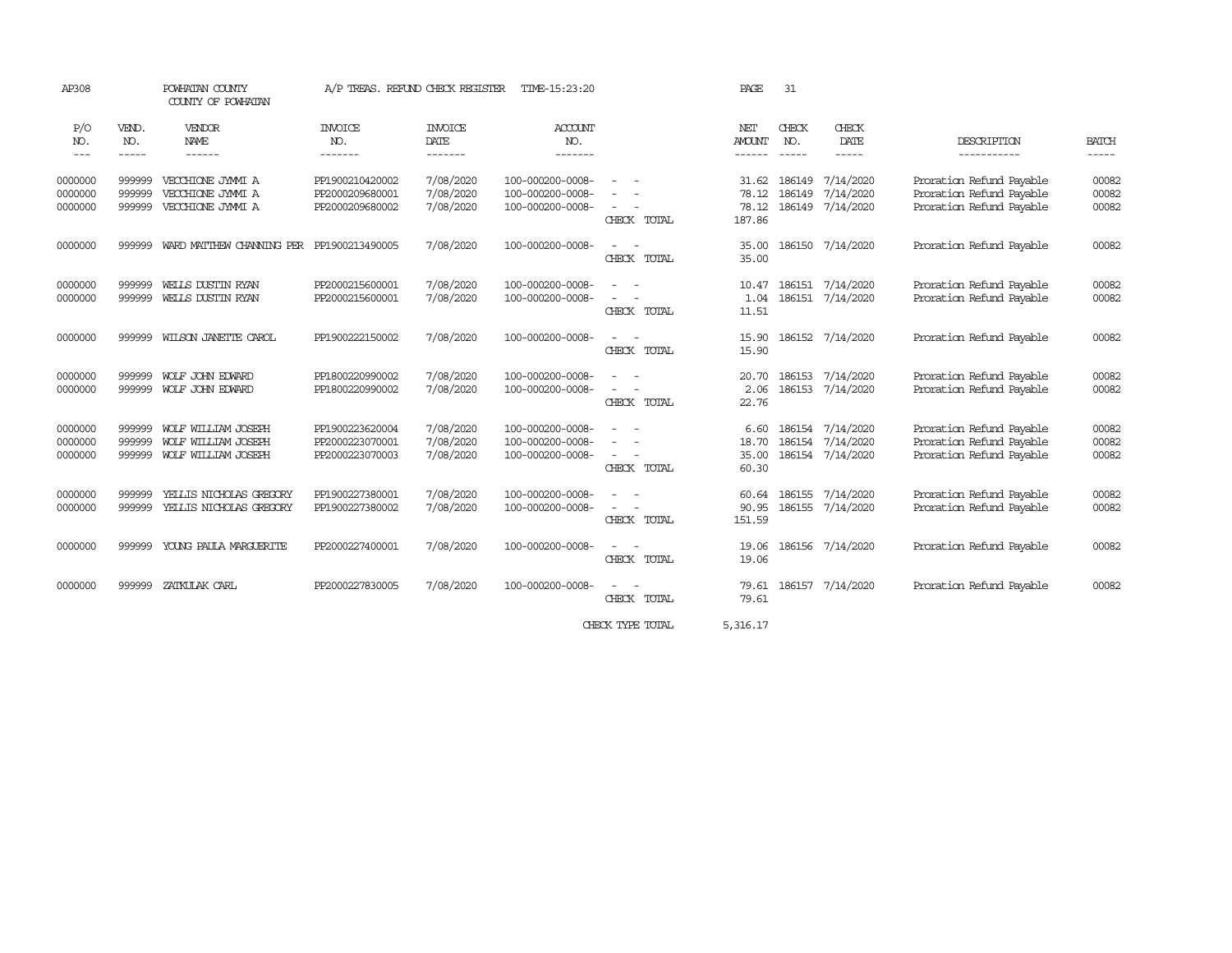| AP308      |                   | POWHATAN COUNTY<br>COUNTY OF POWHATAN |                                  |                                   | A/P VOID CHECK REGISTER TIME-15:23:20 |                                                                                                                             | PAGE                 | 32           |                         |                            |                       |
|------------|-------------------|---------------------------------------|----------------------------------|-----------------------------------|---------------------------------------|-----------------------------------------------------------------------------------------------------------------------------|----------------------|--------------|-------------------------|----------------------------|-----------------------|
| P/O<br>NO. | VEND.<br>NO.<br>. | VENDOR<br>NAME<br>------              | <b>INVOICE</b><br>NO.<br>------- | <b>INVOICE</b><br>DATE<br>------- | ACCOUNT<br>NO.<br>-------             |                                                                                                                             | NET<br><b>AMOUNT</b> | CHECK<br>NO. | CHECK<br>DATE<br>-----  | DESCRIPTION<br>----------- | <b>BATCH</b><br>----- |
| 0000000    | 999999            | MONEEL MARK H                         | PP2000134100001                  | 7/08/2020                         | 100-000200-0008-                      | $\frac{1}{2} \left( \frac{1}{2} \right) \left( \frac{1}{2} \right) = \frac{1}{2} \left( \frac{1}{2} \right)$<br>CHECK TOTAL | 107.69-              |              | 107.69-186132 7/14/2020 | Proration Refund Payable   | 00508                 |
|            |                   |                                       |                                  |                                   |                                       | CHECK TYPE TOTAL                                                                                                            | 107.69-              |              |                         |                            |                       |
|            |                   |                                       |                                  |                                   |                                       | FINAL TOTAL                                                                                                                 | 1,708,796.22         |              |                         |                            |                       |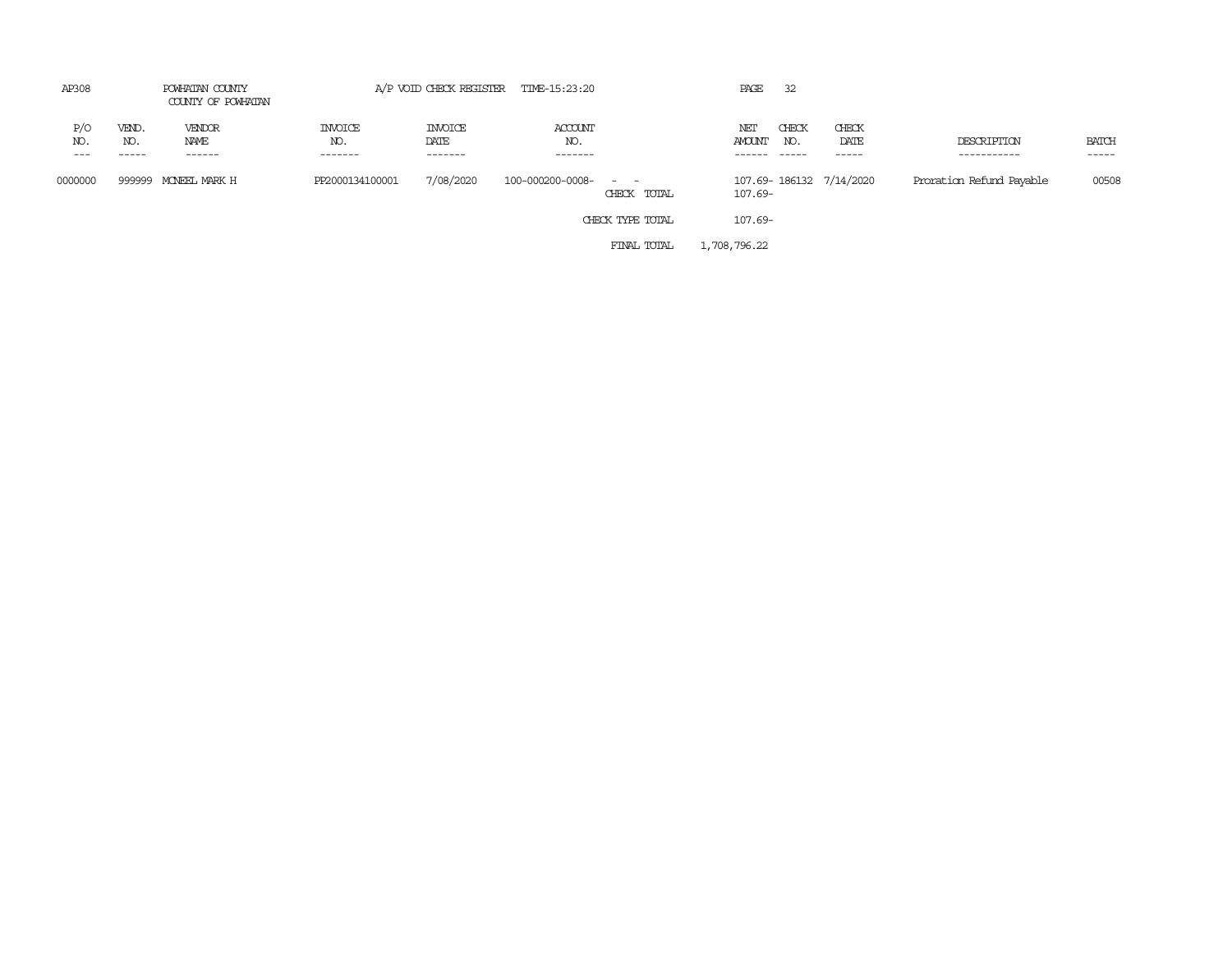| AP308      |              | POWHATAN COUNTY<br>COUNTY OF POWHATAN              | A/P PAYROLL DED CHECK REGISTER |                 | TIME-15:24:26    |                                                   | PAGE                 | $\mathbf{1}$ |                           |                            |                             |
|------------|--------------|----------------------------------------------------|--------------------------------|-----------------|------------------|---------------------------------------------------|----------------------|--------------|---------------------------|----------------------------|-----------------------------|
| P/O<br>NO. | VEND.<br>NO. | VENDOR                                             | <b>INVOICE</b><br>NO.          | <b>INVOICE</b>  | ACCOUNT<br>NO.   |                                                   | NET<br><b>AMOUNT</b> | CHECK        | CHECK<br>DATE             |                            |                             |
| $---$      | $- - - - -$  | NAME<br>------                                     | -------                        | DATE<br>------- | -------          |                                                   | $- - - - - -$        | NO.          | -----                     | DESCRIPTION<br>----------- | <b>BATCH</b><br>$- - - - -$ |
| 0000000    | 012536       | ALLSTATE                                           | DC253200731200700              | 7/31/2020       | 501-000200-0001- | $\sim$<br>CHECK TOTAL                             | 30.06<br>30.06       |              | 186334 7/31/2020          | Payroll Clearing Account   | 00000                       |
| 0000000    | 001020       | ANTHEM BLUE CROSS AND                              | DC100200731200700              | 7/31/2020       | 501-000200-0001- | $\sim$                                            | 786.00               |              | 186335 7/31/2020          | Payroll Clearing Account   | 00000                       |
| 0000000    | 001020       | ANIHEM BLUE CROSS AND                              | DC104200731200700              | 7/31/2020       | 501-000200-0001- | $\overline{\phantom{a}}$                          | 1,972.00             | 186335       | 7/31/2020                 | Payroll Clearing Account   | 00000                       |
| 0000000    | 001020       | ANIHEM BLUE CROSS AND                              | DC249200731200700              | 7/31/2020       | 501-000200-0001- | $\overline{\phantom{a}}$<br>CHECK TOTAL           | 1,630.00<br>4,388.00 |              | 186335 7/31/2020          | Payroll Clearing Account   | 00000                       |
| 0000000    | 006223       | COMONWEALTH OF VIRGINIA                            | DC049200731200700              | 7/31/2020       | 501-000200-0001- | $\sim$<br>$\overline{\phantom{a}}$<br>CHECK TOTAL | 384.17<br>384.17     |              | 186337 7/31/2020          | Payroll Clearing Account   | 00000                       |
| 0000000    |              | 010274 ICMA-RC                                     | DC247200731200700              | 7/31/2020       | 501-000200-0001- | $\sim$<br>$\sim$<br>CHECK TOTAL                   | 287.35<br>287.35     |              | 186339 7/31/2020          | Payroll Clearing Account   | 00000                       |
| 0000000    | 007267       | INIERNAL REVENUE SERVICE                           | DC998200731200700              | 7/31/2020       | 116-000200-0001- | $\sim$<br>$\sim$                                  | 284.84               | 186340       | 7/31/2020                 | Payroll-Clearing Account   | 00000                       |
| 0000000    | 007267       | INTERNAL REVENUE SERVICE                           | DC998200731200700              | 7/31/2020       | 501-000200-0001- | $\sim$                                            | 1,623.40             |              | 186340 7/31/2020          | Payroll Clearing Account   | 00000                       |
| 0000000    | 007267       | INTERNAL REVENUE SERVICE                           | DC999200731200700              | 7/31/2020       | 116-000200-0001- | $\overline{\phantom{a}}$                          | 432.62               |              | 186340 7/31/2020          | Payroll-Clearing Account   | 00000                       |
| 0000000    | 007267       | INTERNAL REVENUE SERVICE                           | DC999200731200700              | 7/31/2020       | 501-000200-0001- | $\sim$<br>$\sim$<br>CHECK TOTAL                   | 3,246.82<br>5,587.68 |              | 186340 7/31/2020          | Payroll Clearing Account   | 00000                       |
| 0000000    |              | 001050 NATIONWIDE RETIREMENT SOL DC021200731200700 |                                | 7/31/2020       | 501-000200-0001- | $\sim$ $ \sim$<br>CHECK TOTAL                     | 1,820.00<br>1,820.00 |              | 186344 7/31/2020          | Payroll Clearing Account   | 00000                       |
| 0000000    | 007550       | TREASURER OF VIRGINIA VRS DC145200731200700        |                                | 7/31/2020       | 501-000200-0001- | $\sim$<br>CHECK TOTAL                             | 222.51               |              | 222.51 186345 7/31/2020   | Payroll Clearing Account   | 00000                       |
| 0000000    | 007549       | TREASURER OF VIRGINIA-VRS                          | DC144200731200700              | 7/31/2020       | 501-000200-0001- |                                                   |                      |              | 2,407.34 186346 7/31/2020 | Payroll Clearing Account   | 00000                       |
| 0000000    | 007549       | TREASURER OF VIRGINIA-VRS DC244200731200700        |                                | 7/31/2020       | 501-000200-0001- | $\sim$ 100 $\sim$                                 | 417.83               |              | 186346 7/31/2020          | Payroll Clearing Account   | 00000                       |
|            |              |                                                    |                                |                 |                  | CHECK TOTAL                                       | 2,825.17             |              |                           |                            |                             |
| 0000000    |              | 008351 VACORP                                      | DC245200731200700              | 7/31/2020       | 501-000200-0001- | $\overline{\phantom{a}}$<br>CHECK TOTAL           | 17.85<br>17.85       |              | 186349 7/31/2020          | Payroll Clearing Account   | 00000                       |
| 0000000    | 001010       | VIRGINIA DEPT OF TAXATION DC997200731200700        |                                | 7/31/2020       | 116-000200-0001- |                                                   | 126.75               |              | 186350 7/31/2020          | Payroll-Clearing Account   | 00000                       |
| 0000000    | 001010       | VIRGINIA DEPT OF TAXATION DC997200731200700        |                                | 7/31/2020       | 501-000200-0001- | $\sim$ $ \sim$                                    | 904.12               |              | 186350 7/31/2020          | Payroll Clearing Account   | 00000                       |
|            |              |                                                    |                                |                 |                  | CHECK TOTAL                                       | 1,030.87             |              |                           |                            |                             |

CHECK TYPE TOTAL 16,593.66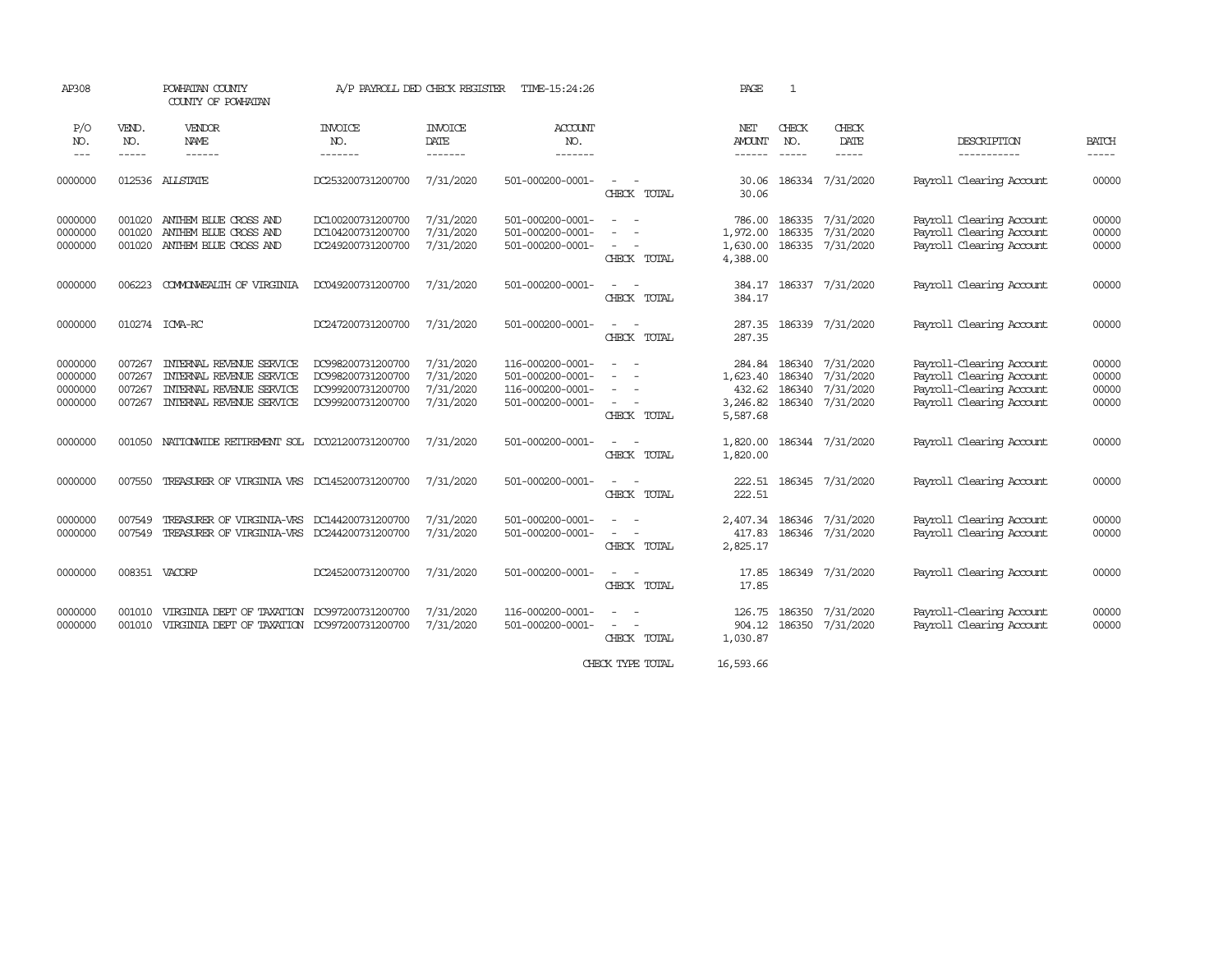| AP308                                    |                             | POWHATAN COUNTY<br>COUNTY OF POWHATAN                                                                                         |                                              | A/P REGULAR CHECK REGISTER                       | TIME-15:24:26                                                                    |                                                                     | PAGE                           | 2                                       |                                                         |                                                                                                                                            |                         |
|------------------------------------------|-----------------------------|-------------------------------------------------------------------------------------------------------------------------------|----------------------------------------------|--------------------------------------------------|----------------------------------------------------------------------------------|---------------------------------------------------------------------|--------------------------------|-----------------------------------------|---------------------------------------------------------|--------------------------------------------------------------------------------------------------------------------------------------------|-------------------------|
| P/O<br>NO.<br>$\frac{1}{2}$              | VEND.<br>NO.<br>$- - - - -$ | VENDOR<br><b>NAME</b>                                                                                                         | <b>INVOICE</b><br>NO.<br>-------             | <b>INVOICE</b><br>DATE<br>$- - - - - - -$        | <b>ACCOUNT</b><br>NO.<br>-------                                                 |                                                                     | NET<br><b>AMOUNT</b><br>------ | CHECK<br>NO.<br>$\frac{1}{2}$           | CHECK<br><b>DATE</b>                                    | DESCRIPTION<br>-----------                                                                                                                 | <b>BATCH</b><br>-----   |
| 0000000                                  | 011585                      | ATLANTIC TACTICAL, INC.                                                                                                       | SI-80703480                                  | 6/22/2020                                        | 4301-031200-6001-                                                                | $\overline{\phantom{a}}$<br>$\overline{\phantom{a}}$<br>CHECK TOTAL | 7,073.95<br>7,073.95           | 186009                                  | 7/06/2020                                               | Public Safety Radio System                                                                                                                 | 03739                   |
| 0000000                                  | 007296                      | BOUND TREE MEDICAL, LLC                                                                                                       | 83667854                                     | 6/22/2020                                        | 4120-032301-6013-                                                                | $\overline{\phantom{a}}$<br>$\sim$<br>CHECK TOTAL                   | 219.00<br>219.00               |                                         | 186011 7/06/2020                                        | Medical Supplies                                                                                                                           | 03739                   |
| 0000000                                  |                             | 009984 BRAME SPECIALITY CO., INC.                                                                                             | 7543444                                      | 6/29/2020                                        | 4116-012200-0001-                                                                | $\sim$<br>$\sim$<br>CHECK TOTAL                                     | 507.44<br>507.44               |                                         | 186012 7/06/2020                                        | Cares Act - COVID Expd                                                                                                                     | 03739                   |
| 0000000                                  | 012340                      | PRICE SUPPLY COMPANY, INC                                                                                                     | 2006-083403                                  | 6/17/2020                                        | 4301-062100-8304-                                                                | $\overline{\phantom{a}}$<br>- 14<br>CHECK TOTAL                     | 30.06<br>30.06                 |                                         | 186033 7/06/2020                                        | PMS Repurpose                                                                                                                              | 03740                   |
| 0000000                                  |                             | 000620 R.C. GOODWYN & SONS, INC 0912371                                                                                       |                                              | 6/18/2020                                        | 4301-062100-8304-                                                                | $\overline{\phantom{a}}$<br>$\sim$<br>CHECK TOTAL                   | 30.90<br>30.90                 |                                         | 186036 7/06/2020                                        | PMS Repurpose                                                                                                                              | 03740                   |
| 0000000                                  | 001940                      | STANDBY SYSTEMS, INC.                                                                                                         | 06201075                                     | 6/12/2020                                        | 4501-043600-3320-                                                                | $\sim$<br>$\sim$<br>CHECK TOTAL                                     | 160.00<br>160.00               |                                         | 186041 7/06/2020                                        | Maintenance and Svc Contracts                                                                                                              | 03740                   |
| 0000000                                  |                             | 011181 WELLS FARGO FINANCIAL                                                                                                  | 5010849982                                   | 6/19/2020                                        | 4501-043400-3320-                                                                | $\omega_{\rm{max}}$ and $\omega_{\rm{max}}$<br>CHECK TOTAL          | 257.09<br>257.09               |                                         | 186047 7/06/2020                                        | Maintenance and Service Contra 03740                                                                                                       |                         |
| 0000000                                  |                             | 011479 ATLANTIC EMERGENCY                                                                                                     | 6498RIC                                      | 7/01/2020                                        | 4301-012400-8301-                                                                | $\sim$<br>$\sim$<br>CHECK TOTAL                                     | 804.51                         |                                         | 804.51 186052 7/07/2020                                 | Fire Department Equipment                                                                                                                  | 03728                   |
| 0000000                                  |                             | 009454 BANKERS INSURANCE, LLC                                                                                                 | 52784                                        | 6/18/2020                                        | 4501-043400-2310-                                                                | $\sim$<br>$\sim$<br>CHECK TOTAL                                     | 90.00<br>90.00                 |                                         | 186053 7/07/2020                                        | Medical Insurance                                                                                                                          | 03728                   |
| 0000000                                  | 006606                      | FLATROCK GLASS & DOOR INC 20503                                                                                               |                                              | 7/01/2020                                        | 4116-012200-0001-                                                                | $\sim$<br>$\sim$ $-$<br>CHECK TOTAL                                 | 5,885.00<br>5,885.00           |                                         | 186068 7/07/2020                                        | Cares Act - COVID Expd                                                                                                                     | 03728                   |
| 0000000                                  | 012508                      | HEALTH ECUTTY INC                                                                                                             | 1ZBOFOG                                      | 6/16/2020                                        | 501-000200-0012-                                                                 | $\sim$ $  -$<br>CHECK TOTAL                                         | 2,400.00<br>2,400.00           |                                         | 186070 7/07/2020                                        | Payroll Clearing - FSA                                                                                                                     | 03728                   |
| 0000000                                  | 000120                      | JAMES RIVER AIR                                                                                                               | C223194                                      | 7/01/2020                                        | 4501-043600-3320-                                                                | $\sim 100$ km s $^{-1}$<br>CHECK TOTAL                              | 322.65<br>322.65               |                                         | 186072 7/07/2020                                        | Maintenance and Svc Contracts                                                                                                              | 03728                   |
| 0000000                                  | 007182                      | SUPPLY ROOM COMPANIES INC 3993110-2                                                                                           |                                              | 6/29/2020                                        | 4116-012200-0001-                                                                | $\sim$<br>$\sim$<br>CHECK TOTAL                                     | 70.02<br>70.02                 |                                         | 186095 7/07/2020                                        | Cares Act - COVID Expd                                                                                                                     | 03728                   |
| 0000000                                  |                             | 008351 VACORP                                                                                                                 | 66223                                        | 6/02/2020                                        | 4501-043400-5305-                                                                | $\sim$ $  -$<br>CHECK TOTAL                                         | 1,991.83                       |                                         | 1,991.83 186097 7/07/2020                               | Auto Insurance                                                                                                                             | 03728                   |
| 0000000                                  |                             | 007012 VIRGINIA ASSOCIATION OF                                                                                                | FY21 DUES                                    | 6/05/2020                                        | 4501-043400-5810-                                                                | $\sim$ $ \sim$<br>CHECK TOTAL                                       | 808.34                         |                                         | 808.34 186098 7/07/2020                                 | Dues/Association Membership                                                                                                                | 03728                   |
| 0000000<br>0000000<br>0000000<br>0000000 | 006175                      | 006175 ADAMS OIL COMPANY, INC.<br>ADAMS OIL COMPANY, INC.<br>006175 ADAMS OIL COMPANY, INC.<br>006175 ADAMS OIL COMPANY, INC. | 36822<br>36823<br>36828<br>$6/9/20$ DELIVERY | 6/09/2020<br>6/09/2020<br>6/09/2020<br>6/09/2020 | 4501-043400-6008-<br>4501-043400-6008-<br>4501-043400-6008-<br>4501-043400-6008- | ÷.<br>$\sim$<br>$\sim$<br>CHECK TOTAL                               | 83.12<br>25.00<br>394.60       | 33.21 186158<br>186158<br>253.27 186158 | 7/15/2020<br>7/15/2020<br>7/15/2020<br>186158 7/15/2020 | Gas/Grease/Oil/Vehicle Repairs<br>Gas/Grease/Oil/Vehicle Repairs<br>Gas/Grease/Oil/Vehicle Repairs<br>Gas/Grease/Oil/Vehicle Repairs 03751 | 03751<br>03751<br>03751 |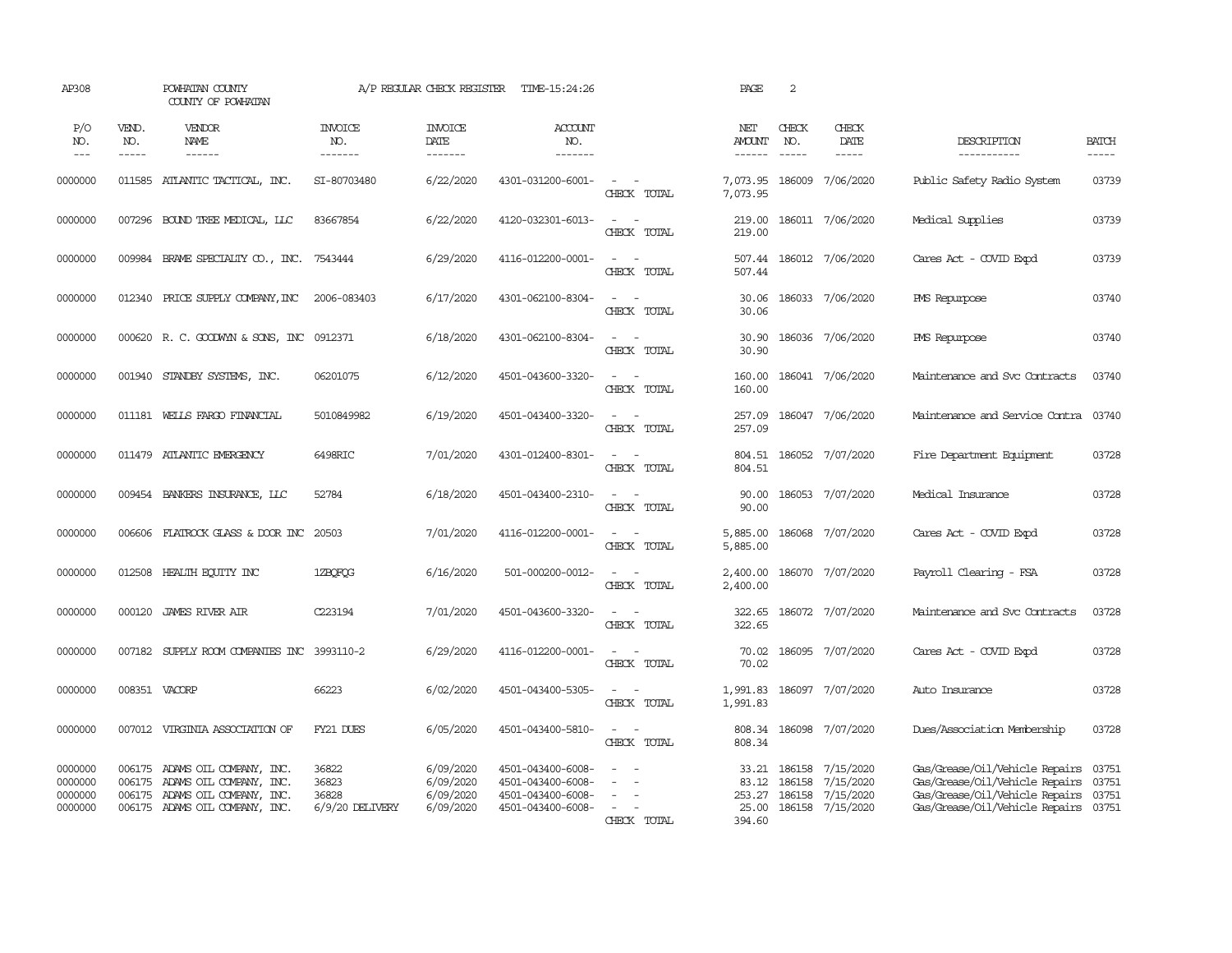| AP308              |                  | POWHATAN COUNTY<br>COUNTY OF POWHATAN                                              |                          | A/P REGULAR CHECK REGISTER | TIME-15:24:26                          |                                                                                                                                | PAGE                       | 3                |                                      |                                                                |                |
|--------------------|------------------|------------------------------------------------------------------------------------|--------------------------|----------------------------|----------------------------------------|--------------------------------------------------------------------------------------------------------------------------------|----------------------------|------------------|--------------------------------------|----------------------------------------------------------------|----------------|
| P/O<br>NO.         | VEND.<br>NO.     | VENDOR<br>NAME                                                                     | <b>INVOICE</b><br>NO.    | <b>INVOICE</b><br>DATE     | ACCOUNT<br>NO.                         |                                                                                                                                | NET<br>AMOUNT              | CHECK<br>NO.     | CHECK<br>DATE                        | DESCRIPTION                                                    | <b>BATCH</b>   |
| $---$              | $\frac{1}{2}$    | $- - - - - -$                                                                      | -------                  | --------                   | $- - - - - - -$                        |                                                                                                                                | $- - - - - -$              |                  | $- - - - -$                          | -----------                                                    | $\frac{1}{2}$  |
| 0000000<br>0000000 | 009183           | 009183 AIR, WATER & SOIL LABORA- V20004393<br>AIR, WATER & SOIL LABORA- V20004418  |                          | 6/25/2020<br>6/25/2020     | 4501-043500-3140-<br>4501-043600-3142- | $\sim$                                                                                                                         | 40.00<br>40.00             | 186160<br>186160 | 7/15/2020<br>7/15/2020               | Professional Services - Water<br>Professional Services - Sewer | 03751<br>03751 |
| 0000000            | 009183           | AIR, WATER & SOIL LABORA- V20004464                                                |                          | 6/26/2020                  | 4501-043600-3142-                      |                                                                                                                                | 40.00                      | 186160           | 7/15/2020                            | Professional Services - Sewer                                  | 03751          |
| 0000000<br>0000000 | 009183<br>009183 | AIR, WATER & SOIL LABORA- V20004540<br>AIR, WATER & SOIL LABORA- V20004573         |                          | 6/30/2020<br>6/30/2020     | 4501-043600-3142-<br>4501-043600-3142- | $\sim$<br>$\sim$                                                                                                               | 111.80<br>133.60           | 186160<br>186160 | 7/15/2020<br>7/15/2020               | Professional Services - Sewer<br>Professional Services - Sewer | 03751<br>03751 |
| 0000000            | 009183           | AIR, WATER & SOIL LABORA- V20004586                                                |                          | 7/01/2020                  | 4501-043600-3142-                      |                                                                                                                                | 40.00                      | 186160           | 7/15/2020                            | Professional Services - Sewer                                  | 03751          |
| 0000000            |                  | 009183 AIR, WATER & SOIL LABORA- V20004587                                         |                          | 7/01/2020                  | 4501-043600-3142-                      | $\sim$                                                                                                                         | 40.00                      |                  | 186160 7/15/2020                     | Professional Services - Sewer                                  | 03751          |
|                    |                  |                                                                                    |                          |                            |                                        | CHECK TOTAL                                                                                                                    | 445.40                     |                  |                                      |                                                                |                |
| 0000000            | 006965           | CINIAS CORPORATION                                                                 | 4054520136               | 6/30/2020                  | 4501-043400-6011-                      | $\sim$ $ -$<br>CHECK TOTAL                                                                                                     | 14.64<br>14.64             |                  | 186168 7/15/2020                     | Uniforms                                                       | 03751          |
| 0000000            | 000860           | DOMINION ENERGY VIRGINIA                                                           | 2907028530 6/29          | 7/01/2020                  | 4501-043400-5110-                      | $\sim$ $ -$<br>CHECK TOTAL                                                                                                     | 36.71                      |                  | 36.71 186173 7/15/2020               | Electricity                                                    | 03751          |
| 0000000            |                  | 009639 EMS MANAGEMENT &                                                            | 039848                   | 6/30/2020                  | 4120-032300-5845-                      | $\sim$ 100 $\sim$<br>CHECK TOTAL                                                                                               | 2,135.10<br>2,135.10       |                  | 186178 7/15/2020                     | EMS Transport Third Party Bill 03751                           |                |
| 0000000            |                  | 009543 NATIONAL SECURITY & DOOR                                                    | 115417                   | 7/02/2020                  | 4301-014100-0004-                      | $\sim$ $ \sim$<br>CHECK TOTAL                                                                                                  | 13, 174.08<br>13, 174.08   |                  | 186189 7/15/2020                     | Security Enhancements                                          | 03752          |
| 0000000            | 001940           | STANDBY SYSTEMS, INC.                                                              | 06201157                 | 6/26/2020                  | 4501-043600-3320-                      | $\sim$ $ \sim$<br>CHECK TOTAL                                                                                                  | 153.00<br>153.00           |                  | 186205 7/15/2020                     | Maintenance and Svc Contracts                                  | 03752          |
| 0000000            |                  | 008346 SYCOM TECHNOLOGIES                                                          | AT57310                  | 6/23/2020                  | 4116-012200-0001-                      | $\sim$ $ \sim$<br>CHECK TOTAL                                                                                                  | 181.16<br>181.16           |                  | 186207 7/15/2020                     | Cares Act - COVID Expd                                         | 03752          |
| 0000000            |                  | 013379 TREASURER, CHESTERFIELD C 2015393 APR-JUN                                   |                          | 6/24/2020                  | 4501-043500-5112-                      | $\sim$ $ \sim$<br>CHECK TOTAL                                                                                                  | 35,437.61                  |                  | 35,437.61 186213 7/15/2020           | Chesterfield Bi-monthly Fees                                   | 03752          |
| 0000000            |                  | 011193 VERIZON                                                                     | 13574714 6/27            | 6/27/2020                  | 4501-043400-5230-                      | $\sim$ 100 $\sim$<br>CHECK TOTAL                                                                                               | 47.88<br>47.88             |                  | 186217 7/15/2020                     | Telephone System                                               | 03752          |
| 0000000<br>0000000 |                  | 013459 VERIZON<br>013459 VERIZON                                                   | 9857777166<br>9857777166 | 7/01/2020<br>7/01/2020     | 4501-043400-5250-<br>4501-043400-5270- | $\overline{\phantom{a}}$<br>$\sim$<br>$\sim$ 100 $\sim$                                                                        | 123.76<br>500.22           |                  | 186218 7/15/2020<br>186218 7/15/2020 | Cell Phones<br>Network Service Connection                      | 03752<br>03752 |
|                    |                  |                                                                                    |                          |                            |                                        | CHECK TOTAL                                                                                                                    | 623.98                     |                  |                                      |                                                                |                |
| 0000000<br>0000000 |                  | 007415 VIRGINIA UTILITY<br>007415 VIRGINIA UTILITY                                 | 06200349<br>06200349     | 6/30/2020<br>6/30/2020     | 4501-043500-3140-<br>4501-043600-3142- | $\sim$ $ -$<br>$\sim$ $ \sim$<br>CHECK TOTAL                                                                                   | 29.92<br>29.93<br>59.85    |                  | 186221 7/15/2020<br>186221 7/15/2020 | Professional Services - Water<br>Professional Services - Sewer | 03752<br>03752 |
| 0000000<br>0000000 | 009944<br>009944 | BELTON, SR., AVERY SHABAR 544014 7/3/20<br>BELTON, SR., AVERY SHABAR 544014 7/3/20 |                          | 7/03/2020<br>7/03/2020     | 4501-043500-3320-<br>4501-043600-3320- | $\sim$ $\sim$<br>$\frac{1}{2} \left( \frac{1}{2} \right) \left( \frac{1}{2} \right) \left( \frac{1}{2} \right)$<br>CHECK TOTAL | 300.00<br>300.00<br>600.00 | 186225           | 7/16/2020<br>186225 7/16/2020        | Maintenance and Svc Contracts<br>Maintenance and Svc Contracts | 03753<br>03753 |
| 0000000            |                  | 009984 BRAME SPECIALTY CO., INC.                                                   | 7544590                  | 7/06/2020                  | 4116-012200-0001-                      | $\frac{1}{2} \left( \frac{1}{2} \right) \left( \frac{1}{2} \right) = \frac{1}{2} \left( \frac{1}{2} \right)$<br>CHECK TOTAL    | 280.51                     |                  | 280.51 186227 7/16/2020              | Cares Act - COVID Expd                                         | 03753          |
| 0000000            | 006965           | CINIAS CORPORATION                                                                 | 4055293541               | 7/08/2020                  | 4501-043400-6011-                      | $\sim$<br>$\sim$<br>CHECK TOTAL                                                                                                | 14.64<br>14.64             |                  | 186228 7/16/2020                     | Uniforms                                                       | 03753          |
|                    |                  |                                                                                    |                          |                            |                                        |                                                                                                                                |                            |                  |                                      |                                                                |                |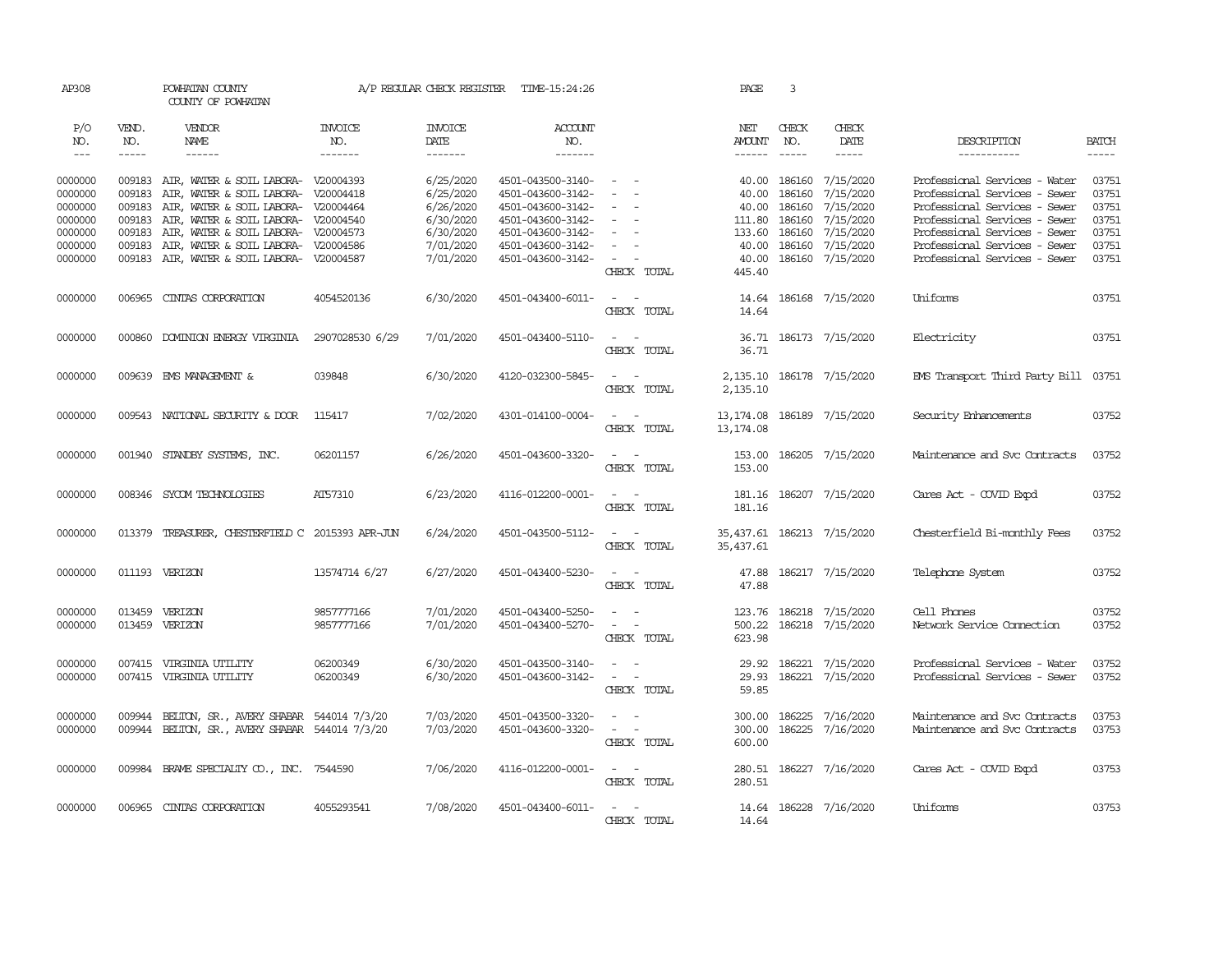| AP308                                                                                                                                                                                                                                                     |                                                                                                                                                                                                                                    | POWHATAN COUNTY<br>COUNTY OF POWHATAN                                                                                                                                                                                                                                                                                                                                                                                                             |                                                                                                                                                                                                                                                                                                                                | A/P REGULAR CHECK REGISTER                                                                                                                                                                                                                                                                              | TIME-15:24:26                                                                                                                                                                                                                                                                                                                                                                                                                                                                                   |                                                                                                                                                                                                                  | PAGE                                                                                                                                                                                                                                           | 4                                                                                                                                                                                                                                  |                                                                                                                                                                                                                                                                                                         |                                                                                                                                                                                                                                                                                                                                                                                                                                                                                                                                                                                   |                                                                                                                                                                                                             |
|-----------------------------------------------------------------------------------------------------------------------------------------------------------------------------------------------------------------------------------------------------------|------------------------------------------------------------------------------------------------------------------------------------------------------------------------------------------------------------------------------------|---------------------------------------------------------------------------------------------------------------------------------------------------------------------------------------------------------------------------------------------------------------------------------------------------------------------------------------------------------------------------------------------------------------------------------------------------|--------------------------------------------------------------------------------------------------------------------------------------------------------------------------------------------------------------------------------------------------------------------------------------------------------------------------------|---------------------------------------------------------------------------------------------------------------------------------------------------------------------------------------------------------------------------------------------------------------------------------------------------------|-------------------------------------------------------------------------------------------------------------------------------------------------------------------------------------------------------------------------------------------------------------------------------------------------------------------------------------------------------------------------------------------------------------------------------------------------------------------------------------------------|------------------------------------------------------------------------------------------------------------------------------------------------------------------------------------------------------------------|------------------------------------------------------------------------------------------------------------------------------------------------------------------------------------------------------------------------------------------------|------------------------------------------------------------------------------------------------------------------------------------------------------------------------------------------------------------------------------------|---------------------------------------------------------------------------------------------------------------------------------------------------------------------------------------------------------------------------------------------------------------------------------------------------------|-----------------------------------------------------------------------------------------------------------------------------------------------------------------------------------------------------------------------------------------------------------------------------------------------------------------------------------------------------------------------------------------------------------------------------------------------------------------------------------------------------------------------------------------------------------------------------------|-------------------------------------------------------------------------------------------------------------------------------------------------------------------------------------------------------------|
| P/O<br>NO.<br>$---$                                                                                                                                                                                                                                       | VEND.<br>NO.<br>$- - - - -$                                                                                                                                                                                                        | VENDOR<br>NAME<br>------                                                                                                                                                                                                                                                                                                                                                                                                                          | <b>INVOICE</b><br>NO.<br>-------                                                                                                                                                                                                                                                                                               | <b>INVOICE</b><br>DATE<br>-------                                                                                                                                                                                                                                                                       | <b>ACCOUNT</b><br>NO.<br>-------                                                                                                                                                                                                                                                                                                                                                                                                                                                                |                                                                                                                                                                                                                  | NET<br><b>AMOUNT</b><br>$- - - - - -$                                                                                                                                                                                                          | CHECK<br>NO.<br>$\frac{1}{2}$                                                                                                                                                                                                      | CHECK<br>DATE<br>$- - - - -$                                                                                                                                                                                                                                                                            | DESCRIPTION<br>-----------                                                                                                                                                                                                                                                                                                                                                                                                                                                                                                                                                        | <b>BATCH</b><br>$- - - - -$                                                                                                                                                                                 |
| 0000000                                                                                                                                                                                                                                                   |                                                                                                                                                                                                                                    | 009543 NATIONAL SECURITY & DOOR                                                                                                                                                                                                                                                                                                                                                                                                                   | 115418                                                                                                                                                                                                                                                                                                                         | 7/02/2020                                                                                                                                                                                                                                                                                               | 4410-053910-5646-                                                                                                                                                                                                                                                                                                                                                                                                                                                                               | CHECK TOTAL                                                                                                                                                                                                      | 4,208.84<br>4,208.84                                                                                                                                                                                                                           | 186236                                                                                                                                                                                                                             | 7/16/2020                                                                                                                                                                                                                                                                                               | Special Fund Payments                                                                                                                                                                                                                                                                                                                                                                                                                                                                                                                                                             | 03753                                                                                                                                                                                                       |
| 0000000<br>0000000                                                                                                                                                                                                                                        | 012849                                                                                                                                                                                                                             | 012849 AQUA VIRGINIA<br>AQUA VIRGINIA                                                                                                                                                                                                                                                                                                                                                                                                             | 10050310 6/20<br>14072759 6/20                                                                                                                                                                                                                                                                                                 | 7/08/2020<br>7/08/2020                                                                                                                                                                                                                                                                                  | 4501-043600-5130-<br>4501-043400-5130-                                                                                                                                                                                                                                                                                                                                                                                                                                                          | $\sim$<br>$\sim$<br>$\equiv$<br>CHECK TOTAL                                                                                                                                                                      | 35.24<br>21.26<br>56.50                                                                                                                                                                                                                        | 186279<br>186279                                                                                                                                                                                                                   | 7/22/2020<br>7/22/2020                                                                                                                                                                                                                                                                                  | Water - Sewer Facilities<br>Water                                                                                                                                                                                                                                                                                                                                                                                                                                                                                                                                                 | 03755<br>03755                                                                                                                                                                                              |
| 0000000<br>0000000<br>0000000<br>0000000<br>0000000<br>0000000<br>0000000<br>0000000<br>0000000<br>0000000<br>0000000<br>0000000<br>0000000<br>0000000<br>0000000<br>0000000<br>0000000<br>0000000<br>0000000<br>0000000<br>0000000<br>0000000<br>0000000 | 008668<br>008668<br>008668<br>008668<br>008668<br>008668<br>008668<br>008668<br>008668<br>008668<br>008668<br>008668<br>008668<br>008668<br>008668<br>008668<br>008668<br>008668<br>008668<br>008668<br>008668<br>008668<br>008668 | BANK OF AMERICA<br>BANK OF AMERICA<br>BANK OF AMERICA<br>BANK OF AMERICA<br>BANK OF AMERICA<br>BANK OF AMERICA<br>BANK OF AMERICA<br>BANK OF AMERICA<br>BANK OF AMERICA<br>BANK OF AMERICA<br>BANK OF AMERICA<br>BANK OF AMERICA<br>BANK OF AMERICA<br>BANK OF AMERICA<br>BANK OF AMERICA<br>BANK OF AMERICA<br>BANK OF AMERICA<br>BANK OF AMERICA<br>BANK OF AMERICA<br>BANK OF AMERICA<br>BANK OF AMERICA<br>BANK OF AMERICA<br>BANK OF AMERICA | 07/01/2020<br>07/01/2020<br>07/01/2020<br>07/01/2020<br>07/01/2020<br>07/01/2020<br>07/01/2020<br>07/01/2020<br>07/01/2020<br>07/01/2020<br>07/01/2020<br>07/01/2020<br>07/01/2020<br>07/01/2020<br>07/01/2020<br>07/01/2020<br>07/01/2020<br>07/01/2020<br>07/01/2020<br>07/01/2020<br>07/01/2020<br>07/01/2020<br>07/01/2020 | 7/01/2020<br>7/01/2020<br>7/01/2020<br>7/01/2020<br>7/01/2020<br>7/01/2020<br>7/01/2020<br>7/01/2020<br>7/01/2020<br>7/01/2020<br>7/01/2020<br>7/01/2020<br>7/01/2020<br>7/01/2020<br>7/01/2020<br>7/01/2020<br>7/01/2020<br>7/01/2020<br>7/01/2020<br>7/01/2020<br>7/01/2020<br>7/01/2020<br>7/01/2020 | 4116-035500-0008-<br>4116-035500-0008-<br>4116-035500-0008-<br>4116-035500-0008-<br>4116-035500-0008-<br>4116-035500-0008-<br>4116-012200-0001-<br>4116-012200-0001-<br>4116-012200-0001-<br>4116-012200-0001-<br>4116-012200-0001-<br>4116-012200-0001-<br>4116-012200-0001-<br>4116-012200-0001-<br>4116-012200-0001-<br>4116-012200-0001-<br>4116-012200-0001-<br>4120-032301-6013-<br>4120-032301-6013-<br>4301-012400-8301-<br>4301-012400-8301-<br>4301-012400-8301-<br>4301-032200-0005- | $\equiv$<br>$\overline{\phantom{a}}$<br>$\sim$<br>$\equiv$<br>$\blacksquare$<br>$\sim$<br>$\overline{\phantom{a}}$<br>$\equiv$<br>$\equiv$<br>$\sim$<br>$\overline{\phantom{a}}$<br>$\sim$<br>$\sim$<br>$\equiv$ | .00<br>185.60<br>243.97<br>252.71<br>267.49<br>1,661.00<br>1,625.44<br>1,516.73<br>879.15<br>1,118.45<br>1,320.23<br>1,185.72<br>1,387.50<br>1,947.50<br>2,481.07<br>105.00<br>105.00<br>105.99<br>47.90<br>30.48<br>369.99<br>372.00<br>79.98 | 186281<br>186281<br>186281<br>186281<br>186281<br>186281<br>186281<br>186281<br>186281<br>186281<br>186281<br>186281<br>186281<br>186281<br>186281<br>186281<br>186281<br>186281<br>186281<br>186281<br>186281<br>186281<br>186281 | 7/22/2020<br>7/22/2020<br>7/22/2020<br>7/22/2020<br>7/22/2020<br>7/22/2020<br>7/22/2020<br>7/22/2020<br>7/22/2020<br>7/22/2020<br>7/22/2020<br>7/22/2020<br>7/22/2020<br>7/22/2020<br>7/22/2020<br>7/22/2020<br>7/22/2020<br>7/22/2020<br>7/22/2020<br>7/22/2020<br>7/22/2020<br>7/22/2020<br>7/22/2020 | Emerg Perform Grant<br>Emerg Perform Grant<br>Emerg Perform Grant<br>Emerg Perform Grant<br>Emerg Perform Grant<br>Emerg Perform Grant<br>Cares Act - COVID Expd<br>Cares Act - COVID Expd<br>Cares Act - COVID Expd<br>Cares Act - COVID Expd<br>Cares Act - COVID Expd<br>Cares Act - COVID Expd<br>Cares Act - COVID Expd<br>Cares Act - COVID Expd<br>Cares Act - COVID Expd<br>Cares Act - COVID Expd<br>Cares Act - COVID Expd<br>Medical Supplies<br>Medical Supplies<br>Fire Department Equipment<br>Fire Department Equipment<br>Fire Department Equipment<br>CAD System | 03769<br>03769<br>03769<br>03769<br>03769<br>03769<br>03769<br>03769<br>03769<br>03769<br>03769<br>03769<br>03769<br>03769<br>03769<br>03769<br>03769<br>03769<br>03769<br>03769<br>03769<br>03769<br>03769 |
| 0000000<br>0000000<br>0000000<br>0000000<br>0000000<br>0000000                                                                                                                                                                                            | 008668<br>008668<br>008668<br>008668<br>008668<br>008668                                                                                                                                                                           | BANK OF AMERICA<br>BANK OF AMERICA<br>BANK OF AMERICA<br>BANK OF AMERICA<br>BANK OF AMERICA<br>BANK OF AMERICA                                                                                                                                                                                                                                                                                                                                    | 07/01/2020<br>07/01/2020<br>07/01/2020<br>07/01/2020<br>07/01/2020<br>07/01/2020                                                                                                                                                                                                                                               | 7/01/2020<br>7/01/2020<br>7/01/2020<br>7/01/2020<br>7/01/2020<br>7/01/2020                                                                                                                                                                                                                              | 4301-032200-0005-<br>4501-043400-6100-<br>4501-043500-3310-<br>4501-043500-3320-<br>4501-043500-3310-<br>4501-043600-6016-                                                                                                                                                                                                                                                                                                                                                                      | $\overline{\phantom{a}}$<br>$\overline{\phantom{a}}$<br>CHECK TOTAL                                                                                                                                              | 2,990.78<br>67.47<br>38.75<br>322.06<br>1,080.00<br>1,055.56<br>22,843.52                                                                                                                                                                      | 186281<br>186281<br>186281<br>186281<br>186281                                                                                                                                                                                     | 7/22/2020<br>7/22/2020<br>7/22/2020<br>7/22/2020<br>7/22/2020<br>186281 7/22/2020                                                                                                                                                                                                                       | CAD System<br>Personal Protective Equipment<br>Repairs and Maintenance<br>Maintenance and Svc Contracts<br>Repairs and Maintenance<br>Chemicals                                                                                                                                                                                                                                                                                                                                                                                                                                   | 03769<br>03769<br>03769<br>03769<br>03769<br>03769                                                                                                                                                          |
| 0000000<br>0000000                                                                                                                                                                                                                                        | 007296<br>007296                                                                                                                                                                                                                   | BOUND TREE MEDICAL, LLC<br>BOUND TREE MEDICAL, LLC                                                                                                                                                                                                                                                                                                                                                                                                | 83676457<br>83676458                                                                                                                                                                                                                                                                                                           | 6/29/2020<br>6/29/2020                                                                                                                                                                                                                                                                                  | 4120-032301-6013-<br>4120-032301-6013-                                                                                                                                                                                                                                                                                                                                                                                                                                                          | $\equiv$<br>$\equiv$<br>CHECK TOTAL                                                                                                                                                                              | 1,116.84<br>714.00<br>1,830.84                                                                                                                                                                                                                 | 186283<br>186283                                                                                                                                                                                                                   | 7/22/2020<br>7/22/2020                                                                                                                                                                                                                                                                                  | Medical Supplies<br>Medical Supplies                                                                                                                                                                                                                                                                                                                                                                                                                                                                                                                                              | 03755<br>03755                                                                                                                                                                                              |
| 0000000                                                                                                                                                                                                                                                   | 013595                                                                                                                                                                                                                             | BT CONFERENCING VIDEO, IN INV068458                                                                                                                                                                                                                                                                                                                                                                                                               |                                                                                                                                                                                                                                                                                                                                | 6/25/2020                                                                                                                                                                                                                                                                                               | 4116-012200-0001-                                                                                                                                                                                                                                                                                                                                                                                                                                                                               | $\sim$<br>$\sim$<br>CHECK TOTAL                                                                                                                                                                                  | 5,581.34<br>5,581.34                                                                                                                                                                                                                           | 186285                                                                                                                                                                                                                             | 7/22/2020                                                                                                                                                                                                                                                                                               | Cares Act - COVID Expd                                                                                                                                                                                                                                                                                                                                                                                                                                                                                                                                                            | 03755                                                                                                                                                                                                       |
| 0000000                                                                                                                                                                                                                                                   |                                                                                                                                                                                                                                    | 011610 BUSINESS CARD                                                                                                                                                                                                                                                                                                                                                                                                                              | 06/27/2020                                                                                                                                                                                                                                                                                                                     | 6/27/2020                                                                                                                                                                                                                                                                                               | 4116-031212-6015-                                                                                                                                                                                                                                                                                                                                                                                                                                                                               | $\sim$<br>$\sim$<br>CHECK TOTAL                                                                                                                                                                                  | 31.06<br>31.06                                                                                                                                                                                                                                 |                                                                                                                                                                                                                                    | 186287 7/22/2020                                                                                                                                                                                                                                                                                        | Ancillary Expenses                                                                                                                                                                                                                                                                                                                                                                                                                                                                                                                                                                | 03766                                                                                                                                                                                                       |
| 0000000                                                                                                                                                                                                                                                   |                                                                                                                                                                                                                                    | 012919 BUSINESS CARD                                                                                                                                                                                                                                                                                                                                                                                                                              | 06/27/2020                                                                                                                                                                                                                                                                                                                     | 6/27/2020                                                                                                                                                                                                                                                                                               | 4116-031201-5540-                                                                                                                                                                                                                                                                                                                                                                                                                                                                               | CHECK TOTAL                                                                                                                                                                                                      | 777.11                                                                                                                                                                                                                                         |                                                                                                                                                                                                                                    | 777.11 186289 7/22/2020                                                                                                                                                                                                                                                                                 | Triad Expenses                                                                                                                                                                                                                                                                                                                                                                                                                                                                                                                                                                    | 03765                                                                                                                                                                                                       |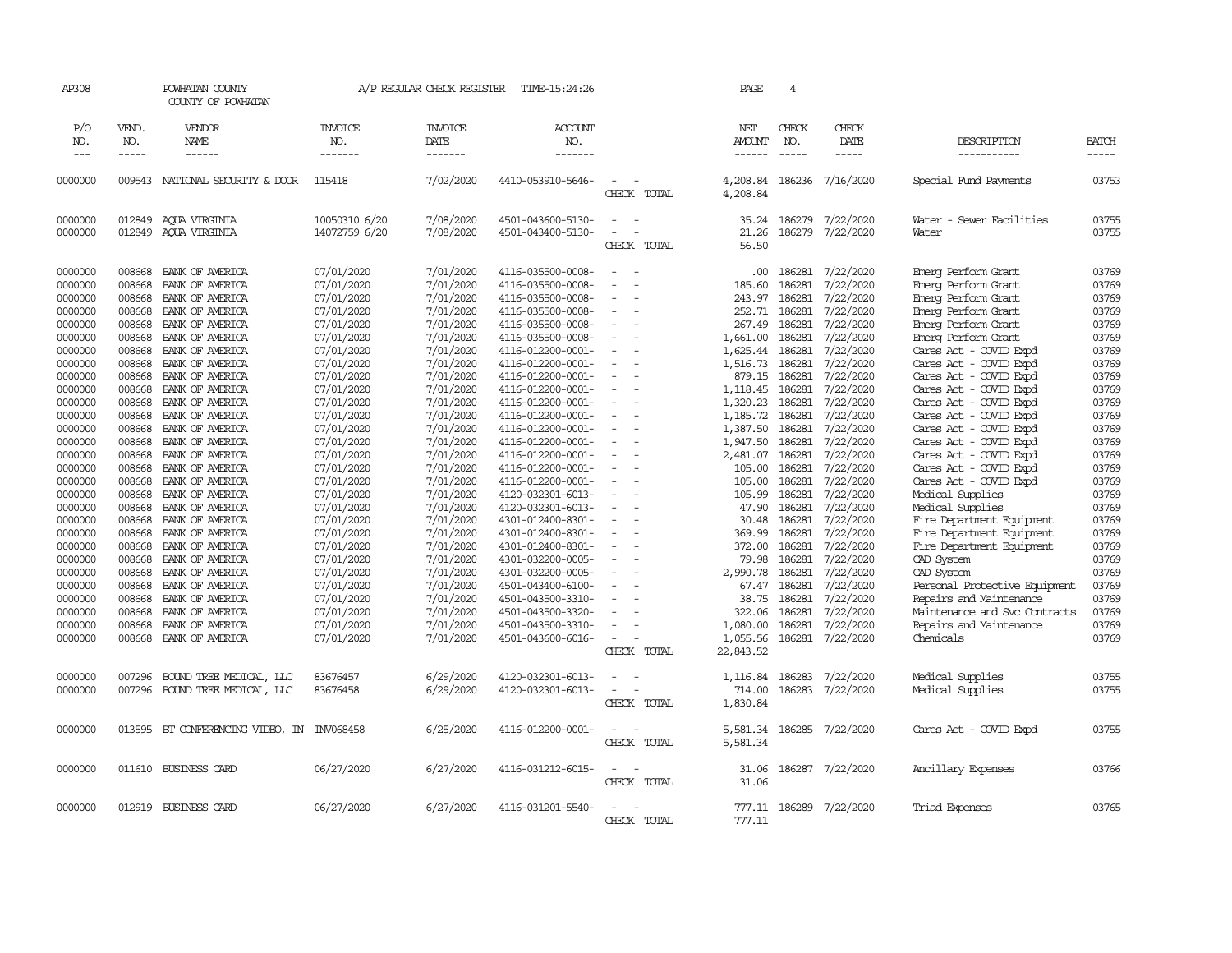| AP308                                    |                                      | POWHATAN COUNTY<br>COUNTY OF POWHATAN                                                                        |                                                                          | A/P REGULAR CHECK REGISTER                       | TIME-15:24:26                                                                    |                                                                                                                         | PAGE                                | 5                                |                                                                                                                                                                                                                                                                                                                                                                                                                                                                                     |                                                                              |                                  |
|------------------------------------------|--------------------------------------|--------------------------------------------------------------------------------------------------------------|--------------------------------------------------------------------------|--------------------------------------------------|----------------------------------------------------------------------------------|-------------------------------------------------------------------------------------------------------------------------|-------------------------------------|----------------------------------|-------------------------------------------------------------------------------------------------------------------------------------------------------------------------------------------------------------------------------------------------------------------------------------------------------------------------------------------------------------------------------------------------------------------------------------------------------------------------------------|------------------------------------------------------------------------------|----------------------------------|
| P/O<br>NO.                               | VEND.<br>NO.                         | VENDOR<br>NAME                                                                                               | <b>INVOICE</b><br>NO.                                                    | <b>INVOICE</b><br>DATE                           | ACCOUNT<br>NO.                                                                   |                                                                                                                         | NET<br><b>AMOUNT</b>                | CHECK<br>NO.                     | CHECK<br>DATE                                                                                                                                                                                                                                                                                                                                                                                                                                                                       | DESCRIPTION                                                                  | <b>BATCH</b>                     |
| $\qquad \qquad - -$                      | $- - - - -$                          | ------                                                                                                       | -------                                                                  | -------                                          | -------                                                                          |                                                                                                                         |                                     | $- - - - -$                      | $\begin{tabular}{ccccc} \multicolumn{2}{c}{} & \multicolumn{2}{c}{} & \multicolumn{2}{c}{} & \multicolumn{2}{c}{} & \multicolumn{2}{c}{} & \multicolumn{2}{c}{} & \multicolumn{2}{c}{} & \multicolumn{2}{c}{} & \multicolumn{2}{c}{} & \multicolumn{2}{c}{} & \multicolumn{2}{c}{} & \multicolumn{2}{c}{} & \multicolumn{2}{c}{} & \multicolumn{2}{c}{} & \multicolumn{2}{c}{} & \multicolumn{2}{c}{} & \multicolumn{2}{c}{} & \multicolumn{2}{c}{} & \multicolumn{2}{c}{} & \mult$ | -----------                                                                  | $\cdots$                         |
| 0000000                                  | 000540                               | CENTRAL VIRGINIA WASTE                                                                                       | 25666                                                                    | 7/13/2020                                        | 4501-043400-3185-                                                                | $\sim$ $\sim$<br>CHECK TOTAL                                                                                            | 64.01                               |                                  | 64.01 186290 7/22/2020                                                                                                                                                                                                                                                                                                                                                                                                                                                              | Trash Removal                                                                | 03755                            |
| 0000000<br>0000000<br>0000000<br>0000000 | 000860<br>000860<br>000860<br>000860 | DOMINION ENERGY VIRGINIA<br>DOMINION ENERGY VIRGINIA<br>DOMINION ENERGY VIRGINIA<br>DOMINION ENERGY VIRGINIA | 0998223150 6/30<br>1875198911 7/01<br>3085476897 6/30<br>6656300552 7/02 | 7/06/2020<br>7/02/2020<br>7/02/2020<br>7/02/2020 | 4501-043600-5110-<br>4501-043500-5110-<br>4501-043600-5110-<br>4501-043500-5110- | $\sim$<br>$\sim$<br>$\sim$<br>$\sim$<br>$\sim$<br>$\sim$ $\sim$<br>CHECK TOTAL                                          | 92.78<br>107.62<br>244.68<br>534.40 | 89.32 186296<br>186296<br>186296 | 7/22/2020<br>7/22/2020<br>7/22/2020<br>186296 7/22/2020                                                                                                                                                                                                                                                                                                                                                                                                                             | Electricity<br>Electricity<br>Electricity<br>Electricity                     | 03755<br>03755<br>03755<br>03755 |
| 0000000<br>0000000                       | 000860<br>000860                     | DOMINION ENERGY VIRGINIA<br>DOMINION ENERGY VIRGINIA                                                         | 7897055856 7/02<br>9052426195 7/02                                       | 7/02/2020<br>7/02/2020                           | 4501-043600-5110-<br>4501-043600-5110-                                           | $\sim$<br>$\overline{\phantom{a}}$<br>$\sim$<br>CHECK TOTAL                                                             | 2,154.38<br>65.07<br>2,219.45       | 186297                           | 7/22/2020<br>186297 7/22/2020                                                                                                                                                                                                                                                                                                                                                                                                                                                       | Electricity<br>Electricity                                                   | 03755<br>03755                   |
| 0000000<br>0000000                       |                                      | 007147 DRAPER ADEN ASSOCIATES,<br>007147 DRAPER ADEN ASSOCIATES,                                             | 2020060096<br>2020060096                                                 | 6/29/2020<br>6/29/2020                           | 4501-043600-3142-<br>4501-043500-3140-                                           | $\sim$<br>$\omega_{\rm{max}}$ and $\omega_{\rm{max}}$<br>CHECK TOTAL                                                    | 600.00<br>600.00<br>1,200.00        |                                  | 186299 7/22/2020<br>186299 7/22/2020                                                                                                                                                                                                                                                                                                                                                                                                                                                | Professional Services - Sewer<br>Professional Services - Water               | 03755<br>03755                   |
| 0000000<br>0000000                       | 013592<br>013592                     | <b>EDMINDS WASTE REMOVAL, IN</b><br><b>EDMINDS WASTE REMOVAL, IN</b>                                         | 88353<br>88354                                                           | 6/17/2020<br>6/17/2020                           | 4116-012200-0001-<br>4116-012200-0001-                                           | $\sim$<br>$\frac{1}{2} \left( \frac{1}{2} \right) \left( \frac{1}{2} \right) \left( \frac{1}{2} \right)$<br>CHECK TOTAL | 950.00<br>1,900.00                  |                                  | 950.00 186301 7/22/2020<br>186301 7/22/2020                                                                                                                                                                                                                                                                                                                                                                                                                                         | Cares Act - COVID Expd<br>Cares Act - COVID Expd                             | 03755<br>03755                   |
| 0000000                                  | 006510                               | EMERGENCY SERVICES                                                                                           | 426                                                                      | 7/06/2020                                        | 4120-032300-3110-                                                                | $\omega_{\rm{max}}$ and $\omega_{\rm{max}}$<br>CHECK TOTAL                                                              | 41,628.00<br>41,628.00              |                                  | 186302 7/22/2020                                                                                                                                                                                                                                                                                                                                                                                                                                                                    | Contract Services-Daytime Cove                                               | 03755                            |
| 0000000                                  |                                      | 013591 EMPIRE                                                                                                | 19-311096                                                                | 7/10/2020                                        | 4120-032300-5845-                                                                | $\overline{\phantom{a}}$<br>CHECK TOTAL                                                                                 | 226.27<br>226.27                    |                                  | 186303 7/22/2020                                                                                                                                                                                                                                                                                                                                                                                                                                                                    | EMS Transport Third Party Bill 03755                                         |                                  |
| 0000000                                  |                                      | 013553 FINLEY ASPHALT & CONCRETE 2                                                                           |                                                                          | 6/30/2020                                        | 4301-032200-6002-                                                                | $\sim$<br>$\sim$<br>CHECK TOTAL                                                                                         | 99,080.53                           |                                  | 99,080.53 186306 7/22/2020                                                                                                                                                                                                                                                                                                                                                                                                                                                          | Fire Station Driveway Improvem 03755                                         |                                  |
| 0000000<br>0000000                       | 000338<br>000338                     | FIRE PROTECTION EQUIP. CO 00075083<br>FIRE PROTECTION EQUIP. CO                                              | 00075083                                                                 | 6/12/2020<br>6/12/2020                           | 4120-032200-8215-<br>4301-012400-8301-                                           | $\sim$<br>$\sim$<br>$\overline{\phantom{a}}$<br>$\sim$ $-$<br>CHECK TOTAL                                               | 10,000.00<br>27,450.00              |                                  | 17,450.00 186307 7/22/2020<br>186307 7/22/2020                                                                                                                                                                                                                                                                                                                                                                                                                                      | State Dept of Fire Programs Fu<br>Fire Department Equipment                  | 03755<br>03755                   |
| 0000000<br>0000000<br>0000000<br>0000000 | 007325<br>007325<br>007325           | RICHMOND OXYGEN CO.<br>RICHMOND OXYGEN CO.<br>RICHMOND OXYGEN CO.<br>007325 RICHMOND OXYGEN CO.              | 339106<br>339107<br>339515<br>339516                                     | 6/03/2020<br>6/03/2020<br>6/17/2020<br>6/17/2020 | 4120-032301-6013-<br>4120-032301-6013-<br>4120-032301-6013-<br>4120-032301-6013- | $\overline{\phantom{a}}$<br>$\sim$ $\sim$<br>CHECK TOTAL                                                                | 8.00<br>31.00<br>31.00<br>118.00    | 186318                           | 7/22/2020<br>186318 7/22/2020<br>186318 7/22/2020<br>48.00 186318 7/22/2020                                                                                                                                                                                                                                                                                                                                                                                                         | Medical Supplies<br>Medical Supplies<br>Medical Supplies<br>Medical Supplies | 03756<br>03756<br>03756<br>03756 |
| 0000000<br>0000000                       | 006594<br>006594                     | SOUTHSIDE ELECTRIC COOP<br>SOUTHSIDE ELECTRIC COOP                                                           | 63504003 7/08<br>63504013 7/08                                           | 7/13/2020<br>7/13/2020                           | 4501-043600-5110-<br>4501-043500-5110-                                           | $\sim$<br>$\sim$<br>$\sim$ $ -$<br>CHECK TOTAL                                                                          | 347.57<br>2,131.33                  |                                  | 1,783.76 186321 7/22/2020<br>186321 7/22/2020                                                                                                                                                                                                                                                                                                                                                                                                                                       | Electricity<br>Electricity                                                   | 03756<br>03756                   |
| 0000000                                  | 008346                               | SYCOM TECHNOLOGIES                                                                                           | AT57332                                                                  | 6/29/2020                                        | 4301-012510-0002-                                                                | $\sim$ $ -$<br>CHECK TOTAL                                                                                              | 6,135.00                            |                                  | 6,135.00 186324 7/22/2020                                                                                                                                                                                                                                                                                                                                                                                                                                                           | IT Improvements                                                              | 03756                            |
| 0000000                                  |                                      | 007450 THOMSON REUTERS -                                                                                     | 842580340                                                                | 7/01/2020                                        | 4116-021100-6012-                                                                | $\sim$ $ \sim$<br>CHECK TOTAL                                                                                           | 462.90<br>462.90                    |                                  | 186325 7/22/2020                                                                                                                                                                                                                                                                                                                                                                                                                                                                    | Law Library Expenses                                                         | 03756                            |
| 0000000                                  |                                      | 012458 WIMMER, WILLIE                                                                                        | 1596                                                                     | 7/08/2020                                        | 4301-012400-8301-                                                                | $\sim$ $-$<br>CHECK TOTAL                                                                                               | 855.00                              |                                  | 855.00 186331 7/22/2020                                                                                                                                                                                                                                                                                                                                                                                                                                                             | Fire Department Equipment                                                    | 03756                            |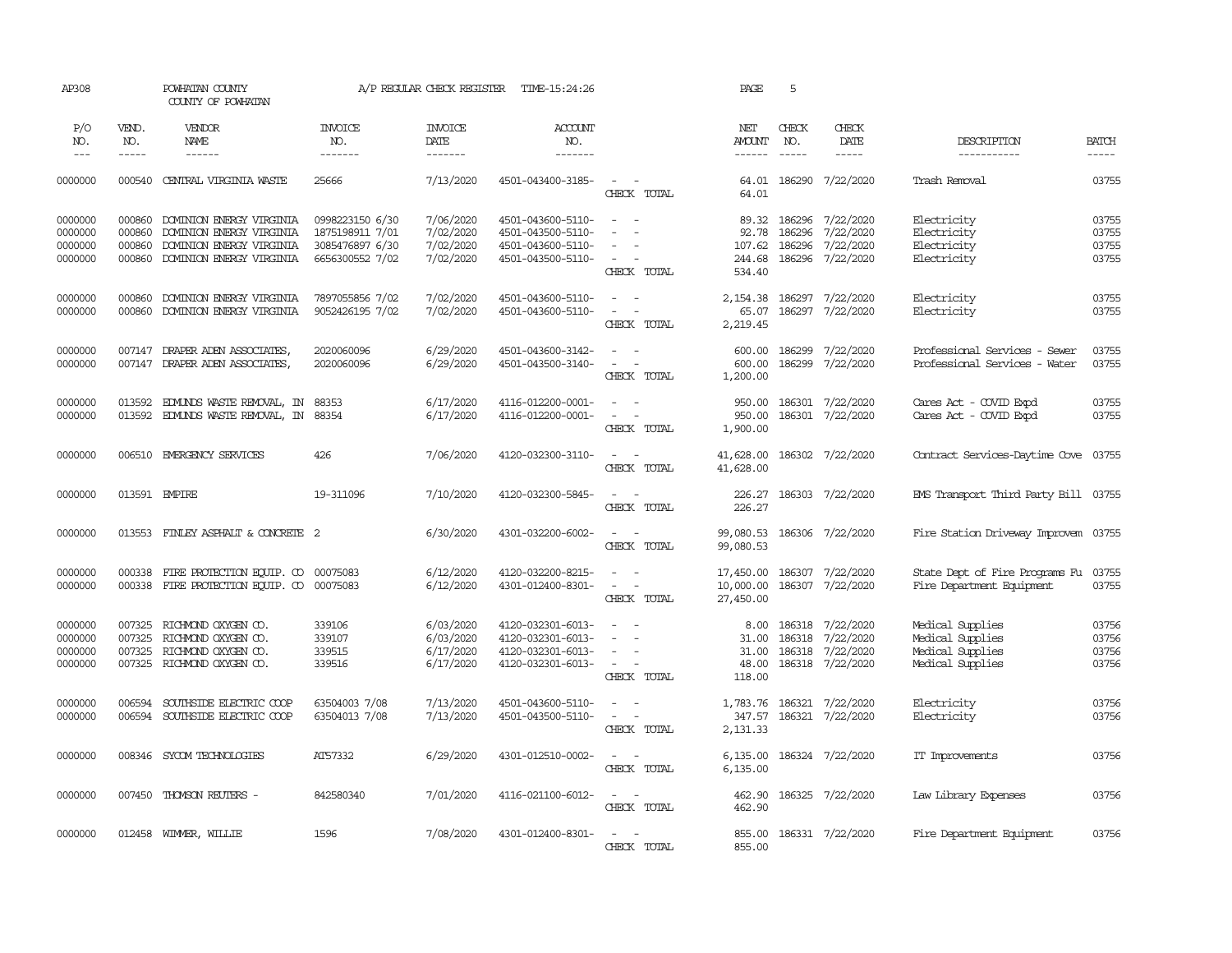| AP308         |              | POWHATAN COUNTY<br>COUNTY OF POWHATAN      |                       | A/P REGULAR CHECK REGISTER | TIME-15:24:26     |                                                      | PAGE          | 6            |                         |                               |              |
|---------------|--------------|--------------------------------------------|-----------------------|----------------------------|-------------------|------------------------------------------------------|---------------|--------------|-------------------------|-------------------------------|--------------|
| P/O<br>NO.    | VEND.<br>NO. | VENDOR<br>NAME                             | <b>INVOICE</b><br>NO. | <b>INVOICE</b><br>DATE     | ACCOUNT<br>NO.    |                                                      | NET<br>AMOUNT | CHECK<br>NO. | CHECK<br>DATE           | DESCRIPTION                   | <b>BATCH</b> |
| $\frac{1}{2}$ | -----        | $- - - - - -$                              | -------               | $- - - - - - -$            | -------           |                                                      | $- - - - - -$ |              | $- - - - -$             | -----------                   | -----        |
| 0000000       |              | 009183 AIR, WATER & SOIL LABORA- V20004778 |                       | 7/09/2020                  | 4501-043600-3142- | $\sim$                                               | 40.00         | 186241       | 7/23/2020               | Professional Services - Sewer | 03757        |
| 0000000       | 009183       | AIR, WATER & SOIL LABORA- V20004779        |                       | 7/09/2020                  | 4501-043600-3142- | $\sim$                                               | 40.00         | 186241       | 7/23/2020               | Professional Services - Sewer | 03757        |
| 0000000       | 009183       | AIR, WATER & SOIL LABORA- V20004784        |                       | 7/09/2020                  | 4501-043600-3142- |                                                      | 111.80        | 186241       | 7/23/2020               | Professional Services - Sewer | 03757        |
| 0000000       | 009183       | AIR, WATER & SOIL LABORA- V20004785        |                       | 7/09/2020                  | 4501-043600-3142- | $\overline{\phantom{a}}$<br>$\overline{\phantom{a}}$ | 133.60        | 186241       | 7/23/2020               | Professional Services - Sewer | 03757        |
| 0000000       | 009183       | AIR, WATER & SOIL LABORA- V20004804        |                       | 7/09/2020                  | 4501-043600-3142- | $\sim$                                               | 229.15        | 186241       | 7/23/2020               | Professional Services - Sewer | 03757        |
| 0000000       | 009183       | AIR, WATER & SOIL LABORA- V20004884        |                       | 7/15/2020                  | 4501-043600-3142- | $\sim$                                               | 265.20        | 186241       | 7/23/2020               | Professional Services - Sewer | 03757        |
| 0000000       | 009183       | AIR, WATER & SOIL LABORA- V20004885        |                       | 7/15/2020                  | 4501-043600-3142- | $\sim$                                               | 362.40        | 186241       | 7/23/2020               | Professional Services - Sewer | 03757        |
| 0000000       | 009183       | AIR, WATER & SOIL LABORA- V20004928        |                       | 7/14/2020                  | 4501-043500-3140- | $\equiv$                                             | 291.68        |              | 186241 7/23/2020        | Professional Services - Water | 03757        |
| 0000000       | 009183       | AIR, WATER & SOIL LABORA- V20004930        |                       | 7/14/2020                  | 4501-043600-3142- | $\sim$                                               | 431.40        |              | 186241 7/23/2020        | Professional Services - Sewer | 03757        |
|               |              |                                            |                       |                            |                   | CHECK TOTAL                                          | 1,905.23      |              |                         |                               |              |
| 0000000       |              | 007296 BOUND TREE MEDICAL, LLC             | 83682221              | 7/02/2020                  | 4120-032301-6013- | $\sim$<br>$\sim$                                     | 2,366.32      |              | 186247 7/23/2020        | Medical Supplies              | 03757        |
|               |              |                                            |                       |                            |                   | CHECK TOTAL                                          | 2,366.32      |              |                         |                               |              |
| 0000000       |              | 013584 BROOKING, BETSY L.                  | COMPANION SVCS        | 7/15/2020                  | 4410-053910-5646- | $\sim$                                               | 1,404.00      |              | 186249 7/23/2020        | Special Fund Payments         | 03757        |
|               |              |                                            |                       |                            |                   | CHECK TOTAL                                          | 1,404.00      |              |                         |                               |              |
| 0000000       | 006965       | CINIAS CORPORATION                         | 4055913097            | 7/15/2020                  | 4501-043400-6011- | $\sim$<br>$\sim$                                     | 14.64         |              | 186250 7/23/2020        | Uniforms                      | 03757        |
|               |              |                                            |                       |                            |                   | CHECK TOTAL                                          | 14.64         |              |                         |                               |              |
| 0000000       |              | 000076 DELL MARKETING L.P.                 | 10407613292           | 7/14/2020                  | 4301-012510-8304- | $\sim$ $-$<br>$\sim$                                 | 3,032.00      |              | 186254 7/23/2020        | PC Replacement                | 03757        |
|               |              |                                            |                       |                            |                   | CHECK TOTAL                                          | 3,032.00      |              |                         |                               |              |
| 0000000       |              | 008403 LYTTLE UTILITIES, INC.              | 20034-1F              | 7/10/2020                  | 4501-043500-3310- | $\sim$ $ \sim$                                       | 36, 318.80    |              | 186264 7/23/2020        | Repairs and Maintenance       | 03759        |
|               |              |                                            |                       |                            |                   | CHECK TOTAL                                          | 36,318.80     |              |                         |                               |              |
| 0000000       | 013527       | L3HARRIS TECHNOLOGIES, IN 93347617         |                       | 7/13/2020                  | 4116-035500-0008- | $\sim$ $\sim$                                        | 94.80         |              | 186265 7/23/2020        | Emerg Perform Grant           | 03757        |
|               |              |                                            |                       |                            |                   | CHECK TOTAL                                          | 94.80         |              |                         |                               |              |
| 0000000       | 012366       | VIRGINIA DRY CLEANING                      | 18430                 | 7/16/2020                  | 4116-012200-0001- | $\sim$ $ \sim$                                       | 9,190.92      |              | 186277 7/23/2020        | Cares Act - COVID Expd        | 03757        |
|               |              |                                            |                       |                            |                   | CHECK TOTAL                                          | 9,190.92      |              |                         |                               |              |
| 0000000       |              | 009183 AIR, WATER & SOIL LABORA- V20004985 |                       | 7/16/2020                  | 4501-043500-3140- | $\sim$                                               | 40.00         | 186352       | 7/29/2020               | Professional Services - Water | 03762        |
| 0000000       | 009183       | AIR, WATER & SOIL LABORA- V20005003        |                       | 7/17/2020                  | 4501-043600-3142- |                                                      | 40.00         | 186352       | 7/29/2020               | Professional Services - Sewer | 03762        |
| 0000000       | 009183       | AIR, WATER & SOIL LABORA- V20005004        |                       | 7/17/2020                  | 4501-043600-3142- | $\equiv$<br>$\overline{a}$                           | 40.00         | 186352       | 7/29/2020               | Professional Services - Sewer | 03762        |
| 0000000       | 009183       | AIR, WATER & SOIL LABORA- V20005067        |                       | 7/21/2020                  | 4501-043600-3142- | $\sim$                                               | 111.80        | 186352       | 7/29/2020               | Professional Services - Sewer | 03762        |
| 0000000       | 009183       | AIR, WATER & SOIL LABORA- V20005070        |                       | 7/21/2020                  | 4501-043600-3142- | $\sim$                                               | 133.60        | 186352       | 7/29/2020               | Professional Services - Sewer | 03762        |
| 0000000       | 009183       | AIR, WATER & SOIL LABORA- V20005149        |                       | 7/23/2020                  | 4501-043600-3142- | $\overline{\phantom{a}}$                             | 40.00         | 186352       | 7/29/2020               | Professional Services - Sewer | 03762        |
| 0000000       | 009183       | AIR, WATER & SOIL LABORA- V20005152        |                       | 7/23/2020                  | 4501-043600-3142- | $\sim$                                               | 40.00         | 186352       | 7/29/2020               | Professional Services - Sewer | 03762        |
| 0000000       | 009183       | AIR, WATER & SOIL LABORA- V20005162        |                       | 7/23/2020                  | 4501-043500-3140- | $\sim$ $\sim$                                        | 40.00         |              | 186352 7/29/2020        | Professional Services - Water | 03762        |
|               |              |                                            |                       |                            |                   | CHECK TOTAL                                          | 485.40        |              |                         |                               |              |
| 0000000       | 012805       | COMMONWEALTH SPECTRUM                      | 07212020-01           | 7/21/2020                  | 4301-031200-6001- | $\overline{\phantom{a}}$<br>$\sim$                   | 285.00        |              | 186361 7/29/2020        | Public Safety Radio System    | 03762        |
|               |              |                                            |                       |                            |                   | CHECK TOTAL                                          | 285.00        |              |                         |                               |              |
| 0000000       | 000860       | DOMINION ENERGY VIRGINIA                   | 2907028530A           | 5/01/2020                  | 4501-043400-5110- | $\overline{\phantom{a}}$                             | 34.69         | 186365       | 7/29/2020               | Electricity                   | 03775        |
| 0000000       | 000860       | DOMINION ENERGY VIRGINIA                   | 3085476897A           | 5/01/2020                  | 4501-043600-5110- | $\sim$<br>$\sim$                                     |               |              | 142.71 186365 7/29/2020 | Electricity                   | 03775        |
|               |              |                                            |                       |                            |                   | CHECK TOTAL                                          | 177.40        |              |                         |                               |              |
| 0000000       |              | 012954 SMART DESIGN CONTRACTING            | 190260                | 7/24/2020                  | 4501-043600-3142- | $\sim$<br>$\sim$                                     | 2,322.90      |              | 186390 7/29/2020        | Professional Services - Sewer | 03762        |
|               |              |                                            |                       |                            |                   | CHECK TOTAL                                          | 2,322.90      |              |                         |                               |              |